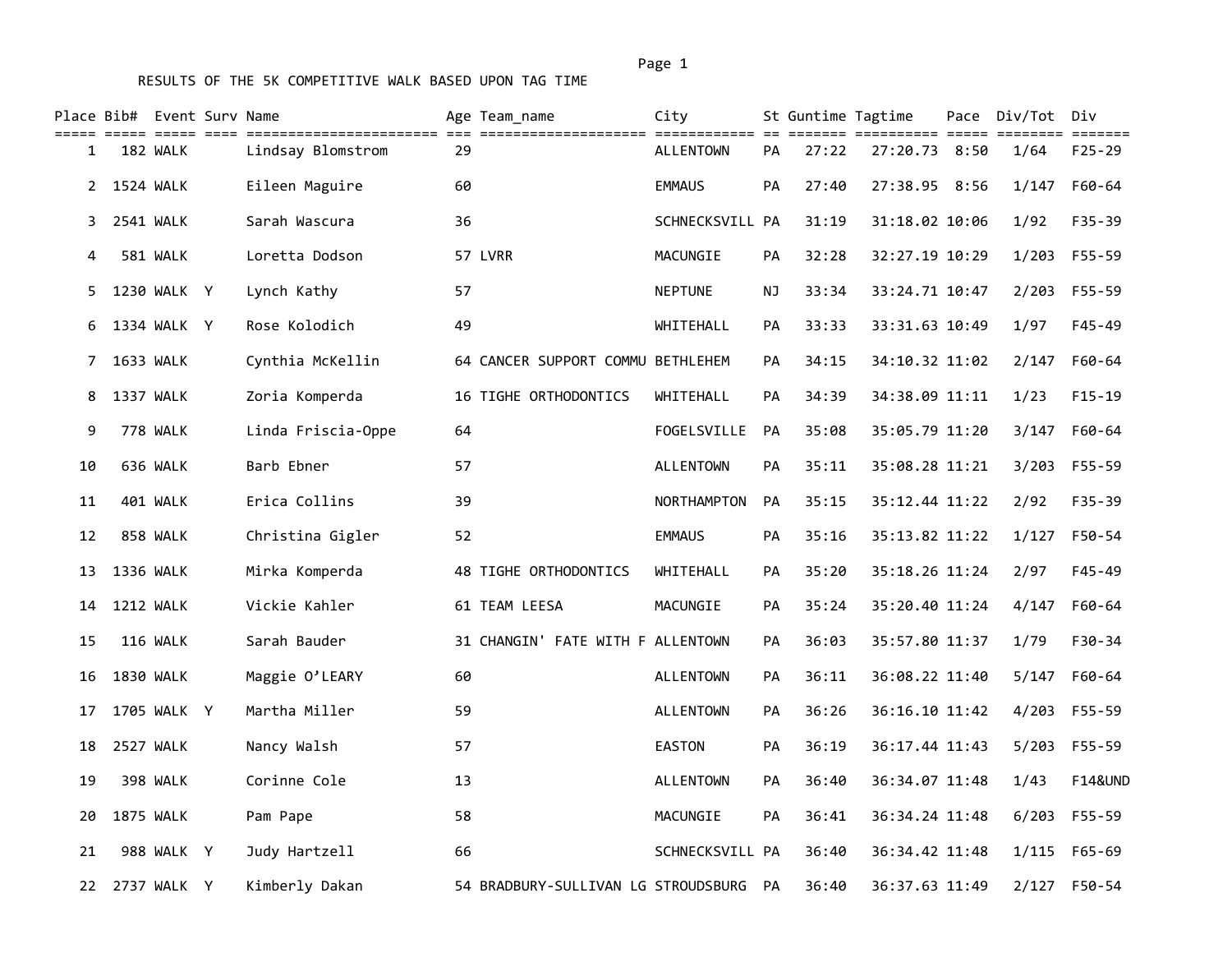|    | 23 2512 WALK Y | Donna Wagner   | 58 |          |  |                                      |  |
|----|----------------|----------------|----|----------|--|--------------------------------------|--|
| 24 | 214 WALK       | Loni Bover     | 56 | MACUNGIE |  | PA 37:05 37:01.42 11:57 8/203 F55-59 |  |
| 25 | 205 WALK       | Meghan Bossard | 35 | OREFIELD |  | PA 37:08 37:02.77 11:58 3/92 F35-39  |  |

|    |                  | Place Bib# Event Surv Name |                  |    | Age Team name                      | City              |           | St Guntime Tagtime |                | Pace | Div/Tot | Div                |
|----|------------------|----------------------------|------------------|----|------------------------------------|-------------------|-----------|--------------------|----------------|------|---------|--------------------|
| 26 |                  | 68 WALK                    | Kimberly Bachman | 44 |                                    | <b>SLATINGTON</b> | PA        | 37:07              | 37:03.38 11:58 |      | 1/95    | F40-44             |
| 27 | <b>1057 WALK</b> |                            | Gwen Herzog      |    | 53 NESTLÉ PURINA PETCAR WHITEHALL  |                   | PA        | 37:14              | 37:10.39 12:00 |      | 3/127   | F50-54             |
| 28 | <b>2528 WALK</b> |                            | Lola Walter      | 61 |                                    | <b>ALLENTOWN</b>  | PA        | 37:23              | 37:16.69 12:02 |      | 6/147   | F60-64             |
| 29 | 2554 WALK        |                            | Leah Webb        |    | <b>15 THE PINKETTES</b>            | <b>ALLENTOWN</b>  | <b>PA</b> | 37:31              | 37:26.96 12:05 |      | 2/23    | $F15-19$           |
| 30 |                  | 360 WALK                   | Madelyn Choma    |    | 13 THE PINKETTES                   | OREFIELD          | <b>PA</b> | 37:32              | 37:28.24 12:06 |      | 2/43    | <b>F14&amp;UND</b> |
| 31 |                  | 234 WALK                   | Jennie Breitigan | 65 |                                    | ORWIGSBURG        | <b>PA</b> | 37:39              | 37:37.37 12:09 |      | 2/115   | F65-69             |
| 32 | 1297 WALK        |                            | Sandra Kirchner  |    | 40 CHANGIN' FATE WITH F CHALFONT   |                   | <b>PA</b> | 38:09              | 37:45.87 12:11 |      | 2/95    | F40-44             |
| 33 | 2371 WALK        |                            | Melanie Strange  |    | 52 CORBENIC PARTNERS               | <b>BETHLEHEM</b>  | <b>PA</b> | 38:21              | 37:50.71 12:13 |      | 4/127   | F50-54             |
| 34 |                  | 912 WALK                   | Valerie Griswold |    | 53 CORBENIC PARTNERS               | LANCASTER         | <b>NH</b> | 38:22              | 37:50.91 12:13 |      | 5/127   | F50-54             |
| 35 |                  | 1274 WALK Y                | Heather Kern     | 59 |                                    | WHITEHALL         | <b>PA</b> | 37:58              | 37:54.90 12:14 |      |         | 9/203 F55-59       |
| 36 | 2513 WALK        |                            | Jillian Wagner   | 36 |                                    | <b>EASTON</b>     | <b>PA</b> | 37:58              | 37:55.07 12:14 |      | 4/92    | $F35 - 39$         |
| 37 | <b>2018 WALK</b> |                            | Cathy Rice       |    | 61 ST. LUKE'S UNIVERSIT SPRINGTOWN |                   | PA        | 38:09              | 38:06.77 12:18 |      | 7/147   | F60-64             |
| 38 | 2526 WALK        |                            | Abbigail Walsh   | 24 |                                    | <b>EASTON</b>     | <b>PA</b> | 38:09              | 38:07.12 12:18 |      | 1/68    | $F20-24$           |
| 39 | 1174 WALK        |                            | Karen Jacobs     |    | 64 THE PINKETTES                   | COLUMBIA          | <b>MD</b> | 38:26              | 38:25.02 12:24 |      | 8/147   | F60-64             |
| 40 | 1534 WALK        |                            | Jeanette Malik   | 60 |                                    | <b>BETHLEHEM</b>  | PA        | 38:38              | 38:29.70 12:26 |      | 9/147   | F60-64             |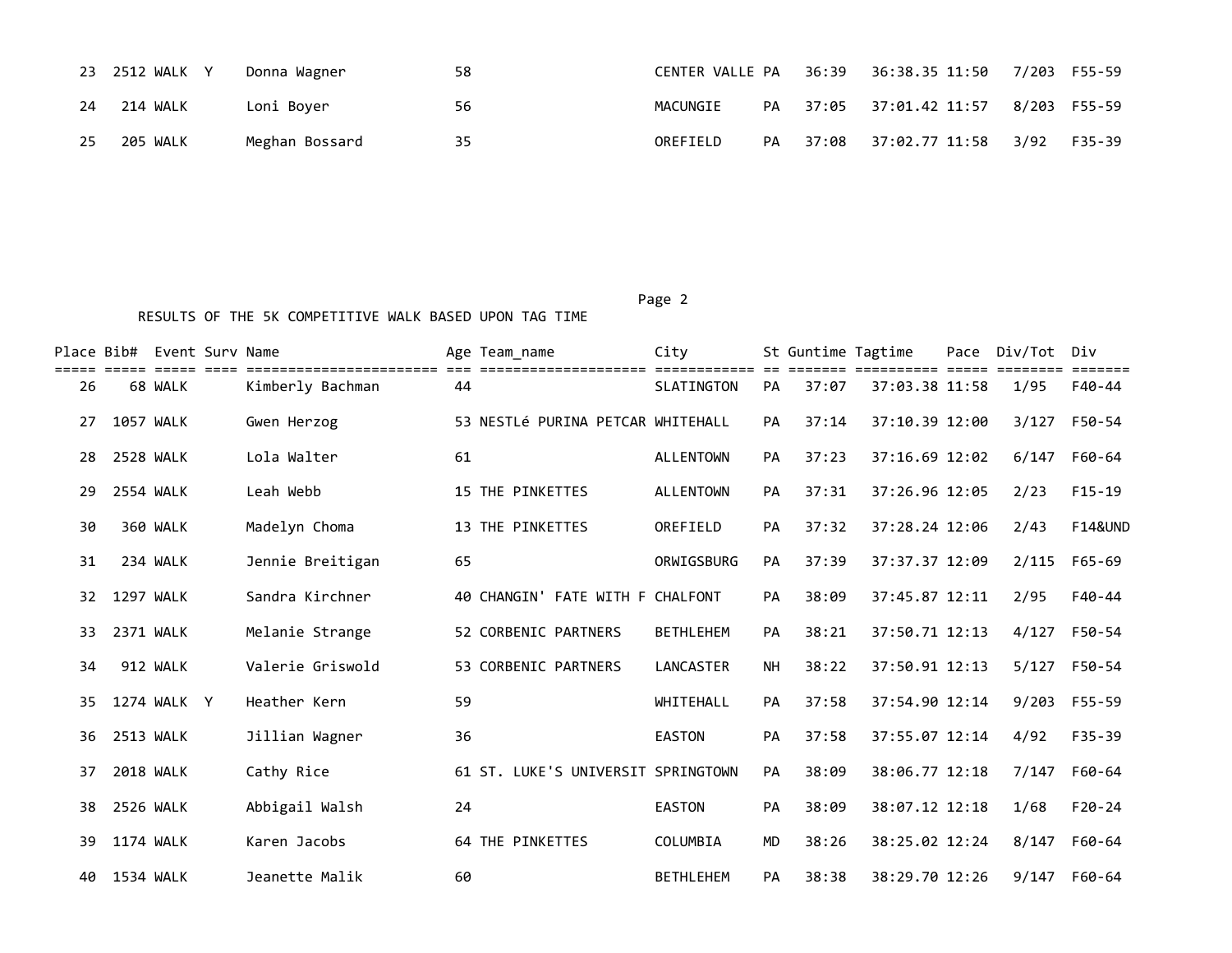| 41 | 1851 WALK        | Lori O'Neill       | 57                                  | OREFIELD        | <b>PA</b> | 38:36 | 38:31.28 12:26        | 10/203 | F55-59     |
|----|------------------|--------------------|-------------------------------------|-----------------|-----------|-------|-----------------------|--------|------------|
| 42 | 350 WALK Y       | Carolyn Charlton   | 59 FLB WALK                         | CENTER VALLE PA |           | 38:36 | 38:31.38 12:26 11/203 |        | $F55 - 59$ |
| 43 | 2469 WALK        | Paula Uhrin        | 51 AIR PRODUCTS                     | ALBURTIS        | <b>PA</b> | 38:37 | 38:32.58 12:26        | 6/127  | F50-54     |
| 44 | 1579 WALK        | Gabrielle Matejcek | 22                                  | ALLENTOWN       | PA        | 38:39 | 38:36.82 12:28        | 2/68   | $F20-24$   |
| 45 | 2542 WALK        | Sharon Wasmer      | 64                                  | <b>NAZARETH</b> | PA        | 38:42 | 38:40.67 12:29        | 10/147 | F60-64     |
| 46 | 1415 WALK        | Jennifer Lanter    | 43 LEHIGH VALLEY CANCER KUTZTOWN    |                 | PA        | 39:39 | 38:56.79 12:34        | 3/95   | F40-44     |
| 47 | 186 WALK         | Sandra Bloszinsky  | 58 KAY'S KRUSADERS                  | <b>COPLAY</b>   | PA        | 39:07 | 38:56.89 12:34        | 12/203 | F55-59     |
| 48 | <b>1810 WALK</b> | Elizabeth Newtz    | 29 KAY'S KRUSADERS                  | NORRISTOWN      | PA        | 39:08 | 38:58.09 12:35        | 2/64   | $F25 - 29$ |
| 49 | 2880 WALK        | Gwyn Simmons       | 58 BRADBURY-SULLIVAN LG NEW TRIPOLI |                 | PA        | 39:07 | 38:59.83 12:35        | 13/203 | F55-59     |
| 50 | 964 WALK         | Janet Hangen       | 57 OAA PINK PAWS PACK               | <b>EMMAUS</b>   | PA        | 39:19 | 39:01.37 12:36 14/203 |        | F55-59     |

Page 3 and 2012 and 2012 and 2012 and 2012 and 2012 and 2012 and 2012 and 2012 and 2012 and 2012 and 2012 and

|    |                  | Place Bib# Event Surv Name |                   |    | Age Team_name                     | City             |           |       | St Guntime Tagtime    | Pace Div/Tot Div |                    |
|----|------------------|----------------------------|-------------------|----|-----------------------------------|------------------|-----------|-------|-----------------------|------------------|--------------------|
| 51 | 1136 WALK        |                            | Anne Huey         |    | 69 BRADBURY-SULLIVAN LG ALLENTOWN |                  | PA        | 39:07 | 39:04.33 12:37        | 3/115            | F65-69             |
| 52 | 2311 WALK        |                            | Ashley Sosnowsky  | 30 |                                   | <b>BETHLEHEM</b> | PA        | 39:52 | 39:06.31 12:37        | 2/79             | F30-34             |
| 53 |                  | 935 WALK                   | Laura Gutierrez   |    | 56 BRADBURY-SULLIVAN LG ALLENTOWN |                  | <b>PA</b> | 39:21 | 39:13.79 12:40 15/203 |                  | F55-59             |
| 54 | <b>1614 WALK</b> |                            | Julia McDonnell   |    | 14 GENERATIONS                    | MACUNGIE         | 67        | 39:54 | 39:18.39 12:41        | 3/43             | <b>F14&amp;UND</b> |
| 55 |                  | 157 WALK                   | Cyndy Best        | 56 |                                   | WHITEHALL        | PA        | 39:52 | 39:44.44 12:50        | 16/203           | F55-59             |
| 56 | 1637 WALK        |                            | Adrienne McMillan |    | 43 GENERATIONS                    | COLMAR           | PA        | 40:35 | 39:57.90 12:54        | 4/95             | F40-44             |
| 57 | 1293 WALK        |                            | Donna Kipila      | 68 |                                   | MACUNGIE         | PA        | 40:33 | 39:59.22 12:54        | 4/115            | $F65 - 69$         |
| 58 |                  | 872 WALK                   | Elizabeth Goff    |    | 57 BRADBURY-SULLIVAN LG EMMAUS    |                  | <b>PA</b> | 40:04 | 40:01.50 12:55        | 17/203           | F55-59             |
| 59 |                  | 433 WALK                   | Sally Corvino     |    | 66 ALVIN H. BUTZ                  | MACUNGIE         | PA        | 40:48 | 40:09.81 12:58        | 5/115            | F65-69             |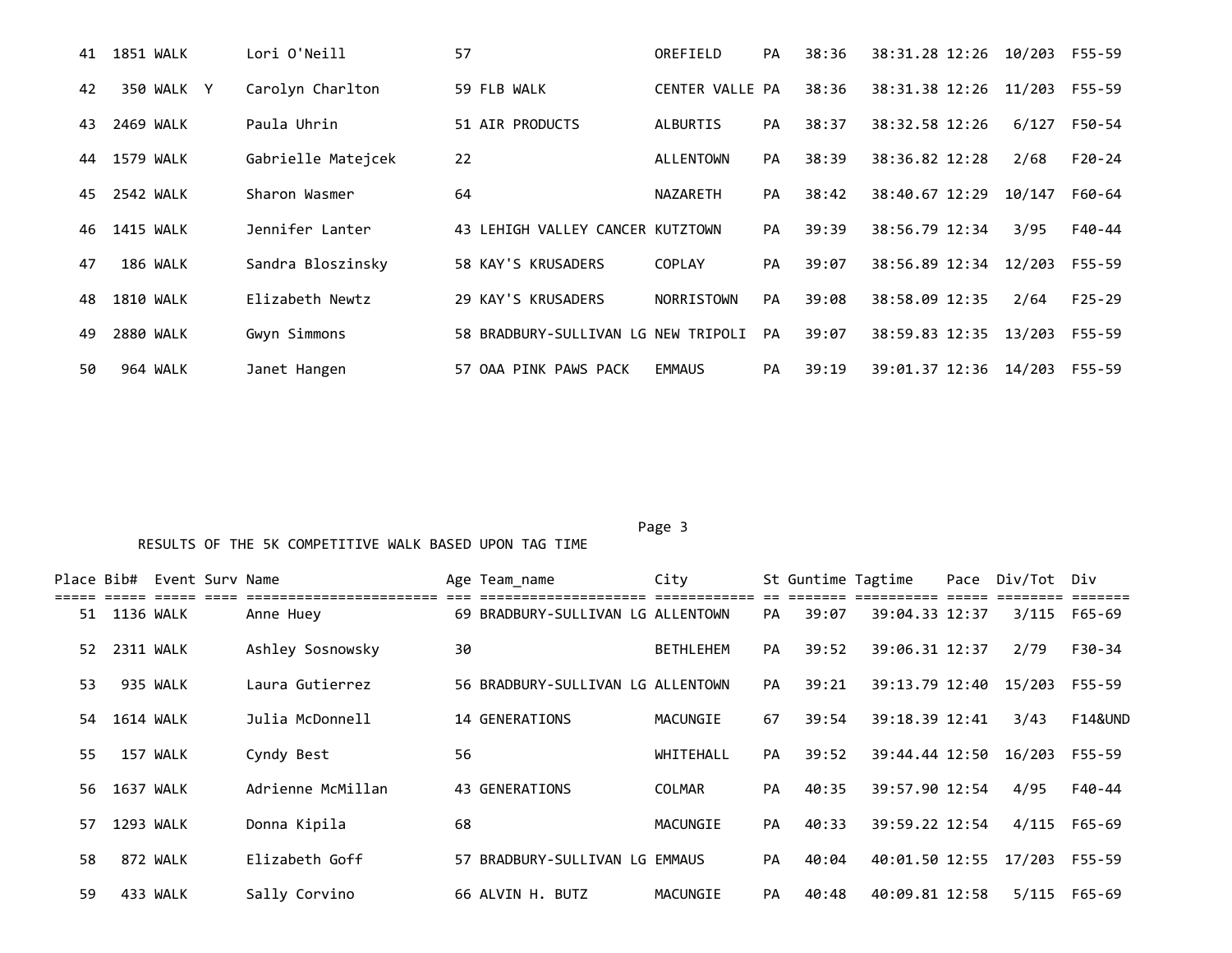| 60 | 1821 WALK Y      | Dianne Nonnemacher     | 60                                | <b>EMMAUS</b>    | PA        | 40:31 | 40:24.03 13:02 11/147 |        | F60-64     |
|----|------------------|------------------------|-----------------------------------|------------------|-----------|-------|-----------------------|--------|------------|
| 61 | <b>1801 WALK</b> | Cheryl Nemeth          | 53 LAWRENCE ROTH SALON            | <b>PALMERTON</b> | PA        | 40:28 | 40:24.22 13:02        | 7/127  | F50-54     |
| 62 | 655 WALK         | Catherine R. Elwell    | 77                                | <b>ALBURTIS</b>  | PA        | 40:32 | 40:27.73 13:04        | 1/19   | F75-79     |
| 63 | <b>1777 WALK</b> | Donna Mutchler         | 61 ST. LUKE'S UNIVERSIT BETHLEHEM |                  | PA        | 40:38 | 40:28.49 13:04        | 12/147 | F60-64     |
| 64 | 2779 WALK Y      | Laurie Hackman         | 43                                | <b>MERTZTOWN</b> | <b>PA</b> | 40:41 | 40:33.36 13:05        | 5/95   | F40-44     |
| 65 | <b>1897 WALK</b> | Nancy Pescinski        | 62                                | <b>EMMAUS</b>    | PA        | 41:06 | 40:39.87 13:08        | 13/147 | F60-64     |
| 66 | <b>1345 WALK</b> | Rebecca Kosar          | 22                                | LAURYS STATI PA  |           | 41:01 | 40:44.81 13:09        | 3/68   | $F20 - 24$ |
| 67 | 1252 WALK        | Mary Kelly             | 57                                | <b>ALLENTOWN</b> | PA        | 41:21 | 41:02.43 13:15        | 18/203 | $F55 - 59$ |
| 68 | 2980 WALK        | Joanna Rhodes          | 45 BB&T UNITED FOR WOME MALVERN   |                  | <b>PA</b> | 41:09 | 41:07.56 13:16        | 3/97   | $F45 - 49$ |
| 69 | 555 WALK         | Elizabeth Diaz         | 40                                | <b>BETHLEHEM</b> | PA        | 41:43 | 41:09.08 13:17        | 6/95   | F40-44     |
| 70 | <b>1618 WALK</b> | Rosemary McFadden      | 58                                | <b>ALLENTOWN</b> | PA        | 41:29 | 41:09.46 13:17        | 19/203 | F55-59     |
| 71 | 2303 WALK        | Mary Jane Sollenberger | 74                                | BREINIGSVILL PA  |           | 41:21 | 41:11.98 13:18        | 1/44   | F70-74     |
| 72 | 1101 WALK        | Dyanne Holt            | 65 TEAM APOLLO                    | <b>BETHLEHEM</b> | PA        | 41:27 | 41:13.32 13:18        | 6/115  | F65-69     |
| 73 | 2297 WALK        | Joan Snyder            | 66                                | MACUNGIE         | PA        | 41:40 | 41:14.37 13:19        | 7/115  | F65-69     |
| 74 | <b>2555 WALK</b> | Sueann Webb            | <b>46 THE PINKETTES</b>           | <b>ALLENTOWN</b> | PA        | 41:28 | 41:23.48 13:22        | 4/97   | $F45 - 49$ |
| 75 | 359 WALK         | Julie Choma            | 46 THE PINKETTES                  | OREFIELD         | PA        | 41:29 | 41:24.37 13:22        | 5/97   | $F45 - 49$ |

Place Bib# Event Surv Name  $\overline{A}$  Age Team\_name  $\overline{C}$  City St Guntime Tagtime Pace Div/Tot Div ===== ===== ===== ==== ======================= === ==================== ============ == ======= ========== ===== ======== ======= 76 1268 WALK Janice Keppel 56 LEHIGH VALLEY CANCER NORTHAMPTON PA 42:04 41:43.65 13:28 20/203 F55-59 77 2897 WALK Maryann Ulmer 71 BRADBURY-SULLIVAN LG FARMINGTON NY 41:49 41:44.87 13:29 2/44 F70-74

Page 4 and the state of the state of the state of the state of the state of the state of the state of the state of the state of the state of the state of the state of the state of the state of the state of the state of the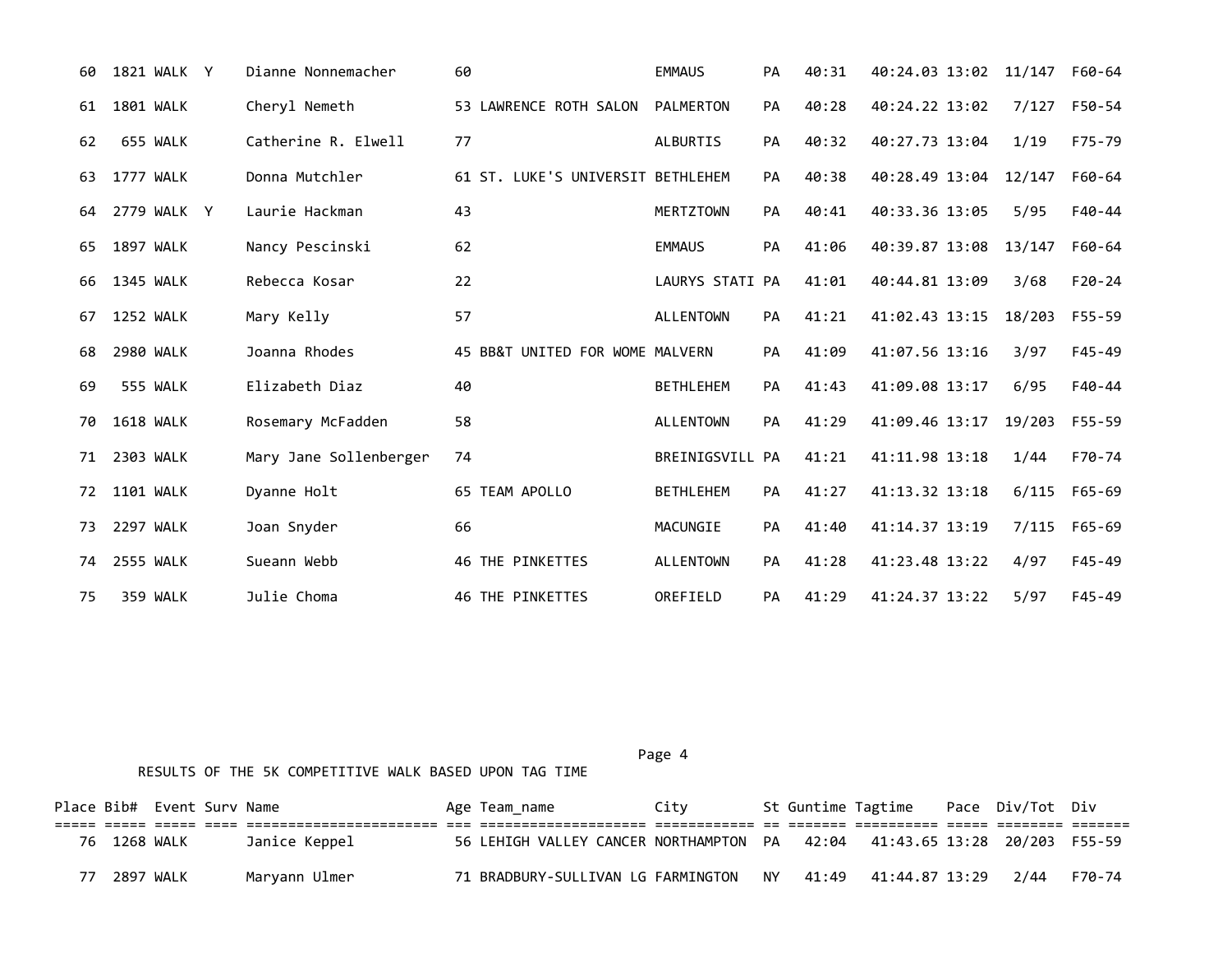| 78  | 2393 WALK        | Catherine Suppes    | 27 BRADBURY-SULLIVAN LG BETHLEHEM |                  | PA        | 42:02 | 41:54.26 13:32               | 3/64   | $F25 - 29$         |
|-----|------------------|---------------------|-----------------------------------|------------------|-----------|-------|------------------------------|--------|--------------------|
| 79  | 349 WALK         | Tricia Charlesworth | 51 FLB WALK                       | CENTER VALLE PA  |           | 42:06 | 41:58.17 13:33               | 8/127  | F50-54             |
| 80  | 2064 WALK        | Catharine Roseberry | 60 BEAUTIFUL YOU- ALLEN BETHLEHEM |                  | PA        | 42:10 | 42:03.46 13:35 14/147 F60-64 |        |                    |
| 81  | 1581 WALK        | Perri Matejcek      | 56                                | ALLENTOWN        | <b>PA</b> | 42:18 | 42:16.48 13:39 21/203        |        | F55-59             |
| 82  | 2185 WALK        | Jennifer Seebode    | 28 ST. LUKE'S UNIVERSIT BETHLEHEM |                  | PA        | 42:28 | 42:22.69 13:41               | 4/64   | $F25 - 29$         |
| 83  | 448 WALK Y       | Natalie Craig       | 60 ST. LUKE'S UNIVERSIT EASTON    |                  | PA        | 42:30 | 42:24.20 13:41 15/147        |        | F60-64             |
| 84  | 1682 WALK        | Katherine Mikhalik  | 8 ST. LUKE'S UNIVERSIT BETHLEHEM  |                  | PA        | 42:59 | 42:25.73 13:42               | 4/43   | <b>F14&amp;UND</b> |
| 85  | 1661 WALK        | Carole Mesko        | 55 CORBENIC PARTNERS              | <b>BETHLEHEM</b> | PA        | 42:57 | 42:27.55 13:42 22/203        |        | F55-59             |
| 86  | <b>2285 WALK</b> | Joyce Smith         | 57                                | MACUNGIE         | PA        | 43:16 | 42:29.34 13:43 23/203 F55-59 |        |                    |
| 87  | 2170 WALK Y      | Nancy Schwartz      | 62                                | QUAKERTOWN       | PA        | 42:50 | 42:32.80 13:44 16/147        |        | F60-64             |
| 88  | 800 WALK         | Susan Gannon        | 56 OLYMPUS CORPORATION EASTON     |                  | PA        | 43:04 | 42:39.28 13:46 24/203 F55-59 |        |                    |
| 89  | 2166 WALK        | Kathleen Schwartz   | 61 BB&T UNITED FOR WOME COPLAY    |                  | PA        | 42:58 | 42:39.76 13:46 17/147 F60-64 |        |                    |
| 90  | 1587 WALK        | Kim Matto           | 59                                | CATASAUQUA       | PA        | 42:47 | 42:46.65 13:48 25/203 F55-59 |        |                    |
| 91  | <b>2711 WALK</b> | Sarajane Black      | 64                                | ALLENTOWN        | PA        | 43:54 | 42:47.18 13:49               | 18/147 | F60-64             |
|     | 92 1937 WALK     | Maureen Potocnie    | 32                                | WHITEHALL        | PA        | 42:54 | 42:48.87 13:49               | 3/79   | F30-34             |
| 93  | 2050 WALK Y      | Linda Rohrbach      | 70 ALVIN H. BUTZ                  | <b>EMMAUS</b>    | PA        | 43:08 | 42:49.87 13:49               | 3/44   | F70-74             |
| 94  | 2470 WALK        | Paula Ulrich        | 60                                | <b>ALLENTOWN</b> | PA        | 42:56 | 42:50.03 13:50               | 19/147 | F60-64             |
| 95  | 2463 WALK        | Marie Tweed         | 74                                | SCHNECKSVILL PA  |           | 43:15 | 42:50.51 13:50               | 4/44   | F70-74             |
| 96  | 2429 WALK        | Susan Todd          | 61 KAY'S KRUSADERS                | SCHNECKSVILL PA  |           | 43:04 | 42:53.79 13:51               | 20/147 | F60-64             |
| 97  | 862 WALK         | Sharon Gilbert      | 55                                | ALLENTOWN        | PA        | 43:11 | 42:54.06 13:51 26/203        |        | F55-59             |
| 98  | 610 WALK         | Hilary Dries        | 31 KAY'S KRUSADERS                | BALLY            | PA        | 43:06 | 42:56.28 13:52               | 4/79   | F30-34             |
| 99  | 861 WALK         | Mary Gilbert        | 22                                | <b>ALLENTOWN</b> | PA.       | 43:12 | 42:56.57 13:52               | 4/68   | $F20 - 24$         |
| 100 | 1424 WALK Y      | Donna Laubach       | 60                                | <b>EMMAUS</b>    | PA        | 43:15 | 42:59.97 13:53               | 21/147 | F60-64             |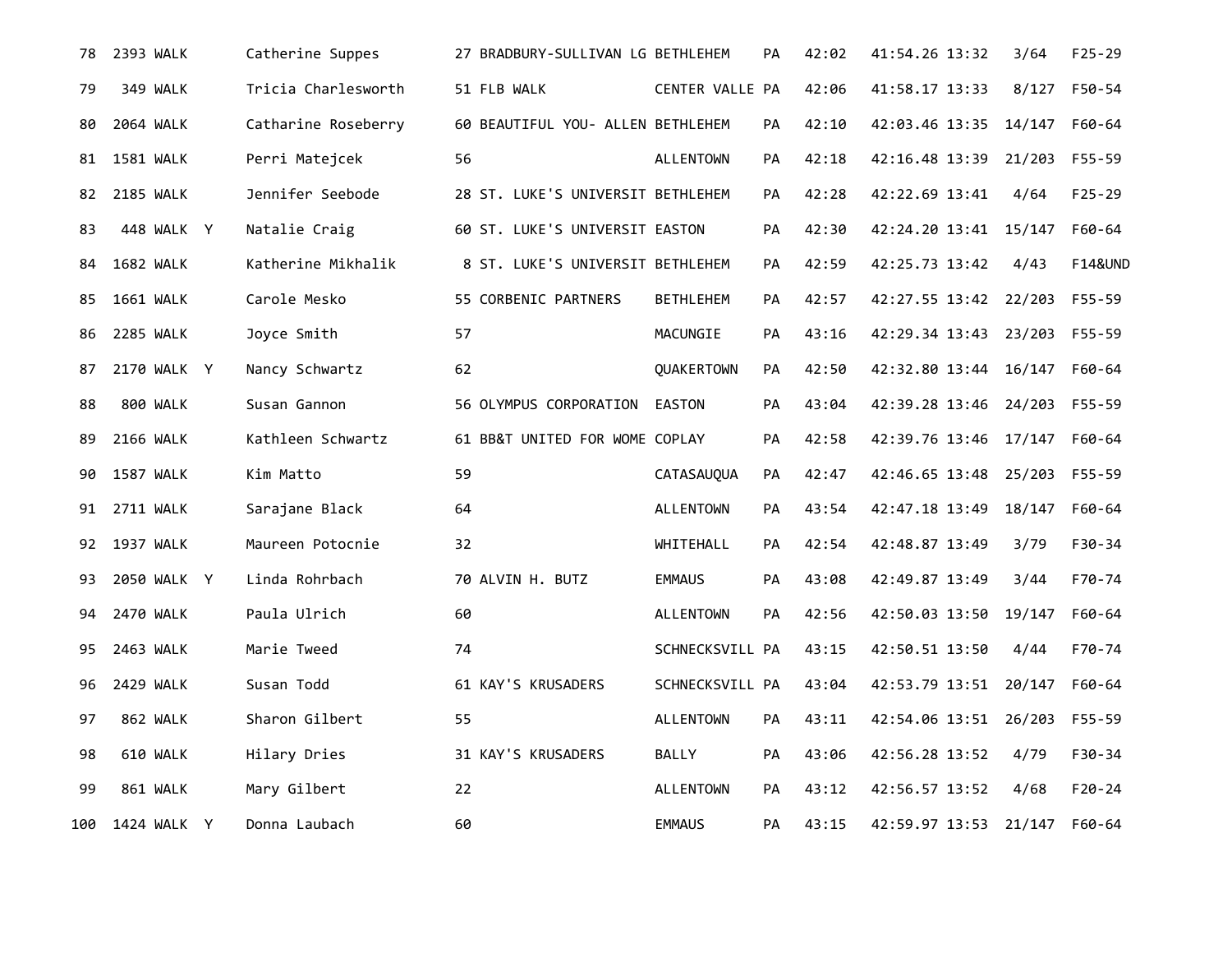|     | Place Bib# Event Surv Name | eesse sees      |                                                     |    | Age Team name                     | City                             |           |       | St Guntime Tagtime           | Pace Div/Tot | Div<br>======      |
|-----|----------------------------|-----------------|-----------------------------------------------------|----|-----------------------------------|----------------------------------|-----------|-------|------------------------------|--------------|--------------------|
| 101 | 1069 WALK                  |                 | ===============================<br>Brynn Hilsenbeck | 25 | ====================              | ============<br><b>BETHLEHEM</b> | PА        | 43:16 | ======<br>43:02.25 13:53     | 5/64         | $F25 - 29$         |
| 102 | 2925 WALK                  |                 | Carmen Moreno                                       | 46 |                                   | <b>BETHLEHEM</b>                 | PA        | 43:06 | 43:04.61 13:54               | 6/97         | $F45 - 49$         |
| 103 |                            | 1324 WALK Y     | Anita Kocher                                        | 53 |                                   | WHITEHALL                        | РA        | 43:29 | 43:06.83 13:55               | 9/127        | F50-54             |
| 104 |                            | 335 WALK        | Beth Caskey                                         |    | 57 CRAYOLA RAZZLE DAZZL EASTON    |                                  | <b>PA</b> | 43:56 | 43:09.42 13:56 27/203 F55-59 |              |                    |
| 105 | 2665 WALK                  |                 | Alyssa Yocum                                        |    | 17 THE PINKETTES                  | ALLENTOWN                        | PA        | 43:21 | 43:11.03 13:56               | 3/23         | $F15-19$           |
| 106 | 2091 WALK                  |                 | Nancy Ryan                                          |    | 64 BASKET BABES FOR BRE BETHLEHEM |                                  | <b>PA</b> | 43:58 | 43:15.44 13:58               | 22/147       | F60-64             |
| 107 | 2484 WALK                  |                 | Maxine Van Why                                      |    | 63 BASKET BABES FOR BRE BETHLEHEM |                                  | PA        | 43:58 | 43:16.50 13:58               | 23/147       | F60-64             |
| 108 | 1671 WALK                  |                 | Patricia Meyers                                     |    | 33 RED ROBIN                      | EAST GREENVI PA                  |           | 43:48 | 43:16.80 13:58               | 5/79         | F30-34             |
| 109 | 1744 WALK                  |                 | Janet Morrissey                                     | 79 |                                   | <b>COOPERSBURG</b>               | <b>PA</b> | 43:43 | 43:29.82 14:02               | 2/19         | F75-79             |
| 110 |                            | 358 WALK        | Terry Chlebove                                      |    | 56 HOPE BRIGADE                   | WIND GAP                         | PA        | 44:14 | 43:32.36 14:03               | 28/203       | F55-59             |
| 111 | 1344 WALK                  |                 | Cheryll Kosar                                       | 58 |                                   | LAURYS STATI PA                  |           | 43:51 | 43:35.07 14:04 29/203        |              | F55-59             |
| 112 |                            | 1960 WALK Y     | Denise Quarino                                      | 57 |                                   | <b>ALLENTOWN</b>                 | PA        | 43:59 | 43:36.88 14:05               | 30/203       | F55-59             |
| 113 |                            | 698 WALK        | Alisa Farrell                                       |    | 50 JOSH EARLY                     | <b>ALLENTOWN</b>                 | PA        | 44:01 | 43:38.03 14:05               | 10/127       | F50-54             |
| 114 |                            | 962 WALK        | Kate Haney                                          | 64 |                                   | <b>BETHLEHEM</b>                 | PA        | 43:55 | 43:41.80 14:06               | 24/147       | F60-64             |
| 115 | <b>1866 WALK</b>           |                 | Susan Ottolini                                      | 63 |                                   | <b>BARTO</b>                     | PA        | 43:57 | 43:44.28 14:07 25/147        |              | F60-64             |
| 116 |                            | 1758 WALK Y     | Sheila Moyer                                        | 69 |                                   | <b>ALLENTOWN</b>                 | <b>PA</b> | 43:49 | 43:44.62 14:07               | 8/115        | F65-69             |
| 117 |                            | <b>390 WALK</b> | Barbara Cochrane                                    | 76 |                                   | <b>ALLENTOWN</b>                 | PA        | 44:38 | 43:50.57 14:09               | 3/19         | F75-79             |
| 118 | <b>1408 WALK</b>           |                 | Cindy Lamos                                         |    | 60 DUNNE MANNING                  | <b>BETHLEHEM</b>                 | PA        | 43:53 | 43:52.97 14:10               | 26/147       | F60-64             |
| 119 | 2143 WALK                  |                 | Kaitlyn Schlegel                                    |    | 11 TEAM 3D- DOING THE D LYNDELL   |                                  | <b>PA</b> | 44:10 | 43:54.88 14:10               | 5/43         | <b>F14&amp;UND</b> |
| 120 |                            | 1411 WALK Y     | Catherine M Lane                                    | 68 |                                   | <b>DEER PARK</b>                 | ΝY        | 44:20 | 43:55.16 14:11               | 9/115        | F65-69             |

Page 5 and 2012 and 2012 and 2012 and 2012 and 2012 and 2012 and 2012 and 2012 and 2012 and 2012 and 2012 and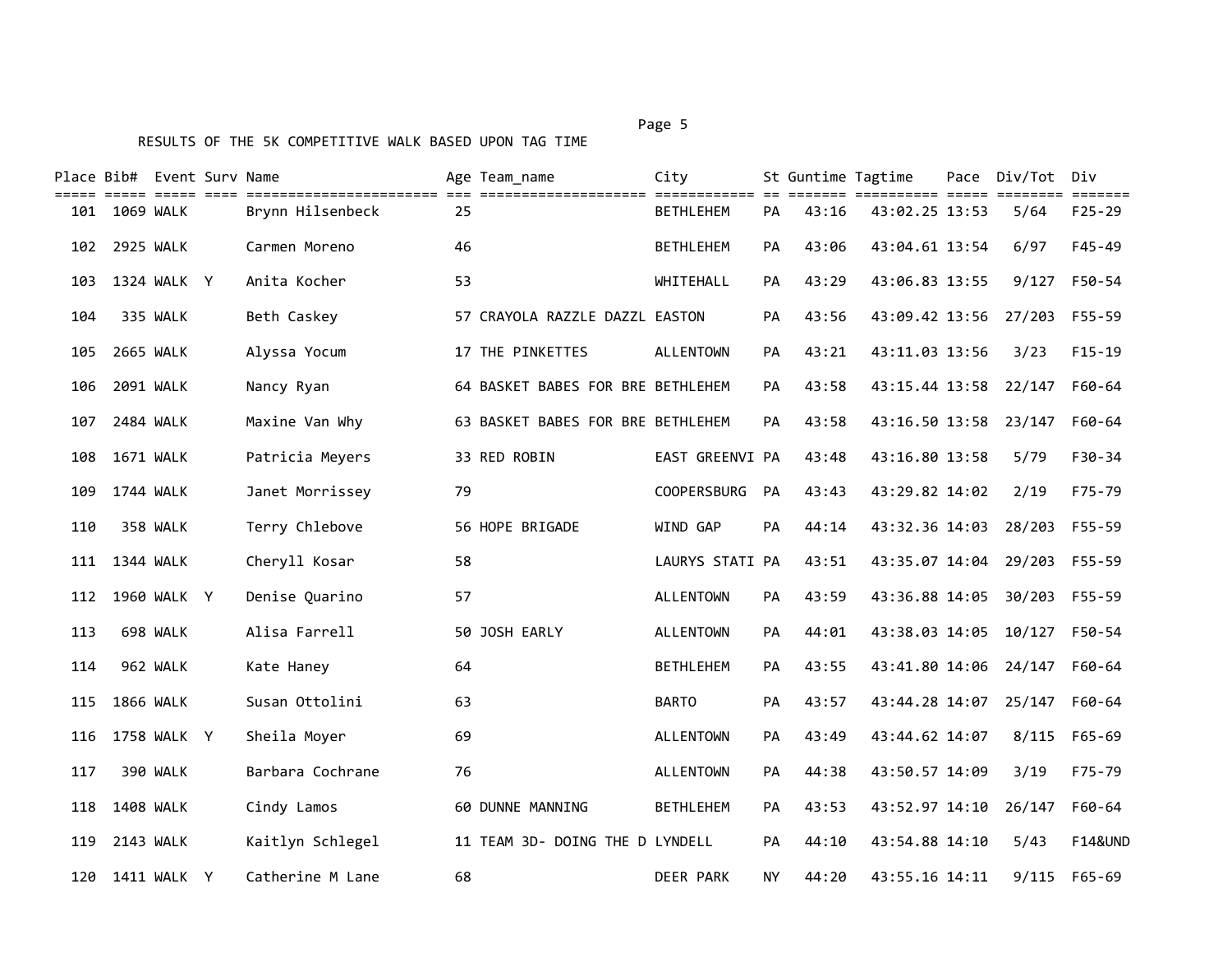| 121 | 2142 WALK  | Jolene Schlegel  | 39 TEAM 3D- DOING THE D LENHARTSVILL PA |                 |    | 44:11 | 43:56.11 14:11        | 5/92          | F35-39  |
|-----|------------|------------------|-----------------------------------------|-----------------|----|-------|-----------------------|---------------|---------|
| 122 | 1145 WALK  | Zoe Hulings      | 12                                      | MACUNGIE        | PA | 44:39 | 43:57.47 14:11        | 6/43          | F14&UND |
| 123 | 34 WALK    | Marybeth Altemus | 62                                      | LEHIGHTON       | PA | 44:22 | 43:57.54 14:11 27/147 |               | F60-64  |
| 124 | 542 WALK Y | Amy Depuy        | 41                                      | BREINIGSVILL PA |    | 44:53 | 43:57.61 14:11        | 7/95          | F40-44  |
| 125 | 543 WALK   | Regina Depuy     | 67                                      | LANSFORD        | PA | 44:54 | 43:57.96 14:11        | 10/115 F65-69 |         |

Page 6 and the contract of the contract of the contract of the contract of the contract of the contract of the

|     |           | Place Bib# Event Surv Name |                   |    | Age Team name                     | City             |           | St Guntime Tagtime |                | Pace | Div/Tot       | Div        |  |
|-----|-----------|----------------------------|-------------------|----|-----------------------------------|------------------|-----------|--------------------|----------------|------|---------------|------------|--|
| 126 |           | 1144 WALK Y                | Lauren Hulings    | 44 |                                   | MACUNGIE         | <b>PA</b> | 44:39              | 43:58.06 14:11 |      | 8/95          | F40-44     |  |
| 127 |           | 472 WALK                   | Ingrid Cusumano   | 66 |                                   | LEHIGHTON        | <b>PA</b> | 44:23              | 44:01.10 14:12 |      | 11/115        | F65-69     |  |
| 128 | 1179 WALK |                            | Tiffany James     | 40 |                                   | NORTHAMPTON      | <b>PA</b> | 44:20              | 44:05.28 14:14 |      | 9/95          | F40-44     |  |
| 129 | 2264 WALK |                            | Melanie Sipics    | 34 |                                   | WALNUTPORT       | <b>PA</b> | 44:20              | 44:06.38 14:14 |      | 6/79          | F30-34     |  |
| 130 |           | 442 WALK                   | Debbie Couchman   |    | 60 SOLE SISTERS                   | SAYLORSBURG      | PA        | 44:34              | 44:06.65 14:14 |      | 28/147        | F60-64     |  |
| 131 | 1683 WALK |                            | Marina Mikhalik   |    | 37 ST. LUKE'S UNIVERSIT BETHLEHEM |                  | <b>PA</b> | 44:41              | 44:07.17 14:14 |      | 6/92          | $F35 - 39$ |  |
| 132 |           | 218 WALK                   | Liz Bradbury      |    | 62 BRADBURY-SULLIVAN LG ALLENTOWN |                  | <b>PA</b> | 44:22              | 44:11.13 14:16 |      | 29/147        | F60-64     |  |
| 133 | 1134 WALK |                            | Alison Huddleston |    | 39 DUNNE MANNING                  | MACUNGIE         | PA        | 44:38              | 44:15.94 14:17 |      | 7/92          | $F35 - 39$ |  |
| 134 | 2563 WALK |                            | Sally E. Weirback | 67 |                                   | <b>BETHLEHEM</b> | PA        | 44:51              | 44:21.96 14:19 |      | 12/115 F65-69 |            |  |
| 135 |           | 1591 WALK Y                | Tanja Maxsim      | 49 |                                   | <b>COPLAY</b>    | PA        | 44:41              | 44:26.31 14:21 |      | 7/97          | $F45 - 49$ |  |
| 136 | 1962 WALK |                            | Michelle Radford  |    | 29 THE PINKETTES                  | MORRIS PLAIN NJ  |           | 44:33              | 44:32.07 14:22 |      | 6/64          | $F25 - 29$ |  |
| 137 | 1533 WALK |                            | Dawn Malesky      |    | 54 ST. LUKE'S UNIVERSIT ALLENTOWN |                  | PA        | 44:53              | 44:38.94 14:25 |      | 11/127        | F50-54     |  |
| 138 | 1532 WALK |                            | Ashley Malesky    |    | 28 ST. LUKE'S UNIVERSIT ALLENTOWN |                  | <b>PA</b> | 44:54              | 44:39.53 14:25 |      | 7/64          | $F25 - 29$ |  |
| 139 | 1074 WALK |                            | Thinn Hlaing      |    | 17 AIR PRODUCTS                   | <b>EASTON</b>    | PA        | 44:51              | 44:44.04 14:26 |      | 4/23          | $F15-19$   |  |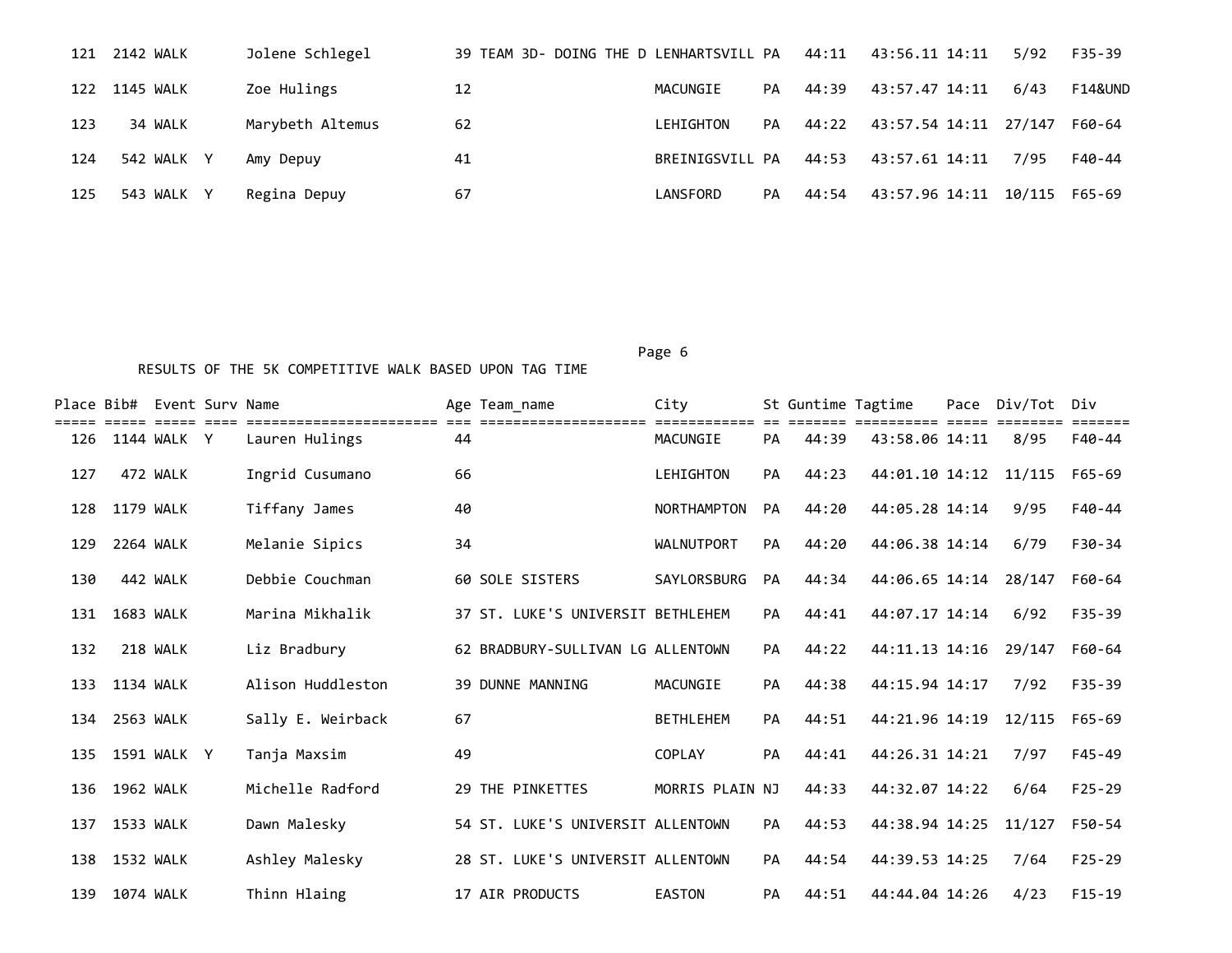| 140 | 2113 WALK | Linda Sauer         | 55 DUNNE MANNING                  | LANSDALE        | <b>PA</b> | 45:02 | 44:44.88 14:27 | 31/203 | F55-59     |
|-----|-----------|---------------------|-----------------------------------|-----------------|-----------|-------|----------------|--------|------------|
| 141 | 192 WALK  | Julie Bogart        | 35 ST. LUKE'S UNIVERSIT ALLENTOWN |                 | PA        | 44:55 | 44:45.51 14:27 | 8/92   | $F35 - 39$ |
| 142 | 599 WALK  | Tammy Doran         | 53                                | MACUNGIE        | PA        | 45:27 | 44:48.79 14:28 | 12/127 | F50-54     |
| 143 | 2654 WALK | Karen Yeakel        | 63 DUNNE MANNING                  | ALLENTOWN       | PA        | 45:03 | 44:48.81 14:28 | 30/147 | F60-64     |
| 144 | 529 WALK  | Sarah Deleo         | 27                                | WHITEHALL       | PA        | 45:32 | 44:50.84 14:29 | 8/64   | $F25 - 29$ |
| 145 | 2387 WALK | Amy Suchomel        | 56                                | <b>EASTON</b>   | PA        | 45:13 | 44:54.19 14:30 | 32/203 | F55-59     |
| 146 | 1430 WALK | Christine Lawson    | 55                                | SCHNECKSVILL PA |           | 45:13 | 44:54.98 14:30 | 33/203 | F55-59     |
| 147 | 1964 WALK | Phyllis Rafferty    | 62 SOLE SISTERS                   | EFFORT          | PA        | 45:25 | 44:56.74 14:30 | 31/147 | F60-64     |
| 148 | 1309 WALK | Courtney Kleppinger | 43 5KIM                           | <b>BLANDON</b>  | PA        | 45:05 | 44:56.91 14:30 | 10/95  | F40-44     |
| 149 | 2257 WALK | Lee Simpson         | 67 BRADBURY-SULLIVAN LG KEMPTON   |                 | PA        | 45:31 | 44:58.79 14:31 | 13/115 | F65-69     |
| 150 | 515 WALK  | Tabby Deegan        | 28 HOPE BRIGADE                   | WIND GAP        | <b>PA</b> | 45:45 | 45:01.71 14:32 | 9/64   | $F25 - 29$ |

| Place Bib# |           | Event Surv Name |                 |    | Age Team name          | City            |    | St Guntime Tagtime |                      | Pace Div/Tot Div |            |
|------------|-----------|-----------------|-----------------|----|------------------------|-----------------|----|--------------------|----------------------|------------------|------------|
| 151        | 2258 WALK |                 | Courtney Sims   |    | 25 HOPE BRIGADE        | WIND GAP        | PA | 45:45              | 45:03.17 14:32 10/64 |                  | $F25 - 29$ |
| 152        | 1805 WALK |                 | Gwen Newhard    |    | 48 LAWRENCE ROTH SALON | ALLENTOWN       | PA | 45:13              | 45:07.50 14:34       | 8/97             | F45-49     |
| 153        | 1181 WALK |                 | Connie Jankowsi |    | 54 LAWRENCE ROTH SALON | ALLENTOWN       | PA | 45:13              | 45:07.99 14:34       | 13/127           | F50-54     |
| 154        |           | 629 WALK        | Kate Durso      |    | 49 FLB WALK            | CENTER VALLE PA |    | 45:17              | 45:09.31 14:34       | 9/97             | F45-49     |
| 155        | 1536 WALK |                 | Lisa Mallimaci  |    | 57 FLB WALK            | CENTER VALLE PA |    | 45:17              | 45:09.57 14:35       | 34/203           | F55-59     |
| 156        |           | 528 WALK        | Mary Deleo      | 56 |                        | WHTTFHAII       | PA | 45:51              | 45:11.54 14:35       | 35/203           | F55-59     |
| 157        |           | 534 WALK        | Robin Dengler   | 63 |                        | SLATINGTON      | PA | 45:21              | 45:11.71 14:35       | 32/147           | F60-64     |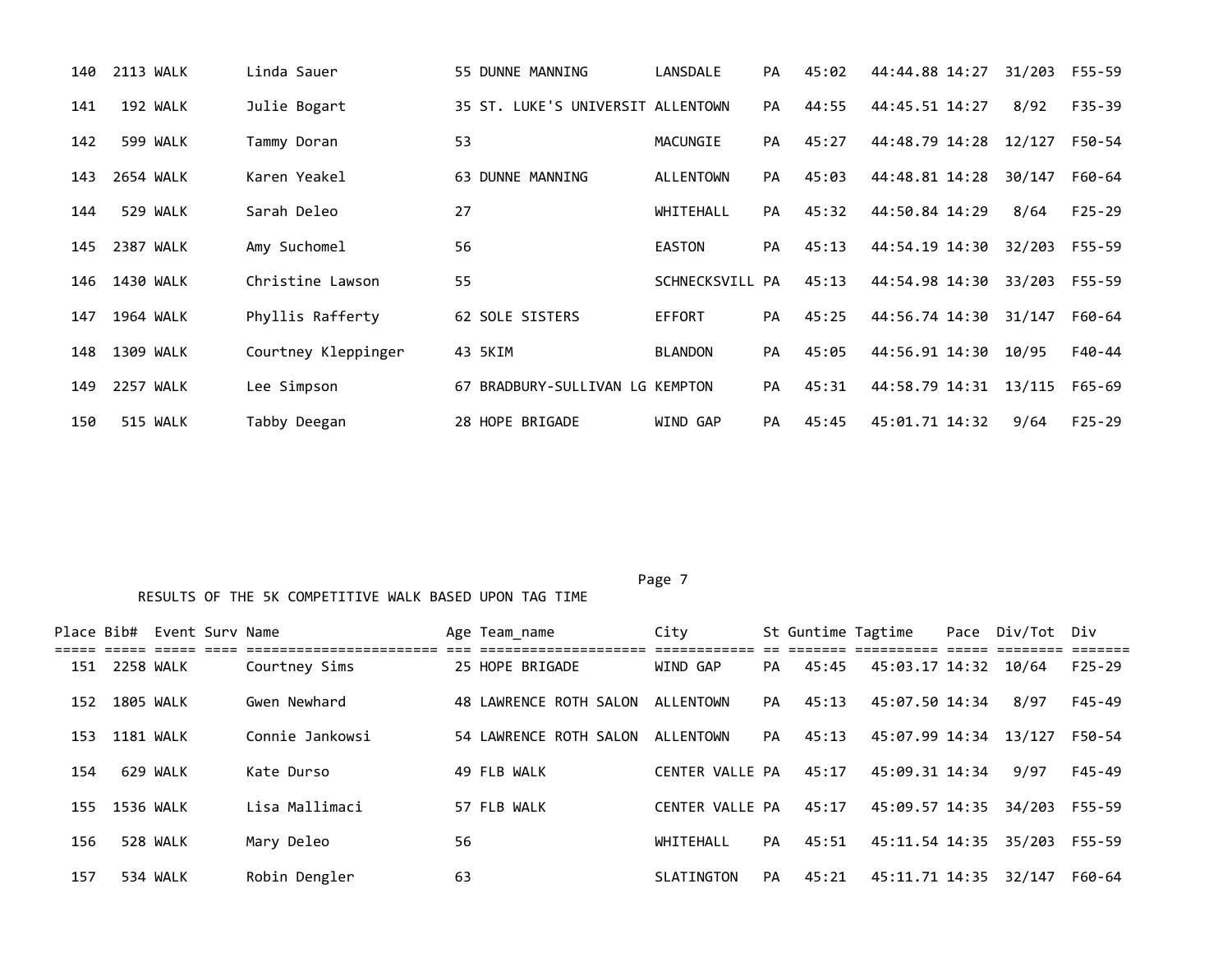| 158 | 527 WALK         | Kathryn Deleo     | 24                                | WHITEHALL          | PA        | 45:51 | 45:11.92 14:35        | 5/68   | $F20 - 24$ |
|-----|------------------|-------------------|-----------------------------------|--------------------|-----------|-------|-----------------------|--------|------------|
| 159 | 1357 WALK        | Joan Krasnansky   | 66 ST. LUKE'S UNIVERSIT ALLENTOWN |                    | PA        | 45:40 | 45:14.21 14:36 14/115 |        | F65-69     |
| 160 | 23 WALK          | Kathleen Alder    | 68                                | <b>ALLENTOWN</b>   | PA        | 45:52 | 45:17.28 14:37 15/115 |        | F65-69     |
| 161 | 267 WALK Y       | Kim Bucari        | 59                                | <b>NORTHAMPTON</b> | PA        | 45:31 | 45:19.91 14:38        | 36/203 | F55-59     |
| 162 | 257 WALK         | Pam Brown         | 64 JOSH EARLY                     | <b>ALLENTOWN</b>   | PA        | 45:43 | 45:19.93 14:38        | 33/147 | F60-64     |
| 163 | 295 WALK         | Jeannie Calpas    | 62 JOSH EARLY                     | <b>ALLENTOWN</b>   | PA        | 45:42 | 45:20.46 14:38        | 34/147 | F60-64     |
| 164 | 1209 WALK        | Jennifer Kacsur   | 49                                | ALBURTIS           | PA        | 45:35 | 45:22.81 14:39        | 10/97  | $F45 - 49$ |
| 165 | 725 WALK         | Dolores Fioriglio | 65                                | <b>COOPERSBURG</b> | <b>PA</b> | 45:42 | 45:24.37 14:39        | 16/115 | $F65 - 69$ |
| 166 | 676 WALK Y       | Lynda Evans       | 52 THE PINKETTES                  | <b>ALLENTOWN</b>   | PA        | 45:26 | 45:24.90 14:39 14/127 |        | F50-54     |
| 167 | <b>2885 WALK</b> | Sharon Strauch    | 69                                | PHILADELPHIA PA    |           | 46:05 | 45:25.94 14:40 17/115 |        | F65-69     |
| 168 | 1812 WALK Y      | Jeanette Nichol   | 78                                | <b>ALLENTOWN</b>   | PA        | 45:38 | 45:26.75 14:40        | 4/19   | F75-79     |
| 169 | 286 WALK         | Patrice Buss      | 67 WE ARE DESTINY'S DIV BETHLEHEM |                    | PA        | 45:49 | 45:28.43 14:41 18/115 |        | F65-69     |
| 170 | 2640 WALK        | Nancy Wrobel      | 69 BRADBURY-SULLIVAN LG ROCHESTER |                    | <b>NY</b> | 45:32 | 45:28.66 14:41 19/115 |        | F65-69     |
| 171 | 1778 WALK Y      | Joan Muth         | 62                                | <b>EMMAUS</b>      | PA        | 46:15 | 45:29.10 14:41 35/147 |        | F60-64     |
| 172 | 2963 WALK        | Joanne Robbins    | 57                                | <b>HELLERTOWN</b>  | PA        | 45:41 | 45:33.58 14:42 37/203 |        | F55-59     |
| 173 | 183 WALK         | Deanna Bloom      | 56                                | <b>ALLENTOWN</b>   | PA        | 46:02 | 45:46.00 14:46 38/203 |        | F55-59     |
| 174 | 1966 WALK        | Gennifer Raguckas | 54                                | FOGELSVILLE        | PA        | 46:17 | 45:46.19 14:46 15/127 |        | F50-54     |
| 175 | 446 WALK         | Karen Courtney    | 59 PINK DEVILS                    | QUAKERTOWN         | PA        | 45:52 | 45:46.34 14:46 39/203 |        | F55-59     |

| Page 8 |  |
|--------|--|
|        |  |

| Place Bib# Event Surv Name |               |  |                            | Age Team name | Citv                                              |  | St Guntime Tagtime Pace Div/Tot Div |  |  |
|----------------------------|---------------|--|----------------------------|---------------|---------------------------------------------------|--|-------------------------------------|--|--|
|                            |               |  |                            |               |                                                   |  |                                     |  |  |
|                            | 176 2770 WALK |  | Michelle Goffredo Catin 58 |               | STROUDSBURG PA 46:24 45:46.34 14:46 40/203 F55-59 |  |                                     |  |  |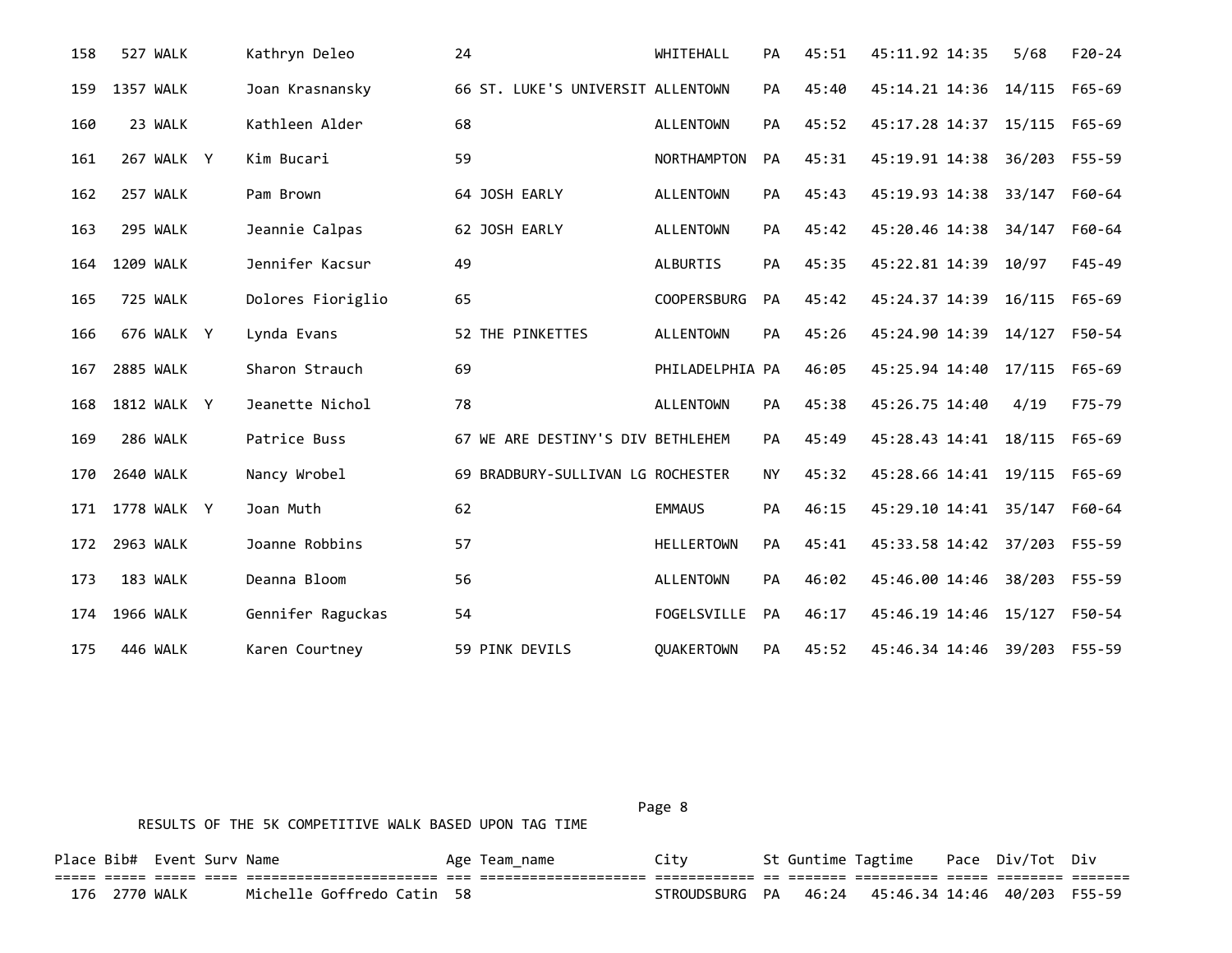| 177 | 2545 WALK        | Robin Watson           | 53                                      | MEDIA              | PА        | 46:18 | 45:48.02 14:47               | 16/127 | F50-54             |
|-----|------------------|------------------------|-----------------------------------------|--------------------|-----------|-------|------------------------------|--------|--------------------|
| 178 | 168 WALK         | Elizabeth Billings     | 41 LEHIGH VALLEY CANCER EMMAUS          |                    | PA        | 45:49 | 45:48.12 14:47 11/95         |        | F40-44             |
| 179 | 2072 WALK        | Brittany Rothrock      | 27 JOSH EARLY                           | <b>ALLENTOWN</b>   | PA        | 46:15 | 45:48.67 14:47               | 11/64  | $F25 - 29$         |
| 180 | <b>1141 WALK</b> | Pat Hughes             | 58                                      | OREFIELD           | PA        | 46:18 | 45:48.70 14:47               | 41/203 | F55-59             |
| 181 | 169 WALK         | Lundyn Billings        | 10 LEHIGH VALLEY CANCER EMMAUS          |                    | PA        | 45:49 | 45:48.95 14:47               | 7/43   | <b>F14&amp;UND</b> |
| 182 | 1798 WALK        | Victoria Nelson        | 30                                      | FOGELSVILLE        | PA        | 46:18 | 45:50.28 14:48               | 7/79   | F30-34             |
| 183 | 48 WALK          | Tarah Annoni           | 45 KEVITCH CHUNG & JAN ALLENTOWN        |                    | PA        | 47:11 | 45:52.32 14:48               | 11/97  | $F45 - 49$         |
| 184 | 2682 WALK        | Judy Zellner           | 77                                      | <b>ALLENTOWN</b>   | PA        | 46:00 | 45:56.00 14:50               | 5/19   | F75-79             |
| 185 | <b>2189 WALK</b> | Lisa Seher             | 58 BB&T UNITED FOR WOME EASTON          |                    | <b>PA</b> | 46:16 | 45:56.07 14:50 42/203        |        | F55-59             |
| 186 | 348 WALK         | Lynn Chapleski         | 59                                      | MACUNGIE           | PA        | 46:01 | 45:56.52 14:50               | 43/203 | F55-59             |
| 187 | 2681 WALK        | Jordan Zellner         | 36 KEVITCH CHUNG & JAN                  | <b>ALLENTOWN</b>   | PA        | 47:12 | 45:57.61 14:50               | 9/92   | $F35 - 39$         |
| 188 | <b>1208 WALK</b> | Patricia Jurasits      | 60 AIR PRODUCTS                         | <b>ALLENTOWN</b>   | PA        | 46:17 | 45:57.74 14:50               | 36/147 | F60-64             |
| 189 | <b>1611 WALK</b> | Lynn McDevitt          | 52                                      | <b>ALLENTOWN</b>   | PA        | 47:40 | 46:08.40 14:54               | 17/127 | F50-54             |
| 190 | 678 WALK         | Brittni Evans-Quilling | 28 TIGHE ORTHODONTICS                   | SCHNECKSVILL PA    |           | 46:36 | 46:12.43 14:55               | 12/64  | $F25 - 29$         |
| 191 | 1503 WALK        | Jamie Lupini           | 33 I PINK I CAN                         | KINGSTON           | PA        | 46:59 | 46:12.94 14:55               | 8/79   | F30-34             |
|     | 192 2437 WALK    | Kelly Torbert          | 41                                      | <b>EMMAUS</b>      | PA        | 46:49 | 46:13.21 14:55               | 12/95  | $F40 - 44$         |
| 193 | 2836 WALK        | Jackie Monk            | 32                                      | KING OF PRUS PA    |           | 46:49 | 46:13.30 14:55               | 9/79   | F30-34             |
| 194 | 1622 WALK Y      | Gail McGinn            | 68                                      | <b>ALLENTOWN</b>   | PA        | 46:49 | 46:13.92 14:55               | 20/115 | F65-69             |
| 195 | <b>1168 WALK</b> | Brittany Irwin         | 24 TIGHE ORTHODONTICS                   | SCHNECKSVILL PA    |           | 46:38 | 46:14.37 14:55               | 6/68   | $F20-24$           |
| 196 | 2294 WALK        | Jonna Smolick          | 41 GRACIE GIRLS                         | <b>COOPERSBURG</b> | <b>PA</b> | 46:27 | 46:16.17 14:56 13/95         |        | $F40 - 44$         |
| 197 | 7 WALK Y         | Kim Accidio            | 62 GRACIE GIRLS                         | MACUNGIE           | PА        | 46:28 | 46:18.29 14:57 37/147 F60-64 |        |                    |
| 198 | 2240 WALK        | Erika Shoemaker        | 62                                      | WALNUTPORT         | PА        | 46:51 | 46:19.11 14:57 38/147        |        | F60-64             |
| 199 | 1200 WALK        | Patty Jones            | 56 HAKUNA MA TATAS -DOD SCHNECKSVILL PA |                    |           | 46:39 | 46:23.97 14:59 44/203        |        | F55-59             |
| 200 | 61 WALK          | Elena Attieh           | 10                                      | WHITEHALL          | PA        | 47:02 | 46:24.14 14:59               | 8/43   | <b>F14&amp;UND</b> |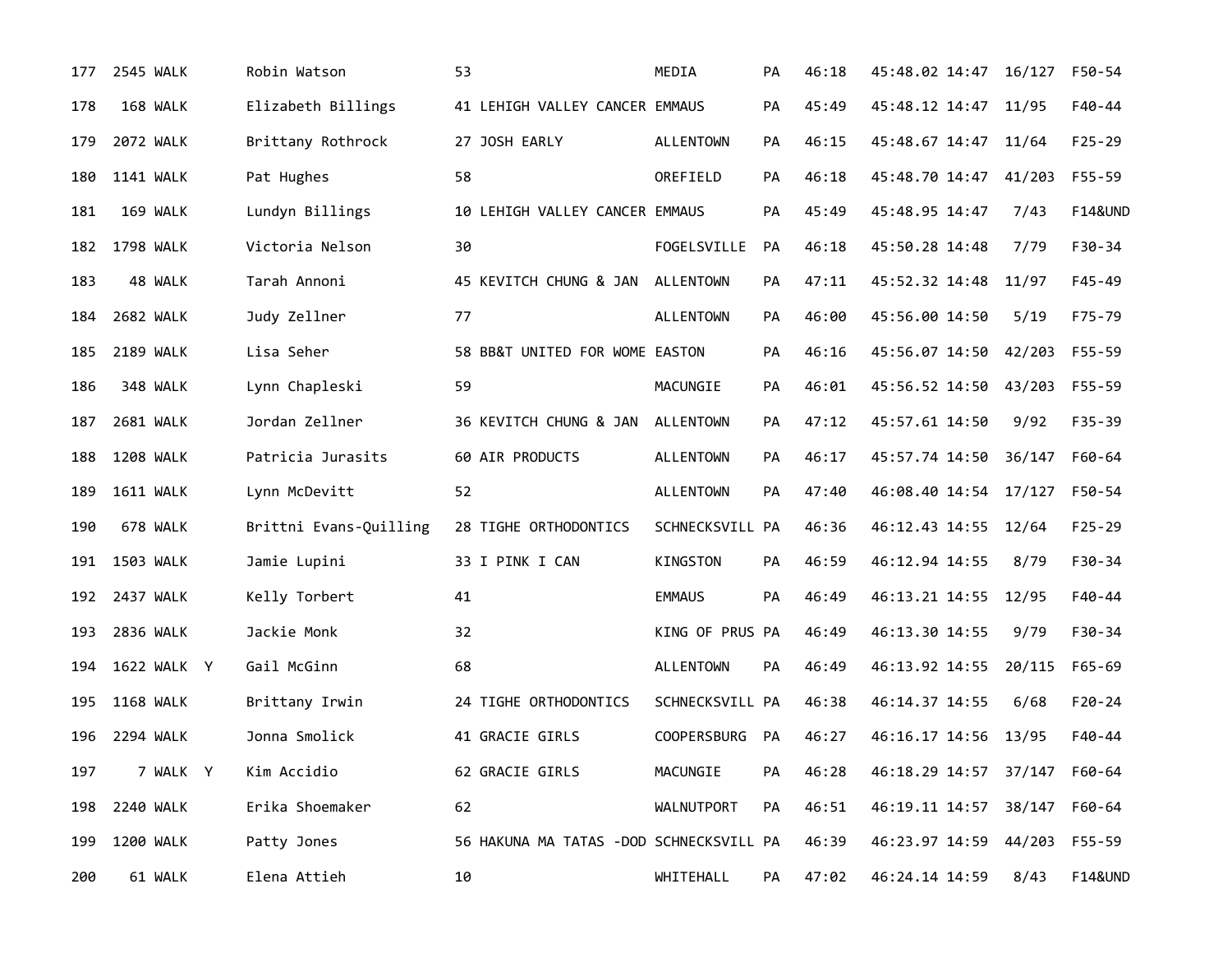#### Page 9 - Page 9 - Page 9 - Page 9 - Page 9 - Page 9 - Page 9 - Page 9 - Page 9 - Page 9 - Page 9

|     |                  | Place Bib#  Event Surv Name |                    |    | Age Team name                     |  | City                               |           | St Guntime Tagtime | ====== ========== ===== | Pace Div/Tot Div | <b>ESSESSE</b>     |
|-----|------------------|-----------------------------|--------------------|----|-----------------------------------|--|------------------------------------|-----------|--------------------|-------------------------|------------------|--------------------|
| 201 | 2608 WALK        |                             | Melissa Williams   |    |                                   |  | 46 HAKUNA MA TATAS -DOD SLATINGTON | <b>PA</b> | 46:38              | 46:24.63 14:59          | 12/97            | F45-49             |
| 202 | 2663 WALK        |                             | Tiffany Yesik      |    |                                   |  | 20 HAKUNA MA TATAS -DOD SLATINGTON | PA        | 46:39              | 46:24.80 14:59          | 7/68             | $F20 - 24$         |
| 203 |                  | 961 WALK                    | Meghan Handwerk    |    |                                   |  | 20 HAKUNA MA TATAS -DOD SLATINGTON | PA        | 46:39              | 46:24.96 14:59          | 8/68             | $F20 - 24$         |
| 204 |                  | 693 WALK                    | Isabella Fares     | 16 |                                   |  | WHITEHALL                          | PA        | 47:05              | 46:26.92 14:59          | 5/23             | $F15-19$           |
| 205 | 2043 WALK        |                             | Shauntise Roderick | 39 |                                   |  | <b>BETHLEHEM</b>                   | PA        | 46:35              | 46:26.95 15:00          | 10/92            | $F35 - 39$         |
| 206 |                  | 62 WALK                     | Rachael Attieh     | 36 |                                   |  | WHITEHALL                          | PА        | 47:04              | 46:27.09 15:00          | 11/92            | $F35 - 39$         |
| 207 |                  | 687 WALK                    | Sally Fahringer    | 36 |                                   |  | <b>BETHLEHEM</b>                   | PА        | 46:35              | 46:27.46 15:00          | 12/92            | $F35 - 39$         |
| 208 |                  | 59 WALK                     | Arianna Attieh     | 8  |                                   |  | WHITEHALL                          | PA        | 47:05              | 46:27.55 15:00          | 9/43             | <b>F14&amp;UND</b> |
| 209 |                  | 688 WALK                    | Sally Fahringer    | 67 |                                   |  | <b>BETHLEHEM</b>                   | PA        | 46:36              | 46:29.22 15:00          | 21/115           | $F65 - 69$         |
| 210 | 2604 WALK        |                             | Patricia Will      | 49 |                                   |  | MACUNGIE                           | PА        | 47:16              | 46:36.47 15:03 13/97    |                  | $F45 - 49$         |
| 211 | 2603 WALK        |                             | Madeline Will      | 15 |                                   |  | MACUNGIE                           | PА        | 47:16              | 46:36.81 15:03          | 6/23             | $F15-19$           |
| 212 | <b>2888 WALK</b> |                             | Lynda Swartz       |    | 55 BB&T UNITED FOR WOME ALLENTOWN |  |                                    | PА        | 48:29              | 46:38.05 15:03          | 45/203           | F55-59             |
| 213 |                  | 774 WALK                    | Lori Friebolin     | 50 |                                   |  | MACUNGIE                           | PA        | 46:52              | 46:38.82 15:03          | 18/127           | F50-54             |
| 214 | <b>2087 WALK</b> |                             | Sharon Ruth        | 63 |                                   |  | <b>COOPERSBURG</b>                 | PA        | 47:21              | 46:40.01 15:04          | 39/147           | F60-64             |
| 215 |                  | 55 WALK                     | Mary Beth Arner    | 62 |                                   |  | MACUNGIE                           | PA        | 46:52              | 46:40.17 15:04          | 40/147           | F60-64             |
| 216 |                  | <b>501 WALK</b>             | Deborah Davis      | 66 |                                   |  | REHOBOTH BEA DE                    |           | 46:59              | 46:40.91 15:04          | 22/115           | $F65 - 69$         |
| 217 | 2736 WALK        |                             | Mary Ann Curtin    |    | 54 BB&T UNITED FOR WOME ALLENTOWN |  |                                    | <b>PA</b> | 48:34              | 46:41.77 15:04          | 19/127           | F50-54             |
| 218 | 1597 WALK        |                             | Dwan Maynard       | 55 |                                   |  | <b>ALLENTOWN</b>                   | PА        | 47:10              | 46:42.02 15:04          | 46/203           | F55-59             |
| 219 |                  | 779 WALK                    | Judy Fritch        | 66 |                                   |  | <b>KUTZTOWN</b>                    | PA        | 47:56              | 46:42.18 15:04          | 23/115           | F65-69             |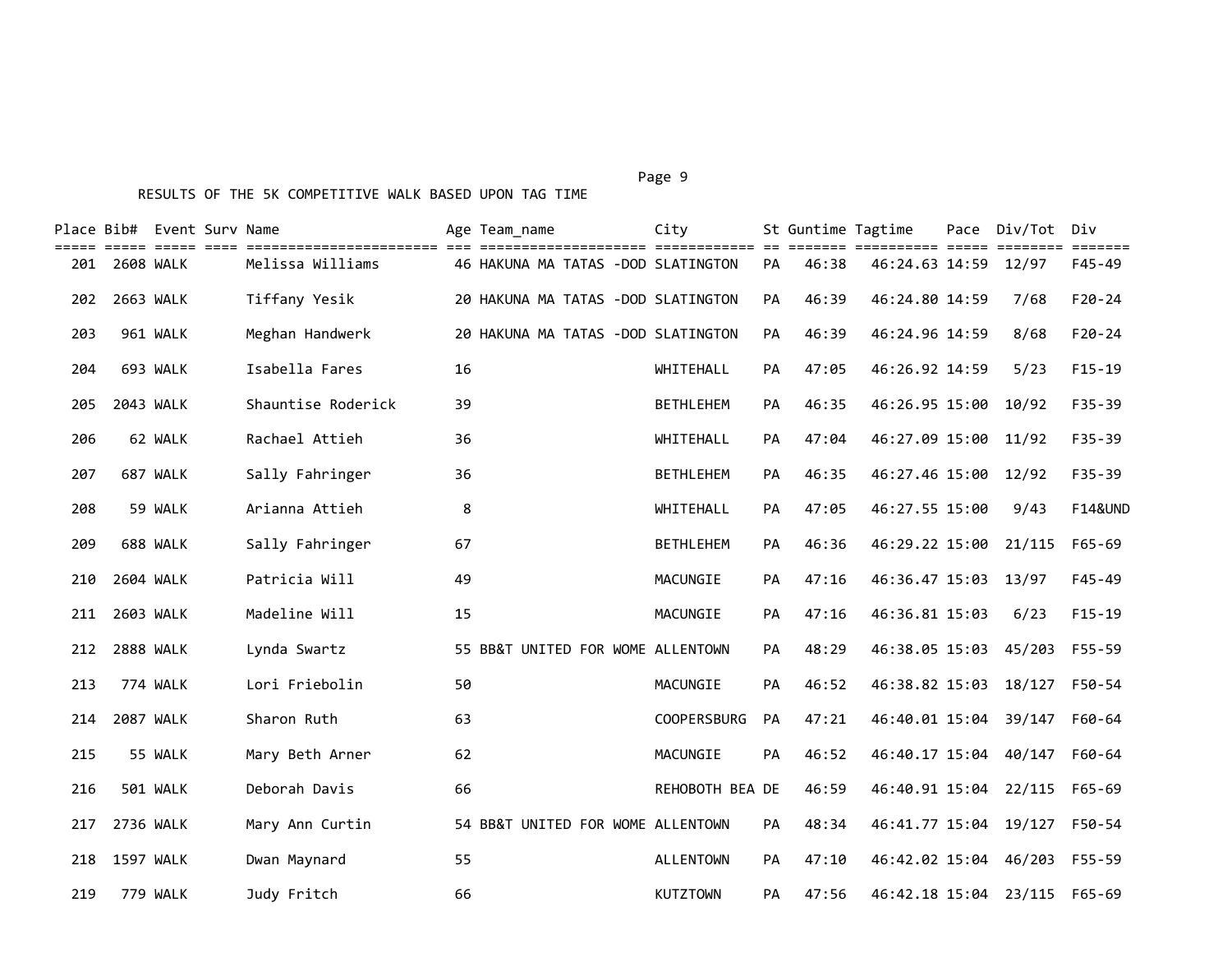| 220 | 2183 WALK Y  | Bonnielee Sechler | 63                   | <b>FOGEL SVTLLE</b> | <b>PA</b> | 47:11 | 46:42.93 15:05       | 41/147 | F60-64     |
|-----|--------------|-------------------|----------------------|---------------------|-----------|-------|----------------------|--------|------------|
| 221 | 1598 WALK    | Melissa Maynard   | 32                   | <b>BETHLEHEM</b>    | PA        | 47:10 | 46:43.38 15:05       | 10/79  | F30-34     |
| 222 | WALK<br>87   | Ashley Balash     | 28 CORBENIC PARTNERS | <b>BETHLEHEM</b>    | PA        | 47:15 | 46:43.57 15:05 13/64 |        | $F25-29$   |
| 223 | 766 WALK     | Elyse Frantz      | 59 CORBENIC PARTNERS | NAZARETH            | PA        | 47:15 | 46:43.87 15:05       | 47/203 | F55-59     |
| 224 | 2505 WALK    | Devon Volker      | 37                   | <b>KUTZTOWN</b>     | PA        | 47:58 | 46:44.49 15:05 13/92 |        | $F35 - 39$ |
| 225 | WALK<br>1447 | Marilyn Leiby     | 61 TEAM LEESA        | FOGELSVILLE         | PA        | 47:14 | 46:44.51 15:05       | 42/147 | F60-64     |

|     |               | Place Bib# Event Surv Name |                   |    | Age Team_name                     | City               |           |       | St Guntime Tagtime    | Pace Div/Tot Div             |        |
|-----|---------------|----------------------------|-------------------|----|-----------------------------------|--------------------|-----------|-------|-----------------------|------------------------------|--------|
|     | 226 2207 WALK |                            | Mariz Shakif      |    | 37 DUNNE MANNING                  | ALLENTOWN          | PA        | 47:26 | 46:44.80 15:05 14/92  |                              | F35-39 |
| 227 |               | 1281 WALK Y                | Imane Khalil      |    | 44 DUNNE MANNING                  | ALLENTOWN          | PA.       | 47:24 | 46:45.64 15:06 14/95  |                              | F40-44 |
| 228 | 1284 WALK     |                            | Wafa Khoury       |    | 40 DUNNE MANNING                  | ALLENTOWN          | PA        | 47:25 | 46:46.85 15:06 15/95  |                              | F40-44 |
| 229 | 2546 WALK     |                            | Vicki Wax         | 74 |                                   | ALLENTOWN          | PA        | 47:14 | 46:47.38 15:06        | 5/44                         | F70-74 |
| 230 | 1178 WALK     |                            | Michele James     |    | 53 THE GIRLS: STRIKING            | ALLENTOWN          | PA        | 47:00 | 46:54.17 15:08        | 20/127                       | F50-54 |
| 231 | 1436 WALK     |                            | Lisa Leblanc      | 62 |                                   | <b>DOYLESTOWN</b>  | PA        | 47:36 | 46:55.99 15:09 43/147 |                              | F60-64 |
| 232 | 2570 WALK     |                            | Brenda Welsh      |    | 61 BRADBURY-SULLIVAN LG ALLENTOWN |                    | PA        | 47:14 | 46:57.90 15:09 44/147 |                              | F60-64 |
| 233 | 2155 WALK     |                            | Susan Schrei      | 72 |                                   | WHITEHALL          | <b>PA</b> | 47:26 | 46:58.66 15:10        | 6/44                         | F70-74 |
| 234 |               | 537 WALK                   | Tracy Denton      |    | 55 BRADBURY-SULLIVAN LG ALLENTOWN |                    | PA        | 47:15 |                       | 46:58.75 15:10 48/203 F55-59 |        |
| 235 | 1467 WALK     |                            | Maryann Lesniak   | 46 |                                   | <b>COOPERSBURG</b> | <b>PA</b> | 46:59 | 46:58.80 15:10 14/97  |                              | F45-49 |
| 236 |               | 942 WALK Y                 | Kathleen Haarmann | 67 |                                   | <b>EMMAUS</b>      | PA        | 47:26 | 46:59.04 15:10 24/115 |                              | F65-69 |
| 237 |               | 560 WALK                   | Ilabelle Dietrich | 82 |                                   | ALLENTOWN          | PA        | 47:27 | 47:01.84 15:11        | 1/4                          | F80+   |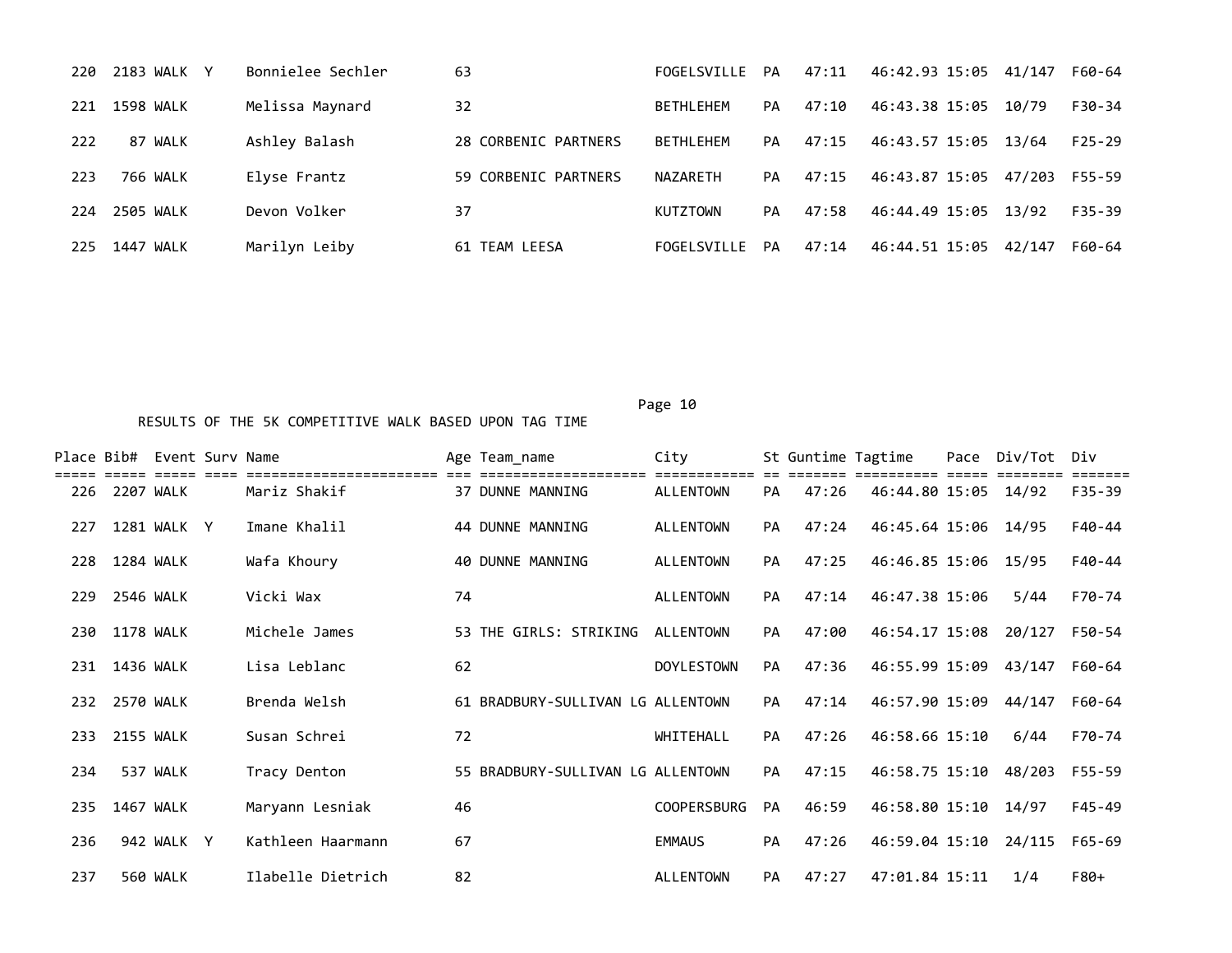| 238 | 2231 WALK   | Joanne Shilanskas       | 74                       | <b>ALLENTOWN</b> | PA | 47:27 | 47:01.95 15:11        | 7/44   | F70-74     |
|-----|-------------|-------------------------|--------------------------|------------------|----|-------|-----------------------|--------|------------|
| 239 | 310 WALK    | Gayle Cardoni           | 69                       | OREFIELD         | PA | 47:26 | 47:02.64 15:11 25/115 |        | F65-69     |
| 240 | 1955 WALK   | Corrin Pryor            | 27                       | PITTSBURGH       | PA | 47:18 | 47:08.43 15:13        | 14/64  | $F25 - 29$ |
| 241 | 1730 WALK   | Lynne Moller            | 59 KAY'S KRUSADERS       | SCHNECKSVILL PA  |    | 47:21 | 47:08.43 15:13        | 49/203 | F55-59     |
| 242 | 2500 WALK Y | Joette Vicario          | 55                       | <b>EMMAUS</b>    | PA | 47:22 | 47:08.95 15:13        | 50/203 | F55-59     |
| 243 | 1338 WALK Y | Deborah Kooker          | 68                       | <b>ALLENTOWN</b> | PA | 47:17 | 47:09.01 15:13        | 26/115 | F65-69     |
| 244 | 484 WALK    | Loran7173839723 Daniels | 32                       | WEST CHESTER PA  |    | 47:18 | 47:09.35 15:13 11/79  |        | F30-34     |
| 245 | 919 WALK    | Stephanie Grube         | <b>35 BREAST FRIENDS</b> | DANIELSVILLE PA  |    | 47:55 | 47:09.58 15:13 15/92  |        | $F35 - 39$ |
| 246 | 1034 WALK   | Michele Heller          | 62 KAY'S KRUSADERS       | SCHNECKSVILL PA  |    | 47:21 | 47:09.97 15:13        | 45/147 | F60-64     |
| 247 | 2498 WALK   | Nicole Verret           | <b>33 BREAST FRIENDS</b> | <b>BETHLEHEM</b> | PA | 47:55 | 47:09.97 15:13        | 12/79  | $F30-34$   |
| 248 | 2650 WALK   | Lindsay Yannotta        | 33 BREAST FRIENDS        | <b>BENSALEM</b>  | PA | 47:55 | 47:10.11 15:13        | 13/79  | F30-34     |
| 249 | 2802 WALK   | Teri Johnson            | 63 DUNNE MANNING         | SCHNECKSVILL PA  |    | 47:35 | 47:10.53 15:14        | 46/147 | F60-64     |
| 250 | 1612 WALK   | Morgan McDevitt         | 21                       | <b>ALLENTOWN</b> | PA | 48:44 | 47:12.33 15:14        | 9/68   | $F20 - 24$ |

| Place Bib# |                  | Event Surv Name |                  |    | Age Team name    | City            |           |       | St Guntime Tagtime    | Pace Div/Tot Div |            |
|------------|------------------|-----------------|------------------|----|------------------|-----------------|-----------|-------|-----------------------|------------------|------------|
|            |                  |                 |                  |    |                  |                 |           |       |                       |                  |            |
| 251        | 1224 WALK        |                 | Kate Kareha      |    | 35 DUNNE MANNING | ALLENTOWN       | PA        | 47:36 | 47:13.11 15:14 16/92  |                  | F35-39     |
| 252        | 2948 WALK        |                 | Jennifer Hausman | 37 |                  | ALLENTOWN       | <b>PA</b> | 47:24 | 47:21.77 15:17 17/92  |                  | F35-39     |
| 253        |                  | 478 WALK        | Gabrielle Daley  |    | 38 GRACIE GIRLS  | PHOENIXVILLE PA |           | 47:33 | 47:22.50 15:17        | 18/92            | $F35 - 39$ |
| 254        |                  | 91 WALK         | Jillian Bankas   |    | 36 GRACIE GIRLS  | MACUNGIE        | PA        | 47:33 | 47:24.29 15:18 19/92  |                  | F35-39     |
| 255        | <b>1860 WALK</b> |                 | Felicia Ortiz    | 52 |                  | WERNERSVILLE PA |           | 47:31 | 47:27.08 15:19 21/127 |                  | F50-54     |
| 256        |                  | 290 WALK        | Kristy Caamano   |    | 39 I PINK I CAN  | NAZARETH        | <b>PA</b> | 49:57 | 47:27.30 15:19        | 20/92            | F35-39     |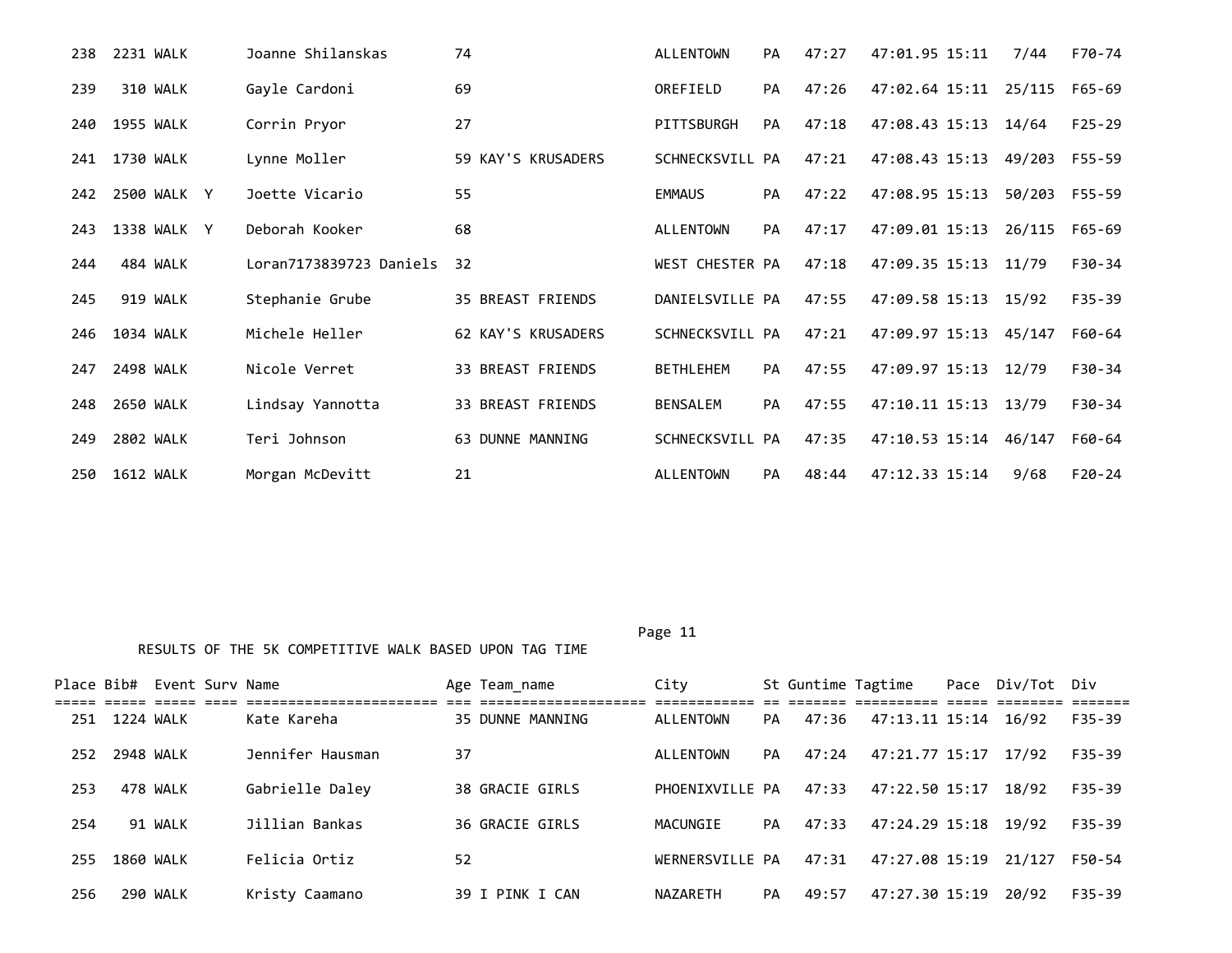| 257 | 2906 WALK        | Betty Weighknecht | 66 BRADBURY-SULLIVAN LG NEW TRIPOLI |                   | <b>PA</b> | 49:00 | 47:36.44 15:22 27/115 |        | F65-69     |
|-----|------------------|-------------------|-------------------------------------|-------------------|-----------|-------|-----------------------|--------|------------|
| 258 | <b>1545 WALK</b> | Susan Mann        | 63 OAA PINK PAWS PACK               | SLATINGTON        | PA        | 48:06 | 47:38.07 15:22 47/147 |        | F60-64     |
| 259 | <b>2120 WALK</b> | Lisa Savino       | 52 OAA PINK PAWS PACK               | <b>ALLENTOWN</b>  | PA        | 48:07 | 47:38.77 15:23 22/127 |        | F50-54     |
| 260 | 1575 WALK        | Mary Martocci     | 79                                  | <b>BETHLEHEM</b>  | PA        | 48:33 | 47:39.26 15:23        | 6/19   | F75-79     |
|     | 261 1709 WALK    | Monica Miller     | 52                                  | <b>ALLENTOWN</b>  | PA        | 48:34 | 47:40.19 15:23 23/127 |        | F50-54     |
| 262 | 215 WALK         | Tammy Boyer       | 60                                  | BREINIGSVILL PA   |           | 48:15 | 47:43.19 15:24 48/147 |        | F60-64     |
| 263 | 1393 WALK Y      | Cheryl Kusko      | 64 DUNNE MANNING                    | <b>BETHLEHEM</b>  | PA        | 48:14 | 47:45.41 15:25 49/147 |        | F60-64     |
| 264 | 1949 WALK        | Lori Provost      | 67                                  | <b>ALLENTOWN</b>  | PA        | 48:31 | 47:46.74 15:25 28/115 |        | F65-69     |
| 265 | 671 WALK         | Nancy Eutsler     | 63                                  | <b>ALLENTOWN</b>  | <b>PA</b> | 48:31 | 47:48.82 15:26 50/147 |        | F60-64     |
| 266 | 1940 WALK Y      | Pat Powers        | 63                                  | <b>ALLENTOWN</b>  | <b>PA</b> | 48:33 | 47:50.79 15:27 51/147 |        | F60-64     |
| 267 | 233 WALK Y       | Cathy Breithoff   | 56 ST. LUKE'S UNIVERSIT MACUNGIE    |                   | PA        | 48:28 | 48:04.81 15:31 51/203 |        | F55-59     |
| 268 | <b>2952 WALK</b> | Marjorie Hunt     | 89                                  | SPRINGTOWN        | PA        | 49:30 | 48:05.98 15:31        | 2/4    | F80+       |
| 269 | 841 WALK         | Debra Gerencser   | 65                                  | NORTHAMPTON       | PA        | 49:21 | 48:06.25 15:32 29/115 |        | $F65 - 69$ |
| 270 | 450 WALK         | Heather Cramer    | 47                                  | <b>DOYLESTOWN</b> | PA        | 49:04 | 48:06.28 15:32 15/97  |        | $F45 - 49$ |
|     | 271 1410 WALK    | Heather Lancy     | 43                                  | QUAKERTOWN        | PA        | 49:04 | 48:06.72 15:32 16/95  |        | $F40 - 44$ |
|     | 272 1278 WALK    | Erin Ketner       | 23 ST. LUKE'S UNIVERSIT MACUNGIE    |                   | PA        | 48:32 | 48:09.33 15:33        | 10/68  | $F20 - 24$ |
| 273 | 945 WALK         | Amal Haddad       | 45                                  | <b>ALLENTOWN</b>  | <b>PA</b> | 48:51 | 48:09.65 15:33        | 16/97  | $F45 - 49$ |
| 274 | 497 WALK         | Lori Dauscher     | 41                                  | ALBURTIS          | <b>PA</b> | 49:46 | 48:09.74 15:33        | 17/95  | $F40 - 44$ |
| 275 | 802 WALK         | Pamela Garin      | 58                                  | <b>ALLENTOWN</b>  | <b>PA</b> | 48:29 | 48:10.60 15:33        | 52/203 | F55-59     |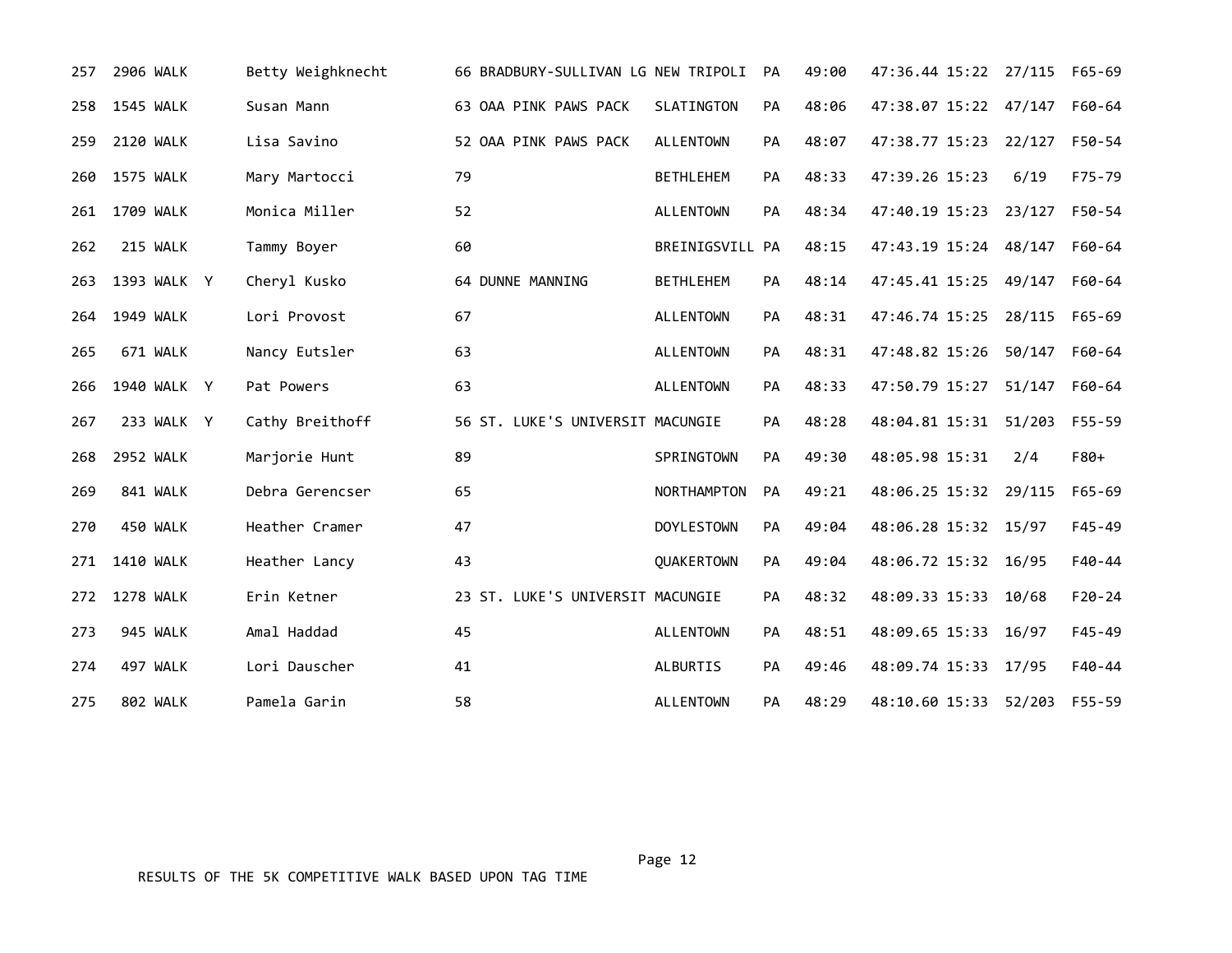|     |           | Place Bib# Event Surv Name<br>=== ===== ==== |                       |    | Age Team_name                     | City               |           | St Guntime Tagtime |                       | Pace Div/Tot Div |                                     |
|-----|-----------|----------------------------------------------|-----------------------|----|-----------------------------------|--------------------|-----------|--------------------|-----------------------|------------------|-------------------------------------|
| 276 | 2440 WALK |                                              | Raegan Torrence       | 15 |                                   | <b>EMMAUS</b>      | PA        | 48:28              | 48:12.61 15:34        | 7/23             | $=$ $=$ $=$ $=$ $=$ $=$<br>$F15-19$ |
| 277 |           | 2439 WALK                                    | Jacqueline Torrence   | 51 |                                   | <b>EMMAUS</b>      | PA        | 48:29              | 48:12.89 15:34        | 24/127           | F50-54                              |
| 278 |           | 250 WALK                                     | Doreen Brown          | 60 |                                   | <b>EMMAUS</b>      | PA        | 48:31              | 48:14.65 15:34        | 52/147           | F60-64                              |
| 279 |           | 2482 WALK                                    | Yvonne Vallone        | 54 |                                   | <b>BETHLEHEM</b>   | PA        | 48:25              | 48:18.51 15:35 25/127 |                  | F50-54                              |
| 280 |           | 2402 WALK Y                                  | Diane Swenk           |    | 53 SOLE SISTERS                   | <b>WALNUTPORT</b>  | PA        | 48:48              | 48:19.85 15:36 26/127 |                  | F50-54                              |
| 281 | 1494 WALK |                                              | Corinne Lovrin        | 50 |                                   | MACUNGIE           | PA        | 48:39              | 48:20.74 15:36 27/127 |                  | F50-54                              |
| 282 | 1191 WALK |                                              | Nancy Joerger         |    | 56 BARBARA'S BEAMING BU BOYERTOWN |                    | <b>PA</b> | 49:02              | 48:25.70 15:38 53/203 |                  | F55-59                              |
| 283 |           | 2173 WALK                                    | Aubrey Schweikert     |    | 27 OAA PINK PAWS PACK             | WHITEHALL          | <b>PA</b> | 49:23              | 48:32.09 15:40 15/64  |                  | $F25 - 29$                          |
| 284 |           | 487 WALK                                     | Morgane Danish        | 25 |                                   | CATASAUQUA         | <b>PA</b> | 49:24              | 48:33.74 15:40        | 16/64            | $F25 - 29$                          |
| 285 |           | 1649 WALK                                    | Deanna Melendez-Smyth |    | 49 LEHIGH VALLEY CANCER ALLENTOWN |                    | PA        | 49:05              | 48:34.06 15:41 17/97  |                  | $F45 - 49$                          |
| 286 |           | 485 WALK                                     | Abigail Danish        | 28 |                                   | <b>EMMAUS</b>      | PA        | 49:24              | 48:34.17 15:41 17/64  |                  | $F25 - 29$                          |
| 287 |           | 499 WALK                                     | Wendy David           | 49 |                                   | <b>ALLENTOWN</b>   | PA        | 48:58              | 48:35.99 15:41        | 18/97            | $F45 - 49$                          |
| 288 |           | 1654 WALK Y                                  | Mercedes Mendez       |    | 58 LAWRENCE ROTH SALON            | ALLENTOWN          | PA        | 48:44              | 48:43.97 15:44        | 54/203           | F55-59                              |
| 289 |           | 40 WALK                                      | Nancy Amici           | 55 |                                   | <b>COOPERSBURG</b> | PA        | 48:53              | 48:47.11 15:45        | 55/203           | F55-59                              |
| 290 |           | 1648 WALK Y                                  | Susan Meiser          | 57 |                                   | WOMELSDORF         | PA        | 48:54              | 48:48.54 15:45        | 56/203           | F55-59                              |
| 291 | 1942 WALK |                                              | Maddie Prentice       | 24 |                                   | <b>EASTON</b>      | PA        | 49:37              | 48:53.06 15:47        | 11/68            | $F20-24$                            |
| 292 |           | 1832 WALK Y                                  | Nanci Oakley          | 61 |                                   | <b>EASTON</b>      | PA        | 49:38              | 48:53.44 15:47        | 53/147           | F60-64                              |
| 293 | 1706 WALK |                                              | Megan Miller          | 40 |                                   | MACUNGIE           | PA        | 49:47              | 48:55.16 15:47        | 18/95            | $F40 - 44$                          |
| 294 | 2851 WALK |                                              | Rose Prentice         | 58 |                                   | <b>EASTON</b>      | PA        | 49:39              | 48:55.34 15:47        | 57/203           | F55-59                              |
| 295 |           | 1694 WALK Y                                  | Brenda Miller         | 66 |                                   | <b>EMMAUS</b>      | PA        | 49:47              | 48:56.15 15:48        | 30/115           | F65-69                              |
| 296 |           | 397 WALK                                     | Linda Colarusso       | 65 |                                   | NORTHAMPTON        | PA        | 49:40              | 48:57.07 15:48        | 31/115           | $F65 - 69$                          |
| 297 |           | 1198 WALK                                    | Kristy Jones          | 40 |                                   | NAZARETH           | PA        | 49:24              | 48:58.69 15:48        | 19/95            | F40-44                              |
| 298 |           | 458 WALK                                     | Lisa Crouse           |    | 58 OLYMPUS CORPORATION            | RIEGELSVILLE PA    |           | 49:17              | 48:58.91 15:49        | 58/203           | F55-59                              |
| 299 |           | 2427 WALK                                    | Dorothy Tobin         | 53 |                                   | <b>TATAMY</b>      | PA        | 49:25              | 48:59.63 15:49        | 28/127 F50-54    |                                     |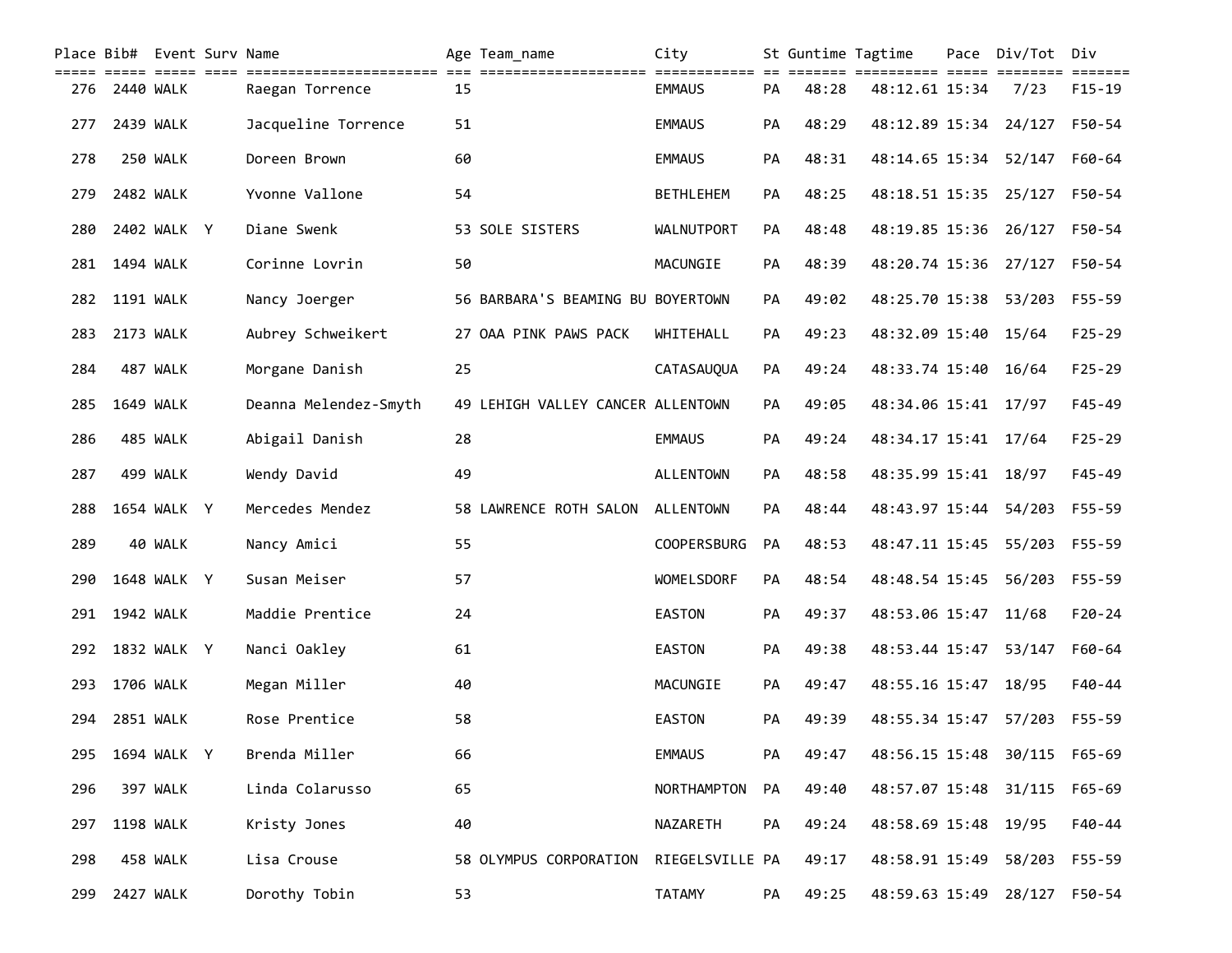|     | Place Bib# Event Sury Name |             |                                                                                                            |    | Age Team name                      | City             |           | St Guntime Tagtime |                                  | Pace | Div/Tot Div                  |            |
|-----|----------------------------|-------------|------------------------------------------------------------------------------------------------------------|----|------------------------------------|------------------|-----------|--------------------|----------------------------------|------|------------------------------|------------|
|     | 301 2220 WALK Y            |             | <u>soosa oosaa oosa oosaaloosaaloosaaloosaa oos oosaaloosaaloosaaloosa oosaaloosaa oo</u><br>Lorrie Sheets |    | 58 OLYMPUS CORPORATION ALLENTOWN   |                  | <b>PA</b> | 49:19              | ====== ========== ===== ======== |      | 49:00.89 15:49 59/203 F55-59 | =======    |
| 302 | 2316 WALK                  |             | Patty Spaziani                                                                                             |    | 57 ST.LUKE'S ALLENTOWN EASTON      |                  | PA        | 49:27              | 49:01.69 15:49                   |      | 60/203                       | F55-59     |
| 303 | <b>2842 WALK</b>           |             | Kelly Nichols                                                                                              |    | 48 HAKUNA MA TATAS -DOD CATASAUQUA |                  | PA        | 49:13              | 49:02.62 15:50 19/97             |      |                              | F45-49     |
| 304 |                            | 960 WALK Y  | Dodi Handwerk                                                                                              |    | 49 HAKUNA MA TATAS -DOD SLATINGTON |                  | <b>PA</b> | 49:14              | 49:02.71 15:50                   |      | 20/97                        | $F45 - 49$ |
| 305 |                            | 90 WALK     | Karissa Bandel                                                                                             |    | 29 DOTTIE'S BUTTERFLIES HAMBURG    |                  | PA        | 49:14              | 49:03.24 15:50                   |      | 19/64                        | $F25 - 29$ |
| 306 |                            | 1453 WALK Y | Kinga Lendvai                                                                                              |    | 47 LAWRENCE ROTH SALON ALLENTOWN   |                  | PA        | 49:33              | 49:03.80 15:50                   |      | 21/97                        | $F45 - 49$ |
| 307 |                            | 2850 WALK Y | Paige Phillips                                                                                             |    | 26 DOTTIE'S BUTTERFLIES BETHLEHEM  |                  | PA        | 49:15              | 49:03.82 15:50                   |      | 20/64                        | $F25 - 29$ |
| 308 | <b>1201 WALK</b>           |             | Randi Jones                                                                                                |    | 69 LAWRENCE ROTH SALON ALLENTOWN   |                  | PA        | 49:33              | 49:03.91 15:50                   |      | 32/115                       | F65-69     |
| 309 |                            | 943 WALK    | Edit Hacker                                                                                                |    | 50 LAWRENCE ROTH SALON ALLENTOWN   |                  | PA        | 49:33              | 49:03.95 15:50 29/127            |      |                              | F50-54     |
| 310 |                            | 1667 WALK Y | Edith Meszaros                                                                                             |    | 58 LAWRENCE ROTH SALON             | ALLENTOWN        | PA        | 49:33              |                                  |      | 49:04.54 15:50 61/203 F55-59 |            |
| 311 | 2464 WALK                  |             | Cherie Tyler                                                                                               |    | 58 TIGHE ORTHODONTICS              | <b>ALLENTOWN</b> | PA        | 49:52              | 49:10.77 15:52 62/203            |      |                              | F55-59     |
| 312 | <b>2108 WALK</b>           |             | Brittany Saraceno                                                                                          |    | 32 TIGHE ORTHODONTICS              | <b>ALLENTOWN</b> | PA        | 49:52              | 49:11.54 15:53                   |      | 14/79                        | F30-34     |
| 313 | 1782 WALK                  |             | Jessica Naab                                                                                               | 36 |                                    | <b>EASTON</b>    | <b>PA</b> | 49:53              | 49:12.30 15:53                   |      | 21/92                        | $F35 - 39$ |
| 314 | 2042 WALK                  |             | Lucy Robles                                                                                                |    | 42 ST.LUKE'S ALLENTOWN             | <b>ALLENTOWN</b> | PA        | 50:01              | 49:12.86 15:53                   |      | 20/95                        | $F40 - 44$ |
| 315 | <b>2192 WALK</b>           |             | Jennifer Seifert                                                                                           | 36 |                                    | <b>BETHLEHEM</b> | PA        | 49:53              | 49:13.31 15:53                   |      | 22/92                        | $F35 - 39$ |
| 316 |                            | 931 WALK    | Ranju Gupta                                                                                                |    | 47 LEHIGH VALLEY CANCER BETHLEHEM  |                  | PA        | 50:30              | 49:14.60 15:54                   |      | 22/97                        | $F45 - 49$ |
| 317 | 1211 WALK                  |             | Kim Kahler                                                                                                 |    | 40 CRAYOLA RAZZLE DAZZL NAZARETH   |                  | PA        | 50:23              | 49:21.14 15:56 21/95             |      |                              | $F40-44$   |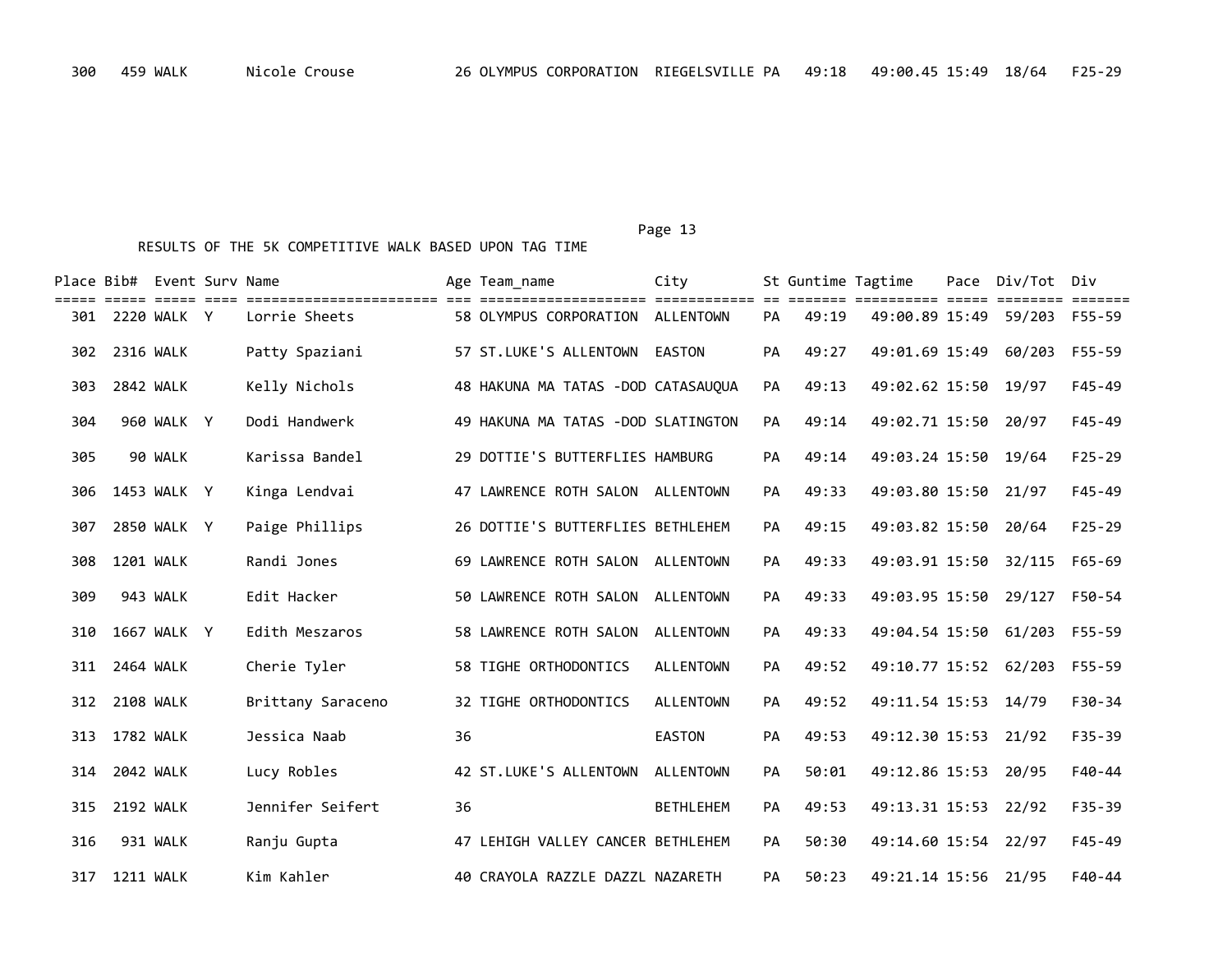| 318 | 1196 WALK   | Patty Johnson  | 52 CRAYOLA RAZZLE DAZZL EASTON    |                  | <b>PA</b> | 50:24 | 49:22.25 15:56 | 30/127 | F50-54   |
|-----|-------------|----------------|-----------------------------------|------------------|-----------|-------|----------------|--------|----------|
| 319 | 198 WALK    | Madeline Bondi | 28 LEHIGH VALLEY CANCER ALLENTOWN |                  | PA        | 50:28 | 49:31.78 15:59 | 21/64  | $F25-29$ |
| 320 | 2475 WALK   | Jennifer Urban | 44 LEHIGH VALLEY CANCER BETHLEHEM |                  | PA        | 50:31 | 49:31.91 15:59 | 22/95  | F40-44   |
| 321 | 216 WALK    | Veronica Boyer | 62                                | OREFIELD         | PA        | 50:41 | 49:36.00 16:00 | 54/147 | F60-64   |
| 322 | 2572 WALK   | Patricia Welsh | 63                                | MACUNGIE         | PA        | 51:20 | 49:36.25 16:01 | 55/147 | F60-64   |
| 323 | 966 WALK    | Shirley Hann   | 62 ST.LUKE'S ALLENTOWN            | CENTER VALLE PA  |           | 50:01 | 49:39.68 16:02 | 56/147 | F60-64   |
| 324 | 394 WALK    | Barbara Cohen  | 63                                | <b>EMMAUS</b>    | PA        | 50:43 | 49:40.20 16:02 | 57/147 | F60-64   |
| 325 | WALK<br>597 | Donna Donovan  | 70                                | <b>ALLENTOWN</b> | PA        | 50:43 | 49:40.37 16:02 | 8/44   | F70-74   |

|     |               | Place Bib# Event Surv Name |                     |    | Age Team name                     | City              |           |       | St Guntime Tagtime    | Pace Div/Tot Div |          |
|-----|---------------|----------------------------|---------------------|----|-----------------------------------|-------------------|-----------|-------|-----------------------|------------------|----------|
| 326 | 1014 WALK     |                            | Sherri Heffelfinger |    | 47 ST.LUKE'S ALLENTOWN            | WALNUTPORT        | PA        | 50:03 | 49:42.79 16:03 23/97  |                  | F45-49   |
| 327 |               | 642 WALK                   | Jonelle Eharth      |    | 38 ST.LUKE'S ALLENTOWN            | WIND GAP          | PA        | 50:04 | 49:44.40 16:03 23/92  |                  | F35-39   |
| 328 |               | 1773 WALK Y                | Gina Musante        | 53 |                                   | LEHIGHTON         | PA        | 49:52 | 49:45.57 16:04        | 31/127           | F50-54   |
| 329 |               | 2115 WALK Y                | Sandy Saukaitis     | 59 |                                   | <b>KULPMONT</b>   | PA        | 49:52 | 49:45.83 16:04 63/203 |                  | F55-59   |
| 330 |               | 547 WALK                   | Siobhan Deremer     |    | 36 ST. LUKE'S UNIVERSIT BETHLEHEM |                   | PA        | 50:08 | 49:54.08 16:06 24/92  |                  | F35-39   |
| 331 |               | 109 WALK                   | Deb Bartosiewicz    |    | 57 VERSUM MATERIALS               | <b>EASTON</b>     | <b>PA</b> | 50:29 | 49:55.42 16:07        | 64/203 F55-59    |          |
| 332 | 1552 WALK     |                            | Kathleen Mariboe    |    | 62 DUNNE MANNING                  | <b>HIGHTSTOWN</b> | NJ.       | 50:21 | 49:56.27 16:07        | 58/147           | F60-64   |
| 333 | 2140 WALK     |                            | Sharon Schippang    | 60 |                                   | <b>BETHLEHEM</b>  | PA        | 51:38 | 49:56.73 16:07        | 59/147           | F60-64   |
|     | 334 2433 WALK |                            | Colleen Topper      |    | 25 DUNNE MANNING                  | <b>NEW YORK</b>   | <b>NY</b> | 50:21 | 49:56.77 16:07        | 22/64            | $F25-29$ |
| 335 |               | 2916 WALK Y                | Erin Scanlon        |    | 55 DUNNE MANNING                  | <b>NEW YORK</b>   | <b>NY</b> | 50:21 | 49:57.28 16:07        | 65/203           | F55-59   |
| 336 | 1888 WALK     |                            | Kathy Peifly        |    | 59 VERSUM MATERIALS               | WHITEHALL         | <b>PA</b> | 50:30 | 49:57.39 16:07        | 66/203           | F55-59   |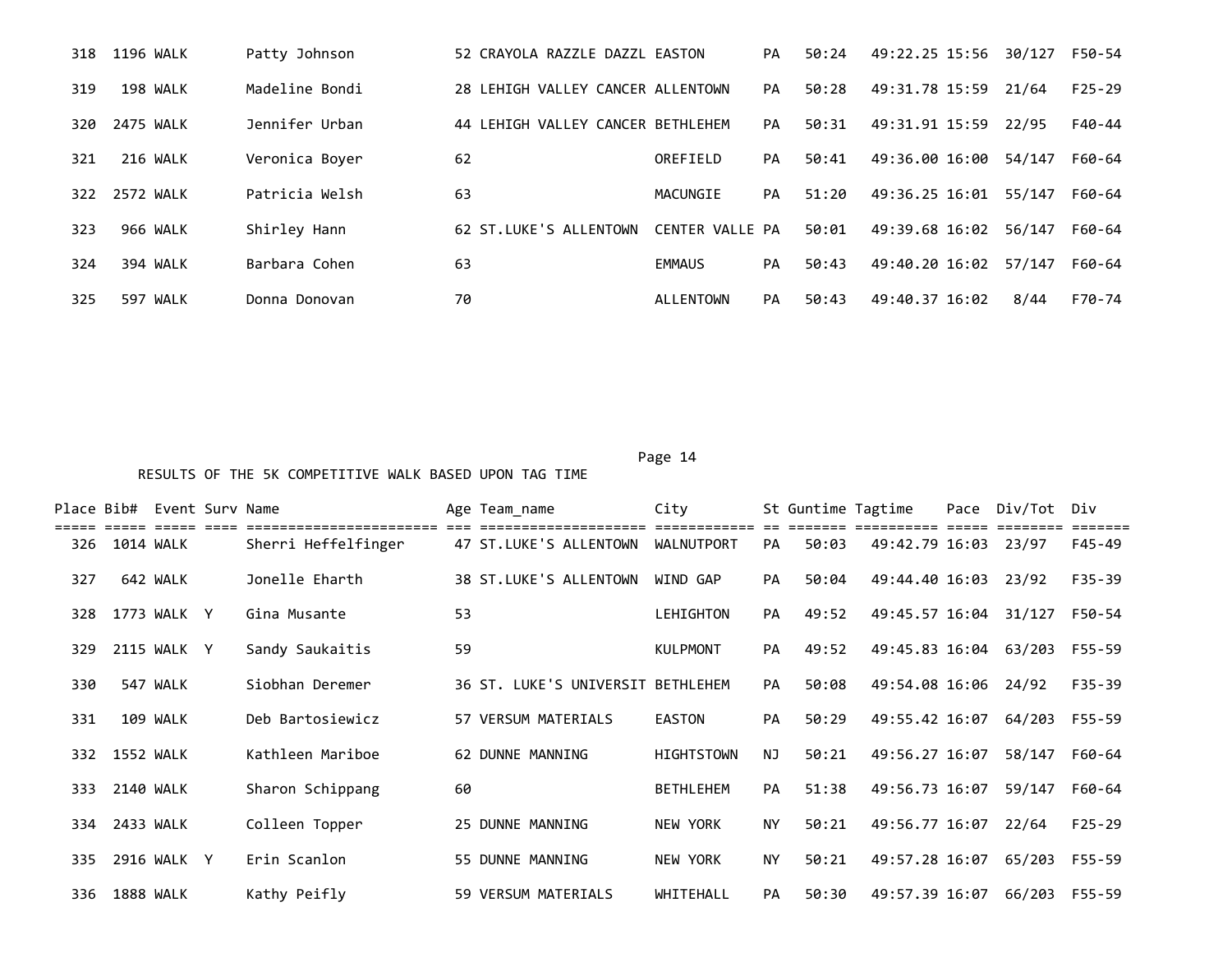| 337 | 546 WALK Y  | Kathy Deremer    | 63 ST. LUKE'S UNIVERSIT MACUNGIE   |                   | PA        | 50:09 | 49:57.80 16:08       | 60/147 | F60-64     |
|-----|-------------|------------------|------------------------------------|-------------------|-----------|-------|----------------------|--------|------------|
| 338 | 2816 WALK   | Judi Leinhauser  | 59 OLYMPUS CORPORATION             | <b>ALLENTOWN</b>  | PA        | 50:43 | 49:58.90 16:08       | 67/203 | F55-59     |
| 339 | 1109 WALK   | Kathleen Hoppe   | 55                                 | <b>BETHLEHEM</b>  | <b>PA</b> | 50:50 | 50:01.92 16:09       | 68/203 | F55-59     |
| 340 | 1605 WALK Y | Margaret McCool  | 54                                 | <b>EASTON</b>     | PA        | 50:51 | 50:03.35 16:09       | 32/127 | F50-54     |
| 341 | 667 WALK    | Valerie Estelle  | 70 HAKUNA MA TATAS -DOD NEW HOPE   |                   | <b>PA</b> | 50:41 | 50:03.42 16:09       | 9/44   | F70-74     |
| 342 | 1643 WALK   | Jennifer Meagher | 25 DUNNE MANNING                   | <b>NEW YORK</b>   | <b>NY</b> | 50:30 | 50:03.90 16:09       | 23/64  | $F25 - 29$ |
| 343 | 2986 WALK   | Robin Granson    | <b>68 DUNNE MANNING</b>            | <b>BETHLEHEM</b>  | PA        | 50:32 | 50:04.20 16:10       | 33/115 | F65-69     |
| 344 | 995 WALK Y  | Eleanor Hatbaugh | 65 DUNNE MANNING                   | <b>HELLERTOWN</b> | PA        | 50:32 | 50:04.64 16:10       | 34/115 | F65-69     |
| 345 | 2768 WALK Y | Chlorina Godusky | 78                                 | <b>EMMAUS</b>     | <b>PA</b> | 51:12 | 50:04.83 16:10       | 7/19   | F75-79     |
| 346 | 2769 WALK   | Kiera Godusky    | 24                                 | <b>ALLENTOWN</b>  | PA        | 51:12 | 50:05.20 16:10       | 12/68  | $F20-24$   |
| 347 | 666 WALK Y  | Jennifer Estelle | 48 HAKUNA MA TATAS -DOD DOYLESTOWN |                   | PA        | 50:41 | 50:05.72 16:10       | 24/97  | $F45 - 49$ |
| 348 | 1288 WALK   | Carol Kiefer     | 61                                 | FOGELSVILLE       | <b>PA</b> | 50:38 | 50:07.09 16:11       | 61/147 | F60-64     |
| 349 | 2465 WALK   | Eileen Ufberg    | 71                                 | <b>ALLENTOWN</b>  | <b>PA</b> | 50:34 | 50:07.18 16:11 10/44 |        | F70-74     |
| 350 | 1316 WALK   | Joyce Knecht     | 59                                 | <b>NAZARETH</b>   | PA        | 51:42 | 50:07.60 16:11       | 69/203 | F55-59     |

|      |               | Place Bib# Event Surv Name |                 |    | Age Team_name | City            |    |       | St Guntime Tagtime Pace Div/Tot Div |  |          |
|------|---------------|----------------------------|-----------------|----|---------------|-----------------|----|-------|-------------------------------------|--|----------|
|      |               |                            |                 |    |               |                 |    |       |                                     |  |          |
| 351  | 1656 WALK     |                            | Jenna Mercurio  | 32 |               | GAITHERSBURG MD |    | 50:40 | 50:07.86 16:11 15/79                |  | F30-34   |
|      | 352 1287 WALK |                            | Brittany Kiefer | 29 |               | ELIZABETHTOW PA |    | 50:41 | 50:09.23 16:11 24/64                |  | $F25-29$ |
| 353. | 2164 WALK     |                            | Anna Schwartz   |    | 9 AM LUXE     | BETHLEHEM       | PA | 50:27 | 50:11.32 16:12 10/43                |  | F14&UND  |
| 354  |               | 1725 WALK Y                | Melanie Mohler  |    | 55 AM LUXE    | ALLENTOWN       | PA | 50:27 | 50:12.33 16:12 70/203               |  | F55-59   |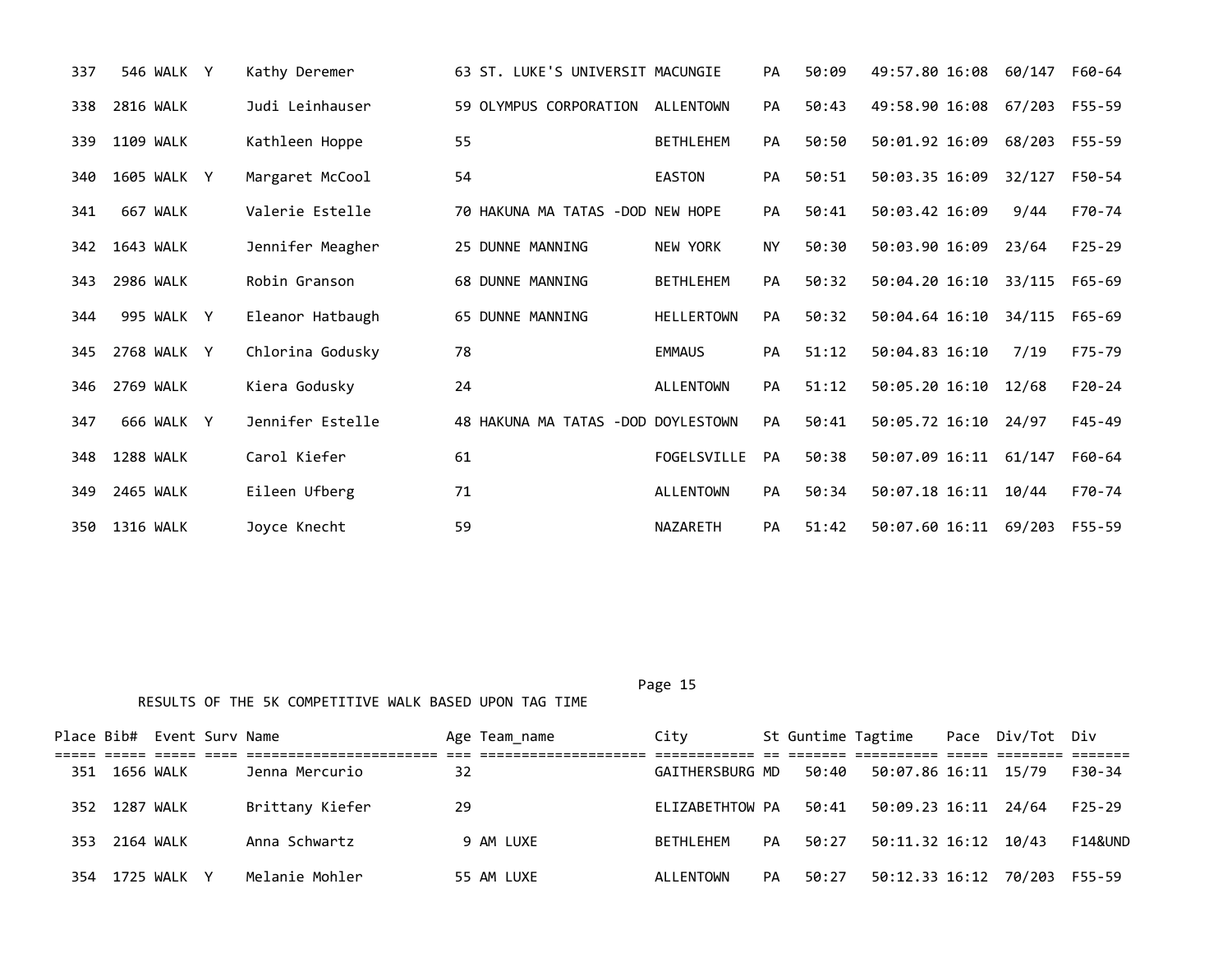| 355 | 2172 WALK        | Peg Schwartz        | 49 AM LUXE                        | <b>BETHLEHEM</b> | PA        | 50:28 | 50:12.40 16:12 25/97  |        | $F45 - 49$ |
|-----|------------------|---------------------|-----------------------------------|------------------|-----------|-------|-----------------------|--------|------------|
| 356 | <b>1283 WALK</b> | MacArena Khoury     | 32                                | WHITEHALL        | PA        | 50:36 | 50:14.14 16:13        | 16/79  | F30-34     |
| 357 | 2130 WALK        | Kristen Schalles    | 42                                | MACUNGIE         | PA        | 50:36 | 50:14.36 16:13 23/95  |        | F40-44     |
| 358 | 57 WALK          | Gina Arnold         | 41                                | MACUNGIE         | PA        | 50:37 | 50:14.93 16:13 24/95  |        | F40-44     |
| 359 | 2106 WALK        | Jessica Santaniello | 40 MOMMY BOOTCAMP                 | MACUNGIE         | PA        | 50:36 | 50:15.33 16:13 25/95  |        | F40-44     |
| 360 | 854 WALK         | Fran Getz           | 53 LAWRENCE ROTH SALON            | <b>ALLENTOWN</b> | PA        | 50:18 | 50:15.57 16:13 33/127 |        | F50-54     |
| 361 | 1046 WALK        | Colleen Henry       | 40 MOMMY BOOTCAMP                 | <b>ALLENTOWN</b> | PA        | 50:36 | 50:16.25 16:13 26/95  |        | F40-44     |
| 362 | 1874 WALK        | Ann Pape            | 51                                | WILLOW GROVE PA  |           | 50:39 | 50:16.80 16:14 34/127 |        | F50-54     |
| 363 | 1625 WALK Y      | Megan McHugh Bagg   | 45 MOMMY BOOTCAMP                 | BREINIGSVILL PA  |           | 50:37 | 50:17.05 16:14 26/97  |        | $F45 - 49$ |
| 364 | 769 WALK         | Karen Freed         | 48                                | WILLOW GROVE PA  |           | 50:38 | 50:17.06 16:14 27/97  |        | $F45 - 49$ |
| 365 | 1544 WALK        | Jessica Manjack     | 36                                | <b>BETHLEHEM</b> | PA        | 50:40 | 50:17.07 16:14 25/92  |        | F35-39     |
| 366 | 1871 WALK        | Emily Palmieri      | 40                                | <b>ALLENTOWN</b> | PA        | 50:38 | 50:17.45 16:14 27/95  |        | F40-44     |
| 367 | <b>701 WALK</b>  | Anita Fedele        | 56 THE PINKETTES                  | <b>ALLENTOWN</b> | PA        | 50:41 | 50:18.24 16:14 71/203 |        | F55-59     |
| 368 | 203 WALK         | Kristen Borkowski   | 41 MOMMY BOOTCAMP                 | <b>EMMAUS</b>    | PA        | 50:39 | 50:19.34 16:14 28/95  |        | F40-44     |
| 369 | 1838 WALK        | Cathy Ohl           | 54 THE PINKETTES                  | <b>ALLENTOWN</b> | PA        | 50:42 | 50:19.39 16:14 35/127 |        | F50-54     |
| 370 | 2105 WALK        | Sharon Sanita       | 53                                | <b>ALLENTOWN</b> | PA        | 50:43 | 50:20.35 16:15 36/127 |        | F50-54     |
| 371 | 2435 WALK Y      | Maureen Topper      | 64 DUNNE MANNING                  | <b>BETHLEHEM</b> | PA        | 50:28 | 50:27.60 16:17 62/147 |        | F60-64     |
| 372 | 2864 WALK        | Lisa And Russo      | 55 BB&T UNITED FOR WOME ALLENTOWN |                  | <b>PA</b> | 52:21 | 50:33.98 16:19 72/203 |        | F55-59     |
| 373 | 324 WALK         | Teresa Carson-Huck  | 60 VERSUM MATERIALS               | SCHNECKSVILL PA  |           | 51:08 | 50:34.72 16:19        | 63/147 | F60-64     |
| 374 | <b>2515 WALK</b> | Kimberly Wagner     | 42 VERSUM MATERIALS               | BREINIGSVILL PA  |           | 51:10 | 50:35.26 16:20        | 29/95  | F40-44     |
| 375 | 1091 WALK        | Stacy Hohn          | 49 JOSH EARLY                     | <b>ALLENTOWN</b> | <b>PA</b> | 52:21 | 50:35.72 16:20        | 28/97  | $F45 - 49$ |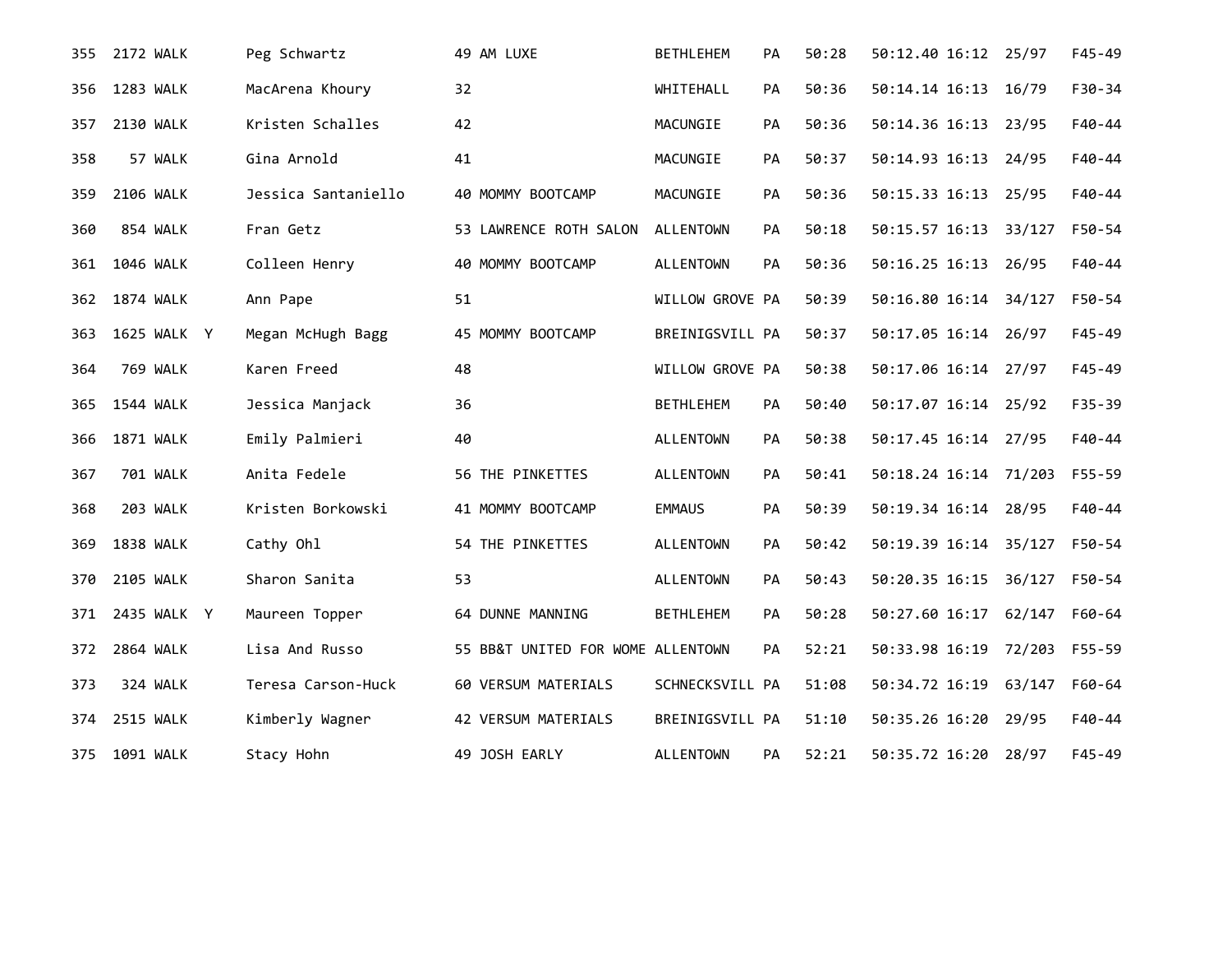|     |                  | Place Bib# Event Surv Name<br>===== ===== ==== |                   |    | Age Team name                     | City              |           | St Guntime Tagtime | ======= ========== ===== ======== | Pace Div/Tot Div             | =======            |
|-----|------------------|------------------------------------------------|-------------------|----|-----------------------------------|-------------------|-----------|--------------------|-----------------------------------|------------------------------|--------------------|
| 376 |                  | 106 WALK                                       | Barbara Barthold  |    | 37 VERSUM MATERIALS               | <b>BARTO</b>      | PA        | 51:10              | 50:36.40 16:20                    | 26/92                        | F35-39             |
| 377 | 2863 WALK        |                                                | Lisa Russo        |    | 55 LEHIGH VALLEY CANCER ALLENTOWN |                   | <b>PA</b> | 52:23              | 50:36.41 16:20 73/203             |                              | F55-59             |
| 378 | 2253 WALK        |                                                | Latoya Simmons    |    | 38 FLOSSY POSSE                   | HARLEYSVILLE PA   |           | 51:39              | 50:36.72 16:20                    | 27/92                        | $F35 - 39$         |
| 379 | 1969 WALK        |                                                | Donna Ramsey      |    | 67 FLOSSY POSSE                   | <b>BETHLEHEM</b>  | <b>PA</b> | 51:38              | 50:37.94 16:20                    | 35/115                       | $F65 - 69$         |
| 380 | 2259 WALK        |                                                | Nicole Sims       |    | 33 HOPE BRIGADE                   | WIND GAP          | <b>PA</b> | 51:21              | 50:38.15 16:21 17/79              |                              | F30-34             |
| 381 |                  | 2039 WALK Y                                    | Linda Roberts     |    | 61 FLOSSY POSSE                   | <b>BETHLEHEM</b>  | <b>PA</b> | 51:38              | 50:39.21 16:21 64/147             |                              | F60-64             |
| 382 | 1446 WALK        |                                                | Debra Leibenguth  | 56 |                                   | DANIELSVILLE PA   |           | 52:26              | 50:52.45 16:25 74/203             |                              | F55-59             |
| 383 | 1038 WALK        |                                                | Erika Hemperly    |    | 64 ST. LUKE'S UNIVERSIT MACUNGIE  |                   | <b>PA</b> | 51:06              |                                   | 50:52.81 16:25 65/147 F60-64 |                    |
| 384 | 1787 WALK        |                                                | Dolores Nash      |    | 59 ST. LUKE'S UNIVERSIT ALLENTOWN |                   | <b>PA</b> | 51:06              | 50:53.24 16:25 75/203             |                              | $F55 - 59$         |
| 385 | 1317 WALK        |                                                | Kailee Knecht     | 28 |                                   | NAZARETH          | <b>PA</b> | 52:28              | 50:54.03 16:26 25/64              |                              | $F25 - 29$         |
| 386 | 2962 WALK        |                                                | Jenn Tran         | 21 |                                   | ALLENTOWN         | PA        | 51:46              | 50:55.90 16:26 13/68              |                              | $F20 - 24$         |
| 387 | 2957 WALK        |                                                | Ally Pryblick     | 21 |                                   | <b>ALLENTOWN</b>  | PA        | 51:47              | 50:56.53 16:26                    | 14/68                        | $F20 - 24$         |
| 388 | 1299 WALK        |                                                | Brianna Kirn      | 24 |                                   | SCHNECKSVILL PA   |           | 51:48              | 50:58.18 16:27 15/68              |                              | $F20 - 24$         |
| 389 | 1892 WALK        |                                                | Sandra Perez      |    | 75 GENERATIONS                    | MACUNGIE          | PA        | 52:31              | 50:59.69 16:27                    | 8/19                         | F75-79             |
| 390 | <b>1137 WALK</b> |                                                | Megan Huffman     |    | 28 FLB WALK                       | CENTER VALLE PA   |           | 51:45              | 51:00.35 16:28                    | 26/64                        | $F25 - 29$         |
| 391 | 2576 WALK        |                                                | Steph Wentzel     |    | 39 FLB WALK                       | CENTER VALLE PA   |           | 51:45              | 51:00.53 16:28                    | 28/92                        | F35-39             |
| 392 |                  | 535 WALK                                       | Jewel Dennis      |    | 52 FLB WALK                       | CENTER VALLE PA   |           | 51:47              | 51:00.53 16:28 37/127             |                              | F50-54             |
| 393 |                  | 272 WALK                                       | Anastasia Buniak  |    | 65 GENERATIONS                    | MACUNGIE          | PA        | 52:33              | 51:00.59 16:28                    | 36/115                       | $F65 - 69$         |
| 394 |                  | 585 WALK                                       | Michelle Dologite | 35 |                                   | <b>BETHLEHEM</b>  | <b>PA</b> | 51:54              | 51:00.90 16:28                    | 29/92                        | $F35 - 39$         |
| 395 | 2956 WALK        |                                                | Ashley Laub       | 13 |                                   | NORTHAMPTON       | <b>PA</b> | 51:32              | 51:01.09 16:28 11/43              |                              | <b>F14&amp;UND</b> |
| 396 |                  | 584 WALK                                       | Diane Dologite    | 60 |                                   | <b>BETHLEHEM</b>  | <b>PA</b> | 51:54              | 51:01.10 16:28 66/147             |                              | $F60 - 64$         |
| 397 | 2959 WALK        |                                                | Caitlyn Schifko   | 13 |                                   | <b>CATASAUOUA</b> | <b>PA</b> | 51:31              | 51:01.33 16:28                    | 12/43                        | <b>F14&amp;UND</b> |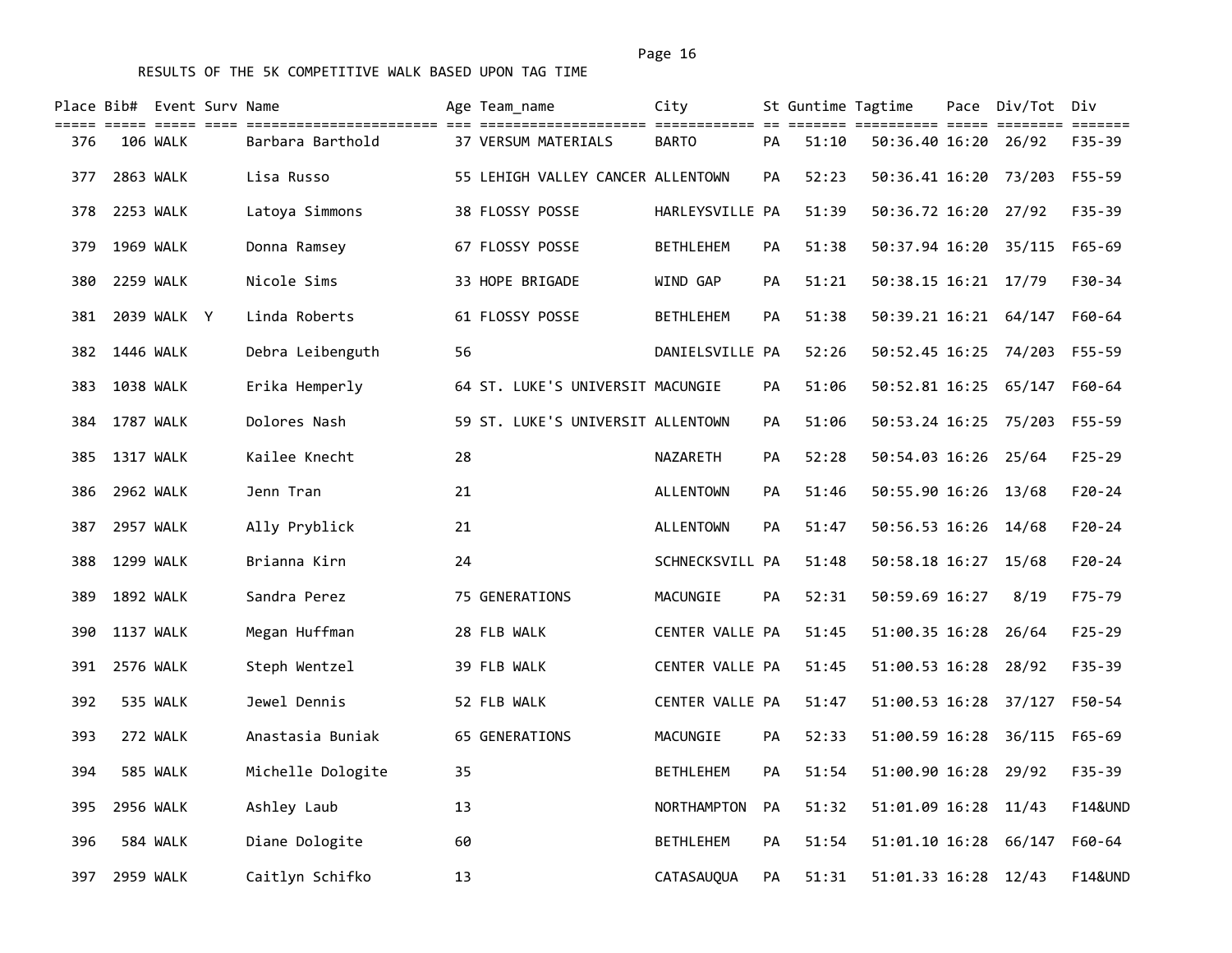| 398 | 60 WALK         | Cathy Attieh | 40 | WHITEHALL     | PA | 51:47 | 51:09.00 16:30 30/95 | F40-44  |
|-----|-----------------|--------------|----|---------------|----|-------|----------------------|---------|
|     | 399 1719 WALK Y | Judy Minnich | 74 | ALLENTOWN     | PА | 52:22 | 51:10.48 16:31 11/44 | F70-74  |
| 400 | 651 WALK        | Ashlev Eiss  | 10 | <b>EMMAUS</b> | PA | 52:56 | 51:12.68 16:32 13/43 | F14&UND |

Page 17

|     |           | Place Bib# Event Surv Name |                                                 |    | Age Team name                     | City                             |           | St Guntime Tagtime |                              | Pace Div/Tot Div             |                    |
|-----|-----------|----------------------------|-------------------------------------------------|----|-----------------------------------|----------------------------------|-----------|--------------------|------------------------------|------------------------------|--------------------|
| 401 |           | 705 WALK Y                 | ==============================<br>Karen Feiller | 58 | _____________________             | ============<br><b>ALLENTOWN</b> | <b>PA</b> | 51:53              |                              | 51:13.33 16:32 76/203 F55-59 |                    |
| 402 |           | 232 WALK                   | Marie Breisch                                   | 59 |                                   | <b>ALLENTOWN</b>                 | <b>PA</b> | 51:53              | 51:13.77 16:32 77/203 F55-59 |                              |                    |
| 403 |           | 908 WALK                   | Rheann Grike                                    | 37 |                                   | SCHNECKSVILL PA                  |           | 52:08              | 51:15.57 16:33               | 30/92                        | $F35 - 39$         |
| 404 |           | 985 WALK Y                 | Reg Hartung                                     | 68 |                                   | <b>COOPERSBURG</b>               | <b>PA</b> | 52:10              | 51:15.60 16:33               | 37/115                       | F65-69             |
| 405 |           | 907 WALK                   | Caitlyn Grike                                   | 10 |                                   | SCHNECKSVILL PA                  |           | 52:09              | 51:15.72 16:33 14/43         |                              | <b>F14&amp;UND</b> |
| 406 |           | 986 WALK                   | Robin Hartung                                   | 34 |                                   | <b>WALNUTPORT</b>                | PA        | 52:12              | 51:17.48 16:33               | 18/79                        | $F30-34$           |
| 407 | 1624 WALK |                            | Karisa McHose                                   | 26 |                                   | <b>SUGARLOAF</b>                 | <b>PA</b> | 51:56              | 51:19.62 16:34               | 27/64                        | $F25 - 29$         |
| 408 |           | 328 WALK                   | Amanda Casciano                                 | 30 |                                   | <b>ALLENTOWN</b>                 | <b>PA</b> | 51:57              | 51:20.30 16:34 19/79         |                              | F30-34             |
| 409 |           | 330 WALK Y                 | Karen Casciano                                  | 61 |                                   | <b>ALLENTOWN</b>                 | <b>PA</b> | 51:59              | 51:24.92 16:36 67/147        |                              | F60-64             |
| 410 | 2291 WALK |                            | Shannon Smith                                   |    | 48 LISA STRONG                    | <b>EASTON</b>                    | <b>PA</b> | 52:16              | 51:26.00 16:36 29/97         |                              | F45-49             |
| 411 | 1073 WALK |                            | Erin Hiscott                                    |    | 37 LISA STRONG                    | <b>STROUDSBURG</b>               | <b>PA</b> | 52:20              | 51:27.76 16:37               | 31/92                        | F35-39             |
| 412 |           | 33 WALK                    | Lisa Altemose                                   |    | 56 LISA STRONG                    | GILBERT                          | <b>PA</b> | 52:18              | 51:28.70 16:37 78/203 F55-59 |                              |                    |
| 413 |           | 2613 WALK Y                | Abigail Wilson                                  |    | 36 LISA STRONG                    | COLUMBIA                         | NJ        | 52:19              | 51:29.90 16:37               | 32/92                        | $F35 - 39$         |
| 414 |           | 656 WALK                   | Cindy Emeigh                                    |    | 48 LISA STRONG                    | WIND GAP                         | PA        | 52:19              | 51:30.12 16:37               | 30/97                        | $F45 - 49$         |
| 415 | 2271 WALK |                            | Lacey Skodocek                                  |    | 39 LISA STRONG                    | <b>BANGOR</b>                    | <b>PA</b> | 52:19              | 51:31.07 16:38               | 33/92                        | F35-39             |
| 416 | 2733 WALK |                            | Lesa Colon                                      |    | 51 BB&T UNITED FOR WOME ALLENTOWN |                                  | PA        | 53:27              | 51:31.07 16:38               | 38/127                       | F50-54             |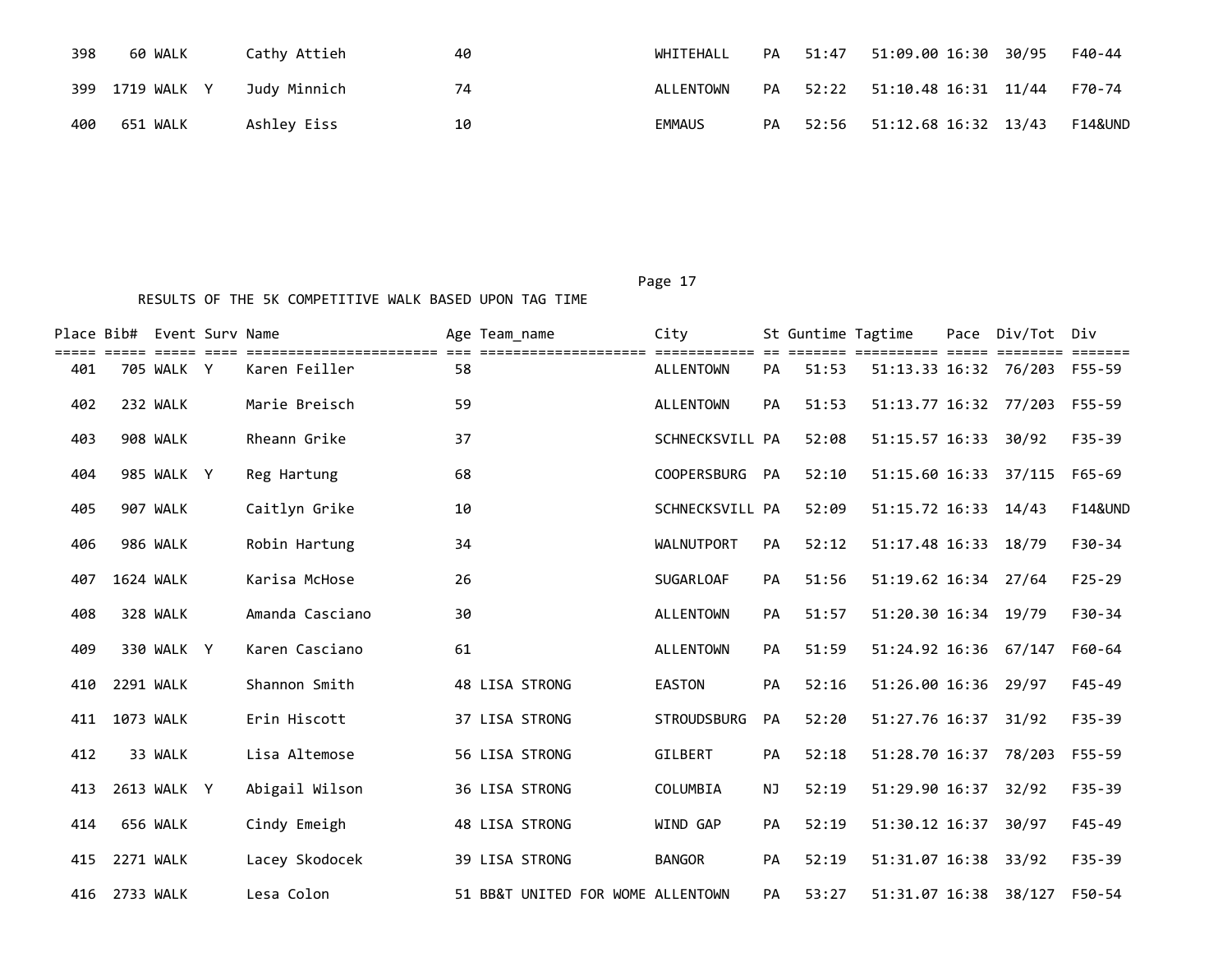| 417 | 193 WALK Y  | Kathleen Bogart    | 64 ST. LUKE'S UNIVERSIT ALLENTOWN |                  | PA | 51:58 | 51:33.22 16:38        | 68/147 | F60-64 |
|-----|-------------|--------------------|-----------------------------------|------------------|----|-------|-----------------------|--------|--------|
| 418 | 17 WALK     | Kathleen Ahner     | 68 TWISTED SISTERS                | LEHIGHTON        | PA | 52:35 | 51:38.45 16:40        | 38/115 | F65-69 |
| 419 | 2263 WALK Y | Deborah Sipics     | 43 TWISTED SISTERS                | MACUNGIE         | PA | 52:35 | 51:38.71 16:40        | 31/95  | F40-44 |
| 420 | 166 WALK Y  | Gleasy Bilger      | 53                                | <b>BETHLEHEM</b> | PA | 52:30 | 51:42.93 16:41        | 39/127 | F50-54 |
| 421 | 1556 WALK   | Tara Markovich     | 46 AM LUXE                        | <b>BETHLEHEM</b> | PA | 52:31 | 51:43.05 16:41        | 31/97  | F45-49 |
| 422 | 1887 WALK   | Christine Pechacek | 56 HAKUNA MA TATAS -DOD ALLENTOWN |                  | PA | 52:20 | 51:46.51 16:43 79/203 |        | F55-59 |
| 423 | 2280 WALK   | Christina Smerek   | 51 HAKUNA MA TATAS -DOD ALLENTOWN |                  | PA | 52:20 | 51:46.83 16:43        | 40/127 | F50-54 |
| 424 | 1507 WALK Y | Kathleen Lynch     | 62                                | <b>KUTZTOWN</b>  | PA | 52:18 | 51:47.01 16:43        | 69/147 | F60-64 |
| 425 | 2384 WALK   | Susan Stufflet     | 59                                | NEW RINGGOLD PA  |    | 52:59 | 51:50.83 16:44        | 80/203 | F55-59 |

Page 18

| Place Bib# Event Surv Name |           |          |                  |    | Age Team_name                     | City             |           | St Guntime Tagtime |                       | Pace Div/Tot Div |            |
|----------------------------|-----------|----------|------------------|----|-----------------------------------|------------------|-----------|--------------------|-----------------------|------------------|------------|
| 426                        |           | 2 WALK Y | Diane Abeles     | 57 |                                   | <b>BETHLEHEM</b> | <b>PA</b> | 53:29              | 51:50.99 16:44        | 81/203           | F55-59     |
| 427                        |           | 633 WALK | Jenn Dzedzy      | 38 |                                   | FOGELSVILLE      | PA        | 52:59              | 51:51.26 16:44        | 34/92            | $F35 - 39$ |
| 428                        |           | 702 WALK | Maryann Fedrizzi | 59 |                                   | <b>EASTON</b>    | PA        | 53:29              | 51:51.57 16:44        | 82/203           | F55-59     |
| 429                        |           | 142 WALK | Joanne Benfield  |    | 61 BB&T UNITED FOR WOME ALLENTOWN |                  | PA        | 52:57              | 51:51.81 16:44        | 70/147           | F60-64     |
| 430                        |           | 147 WALK | Lane Benson      | 68 |                                   | ALLENTOWN        | PA        | 53:25              | 51:56.04 16:46        | 39/115           | F65-69     |
| 431                        | 2133 WALK |          | Anne Schauer     | 58 |                                   | ALLENTOWN        | PA        | 53:27              | 51:57.49 16:46 83/203 |                  | F55-59     |
| 432                        |           | 303 WALK | Angela Campos    |    | 41 LEHIGH VALLEY CANCER ALLENTOWN |                  | <b>PA</b> | 52:28              | 51:58.98 16:47        | 32/95            | $F40 - 44$ |
| 433                        | 1872 WALK |          | Donna Panico     |    | 66 LEHIGH VALLEY CANCER WHITEHALL |                  | PA        | 52:29              | 51:59.73 16:47        | 40/115           | $F65 - 69$ |
| 434                        | 1110 WALK |          | Michelle Hoppes  |    | 29 FLB WALK                       | CENTER VALLE PA  |           | 52:48              | 52:02.02 16:48        | 28/64            | $F25 - 29$ |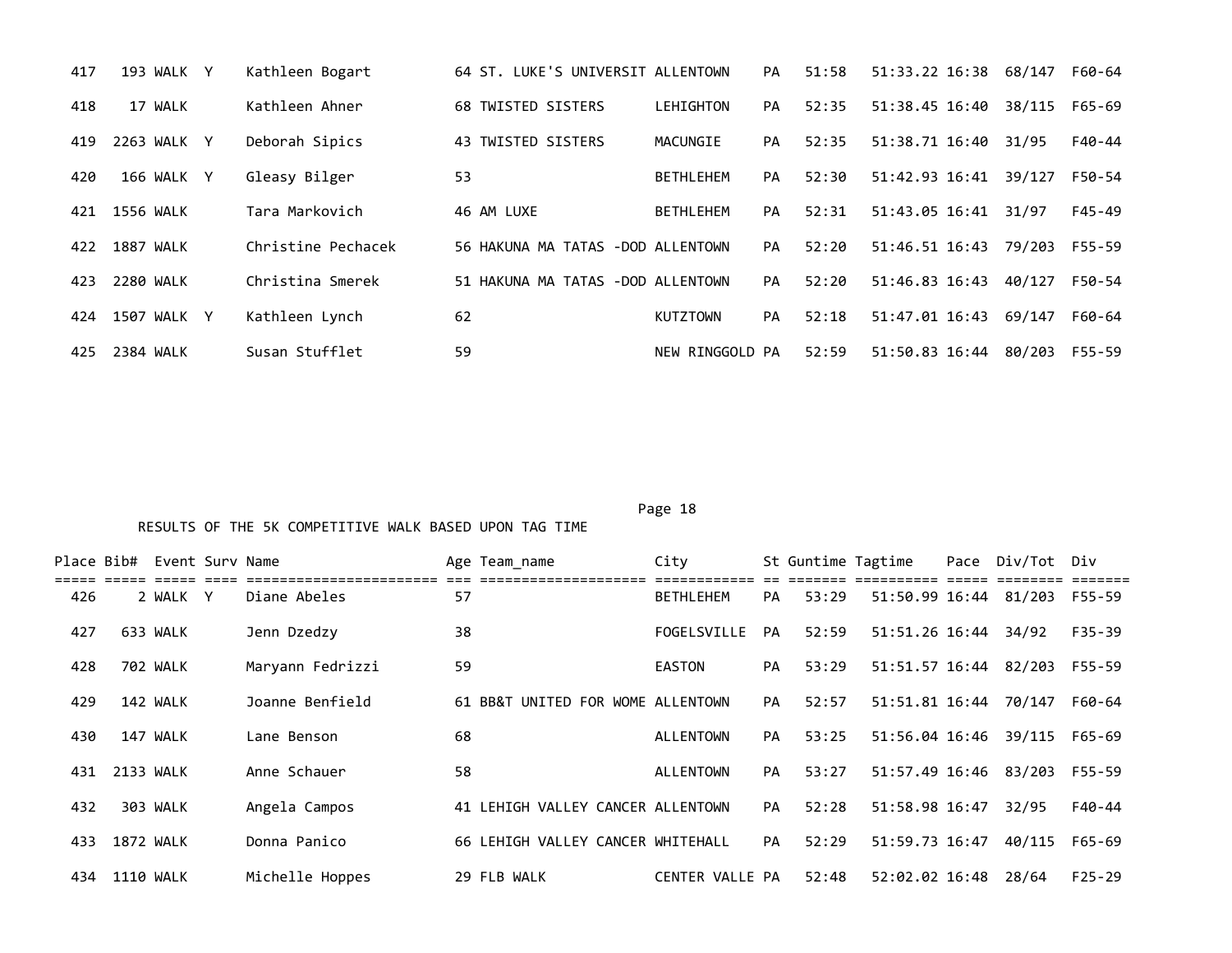| 435 | 1934 WALK        | Lorena Pors       | 30 FLB WALK             | CENTER VALLE PA    |           | 52:49 | 52:02.53 16:48        | 20/79  | F30-34     |
|-----|------------------|-------------------|-------------------------|--------------------|-----------|-------|-----------------------|--------|------------|
| 436 | 463 WALK Y       | Patti Cryder      | 61 FLB WALK             | CENTER VALLE PA    |           | 52:50 | 52:02.91 16:48        | 71/147 | F60-64     |
| 437 | 1606 WALK        | Morgan McCracken  | 16 THE PINKETTES        | <b>NORTHAMPTON</b> | PA        | 52:39 | 52:04.70 16:48        | 8/23   | $F15-19$   |
| 438 | 2004 WALK        | Sherry Reitenauer | 53 THE PINKETTES        | NEW TRIPOLI        | PA        | 52:41 | 52:06.43 16:49 41/127 |        | F50-54     |
| 439 | 826 WALK         | Ashley Geist      | 29 DUNNE MANNING        | SLATINGTON         | PA        | 53:09 | 52:06.90 16:49        | 29/64  | $F25 - 29$ |
| 440 | 2647 WALK Y      | Terese Wylie      | 26 DUNNE MANNING        | <b>WHITEHALL</b>   | <b>PA</b> | 53:10 | 52:06.90 16:49        | 30/64  | $F25 - 29$ |
| 441 | 2646 WALK        | Beth Wylie        | 55 DUNNE MANNING        | WHITEHALL          | PA        | 53:10 | 52:07.20 16:49        | 84/203 | F55-59     |
| 442 | 282 WALK         | Kayla Bushner     | 31 DUNNE MANNING        | <b>ALLENTOWN</b>   | PA        | 53:10 | 52:08.07 16:50        | 21/79  | F30-34     |
| 443 | 2201 WALK        | Jasmeen Sembhi    | 32 DUNNE MANNING        | <b>EASTON</b>      | PA        | 53:11 | 52:08.84 16:50        | 22/79  | $F30-34$   |
| 444 | <b>2757 WALK</b> | Diane Fritz       | 68                      | <b>ALLENTOWN</b>   | PA        | 52:49 | 52:13.17 16:51 41/115 |        | F65-69     |
| 445 | <b>2267 WALK</b> | Jill Skiles       | 41 THE PINKETTES        | MOUNTVILLE         | <b>PA</b> | 52:54 | 52:17.61 16:53 33/95  |        | F40-44     |
| 446 | 1634 WALK        | Jennifer McKinley | <b>45 THE PINKETTES</b> | BREINIGSVILL PA    |           | 52:54 | 52:19.16 16:53        | 32/97  | $F45 - 49$ |
| 447 | 2862 WALK        | Antonina Rohan    | 23                      | MACUNGIE           | <b>PA</b> | 53:10 | 52:19.16 16:53 16/68  |        | $F20-24$   |
| 448 | 602 WALK         | Colleen Dorsey    | 52 THE PINKETTES        | SCHNECKSVILL PA    |           | 52:54 | 52:20.65 16:54 42/127 |        | F50-54     |
| 449 | 824 WALK         | Allison Geisler   | 23                      | <b>EMMAUS</b>      | PA        | 53:12 | 52:21.16 16:54 17/68  |        | $F20-24$   |
| 450 | 2228 WALK Y      | Kim Sherr         | 51                      | <b>EMMAUS</b>      | PA        | 53:12 | 52:21.43 16:54 43/127 |        | F50-54     |

|     |               | Place Bib# Event Surv Name |                 |    | Age Team name    | Citv     |    |       | St Guntime Tagtime Pace Div/Tot Div   |  |  |
|-----|---------------|----------------------------|-----------------|----|------------------|----------|----|-------|---------------------------------------|--|--|
|     |               |                            |                 |    |                  |          |    |       |                                       |  |  |
| 451 |               | 768 WALK                   | Carol Free      |    | 58 FIRST STRIDES | NAZARETH |    |       | PA 53:43 52:24.16 16:55 85/203 F55-59 |  |  |
|     | 452 1748 WALK |                            | Patti Moser     | 64 |                  | NAZARETH |    |       | PA 53:05 52:29.99 16:57 72/147 F60-64 |  |  |
|     | 453 2276 WALK |                            | Leeann Slattery | 57 |                  | WIND GAP | PA | 53:40 | 52:31.38 16:57 86/203 F55-59          |  |  |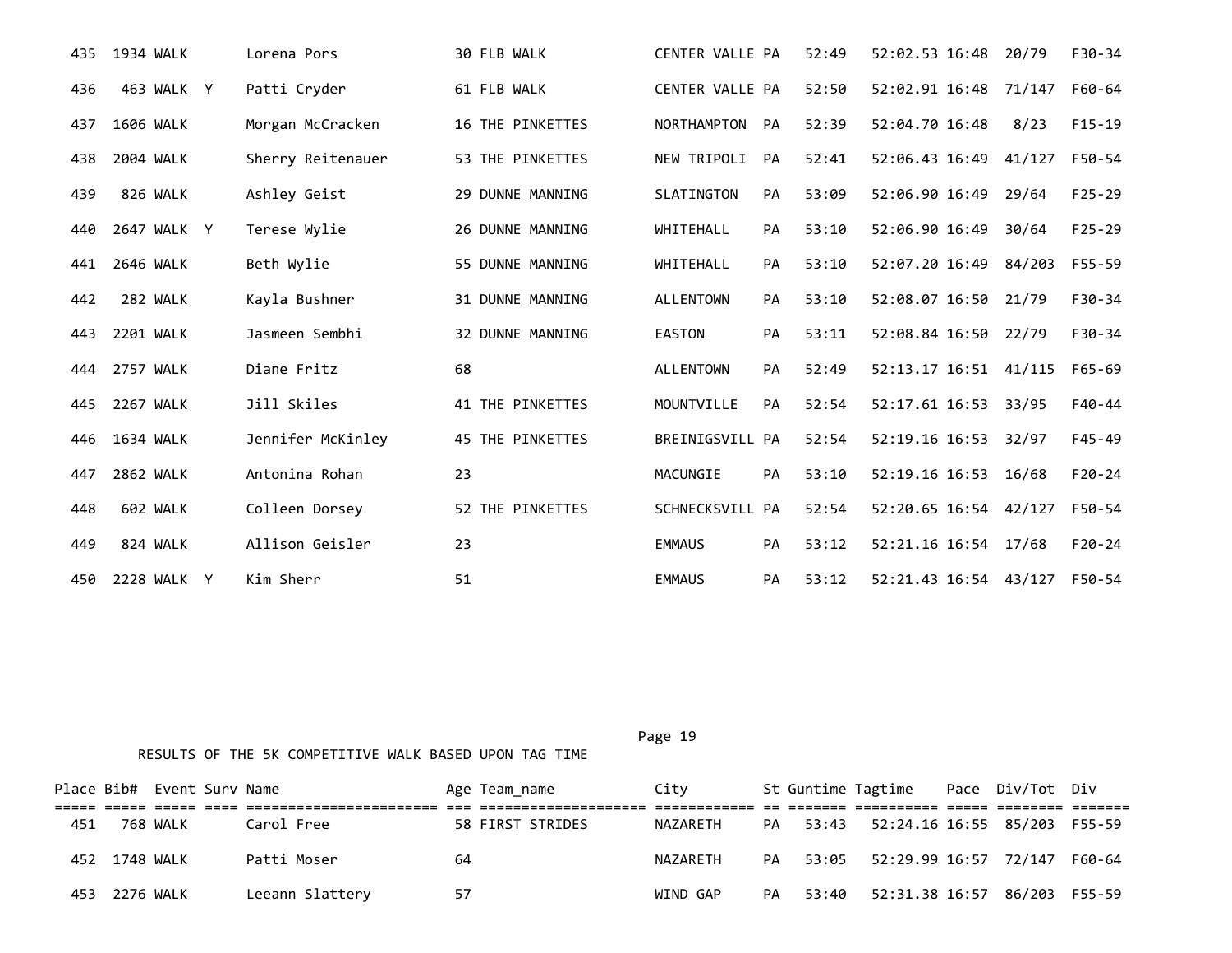| 454 | 1749 WALK        | Sara Moser            | 39                                  | LANSDALE          | <b>PA</b> | 53:04 | 52:31.46 16:57        | 35/92  | $F35 - 39$ |
|-----|------------------|-----------------------|-------------------------------------|-------------------|-----------|-------|-----------------------|--------|------------|
| 455 | 1632 WALK Y      | Kathy McKeever        | 61 FIGHT LIKE A GIRL                | MACUNGIE          | PA        | 54:01 | 52:31.49 16:57        | 73/147 | F60-64     |
| 456 | 1631 WALK        | Jasmine McKeever      | 21 FIGHT LIKE A GIRL                | MACUNGIE          | PA        | 54:01 | 52:31.73 16:57        | 18/68  | $F20-24$   |
| 457 | 1747 WALK        | Meghan Moser          | 32                                  | EASTON            | PA        | 53:05 | 52:33.05 16:58 23/79  |        | F30-34     |
| 458 | <b>2548 WALK</b> | Kim Weaver            | 49 THE PINKETTES                    | ALLENTOWN         | <b>PA</b> | 53:56 | 52:34.81 16:58        | 33/97  | $F45 - 49$ |
| 459 | 240 WALK         | Stephanie Brickey     | 55                                  | LEESPORT          | PA        | 54:18 | 52:35.00 16:58 87/203 |        | F55-59     |
| 460 | 2581 WALK        | Lorrie Wertman        | 52                                  | BREINIGSVILL PA   |           | 53:32 | 52:41.11 17:00 44/127 |        | F50-54     |
| 461 | 379 WALK Y       | Melanie Clark         | 48 OAA PINK PAWS PACK               | WHITEHALL         | PA        | 53:12 | 52:42.87 17:01 34/97  |        | $F45 - 49$ |
| 462 | 2310 WALK        | Tina Sorrentino       | 50                                  | <b>ALLENTOWN</b>  | PA        | 53:33 | 52:47.83 17:02 45/127 |        | F50-54     |
| 463 | 2409 WALK        | Jessica Tatkovsky     | 47                                  | HATFIELD          | <b>PA</b> | 54:15 | 52:48.06 17:02 35/97  |        | $F45 - 49$ |
| 464 | 436 WALK         | Maureen Costello      | 46                                  | <b>ALLENTOWN</b>  | PA        | 54:16 | 52:48.78 17:03 36/97  |        | $F45 - 49$ |
| 465 | 1160 WALK Y      | Catherine Huzela      | 68                                  | <b>ALLENTOWN</b>  | PA        | 54:01 | 52:52.10 17:04 42/115 |        | $F65 - 69$ |
| 466 | <b>1162 WALK</b> | Michele Huzela-Keiser | 35                                  | OREFIELD          | PA        | 54:02 | 52:53.62 17:04        | 36/92  | F35-39     |
| 467 | 179 WALK         | Catherine Bleiler     | 67                                  | <b>ALLENTOWN</b>  | PA        | 54:07 | 52:55.68 17:05        | 43/115 | $F65 - 69$ |
| 468 | 2890 WALK        | Michelle Szewczuk     | 48                                  | OREFIELD          | <b>PA</b> | 54:08 | 52:55.92 17:05 37/97  |        | $F45 - 49$ |
| 469 | 932 WALK         | Angie Gutekunst       | 46 DOTTIE'S BUTTERFLIES BETHLEHEM   |                   | PA        | 53:13 | 53:00.82 17:07        | 38/97  | $F45 - 49$ |
| 470 | 1551 WALK        | Kathy Mari            | 60 DOTTIE'S BUTTERFLIES WALNUTPORT  |                   | PA        | 53:14 | 53:01.89 17:07 74/147 |        | F60-64     |
| 471 | 496 WALK         | Samantha Daubert      | 33 DOTTIE'S BUTTERFLIES NEW TRIPOLI |                   | <b>PA</b> | 53:14 | 53:02.27 17:07        | 24/79  | F30-34     |
| 472 | 2618 WALK Y      | Cindy Windish         | 56 SASSY SISTERS                    | <b>MERTZTOWN</b>  | PA        | 54:50 | 53:05.39 17:08 88/203 |        | F55-59     |
| 473 | 1780 WALK        | Sharon Mutter         | 57 SASSY SISTERS                    | ALBURTIS          | PA        | 54:49 | 53:05.87 17:08 89/203 |        | F55-59     |
| 474 | 2781 WALK        | Micky Haney           | 29                                  | <b>ALLENTOWN</b>  | PA        | 53:57 | 53:11.51 17:10        | 31/64  | $F25 - 29$ |
| 475 | 2658 WALK Y      | Jacqueline Yelovich   | 58                                  | <b>HELLERTOWN</b> | <b>PA</b> | 54:17 | 53:12.56 17:10 90/203 |        | F55-59     |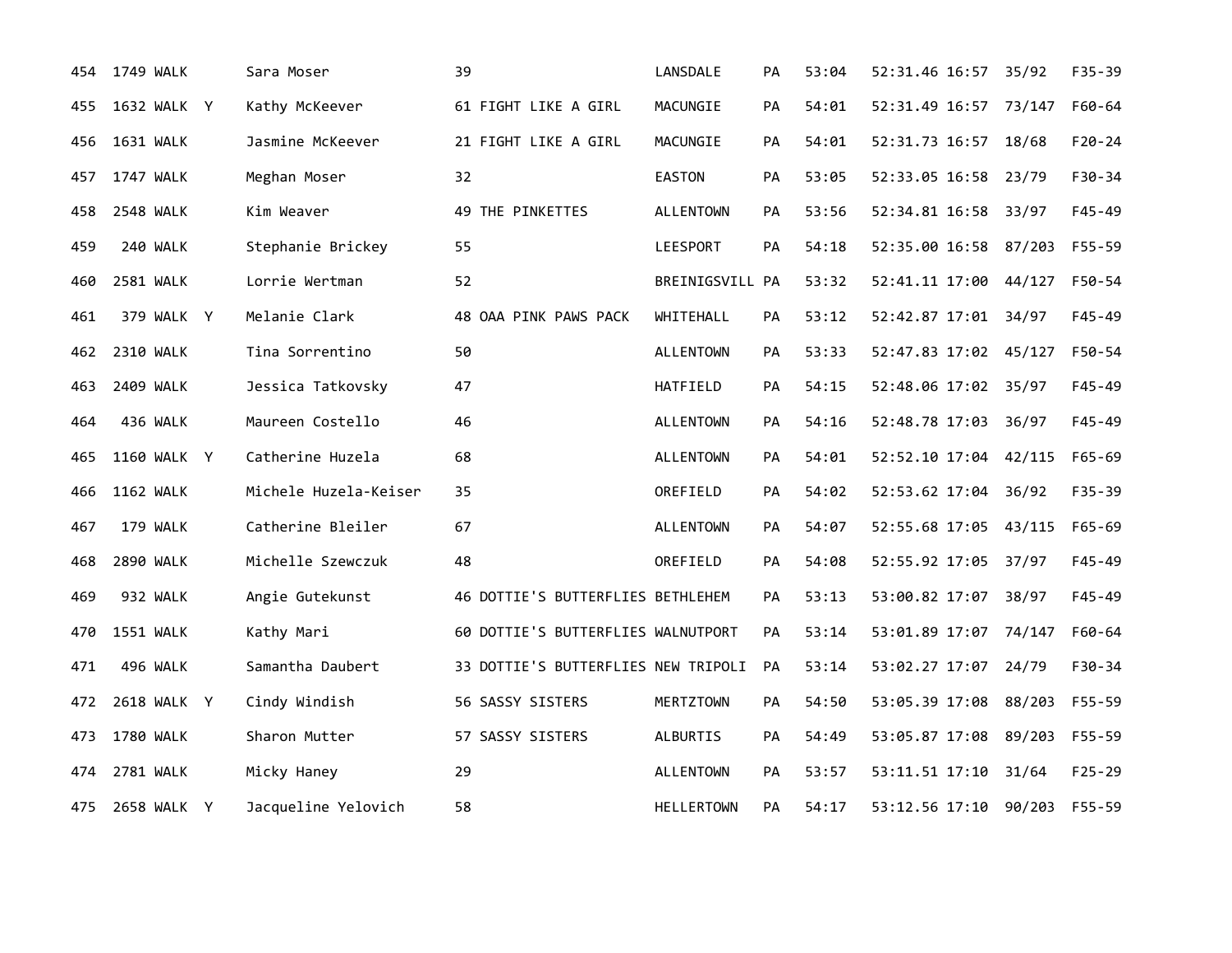|     | Place Bib# Event Surv Name | ===== ===== ==== |                    |    | Age Team name                     | City              |    | St Guntime Tagtime | ======= =========== ===== ======== | Pace Div/Tot | Div<br>=======     |
|-----|----------------------------|------------------|--------------------|----|-----------------------------------|-------------------|----|--------------------|------------------------------------|--------------|--------------------|
| 476 | 2895 WALK                  |                  | Jamie Treskot      | 33 |                                   | <b>HELLERTOWN</b> | PA | 53:58              | 53:12.81 17:10 25/79               |              | F30-34             |
| 477 |                            | 970 WALK         | Rachel Hardy       | 32 |                                   | <b>BETHLEHEM</b>  | PA | 54:17              | 53:12.87 17:10 26/79               |              | F30-34             |
| 478 |                            | 834 WALK Y       | Barbara George     |    | 61 SYNERGIS                       | <b>BATH</b>       | PA | 54:26              | 53:14.09 17:11 75/147              |              | $F60 - 64$         |
| 479 | <b>1156 WALK</b>           |                  | Stacy Hutchinson   |    | 31 JOSH EARLY                     | <b>ALLENTOWN</b>  | PA | 54:29              | 53:14.30 17:11 27/79               |              | F30-34             |
| 480 | 2036 WALK                  |                  | Stephanie Robbins  |    | 36 JOSH EARLY                     | <b>ALLENTOWN</b>  | PA | 54:29              | 53:14.32 17:11                     | 37/92        | F35-39             |
| 481 | 2035 WALK                  |                  | Kenzie Robbins     |    | 6 JOSH EARLY                      | <b>ALLENTOWN</b>  | PA | 54:31              | 53:14.39 17:11 15/43               |              | <b>F14&amp;UND</b> |
| 482 | 2053 WALK                  |                  | Judy Romanic       |    | 55 DUNNE MANNING                  | COOPERSBURG       | PA | 54:11              | 53:19.32 17:13 91/203              |              | F55-59             |
| 483 | 1394 WALK                  |                  | Renee Kuzma        |    | 58 DUNNE MANNING                  | SLATINGTON        | PA | 54:12              | 53:19.61 17:13                     | 92/203       | $F55 - 59$         |
| 484 | 2894 WALK                  |                  | Tetiana Tereshkova |    | 56 JOSH EARLY                     | <b>ALLENTOWN</b>  | PA | 54:35              | 53:19.98 17:13                     | 93/203       | $F55 - 59$         |
| 485 | 1244 WALK                  |                  | Georgia Keim       |    | 61 JOSH EARLY                     | <b>ALLENTOWN</b>  | PA | 54:36              | 53:21.82 17:13 76/147              |              | F60-64             |
| 486 |                            | 490 WALK Y       | Debra Dantonio     |    | 64 BEAUTIFUL YOU- ALLEN ALLENTOWN |                   | PA | 56:24              | 53:22.07 17:13 77/147              |              | F60-64             |
| 487 |                            | 840 WALK Y       | Jean Gerding       | 65 |                                   | <b>ALLENTOWN</b>  | PA | 56:27              | 53:24.16 17:14 44/115              |              | $F65 - 69$         |
| 488 |                            | 2634 WALK Y      | Mary Beth Wolff    |    | 60 PLANNED PARENTHOOD K BETHLEHEM |                   | PA | 54:45              | 53:25.00 17:14 78/147              |              | F60-64             |
| 489 |                            | 1571 WALK Y      | Guadalupe Martinez |    | 67 BEAUTIFUL YOU- ALLEN BETHLEHEM |                   | PA | 56:26              | 53:25.95 17:15 45/115              |              | $F65 - 69$         |
| 490 | 2797 WALK                  |                  | Donna Jacobs       | 71 |                                   | MACUNGIE          | PA | 54:21              | 53:31.87 17:17 12/44               |              | F70-74             |
| 491 |                            | 424 WALK         | Grace Cooper       | 9  |                                   | MACUNGIE          | PA | 54:34              | 53:32.37 17:17                     | 16/43        | <b>F14&amp;UND</b> |
| 492 |                            | 425 WALK         | Jami Cooper        | 48 |                                   | MACUNGIE          | PA | 54:36              | 53:34.81 17:18                     | 39/97        | F45-49             |
| 493 |                            | 871 WALK         | Joyce Gobrecht     | 71 |                                   | MACUNGIE          | PA | 54:36              | 53:35.41 17:18 13/44               |              | F70-74             |
| 494 | 1407 WALK                  |                  | Karen Lambert      | 58 |                                   | <b>COPLAY</b>     | PA | 55:11              | 53:42.69 17:20                     | 94/203       | $F55 - 59$         |
| 495 | 1939 WALK                  |                  | Mary Powell        |    | 49 DUNNE MANNING                  | ALLENTOWN         | PA | 54:52              | 53:47.11 17:21                     | 40/97        | F45-49             |
| 496 | 1143 WALK                  |                  | Tammy Huk          |    | 57 COLDWELL BANKER HERI EASTON    |                   | PA | 53:48              | 53:47.66 17:22                     | 95/203       | $F55 - 59$         |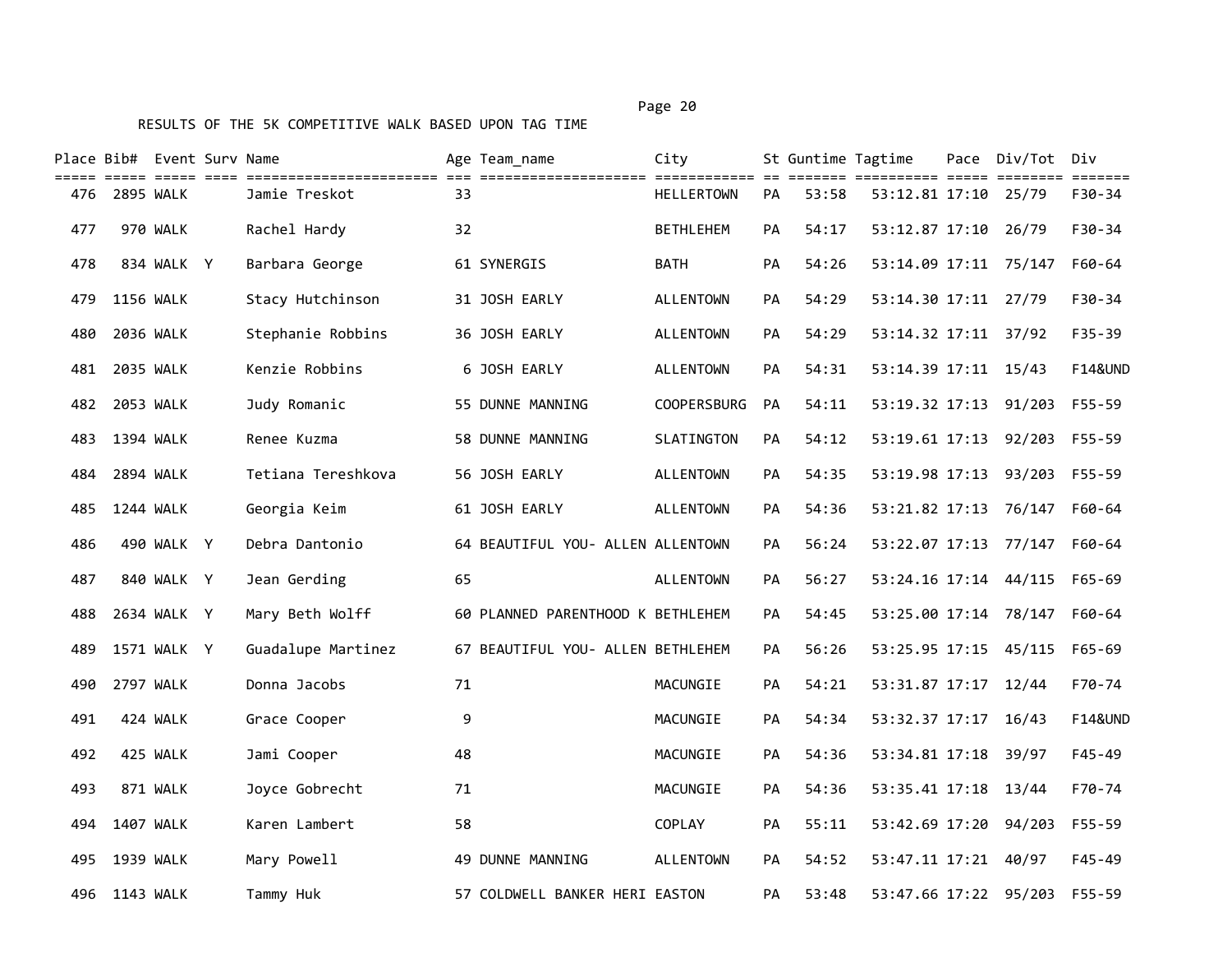| 497 | 1291 WALK   | Kelly Kimock  | 58               |                 |    |          | NEW TRIPOLI PA 55:16 53:48.00 17:22 96/203 F55-59 |               |        |
|-----|-------------|---------------|------------------|-----------------|----|----------|---------------------------------------------------|---------------|--------|
| 498 | 1030 WALK Y | Brenda Held   | 49 DUNNE MANNING | ALLENTOWN       | PA | 54:53    | 53:48.98 17:22 41/97                              |               | F45-49 |
| 499 | 170 WALK    | Lynn Billings | 52 KINGSPRY      | BATH            |    | PA 54:48 | 53:49.06 17:22 46/127 F50-54                      |               |        |
| 500 | 978 WALK    | Mary Harron   | 65               | SHOEMAKERSVI PA |    |          |                                                   | 46/115 F65-69 |        |

|     |           | Place Bib# Event Surv Name |                 |    | Age Team name                           | City             |           | St Guntime Tagtime |                              | Pace | Div/Tot Div |            |  |
|-----|-----------|----------------------------|-----------------|----|-----------------------------------------|------------------|-----------|--------------------|------------------------------|------|-------------|------------|--|
| 501 | 1727 WALK |                            | Kaitlyn Molchan |    | 31 AMY'S ARMY                           | NORTHAMPTON      | <b>PA</b> | 54:47              | 53:52.05 17:23 28/79         |      |             | F30-34     |  |
| 502 |           | 742 WALK Y                 | Kara Focht      |    | 52 KINGSPRY                             | <b>BATH</b>      | PA        | 54:50              | 53:52.18 17:23 47/127 F50-54 |      |             |            |  |
| 503 | 2333 WALK |                            | Andrea Steber   | 55 |                                         | <b>EASTON</b>    | <b>PA</b> | 55:26              | 53:54.94 17:24 97/203        |      |             | F55-59     |  |
| 504 | 2200 WALK |                            | Andrea Selkregg |    | 33 ST. LUKE'S UNIVERSIT MACUNGIE        |                  | <b>PA</b> | 55:25              | 53:55.87 17:24 29/79         |      |             | F30-34     |  |
| 505 | 1653 WALK |                            | Renata Mendes   | 44 |                                         | <b>BETHLEHEM</b> | <b>PA</b> | 55:27              | 53:56.36 17:24 34/95         |      |             | F40-44     |  |
| 506 | 1636 WALK |                            | Sarah McLean    |    | 23 ST. LUKE'S UNIVERSIT EMMAUS          |                  | <b>PA</b> | 55:25              | 53:56.66 17:25               |      | 19/68       | $F20-24$   |  |
| 507 | 2632 WALK |                            | Fawn Wolfe      |    | 37 ST. LUKE'S UNIVERSIT RIEGELSVILLE PA |                  |           | 55:27              | 53:56.79 17:25               |      | 38/92       | $F35 - 39$ |  |
| 508 | 2027 WALK |                            | Kristy Ritter   | 42 |                                         | <b>ALLENTOWN</b> | PA        | 55:25              | 53:57.53 17:25 35/95         |      |             | $F40-44$   |  |
| 509 | 2407 WALK |                            | Katie Tallman   |    | 36 RUPBER                               | <b>KEMPTON</b>   | PA        | 55:10              | 53:59.23 17:25 39/92         |      |             | $F35 - 39$ |  |
| 510 | 2069 WALK |                            | Raquel Rotem    |    | 21 PANHELLENIC WOMEN OF TOMS RIVER      |                  | NJ.       | 54:54              | 53:59.66 17:26               |      | 20/68       | $F20-24$   |  |
| 511 |           | 2556 WALK Y                | Mary Weber      |    | 66 RUPBER                               | <b>KUTZTOWN</b>  | PA        | 55:11              | 53:59.75 17:26 47/115        |      |             | F65-69     |  |
| 512 |           | 423 WALK                   | Pauline Coombe  | 58 |                                         | CATASAUQUA       | PA        | 54:37              | 54:01.59 17:26 98/203 F55-59 |      |             |            |  |
| 513 |           | 793 WALK                   | Linda Gallagher | 65 |                                         | SCHNECKSVILL PA  |           | 54:37              | 54:01.91 17:26 48/115        |      |             | F65-69     |  |
| 514 | 2543 WALK |                            | Sarah Wasson    |    | 21 PANHELLENIC WOMEN OF NAZARETH        |                  | <b>PA</b> | 54:55              | 54:02.18 17:26 21/68         |      |             | $F20-24$   |  |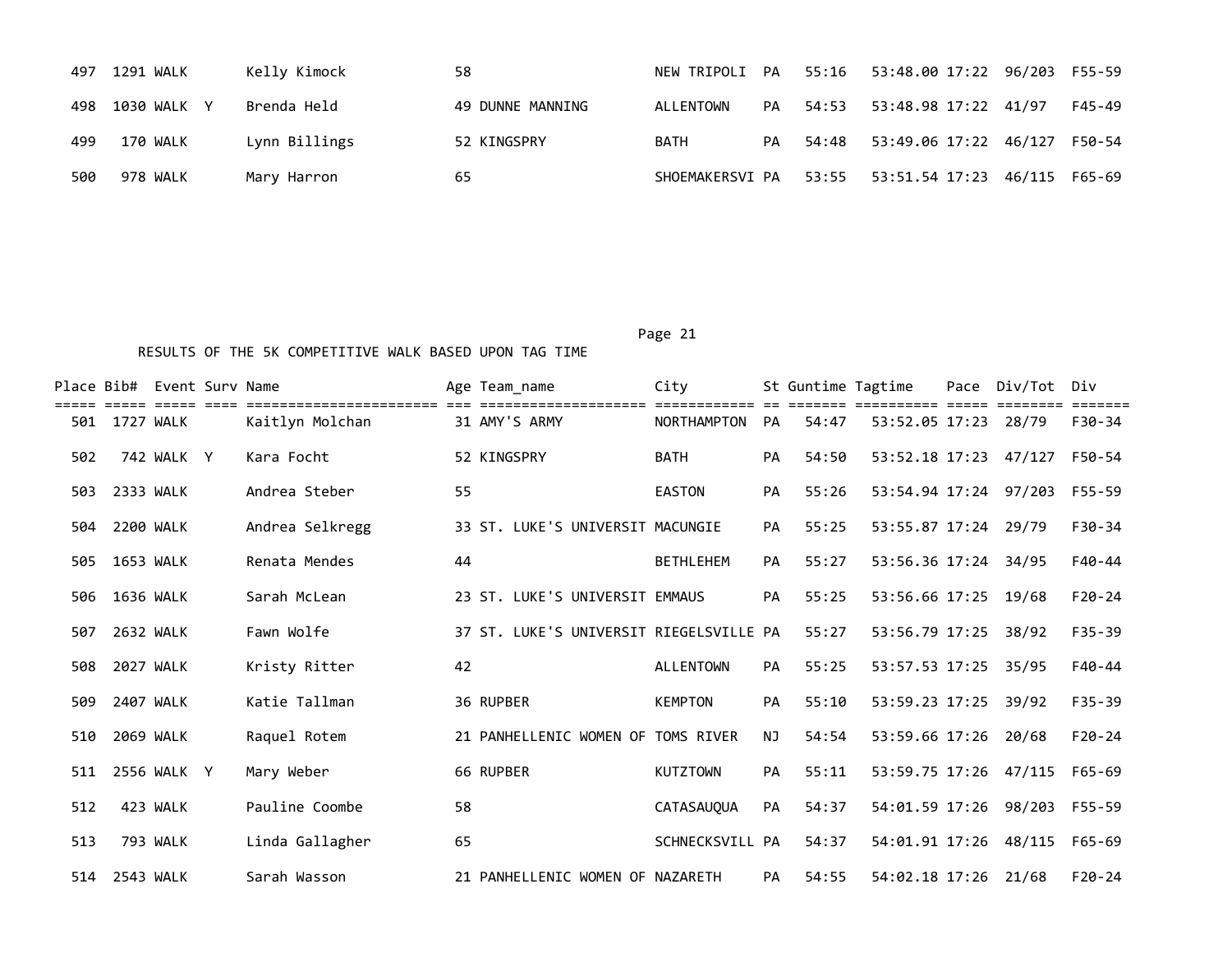| 2958 WALK<br>515   | Donna Schifko    | 46                                | <b>CATASAUOUA</b>  | PA        | 54:34 | 54:02.71 17:27        | 42/97  | $F45 - 49$ |
|--------------------|------------------|-----------------------------------|--------------------|-----------|-------|-----------------------|--------|------------|
| 2955 WALK<br>516   | Deb Laub         | 46                                | <b>NORTHAMPTON</b> | PA        | 54:35 | 54:02.74 17:27        | 43/97  | $F45 - 49$ |
| 2857 WALK<br>517   | Katrina Rainford | 42 BB&T UNITED FOR WOME ALLENTOWN |                    | <b>PA</b> | 55:34 | 54:02.87 17:27        | 36/95  | F40-44     |
| 735 WALK<br>518    | Carmen Flosdorf  | 40 BB&T UNITED FOR WOME ALLENTOWN |                    | PA        | 55:35 | 54:04.17 17:27        | 37/95  | F40-44     |
| 1635 WALK<br>519   | Lori McLaughlin  | 60                                | NEW TRIPOLI        | PA        | 55:23 | 54:04.26 17:27 79/147 |        | F60-64     |
| 896 WALK Y<br>520  | Jill Graver      | 59                                | <b>BETHLEHEM</b>   | PA        | 55:24 | 54:04.57 17:27        | 99/203 | F55-59     |
| 2831 WALK<br>521   | Kari Mesko       | 52 BB&T UNITED FOR WOME ALLENTOWN |                    | PA        | 55:36 | 54:05.54 17:27        | 48/127 | F50-54     |
| 2021 WALK Y<br>522 | Brenda Riddick   | 61                                | <b>OUAKERTOWN</b>  | PA        | 55:12 | 54:07.42 17:28 80/147 |        | F60-64     |
| 2022 WALK<br>523   | Donna Riddick    | 53 FLOSSY POSSE                   | <b>OUAKERTOWN</b>  | <b>PA</b> | 55:10 | 54:07.48 17:28        | 49/127 | F50-54     |
| 307 WALK<br>524    | Terry Capuano    | 63                                | <b>BETHLEHEM</b>   | PA        | 55:14 | 54:07.52 17:28 81/147 |        | F60-64     |
| 1397 WALK<br>525   | Cheryl Labar     | 51 CAPITAL BLUEBIES               | MACUNGIE           | PA        | 56:15 | 54:08.02 17:28        | 50/127 | F50-54     |

|     |           | Place Bib# Event Surv Name |                 | Age Team name | City             |           |       | St Guntime Tagtime     | Pace Div/Tot Div |          |
|-----|-----------|----------------------------|-----------------|---------------|------------------|-----------|-------|------------------------|------------------|----------|
| 526 | 1873 WALK |                            | Anne Panik      | 72            | <b>BETHLEHEM</b> | PA        | 55:14 | 54:09.04 17:29 14/44   |                  | F70-74   |
| 527 | 2990 WALK |                            | Anne Brown      | 55            | <b>BETH</b>      | PA        | 56:16 | 54:10.42 17:29 100/203 |                  | F55-59   |
| 528 |           | 403 WALK                   | Tammy Colon     | 43            | ALLENTOWN        | PA        | 54:49 | 54:10.65 17:29         | 38/95            | F40-44   |
| 529 | 2182 WALK |                            | Molly Sebastian | 75            | <b>EMMAUS</b>    | PA        | 55:15 | 54:11.37 17:29         | 9/19             | F75-79   |
| 530 | 2732 WALK |                            | Leah Colon      | 16            | ALLENTOWN        | <b>PA</b> | 54:50 | 54:11.94 17:30         | 9/23             | $F15-19$ |
| 531 |           | 31 WALK                    | Lauren Alles    | 38            | SELLERSVILLE PA  |           | 54:49 | 54:12.87 17:30         | 40/92            | F35-39   |
| 532 | 2642 WALK |                            | Karen Wyant     | 59 AM LUXE    | EASTON           | PA        | 55:02 | 54:13.28 17:30 101/203 |                  | F55-59   |
| 533 |           | 480 WALK                   | Jocelyn D'Amico | 44 AM LUXE    | <b>BETHLEHEM</b> | <b>PA</b> | 55:02 | 54:13.40 17:30         | 39/95            | F40-44   |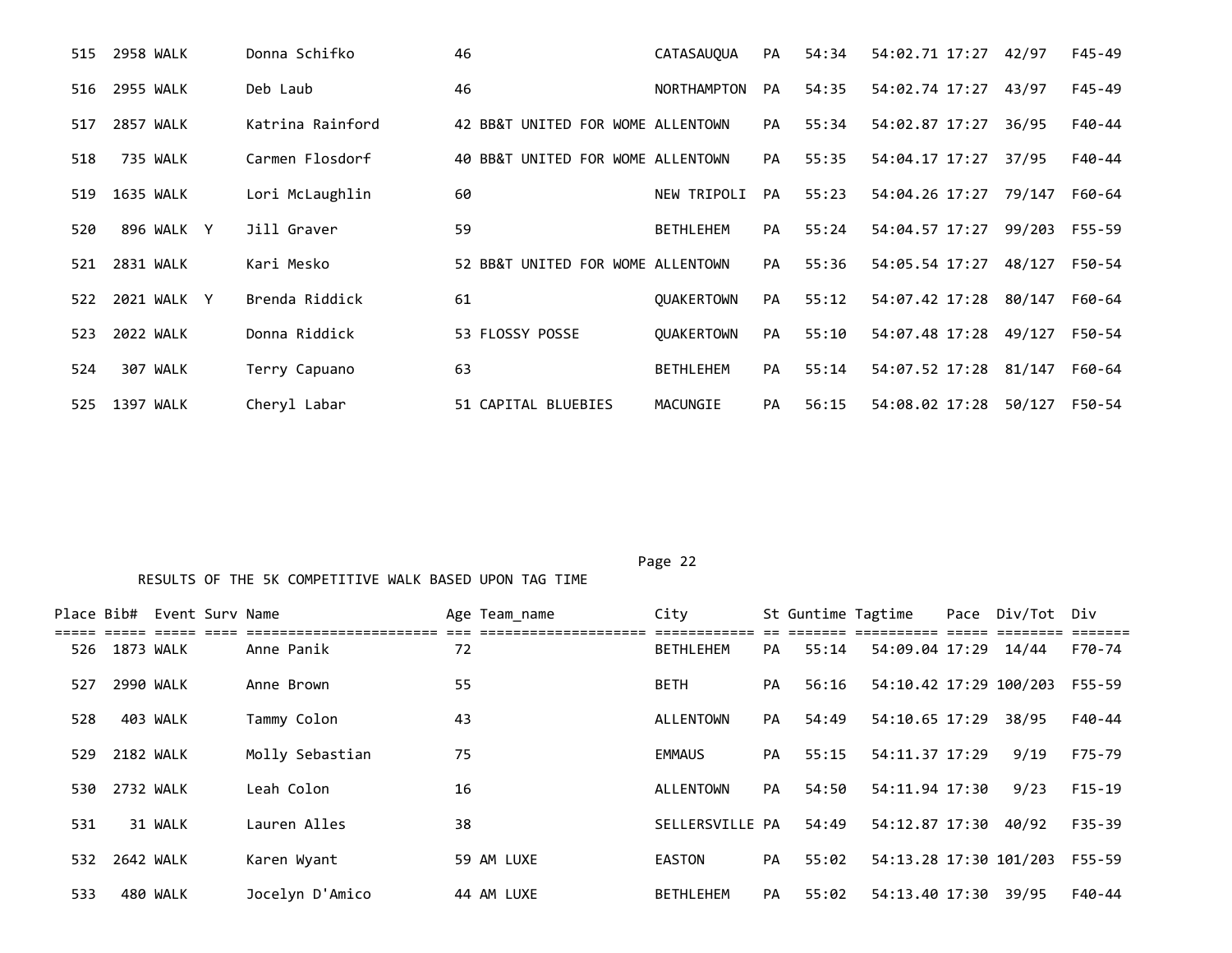|     | 534 2167 WALK    | Lauren Schwartz  | 34                                  | <b>ALLENTOWN</b> | PA        | 55:55 | 54:14.37 17:30         | 30/79 | $F30-34$   |
|-----|------------------|------------------|-------------------------------------|------------------|-----------|-------|------------------------|-------|------------|
| 535 | 1040 WALK        | Donna Hendrickx  | 40                                  | <b>ALLENTOWN</b> | <b>PA</b> | 55:55 | 54:14.60 17:30 40/95   |       | $F40 - 44$ |
| 536 | 2398 WALK        | Sarah Swartz     | 30                                  | REINHOLDS        | PA        | 55:54 | 54:14.78 17:30         | 31/79 | $F30-34$   |
| 537 | 2374 WALK        | Becky Strobel    | 30                                  | <b>ALLENTOWN</b> | PA        | 55:55 | 54:14.81 17:30         | 32/79 | F30-34     |
| 538 | 1043 WALK        | Kate Hennessy    | 30                                  | NORTH WALES      | PA        | 55:55 | 54:17.51 17:31 33/79   |       | $F30-34$   |
| 539 | 80 WALK          | Jenny Bair       | 68 JENNY'S GIRLS                    | <b>ALLENTOWN</b> | <b>PA</b> | 57:09 | 54:19.70 17:32 49/115  |       | F65-69     |
| 540 | 441 WALK         | Mindy Cottrell   | 43 JENNY'S GIRLS                    | <b>BATAVIA</b>   | <b>OH</b> | 57:09 | 54:20.61 17:32 41/95   |       | $F40-44$   |
| 541 | 575 WALK         | Katy Dinolfo     | 40 JENNY'S GIRLS                    | MIDDLETOWN       | <b>NJ</b> | 57:10 | 54:22.12 17:33 42/95   |       | $F40 - 44$ |
| 542 | 1846 WALK        | Lori Olsen       | 56 TEAM YAYA                        | CALDWELL         | <b>NJ</b> | 56:04 | 54:24.79 17:34 102/203 |       | $F55 - 59$ |
| 543 | 2875 WALK Y      | Laila Sebiri     | 48                                  | MORRISTOWN       | NJ        | 56:04 | 54:24.96 17:34 44/97   |       | $F45 - 49$ |
| 544 | <b>2195 WALK</b> | Jaycie Seland    | 18 THE PINKETTES                    | <b>ALLENTOWN</b> | PA        | 56:02 | 54:25.30 17:34 10/23   |       | $F15-19$   |
| 545 | 460 WALK         | Susan Crouser    | 57 BRADBURY-SULLIVAN LG ALLENTOWN   |                  | PA        | 55:54 | 54:27.35 17:34 103/203 |       | F55-59     |
| 546 | <b>1680 WALK</b> | Carol Migliorini | 69                                  | <b>EASTON</b>    | PA        | 56:16 | 54:27.47 17:35 50/115  |       | F65-69     |
| 547 | 748 WALK         | Linda Folk       | 73                                  | <b>EASTON</b>    | PA        | 56:18 | 54:28.20 17:35 15/44   |       | F70-74     |
| 548 | 321 WALK         | Amy Carroll      | 57 BRADBURY-SULLIVAN LG DOWNINGTOWN |                  | PA        | 55:54 | 54:28.31 17:35 104/203 |       | F55-59     |
| 549 | 1936 WALK        | Alison Post      | 52 PLANNED PARENTHOOD K ALLENTOWN   |                  | <b>PA</b> | 55:50 | 54:29.19 17:35 51/127  |       | F50-54     |
| 550 | 1328 WALK        | Rochelle Koenig  | 64                                  | <b>EMMAUS</b>    | PA        | 56:44 | 54:29.88 17:35 82/147  |       | F60-64     |

|               | Place Bib# Event Surv Name |              |    | Age Team name | Citv     |    | St Guntime Tagtime                             | Pace Div/Tot Div |  |
|---------------|----------------------------|--------------|----|---------------|----------|----|------------------------------------------------|------------------|--|
|               |                            |              |    |               |          |    |                                                |                  |  |
| 551 2965 WALK |                            | Teri Krassen | 54 |               | OREFIELD | PA | 55:52    54:30.33    17:35    52/127    F50-54 |                  |  |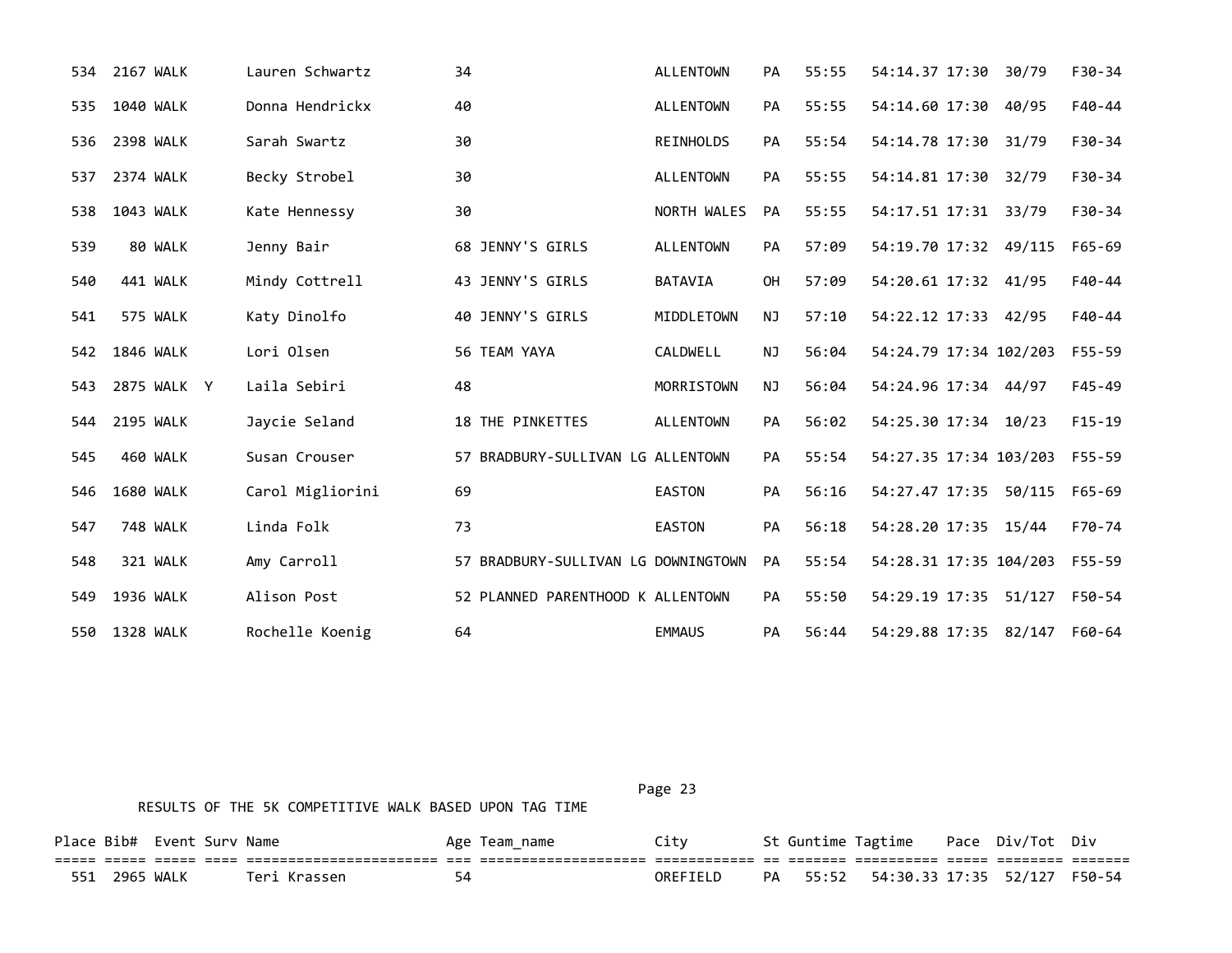| 552 - | 2221 WALK        | Judy Sheftel         | 67                                      | <b>ALLENTOWN</b>   | PA        | 56:25 | 54:30.53 17:35 51/115  | F65-69             |
|-------|------------------|----------------------|-----------------------------------------|--------------------|-----------|-------|------------------------|--------------------|
| 553   | <b>2559 WALK</b> | Diane Wehr           | 56                                      | <b>EMMAUS</b>      | PA        | 56:44 | 54:30.57 17:36 105/203 | F55-59             |
| 554   | 1592 WALK        | Melanie May          | 58 PLANNED PARENTHOOD K ALLENTOWN       |                    | PA        | 55:52 | 54:30.83 17:36 106/203 | F55-59             |
| 555   | 422 WALK         | Rhonda Cook          | 53 BRADBURY-SULLIVAN LG DOWNINGTOWN     |                    | PA        | 55:55 | 54:31.08 17:36 53/127  | F50-54             |
| 556   | <b>1241 WALK</b> | Elaine Kehler        | 74                                      | <b>EASTON</b>      | PA        | 56:24 | 54:31.09 17:36 16/44   | F70-74             |
| 557   | 761 WALK         | Lois Fowler          | 70                                      | <b>BETHLEHEM</b>   | PA        | 56:20 | 54:31.72 17:36 17/44   | F70-74             |
| 558   | 1310 WALK        | Cathy Kline          | 75                                      | <b>EASTON</b>      | PA        | 56:25 | 54:32.22 17:36 10/19   | F75-79             |
| 559   | 2562 WALK        | Mary Beth Weinstein  | 59                                      | <b>ALLENTOWN</b>   | <b>PA</b> | 56:27 | 54:32.37 17:36 107/203 | F55-59             |
| 560   | 165 WALK         | Anna Bilby           | 41                                      | <b>EASTON</b>      | <b>PA</b> | 56:36 | 54:33.67 17:37 43/95   | F40-44             |
| 561   | 808 WALK         | Helga Garrelts       | 75 YWCA ALLENTOWN                       | ALLENTOWN          | РA        | 56:04 | 54:33.72 17:37 11/19   | F75-79             |
| 562   | 2272 WALK        | Nancy Skok           | 61 YWCA ALLENTOWN                       | <b>ALLENTOWN</b>   | PA        | 56:04 | 54:33.73 17:37 83/147  | F60-64             |
| 563   | <b>1382 WALK</b> | Linda Kuenne         | 75                                      | <b>EASTON</b>      | PA        | 56:23 | 54:33.96 17:37 12/19   | F75-79             |
| 564   | <b>1418 WALK</b> | Joanne Larish        | 63                                      | <b>ALLENTOWN</b>   | <b>PA</b> | 56:18 | 54:34.29 17:37 84/147  | F60-64             |
| 565   | 1392 WALK        | Roberta Kurlander    | 58                                      | ALLENTOWN          | PA        | 56:27 | 54:34.72 17:37 108/203 | F55-59             |
| 566   | 2670 WALK        | Tammy Yukna          | 47                                      | <b>STROUDSBURG</b> | <b>PA</b> | 56:36 | 54:34.72 17:37 45/97   | $F45 - 49$         |
| 567   | 2633 WALK        | Patricia Wolfe       | 67 AIR PRODUCTS                         | NEW TRIPOLI        | PA        | 56:19 | 54:35.85 17:37 52/115  | F65-69             |
| 568   | 877 WALK         | Karen Gold-Mcclellan | 59 AIR PRODUCTS                         | STOCKERTOWN        | <b>PA</b> | 56:19 | 54:37.69 17:38 109/203 | F55-59             |
| 569   | 1347 WALK        | Nichole Koszi        | 35 CRAYOLA RAZZLE DAZZL ALLENTOWN       |                    | РA        | 55:35 | 54:40.80 17:39 41/92   | $F35 - 39$         |
| 570   | 1853 WALK        | Sara O'Neill         | 12 I PINK I CAN                         | ALLENTOWN          | <b>PA</b> | 57:15 | 54:43.66 17:40 17/43   | <b>F14&amp;UND</b> |
|       | 571 1753 WALK    | Amanda Moyer         | 44                                      | MACUNGIE           | PA        | 56:27 | 54:44.04 17:40 44/95   | F40-44             |
| 572   | 893 WALK         | Melissa Gralitzer    | 20 PANHELLENIC WOMEN OF EAST ROCKAWA NY |                    |           | 55:37 | 54:44.13 17:40 22/68   | $F20 - 24$         |
| 573   | 2418 WALK        | Sage Tesche          | 12 I PINK I CAN                         | ALLENTOWN          | PA        | 57:14 | 54:45.39 17:40 18/43   | <b>F14&amp;UND</b> |
| 574   | <b>784 WALK</b>  | Michelle Fritchman   | 30                                      | <b>COOPERSBURG</b> | PA        | 56:02 | 54:46.46 17:41 34/79   | F30-34             |
| 575   | 1678 WALK        | Tracy Middleton      | 43 THE GIRLS: STRIKING ALLENTOWN        |                    | PA        | 55:50 | 54:46.79 17:41 45/95   | F40-44             |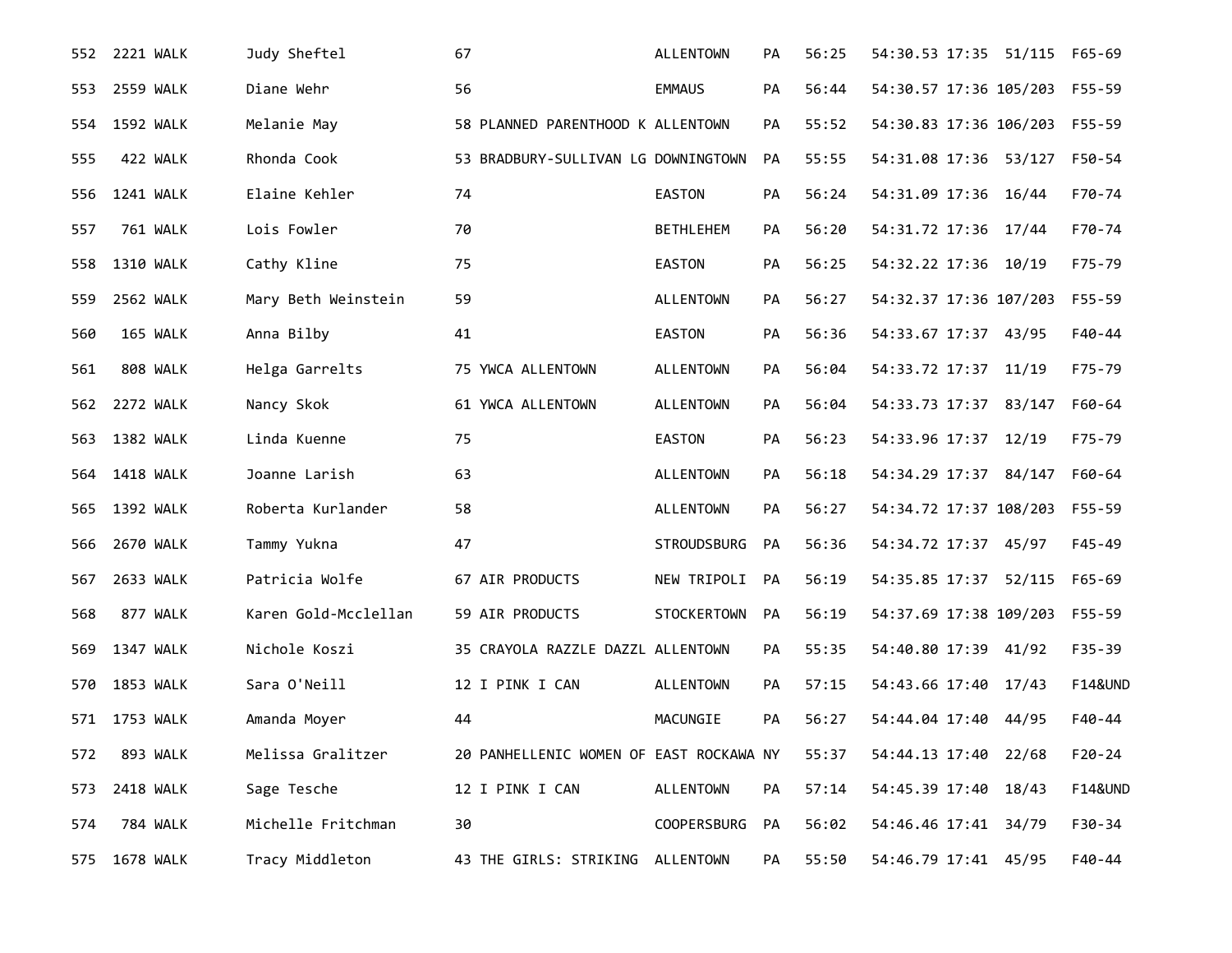|     |                  | Place Bib# Event Surv Name |                    |    | Age Team name         | City               |           | St Guntime Tagtime |                        | Pace Div/Tot Div              |                    |
|-----|------------------|----------------------------|--------------------|----|-----------------------|--------------------|-----------|--------------------|------------------------|-------------------------------|--------------------|
| 576 | 1819 WALK        |                            | April Nimeh        | 42 |                       | <b>ALLENTOWN</b>   | PA        | 55:47              | 54:46.96 17:41 46/95   |                               | F40-44             |
| 577 |                  | 782 WALK                   | Joann Fritchman    | 59 |                       | <b>COOPERSBURG</b> | <b>PA</b> | 56:01              | 54:47.09 17:41 110/203 |                               | F55-59             |
| 578 |                  | 477 WALK                   | Michelle D'Alessio | 39 |                       | SAYLORSBURG        | PA        | 55:30              | 54:47.11 17:41 42/92   |                               | $F35 - 39$         |
| 579 |                  | 387 WALK                   | Lisa Cocca         | 56 |                       | <b>ALLENTOWN</b>   | PA        | 56:47              | 54:47.33 17:41 111/203 |                               | F55-59             |
| 580 | 1140 WALK        |                            | MacKenzie Hughes   | 11 |                       | PEN ARGYL          | PA        | 55:29              | 54:47.38 17:41 19/43   |                               | <b>F14&amp;UND</b> |
| 581 |                  | 606 WALK                   | Katie Dougherty    | 32 |                       | QUAKERTOWN         | PA        | 55:30              | 54:47.43 17:41 35/79   |                               | $F30-34$           |
| 582 |                  | <b>799 WALK</b>            | Rhonda Gamard      | 59 |                       | SCHNECKSVILL PA    |           | 55:47              | 54:47.57 17:41 112/203 |                               | F55-59             |
| 583 | 2295 WALK        |                            | Michele Sniscak    | 55 |                       | SCHNECKSVILL PA    |           | 56:47              | 54:48.27 17:41 113/203 |                               | F55-59             |
| 584 |                  | 2025 WALK Y                | Carol Riley        | 64 |                       | <b>BETHLEHEM</b>   | <b>PA</b> | 56:47              |                        | 54:48.43 17:41 85/147         | F60-64             |
| 585 | 1977 WALK        |                            | Elena Rebmann      | 55 |                       | <b>NAZARETH</b>    | PA        | 56:22              |                        | 54:49.15 17:42 114/203 F55-59 |                    |
| 586 | <b>1676 WALK</b> |                            | Imogen Middleton   |    | 7 THE GIRLS: STRIKING | ALLENTOWN          | PA        | 55:51              | 54:49.28 17:42 20/43   |                               | <b>F14&amp;UND</b> |
| 587 | 2629 WALK        |                            | Barbara Wolf       |    | 71 TWISTED SISTERS    | MACUNGIE           | <b>PA</b> | 56:37              | 54:50.20 17:42 18/44   |                               | F70-74             |
| 588 | <b>1308 WALK</b> |                            | Kristine Klemmer   | 49 |                       | WHITEHALL          | <b>PA</b> | 56:22              | 54:50.78 17:42 46/97   |                               | $F45 - 49$         |
| 589 | 2726 WALK        |                            | Francesca Catino   | 22 |                       | <b>STROUDSBURG</b> | PA        | 55:31              | 54:50.93 17:42 23/68   |                               | $F20-24$           |
| 590 | <b>1837 WALK</b> |                            | Brenda O'Haire     |    | 53 OAA PINK PAWS PACK | COPLAY             | PA        | 57:16              | 54:52.37 17:43 54/127  |                               | F50-54             |
| 591 | 2092 WALK        |                            | Valerie Ryder      |    | 70 VALERIE & BETTY    | <b>ALLENTOWN</b>   | PA        | 56:35              | 54:52.41 17:43 19/44   |                               | F70-74             |
| 592 |                  | 875 WALK                   | Susan Goffredo     | 59 |                       | <b>EASTON</b>      | PA        | 55:30              | 54:52.56 17:43 115/203 |                               | F55-59             |
| 593 |                  | 469 WALK Y                 | Helga Cury         |    | 58 OAA PINK PAWS PACK | ZIONSVILLE         | PA        | 57:17              | 54:52.90 17:43 116/203 |                               | F55-59             |
| 594 |                  | 2738 WALK Y                | Jeanann Dalessio   | 64 |                       | SAYLORSBURG        | <b>PA</b> | 55:32              |                        | 54:53.23 17:43 86/147 F60-64  |                    |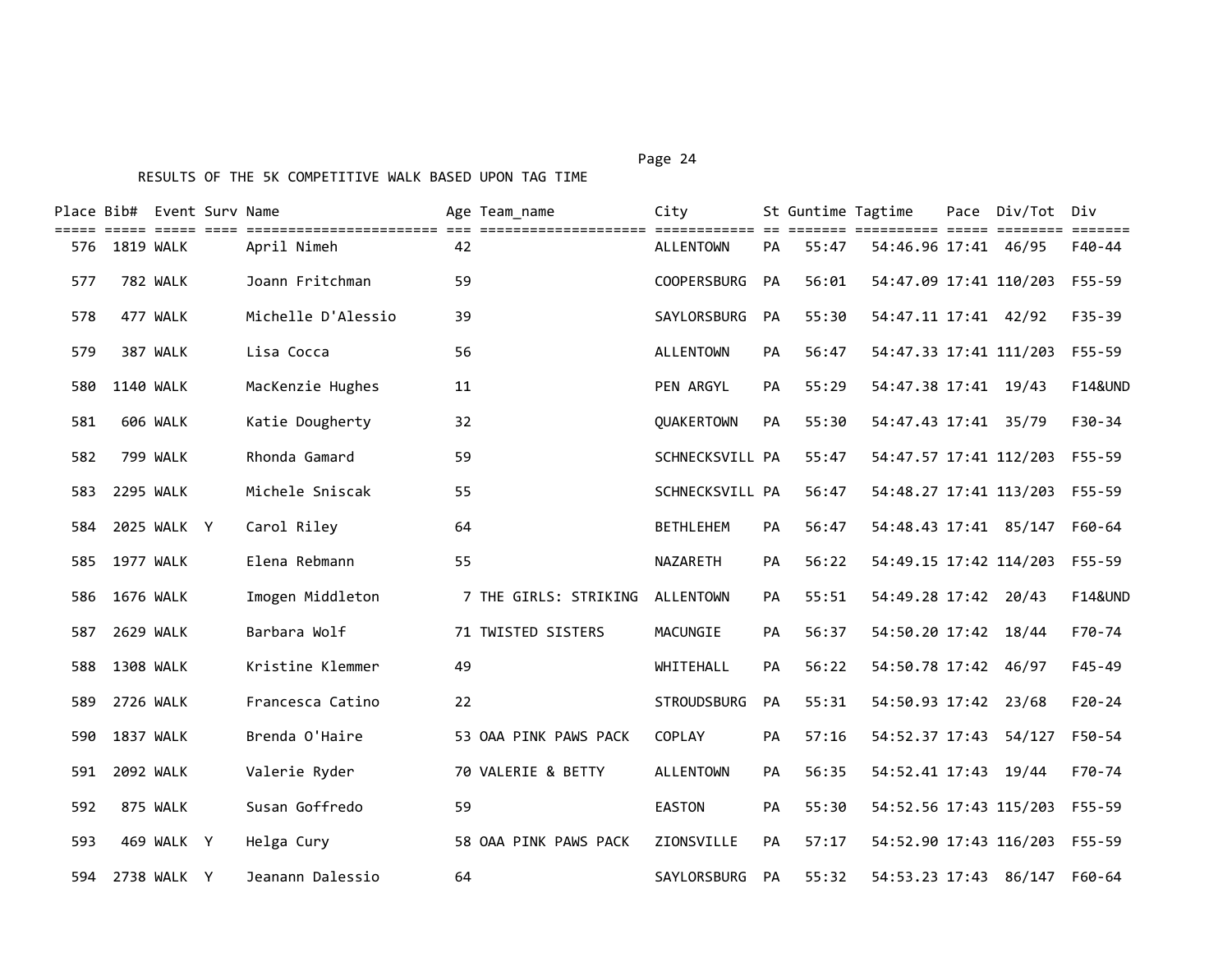| 595  | 476 WALK  | Nicole Dalessio  | 34                                | POTTSVILLE | PA | 55:30 | 54:53.76 17:43 36/79 |        | F30-34     |
|------|-----------|------------------|-----------------------------------|------------|----|-------|----------------------|--------|------------|
| 596  | 2933 WALK | Stephanie Eckert | 49                                | ALLENTOWN  | PA | 56:11 | 54:55.47 17:44       | 47/97  | F45-49     |
| 597  | 2825 WALK | Lee McColm       | 35                                | EMMAUS     | PA | 55:49 | 54:56.31 17:44       | 43/92  | F35-39     |
| 598. | 1432 WALK | Miki Lazowski    | 20 PANHELLENIC WOMEN OF ALLENTOWN |            | PA | 55:49 | 54:56.37 17:44       | 24/68  | F20-24     |
| 599  | 2032 WALK | Mary Anne Rizzo  | 52 RED ROBIN                      | PITTSTON   | PA | 56:21 | 54:56.54 17:44       | 55/127 | F50-54     |
| 600  | 2048 WALK | Demi Rohlfing    | 27                                | LEHIGHTON  | PA | 55:48 | 54:56.65 17:44       | 32/64  | $F25 - 29$ |

|     | Place Bib# Event Sury Name |             |                                    |    | Age Team_name | City              |           |       | St Guntime Tagtime    | Pace Div/Tot | Div        |
|-----|----------------------------|-------------|------------------------------------|----|---------------|-------------------|-----------|-------|-----------------------|--------------|------------|
| 601 | 2932 WALK                  |             | -------------------<br>Mary Greiss | 44 |               | <b>ALLENTOWN</b>  | <b>PA</b> | 56:12 | 54:56.93 17:44 47/95  |              | F40-44     |
| 602 |                            | 2692 WALK Y | Kim Alexander                      |    | 65 5KIM       | <b>HAVERTOWN</b>  | PA        | 56:23 | 54:57.35 17:44        | 53/115       | F65-69     |
| 603 |                            | 493 WALK    | Alice Datner                       |    | 51 5KIM       | <b>HAVERTOWN</b>  | <b>PA</b> | 56:23 | 54:57.98 17:44        | 56/127       | F50-54     |
| 604 | 2217 WALK                  |             | Aj Sheehan                         | 34 |               | WHITEHALL         | PA        | 55:59 | 54:59.12 17:45 37/79  |              | F30-34     |
| 605 | 1546 WALK                  |             | Nikki Manturi                      | 35 |               | <b>CATASAUOUA</b> | <b>PA</b> | 55:59 | 54:59.59 17:45        | 44/92        | $F35 - 39$ |
| 606 |                            | 2107 WALK   | Lauren Santayana                   | 29 |               | <b>COPLAY</b>     | <b>PA</b> | 55:51 | 55:01.50 17:45        | 33/64        | $F25 - 29$ |
| 607 |                            | 918 WALK    | Angelica Grube                     | 28 |               | <b>KUTZTOWN</b>   | PA        | 55:51 | 55:01.68 17:46        | 34/64        | $F25 - 29$ |
| 608 |                            | 2405 WALK   | Kaitlin Tacker                     | 31 |               | CATASAUQUA        | <b>PA</b> | 56:02 | 55:01.95 17:46        | 38/79        | F30-34     |
| 609 |                            | 2983 WALK   | April Dunham                       | 50 |               | PHILLIPSBURG NJ   |           | 56:38 | 55:02.24 17:46        | 57/127       | F50-54     |
| 610 |                            | 400 WALK    | Debbie Collins                     |    | 62 AMY'S ARMY | <b>NAZARETH</b>   | PA        | 56:10 | 55:03.76 17:46 87/147 |              | F60-64     |
| 611 | <b>2218 WALK</b>           |             | Patti Kalk Sheehan                 | 66 |               | WHITEHALL         | <b>PA</b> | 56:02 | 55:04.18 17:46        | 54/115       | F65-69     |
| 612 |                            | 863 WALK    | Karen Gill                         |    | 52 AMY'S ARMY | SLATINGTON        | <b>PA</b> | 56:10 | 55:04.19 17:46        | 58/127       | F50-54     |
| 613 | 1325 WALK                  |             | Brittany Kocher                    | 26 |               | WHITEHALL         | PA        | 56:39 | 55:04.71 17:47        | 35/64        | $F25 - 29$ |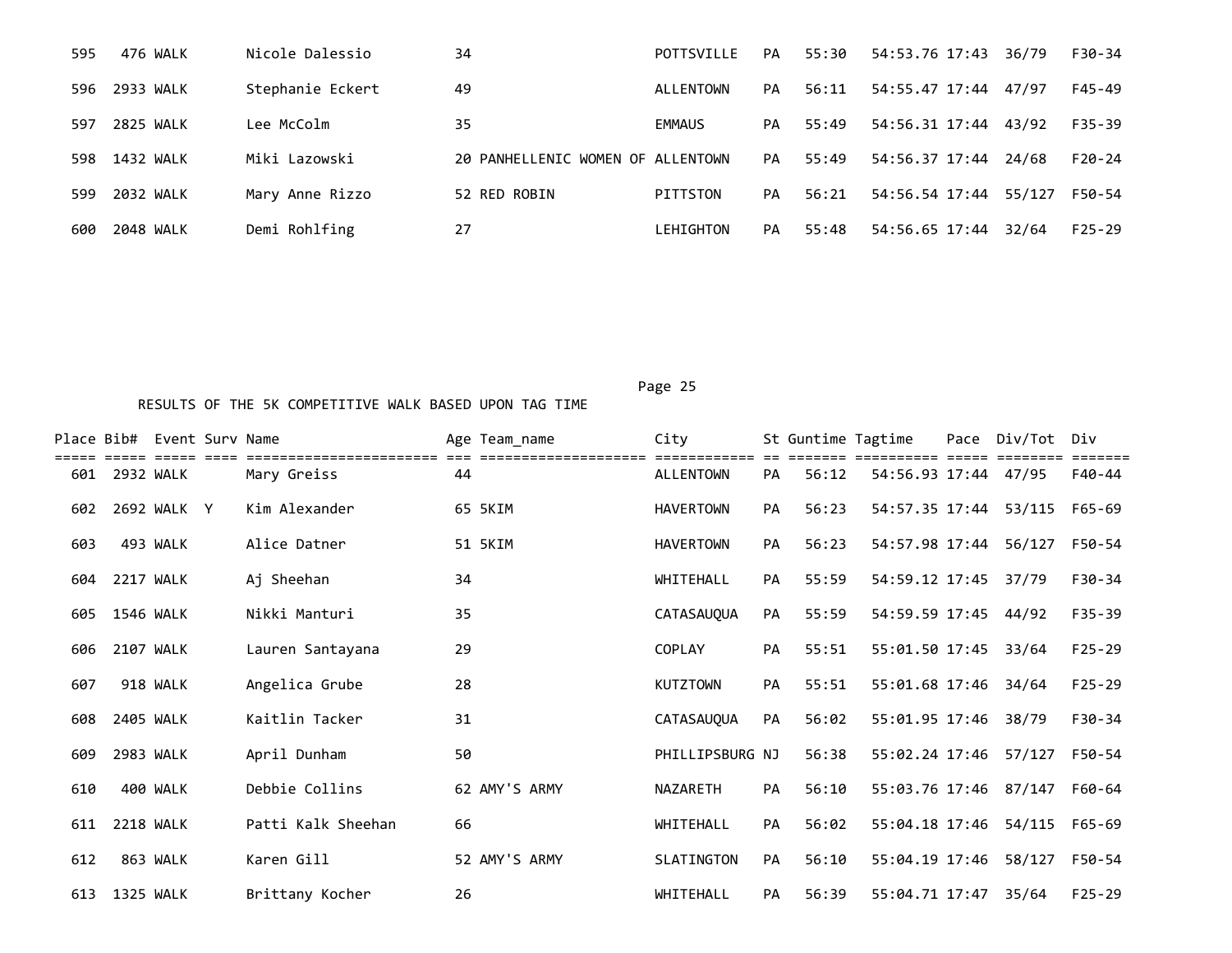|     | 614 1343 WALK | Rochelle Korsak         | 61 AMY'S ARMY                       | <b>COPLAY</b>      | <b>PA</b> | 56:10 | 55:05.08 17:47 88/147  |        | F60-64   |
|-----|---------------|-------------------------|-------------------------------------|--------------------|-----------|-------|------------------------|--------|----------|
| 615 | 2213 WALK     | Valerie Sharkazy        | 34 AMY'S ARMY                       | <b>NORTHAMPTON</b> | <b>PA</b> | 56:10 | 55:05.68 17:47         | 39/79  | F30-34   |
| 616 | 2814 WALK     | Joni Lavelle            | 57                                  | <b>CRESCO</b>      | <b>PA</b> | 56:16 | 55:05.74 17:47 117/203 |        | F55-59   |
| 617 | 2759 WALK     | Deb Fulmer              | 64                                  | <b>CRESCO</b>      | <b>PA</b> | 56:16 | 55:06.34 17:47         | 89/147 | F60-64   |
| 618 | 1619 WALK Y   | Christina McFadden-Serf | 39                                  | TANNERSVILLE PA    |           | 56:17 | 55:07.02 17:47 45/92   |        | F35-39   |
| 619 | 1543 WALK     | Melissa Manguno         | 49                                  | <b>HELLERTOWN</b>  | PA        | 56:33 | 55:07.95 17:48         | 48/97  | F45-49   |
| 620 | 1401 WALK     | Rachel Ladds            | 21 PANHELLENIC WOMEN OF NEW YORK    |                    | <b>NY</b> | 56:05 | 55:08.62 17:48         | 25/68  | $F20-24$ |
| 621 | 630 WALK Y    | Kristine Dwyer          | 47                                  | <b>BETHLEHEM</b>   | PA        | 56:34 | 55:08.98 17:48         | 49/97  | F45-49   |
| 622 | 2775 WALK Y   | Danya Greenberg         | 21                                  | SAN DIEGO          | CA        | 56:05 | 55:09.23 17:48         | 26/68  | $F20-24$ |
| 623 | 2743 WALK     | Brooke Dorman           | 21                                  | COCKEYSVILLE MD    |           | 56:05 | 55:09.47 17:48         | 27/68  | $F20-24$ |
| 624 | 1497 WALK     | Ann Lowell              | 45 THE GIRLS: STRIKING              | ALLENTOWN          | <b>PA</b> | 56:20 | 55:09.71 17:48         | 50/97  | F45-49   |
| 625 | 2761 WALK     | Alexandra Gaev          | 21 PANHELLENIC WOMEN OF ELKINS PARK |                    | PA        | 56:06 | 55:10.00 17:48         | 28/68  | $F20-24$ |

Page 26 and the state of the state of the state of the state of the state of the state of the state of the state of the state of the state of the state of the state of the state of the state of the state of the state of th RESULTS OF THE 5K COMPETITIVE WALK BASED UPON TAG TIME

Place Bib# Event Surv Name Age Team\_name City St Guntime Tagtime Pace Div/Tot Div ===== ===== ===== ==== ======================= === ==================== ============ == ======= ========== ===== ======== ======= 626 1472 WALK Stacy Levine 40 THE GIRLS: STRIKING BROOKLYN NY 56:21 55:10.44 17:48 48/95 F40-44 627 247 WALK Victoria Broscius 56 THE GIRLS: STRIKING BETHLEHEM PA 56:20 55:10.70 17:48 118/203 F55-59 628 1775 WALK Amy Musella 46 THE GIRLS: STRIKING BETHLEHEM PA 56:21 55:11.04 17:49 51/97 F45-49 629 2191 WALK Desiree Seiferheld 26 MACUNGIE PA 56:20 55:12.00 17:49 36/64 F25-29 630 342 WALK Connie Cecala 61 THE GIRLS: STRIKING BETHLEHEM PA 56:22 55:12.12 17:49 90/147 F60-64 631 2651 WALK Donnamarie Yeager 59 ALLENTOWN PA 56:22 55:14.30 17:50 119/203 F55-59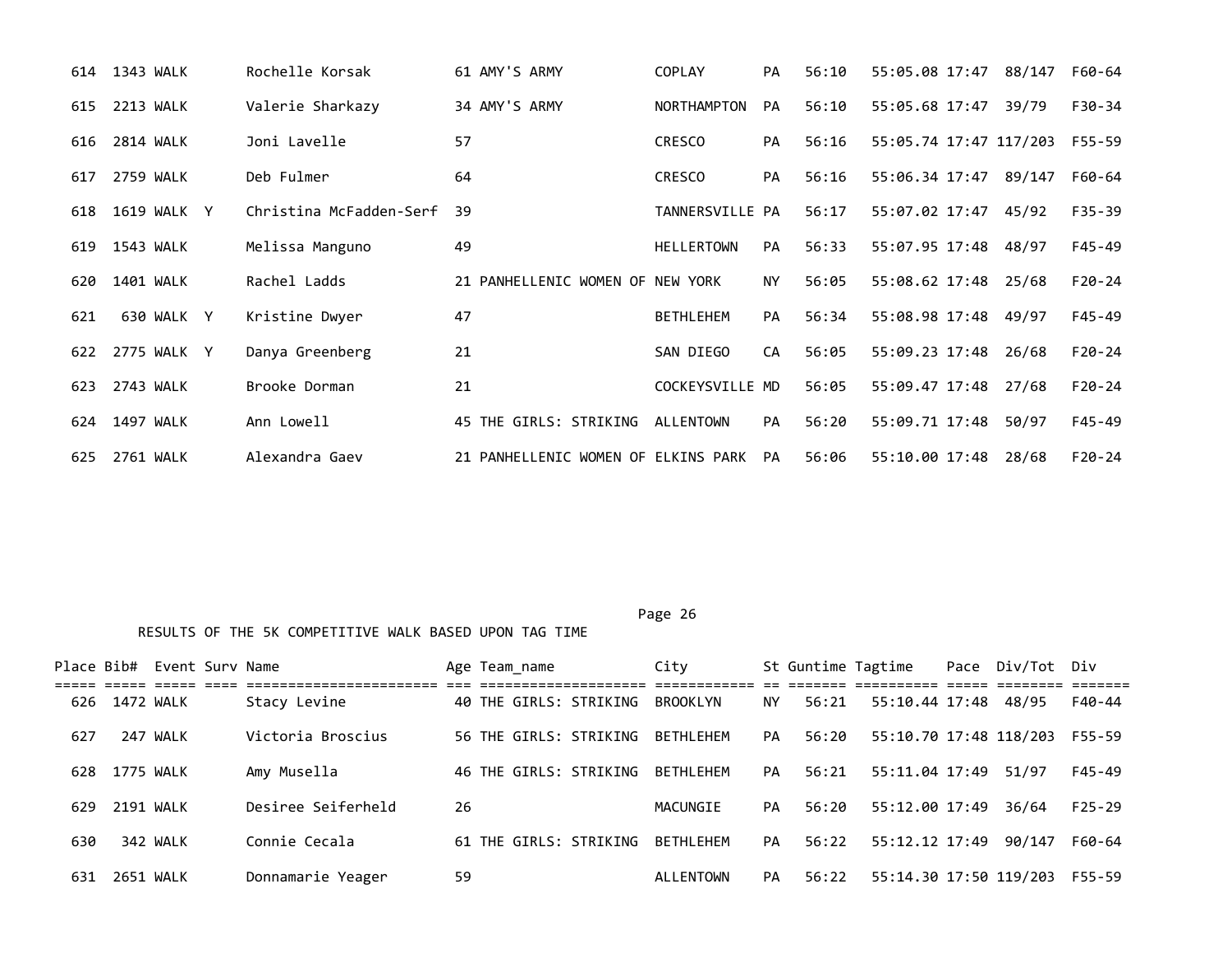|     | 632 1914 WALK | Marianne Phillips       | 74 PLANNED PARENTHOOD K ALLENTOWN       |                    | PА        | 56:41 | 55:14.53 17:50 20/44          |               | F70-74             |
|-----|---------------|-------------------------|-----------------------------------------|--------------------|-----------|-------|-------------------------------|---------------|--------------------|
| 633 | 2096 WALK Y   | Renate Sachse           | 71                                      | MILLERSVILLE PA    |           | 57:11 | 55:21.42 17:52 21/44          |               | F70-74             |
| 634 | 2639 WALK Y   | Bonnie Wrazien          | 70 TEAM BROWN-DAUB                      | <b>STROUDSBURG</b> | <b>PA</b> | 58:04 | 55:22.49 17:52 22/44          |               | F70-74             |
| 635 | 1961 WALK     | Becky Rader             | 69 TEAM BROWN-DAUB                      | <b>EASTON</b>      | <b>PA</b> | 58:05 | 55:23.70 17:53 55/115 F65-69  |               |                    |
| 636 | 724 WALK      | Maryann Finkel          | 65 BRADBURY-SULLIVAN LG JAMISON         |                    | PA        | 55:33 | 55:23.75 17:53                | 56/115        | F65-69             |
| 637 | 2971 WALK     | Peyton Stout            | 17                                      | <b>ALLENTOWN</b>   | PA        | 57:34 | 55:23.75 17:53 11/23          |               | $F15-19$           |
| 638 | 1261 WALK     | Tessa Kemp              | 10                                      | <b>ALLENTOWN</b>   | PA        | 55:41 | 55:24.82 17:53 21/43          |               | <b>F14&amp;UND</b> |
| 639 | 37 WALK       | Leslie Altieri          | 39 BRADBURY-SULLIVAN LG BETHLEHEM       |                    | <b>PA</b> | 55:34 | 55:25.79 17:53 46/92          |               | $F35 - 39$         |
| 640 | 1262 WALK     | Theresa Kemp            | 37                                      | <b>ALLENTOWN</b>   | <b>PA</b> | 55:41 | 55:26.28 17:53 47/92          |               | $F35 - 39$         |
| 641 | 180 WALK      | Jainelle Blenhyne-Gaill | 24 PLANNED PARENTHOOD K EAST STROUDS PA |                    |           | 56:54 | 55:28.07 17:54 29/68          |               | $F20-24$           |
| 642 | 2057 WALK     | Casey Roncoroni         | 34 PLANNED PARENTHOOD K BETHLEHEM       |                    | PA        | 56:54 | 55:30.61 17:55 40/79          |               | $F30-34$           |
| 643 | 627 WALK      | Tori Durkin             | 27                                      | <b>ALLENTOWN</b>   | PA        | 57:52 | 55:32.62 17:56 37/64          |               | $F25 - 29$         |
| 644 | 1429 WALK     | Tess Lawrence           | 27                                      | <b>ALLENTOWN</b>   | <b>PA</b> | 57:52 | 55:33.00 17:56 38/64          |               | $F25 - 29$         |
| 645 | 2001 WALK     | Pam Reinhart            | 65                                      | MACUNGIE           | PA        | 57:04 | 55:34.97 17:56 57/115         |               | F65-69             |
| 646 | 2131 WALK     | Laura Schantz           | 59 MILLER SISTERS IN LA EMMAUS          |                    | <b>PA</b> | 57:25 | 55:35.35 17:56 120/203 F55-59 |               |                    |
| 647 | 2020 WALK Y   | Mary Richards           | 69                                      | CATASAUQUA         | <b>PA</b> | 56:55 | 55:35.38 17:56                | 58/115 F65-69 |                    |
| 648 | 2350 WALK     | Debbie Stewart          | 65                                      | <b>ALLENTOWN</b>   | PA        | 56:56 | 55:36.53 17:57                | 59/115 F65-69 |                    |
| 649 | 271 WALK Y    | Debbie Bugera           | 64                                      | <b>FLEETWOOD</b>   | PA        | 57:04 | 55:36.61 17:57                | 91/147        | F60-64             |
| 650 | 965 WALK      | Rachel Hanlon           | 37                                      | <b>ALLENTOWN</b>   | <b>PA</b> | 56:49 | 55:36.74 17:57 48/92          |               | F35-39             |

Page 27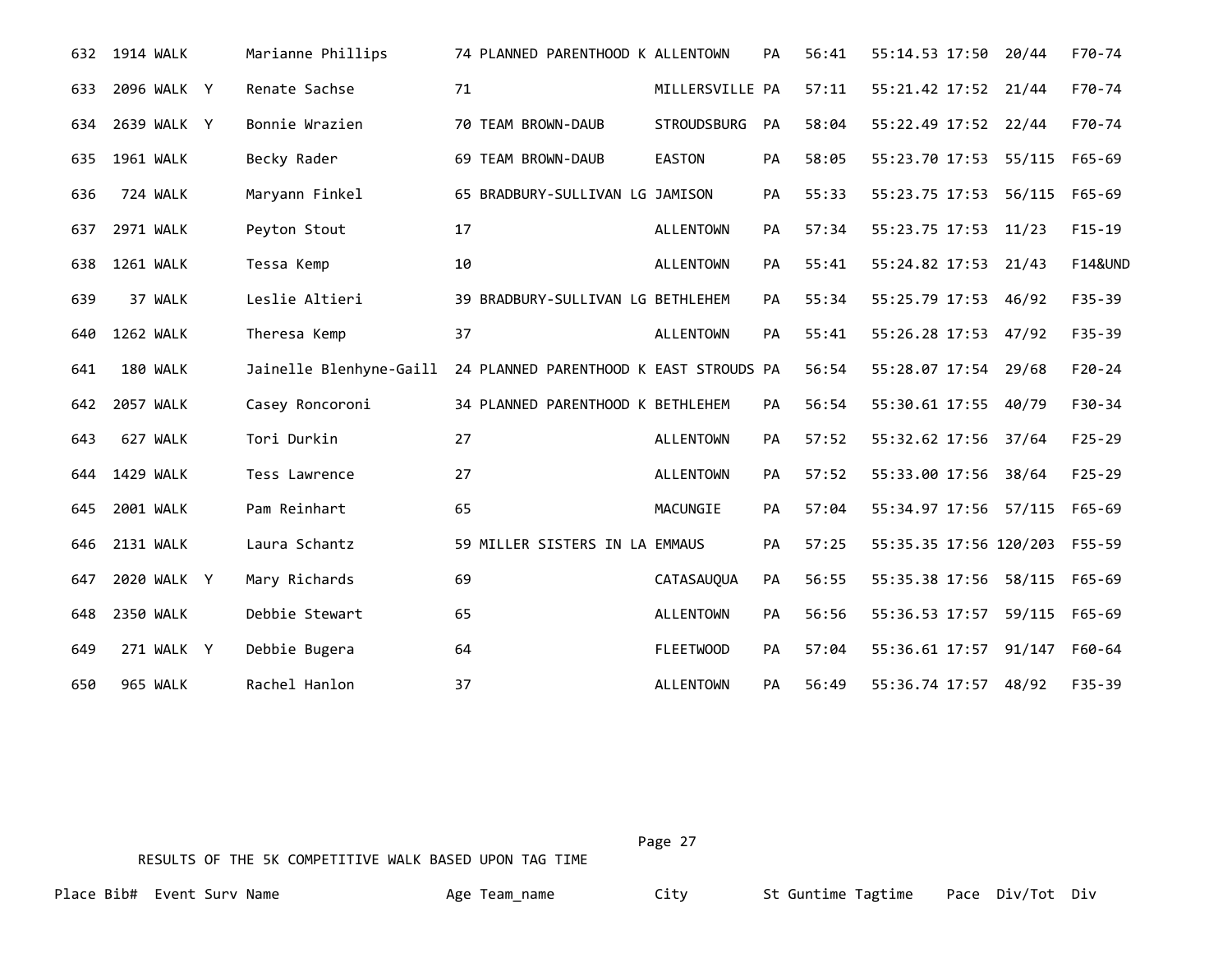| 651 | 729 WALK         | Michelle Fister      | 50                                  | LENHARTSVILL PA  |           | 56:56 | 55:37.72 17:57 59/127  |       | F50-54             |
|-----|------------------|----------------------|-------------------------------------|------------------|-----------|-------|------------------------|-------|--------------------|
| 652 | 1710 WALK        | Nancy Miller         | 56                                  | MACUNGIE         | PA        | 57:01 | 55:37.75 17:57 121/203 |       | F55-59             |
| 653 | 1104 WALK        | Jessica Holzer       | 45 CALYPSO CANCER CRUSA NORTHAMPTON |                  | PA        | 57:14 | 55:37.80 17:57 52/97   |       | $F45 - 49$         |
| 654 | 1202 WALK        | Renee Jones          | 37                                  | NORTHAMPTON      | PA        | 56:51 | 55:37.96 17:57 49/92   |       | $F35 - 39$         |
| 655 | <b>1120 WALK</b> | Mandy Housenick      | 40                                  | NORTHAMPTON      | <b>PA</b> | 56:51 | 55:38.14 17:57 49/95   |       | F40-44             |
| 656 | 107 WALK         | Paulette Bartolacci  | 50 CALYPSO CANCER CRUSA NAZARETH    |                  | PA        | 57:14 | 55:38.72 17:57 60/127  |       | F50-54             |
| 657 | 1068 WALK        | Cynthia Hillegass    | 69                                  | <b>MERTZTOWN</b> | PA        | 56:57 | 55:38.82 17:58 60/115  |       | F65-69             |
| 658 | 1086 WALK        | Vickie Hoffman       | 58                                  | MACUNGIE         | PA        | 57:02 | 55:39.24 17:58 122/203 |       | F55-59             |
| 659 | 2446 WALK        | Diane Treichler      | 57 CALYPSO CANCER CRUSA NORTHAMPTON |                  | <b>PA</b> | 57:15 | 55:40.30 17:58 123/203 |       | F55-59             |
| 660 | 2163 WALK        | Lisa Schwalm         | 58 CALYPSO CANCER CRUSA BETHLEHEM   |                  | PA        | 57:17 | 55:41.31 17:58 124/203 |       | F55-59             |
| 661 | <b>1388 WALK</b> | Pam Kuntzman         | 61                                  | CENTER VALLE PA  |           | 56:25 | 55:42.57 17:59 92/147  |       | F60-64             |
| 662 | 2033 WALK        | Patricia Rizzolo     | 58 D&B: CV TEAM PINK!               | <b>ALLENTOWN</b> | PA        | 57:37 | 55:43.10 17:59 125/203 |       | F55-59             |
| 663 | 577 WALK         | Sharon Dipaolantonio | 46                                  | SCHNECKSVILL PA  |           | 55:44 | 55:43.25 17:59         | 53/97 | $F45 - 49$         |
| 664 | 2931 WALK Y      | Diana Vail           | 41                                  | <b>BETHLEHEM</b> | PA        | 56:24 | 55:52.43 18:02 50/95   |       | F40-44             |
| 665 | 8 WALK Y         | Carmen Acevedo       | 75                                  | <b>ALLENTOWN</b> | PA        | 56:51 | 55:53.01 18:02 13/19   |       | F75-79             |
| 666 | 2953 WALK        | Allie Snyde          | 10                                  | <b>ALLENTOWN</b> | PA        | 57:19 | 55:53.34 18:02 22/43   |       | <b>F14&amp;UND</b> |
| 667 | 1437 WALK        | Luz Lebron           | 68                                  | <b>BETHLEHEM</b> | PA        | 56:52 | 55:54.42 18:03 61/115  |       | F65-69             |
| 668 | 2330 WALK Y      | Megan Stauffer       | 38                                  | <b>ALLENTOWN</b> | PA        | 57:01 | 55:54.51 18:03         | 50/92 | $F35 - 39$         |
| 669 | <b>1167 WALK</b> | Jo Iorio             | 48 FRIEL ORTHO                      | MACUNGIE         | PA        | 57:20 | 55:54.57 18:03         | 54/97 | $F45 - 49$         |
| 670 | 1050 WALK        | Melissa Herman       | 29                                  | <b>EASTON</b>    | PA        | 57:02 | 55:55.41 18:03         | 39/64 | $F25 - 29$         |
| 671 | 1312 WALK        | Beth Klingborg       | 55                                  | <b>BETHLEHEM</b> | PA        | 57:01 | 55:55.45 18:03 126/203 |       | $F55 - 59$         |
|     | 672 2296 WALK    | Annie Snyder         | 46 FRIEL ORTHO                      | <b>ALLENTOWN</b> | PA        | 57:21 | 55:55.74 18:03 55/97   |       | $F45 - 49$         |
| 673 | 1814 WALK        | Sharon Nichols       | 57                                  | SLATINGTON       | PA        | 57:34 | 55:57.51 18:04 127/203 |       | F55-59             |
| 674 | 677 WALK         | Tammy Evans          | 56                                  | HACKETTSTOWN NJ  |           | 57:34 | 55:57.62 18:04 128/203 |       | F55-59             |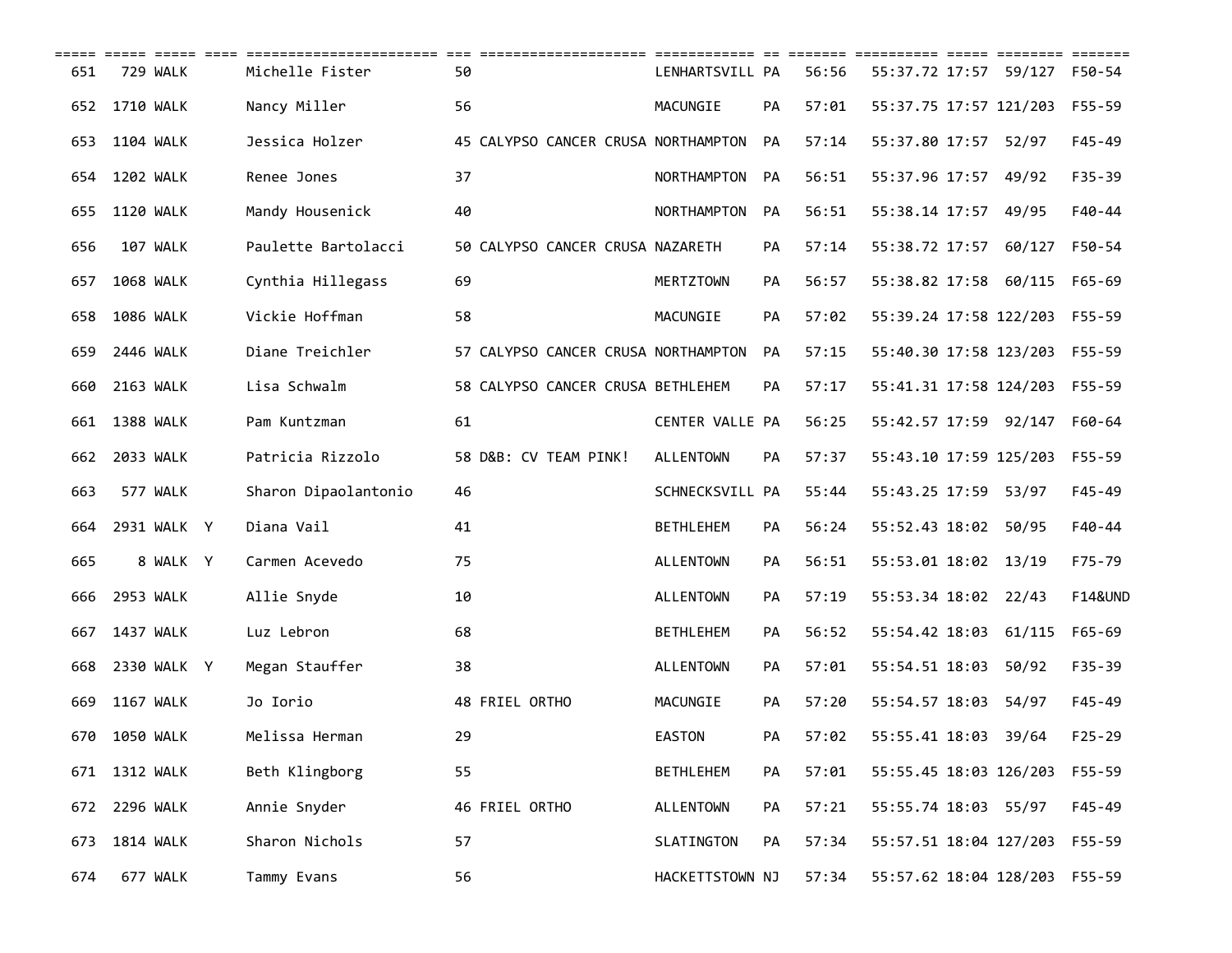|     |                  | Place Bib# Event Surv Name |                                                 |    | Age Team_name                     | City              |           | St Guntime Tagtime |                                | Pace | Div/Tot Div |                    |
|-----|------------------|----------------------------|-------------------------------------------------|----|-----------------------------------|-------------------|-----------|--------------------|--------------------------------|------|-------------|--------------------|
| 676 | 1742 WALK        |                            | ==============================<br>Monica Morgan |    | 54 LAWRENCE ROTH SALON ALLENTOWN  | ============      | <b>PA</b> | 56:10              | =====<br>56:04.59 18:06 61/127 |      |             | F50-54             |
| 677 | 2376 WALK        |                            | Stephanie Strohl                                |    | 27 KEVITCH CHUNG & JAN ALLENTOWN  |                   | PA        | 57:26              | 56:07.48 18:07                 |      | 40/64       | $F25 - 29$         |
| 678 | 1901 WALK        |                            | Mary Peters                                     |    | 36 KEVITCH CHUNG & JAN ALLENTOWN  |                   | PA        | 57:26              | 56:08.24 18:07                 |      | 51/92       | $F35 - 39$         |
| 679 | 2370 WALK        |                            | Gatona Strack                                   |    | 36 KEVITCH CHUNG & JAN ALLENTOWN  |                   | PA        | 57:28              | 56:08.54 18:07                 |      | 52/92       | F35-39             |
| 680 | <b>1166 WALK</b> |                            | Ally Intezar                                    |    | 29 KEVITCH CHUNG & JAN            | ALLENTOWN         | PA        | 57:26              | 56:09.22 18:07                 |      | 41/64       | $F25 - 29$         |
| 681 |                  | 2117 WALK Y                | Sheila Saunders                                 | 76 |                                   | PALM BEACH        | FL.       | 57:46              | 56:12.38 18:08 14/19           |      |             | $F75 - 79$         |
| 682 |                  | 2746 WALK Y                | Vikki Dunn                                      | 61 |                                   | <b>ALLENTOWN</b>  | PA        | 57:46              | 56:12.51 18:08                 |      | 94/147      | F60-64             |
| 683 | 1414 WALK        |                            | Scarlet Lang                                    |    | 12 I PINK I CAN                   | BREINIGSVILL PA   |           | 58:48              | 56:18.34 18:10 23/43           |      |             | <b>F14&amp;UND</b> |
| 684 | 1419 WALK        |                            | Gianna Larusso                                  |    | 12 I PINK I CAN                   | BREINIGSVILL PA   |           | 58:49              | 56:20.13 18:11 24/43           |      |             | <b>F14&amp;UND</b> |
| 685 | 1700 WALK        |                            | Heather Miller                                  |    | 37 LEHIGH VALLEY CANCER EMMAUS    |                   | PA        | 56:27              | 56:26.03 18:13 53/92           |      |             | $F35 - 39$         |
| 686 | <b>1889 WALK</b> |                            | Jane Pena                                       |    | 56 LEHIGH VALLEY CANCER ALLENTOWN |                   | PA        | 58:13              | 56:26.77 18:13 129/203         |      |             | F55-59             |
| 687 | 1380 WALK        |                            | Dawn Kucharczuk                                 | 53 |                                   | <b>ALLENTOWN</b>  | PA        | 58:14              | 56:27.70 18:13 62/127          |      |             | F50-54             |
| 688 |                  | 996 WALK                   | Evelyn Hatzistamatis                            |    | 65 UNION TERRACE                  | <b>ALLENTOWN</b>  | PA        | 56:50              | 56:31.01 18:14 62/115          |      |             | $F65 - 69$         |
| 689 |                  | 19 WALK                    | Heather Alban                                   | 35 |                                   | NORTHAMPTON       | PA        | 57:28              | 56:33.22 18:15                 |      | 54/92       | $F35 - 39$         |
| 690 |                  | 21 WALK                    | Susan Alban                                     | 63 |                                   | WHITEHALL         | PA        | 57:28              | 56:34.09 18:15 95/147          |      |             | F60-64             |
| 691 |                  | 20 WALK                    | Karen Alban                                     | 61 |                                   | <b>WALNUTPORT</b> | PA        | 57:29              | 56:34.71 18:16                 |      | 96/147      | F60-64             |
|     | 692 2275 WALK    |                            | Lisa Slashinski                                 |    | 54 THE BOOBIE BUNCH               | EAST STROUDS PA   |           | 59:08              | 56:34.74 18:16 63/127          |      |             | F50-54             |
|     | 693 2242 WALK    |                            | Chloe Shuker                                    | 9  |                                   | READING           | <b>PA</b> | 57:58              | 56:41.11 18:18 25/43           |      |             | <b>F14&amp;UND</b> |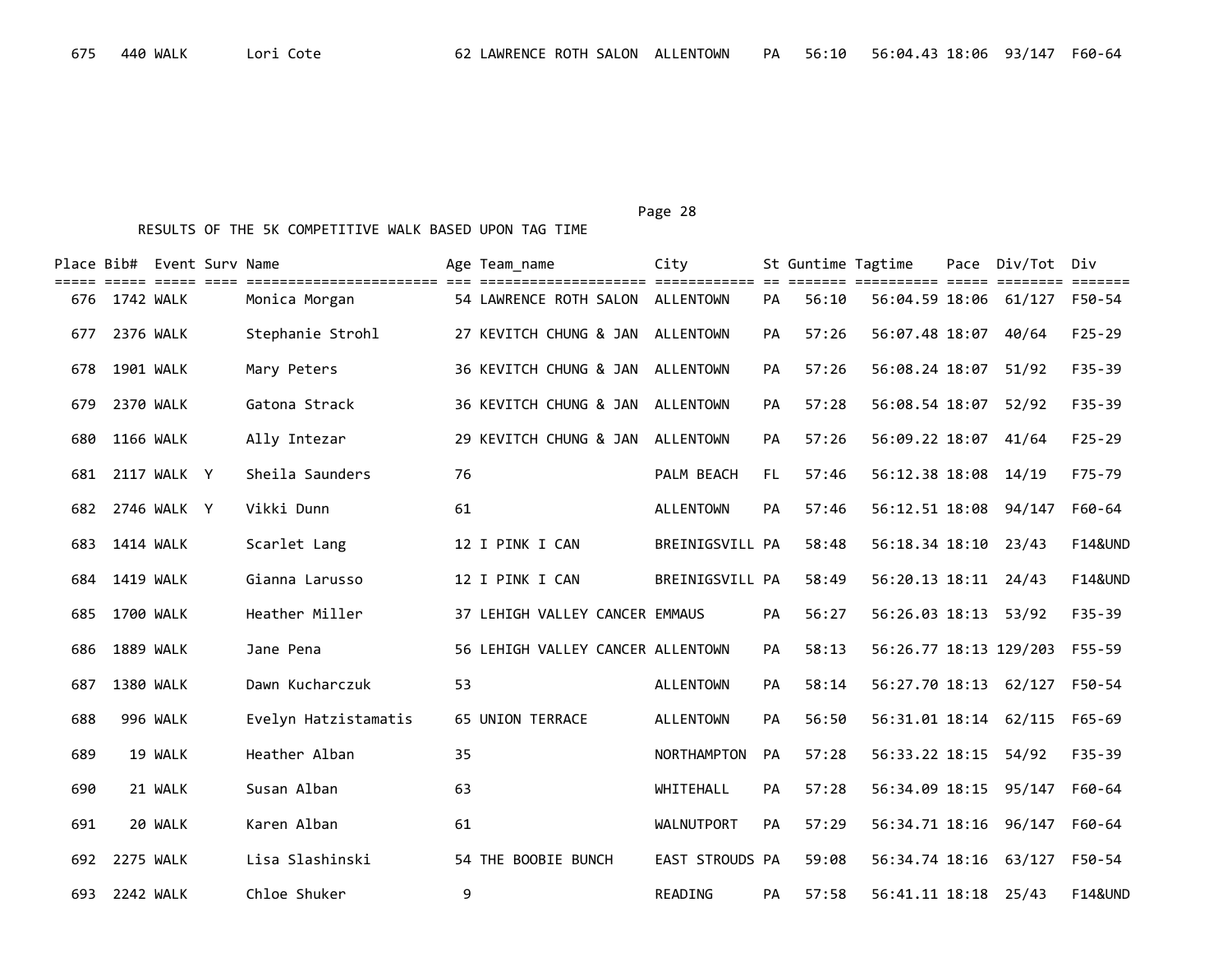|     | 2338 WALK Y<br>694    | Jan Steigerwalt | 68 WOMEN OF NATIVITY | OREFIELD          | PA  | 58:02 | 56:41.21 18:18 63/115 F65-69 |        |                    |
|-----|-----------------------|-----------------|----------------------|-------------------|-----|-------|------------------------------|--------|--------------------|
|     | WALK Y<br>2567<br>695 | Sue Weldner     | 54                   | ALLENTOWN         | PA  | 57:20 | 56:42.81 18:18               | 64/127 | F50-54             |
|     | 2568 WALK<br>696      | Tara Weldner    | 32                   | ALLENTOWN         | PA  | 57:21 | 56:43.45 18:18 41/79         |        | F30-34             |
| 697 | 2243 WALK             | Kristie Shuker  | 41                   | READING           | PA  | 58:01 | 56:45.17 18:19               | 51/95  | F40-44             |
|     | 698<br>887 WALK       | Kay Gordon      | 68                   | PALM COAST        | FL. | 59:30 | 56:45.56 18:19               | 64/115 | F65-69             |
|     | 2547 WALK<br>699      | Daisy Weaver    | 9                    | <b>BFTHI FHFM</b> | PA  | 59:49 | 56:48.87 18:20               | 26/43  | <b>F14&amp;UND</b> |
|     | 2964 WALK<br>700      | Janet Scheiman  | 57                   | STRONGSVILLE OH   |     | 59:29 | 56:48.88 18:20 130/203       |        | F55-59             |

| Place Bib# |           | Event Surv Name |                  |    | Age Team name        | City             |           |       | St Guntime Tagtime    | Pace | Div/Tot | Div        |
|------------|-----------|-----------------|------------------|----|----------------------|------------------|-----------|-------|-----------------------|------|---------|------------|
| 701        | 2551 WALK |                 | Linda Weaver     | 74 |                      | FOGELSVILLE      | <b>PA</b> | 59:50 | 56:51.88 18:21 23/44  |      |         | F70-74     |
| 702        |           | 736 WALK        | Velma Floyd      |    | 66 FIRST STRIDES     | <b>ALLENTOWN</b> | PA        | 59:14 | 56:53.80 18:22 65/115 |      |         | F65-69     |
| 703        |           | 323 WALK        | Malissa Carson   | 42 |                      | <b>BATH</b>      | <b>PA</b> | 59:42 | 56:56.53 18:23        |      | 52/95   | F40-44     |
| 704        |           | 2978 WALK       | Julia Garcia     |    |                      |                  | <b>PA</b> | 59:43 | 56:59.21 18:23        |      |         |            |
| 705        |           | 1289 WALK       | Lauren Kiefer    |    | 39 WOMEN OF NATIVITY | <b>ALLENTOWN</b> | <b>PA</b> | 58:02 | 57:07.05 18:26        |      | 55/92   | $F35 - 39$ |
| 706        |           | 955 WALK        | Stephanie Hall   |    | 36 WOMEN OF NATIVITY | <b>HERNDON</b>   | VA        | 58:01 | 57:07.34 18:26        |      | 56/92   | $F35 - 39$ |
| 707        |           | 556 WALK Y      | Anita Dickert    |    | 68 WOMEN OF NATIVITY | <b>ALLENTOWN</b> | <b>PA</b> | 58:02 | 57:08.76 18:27        |      | 66/115  | F65-69     |
| 708        |           | 149 WALK        | Peggy Berger     | 73 |                      | <b>ALLENTOWN</b> | PA        | 58:41 | 57:13.49 18:28        |      | 24/44   | F70-74     |
| 709        |           | 395 WALK Y      | Jane Cohen       | 69 |                      | <b>ALLENTOWN</b> | PA        | 58:42 | 57:13.50 18:28        |      | 67/115  | F65-69     |
| 710        |           | 6 WALK Y        | Megan Abrantes   |    | 47 HOPE BRIGADE      | WIND GAP         | <b>PA</b> | 59:38 | 57:15.17 18:29        |      | 56/97   | $F45 - 49$ |
| 711        | 2719 WALK |                 | Christie Brunner |    | 33 HOPE BRIGADE      | <b>BARTO</b>     | <b>PA</b> | 59:39 | 57:15.66 18:29        |      | 42/79   | F30-34     |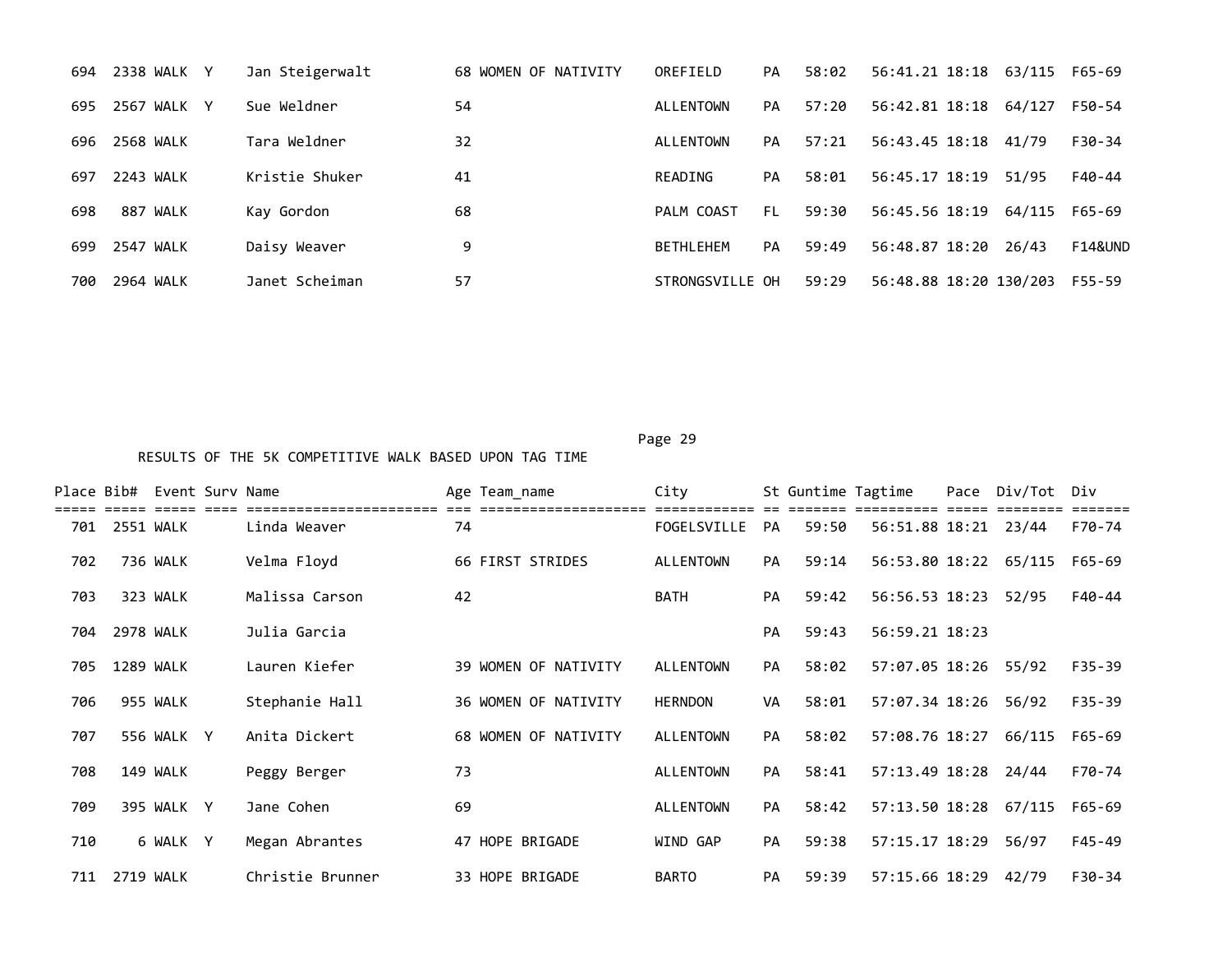| 712 | 2787 WALK Y     | Joy Hill         | 62 HOPE BRIGADE                         | <b>BETHLEHEM</b>        | PA        | 59:39 | 57:17.10 18:29 97/147        |        | F60-64     |
|-----|-----------------|------------------|-----------------------------------------|-------------------------|-----------|-------|------------------------------|--------|------------|
| 713 | 608 WALK        | Trish Drago      | 52 HOPE BRIGADE                         | <b>BETHLEHEM</b>        | <b>PA</b> | 59:37 | 57:17.43 18:29               | 65/127 | F50-54     |
| 714 | <b>708 WALK</b> | Allison Fella    | 24 PETERS ELEMENTARY                    | SCHNECKSVILL PA         |           | 58:43 | 57:17.93 18:29               | 30/68  | $F20-24$   |
| 715 | 1195 WALK       | Laura Johnson    | 32                                      | LANSDALE                | <b>PA</b> | 59:57 | 57:19.26 18:30               | 43/79  | F30-34     |
| 716 | 1480 WALK       | Julie Linhart    | 28                                      | <b>ALLENTOWN</b>        | <b>PA</b> | 59:56 | 57:19.33 18:30 42/64         |        | $F25 - 29$ |
| 717 | 1880 WALK       | Lilibeth Pascual | 58                                      | MOUNT BETHEL PA 1:00:06 |           |       | 57:20.12 18:30 131/203       |        | F55-59     |
| 718 | 709 WALK Y      | Edithann Fella   | 58 PETERS ELEMENTARY                    | SCHNECKSVILL PA         |           | 58:41 | 57:20.54 18:30 132/203       |        | F55-59     |
| 719 | 12 WALK Y       | Penny Ackerman   | 46 HOPE BRIGADE                         | <b>HELLERTOWN</b>       | PA        | 59:37 | 57:20.73 18:30               | 57/97  | $F45 - 49$ |
| 720 | 1277 WALK       | Everly Kesack    | 37 PETERS ELEMENTARY                    | BREINIGSVILL PA         |           | 58:41 | 57:20.86 18:30 57/92         |        | $F35 - 39$ |
|     | 721 1879 WALK   | Jill Parry       | 54 HOPE BRIGADE                         | <b>BETHLEHEM</b>        | <b>PA</b> | 59:40 | 57:22.78 18:31 66/127        |        | F50-54     |
| 722 | 1702 WALK Y     | Kathy Miller     | 61 MILLER SISTERS IN LA BREINIGSVILL PA |                         |           | 57:27 | 57:26.40 18:32 98/147        |        | F60-64     |
| 723 | 385 WALK Y      | Darlene Clymer   | 72 TEAM BROWN-DAUB                      | PHILLIPSBURG NJ 1:00:07 |           |       | 57:27.88 18:33               | 25/44  | F70-74     |
| 724 | 2451 WALK Y     | Margaret Trexler | 69                                      | MACUNGIE                | <b>PA</b> | 57:53 | 57:32.55 18:34 68/115        |        | F65-69     |
| 725 | 2230 WALK       | Tara Shiels      | 50                                      | NORTH WALES             | PA        | 59:46 | 57:38.59 18:36 67/127 F50-54 |        |            |

Page 30

|      |               | Place Bib# Event Surv Name |                    | Age Team name | City            |           |       | St Guntime Tagtime     | Pace Div/Tot Div |          |
|------|---------------|----------------------------|--------------------|---------------|-----------------|-----------|-------|------------------------|------------------|----------|
|      | 726 1322 WALK |                            | Ann Koch           | 58            | ALBURTIS        | PA        | 59:38 | 57:42.10 18:37 133/203 |                  | F55-59   |
| 727  | 1797 WALK     |                            | Lauren Nelson      | 35            | PHILADELPHIA PA |           | 58:28 | 57:42.75 18:38 58/92   |                  | F35-39   |
| 728. | 1743 WALK     |                            | Judith Morrison    | 81            | ALLENTOWN       | PA        | 59:49 | 57:42.91 18:38         | 3/4              | F80+     |
| 729  |               | 417 WALK                   | Cassandra Consenza | 23 RED ROBIN  | PITTSTON        | PA        | 59:07 | 57:43.12 18:38 31/68   |                  | $F20-24$ |
| 730  |               | 706 WALK                   | Abby Feinberg      | 30            | ALLENTOWN       | <b>PA</b> | 59:49 | 57:43.24 18:38 44/79   |                  | F30-34   |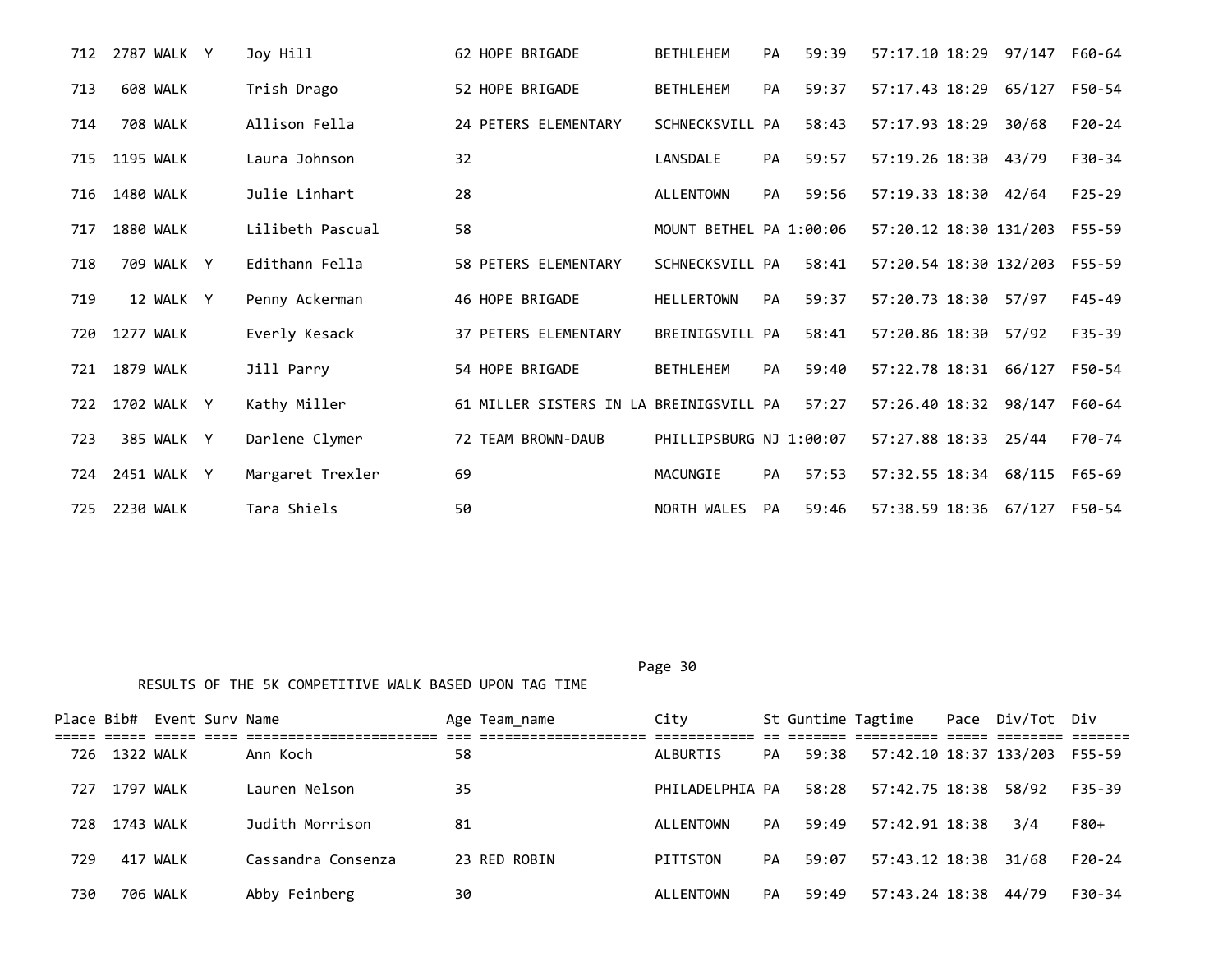| 731 | 601 WALK         | Marisa Dorman     | 32 RED ROBIN                            | <b>SCRANTON</b>    | PA        | 59:09      | 57:43.66 18:38 45/79   |        | F30-34     |
|-----|------------------|-------------------|-----------------------------------------|--------------------|-----------|------------|------------------------|--------|------------|
| 732 | 418 WALK         | Michelle Consenza | 47 RED ROBIN                            | PITTSTON           | PA        | 59:09      | 57:44.17 18:38         | 58/97  | $F45 - 49$ |
| 733 | <b>1385 WALK</b> | Jamie Kunkle      | 28 CRAYOLA RAZZLE DAZZL BATH            |                    | PA        | 59:49      | 57:44.86 18:38         | 43/64  | $F25 - 29$ |
| 734 | 75 WALK          | Nancy Bahr        | 66                                      | <b>ALLENTOWN</b>   | PA        | 58:32      | 57:45.41 18:38         | 69/115 | $F65 - 69$ |
| 735 | 2622 WALK Y      | Deb Wisniewski    | 59                                      | <b>STROUDSBURG</b> | PA        | 59:23      | 57:45.55 18:38 134/203 |        | F55-59     |
| 736 | 241 WALK         | Joanne Bridgman   | 61                                      | <b>CRESCO</b>      | PA        | 59:23      | 57:45.84 18:39 99/147  |        | F60-64     |
| 737 | 1696 WALK        | Carol Miller      | 67 MILLER SISTERS IN LA ALBURTIS        |                    | PA        | 59:39      | 57:45.95 18:39 70/115  |        | F65-69     |
| 738 | 1796 WALK Y      | Faye Nelson       | 68                                      | PEN ARGYL          | PA        | 58:31      | 57:46.30 18:39 71/115  |        | F65-69     |
| 739 | 2074 WALK        | Joan Roy          | 70                                      | <b>ALLENTOWN</b>   | <b>PA</b> | 58:33      | 57:46.55 18:39         | 26/44  | F70-74     |
| 740 | 1076 WALK        | Tiffany Hoagland  | 36 CRAYOLA RAZZLE DAZZL EASTON          |                    | <b>PA</b> | 59:49      | 57:46.69 18:39         | 59/92  | $F35 - 39$ |
|     | 741 1058 WALK    | Jennifer Hewitt   | 34 CRAYOLA RAZZLE DAZZL NEFFS           |                    | PA        | 59:50      | 57:48.61 18:39 46/79   |        | $F30-34$   |
|     | 742 2614 WALK    | Tahlea Wilson     | 34                                      | NAZARETH           |           | PA 1:00:35 | 57:49.25 18:40 47/79   |        | F30-34     |
| 743 | 1319 WALK        | Samantha Kneller  | 32                                      | PEN ARGYL          |           | PA 1:00:36 | 57:49.58 18:40         | 48/79  | F30-34     |
| 744 | 1426 WALK Y      | Betsy Lavelle     | 67                                      | <b>BATH</b>        |           | PA 1:00:35 | 57:49.63 18:40 72/115  |        | $F65 - 69$ |
| 745 | 2488 WALK        | Jamie Vanim       | 42                                      | <b>COOPERSBURG</b> | PA        | 59:55      | 57:50.01 18:40         | 53/95  | F40-44     |
| 746 | <b>2553 WALK</b> | Wendy Weaver      | 45 AIR PRODUCTS                         | <b>ALLENTOWN</b>   | PA        | 59:55      | 57:50.22 18:40         | 59/97  | $F45 - 49$ |
| 747 | 47 WALK          | Dana Anglim       | 46                                      | SOMERVILLE         |           | NJ 1:00:13 | 57:51.27 18:40         | 60/97  | $F45 - 49$ |
| 748 | 2059 WALK        | Cassidy Roos      | 24 DUNNE MANNING                        | KRESGEVILLE        | PA        | 59:52      | 57:51.75 18:40         | 32/68  | $F20-24$   |
| 749 | <b>2118 WALK</b> | Clair Sautner     | 55                                      | SOMERVILLE         |           | NJ 1:00:14 | 57:52.00 18:40 135/203 |        | F55-59     |
| 750 | 1189 WALK        | Shirley Jimenez   | 45 BB&T UNITED FOR WOME CENTER VALLE PA |                    |           | 59:06      | 57:52.89 18:41 61/97   |        | $F45 - 49$ |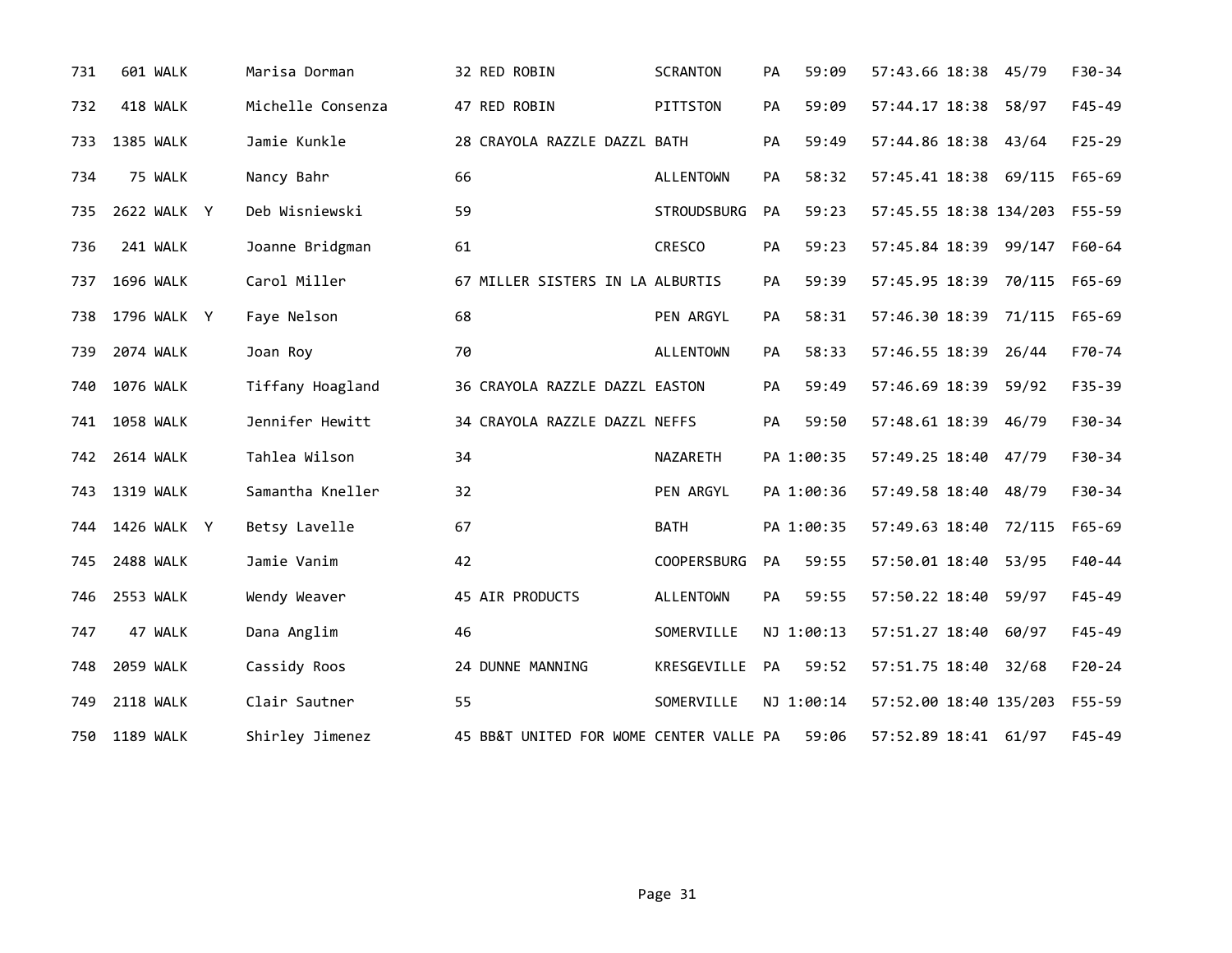|     | Place Bib# Event Surv Name |             |                    |    | Age Team name                           | City               |           | St Guntime Tagtime |                                           | Pace Div/Tot Div              |                         |
|-----|----------------------------|-------------|--------------------|----|-----------------------------------------|--------------------|-----------|--------------------|-------------------------------------------|-------------------------------|-------------------------|
| 751 |                            | 994 WALK Y  | Jacki Hasko        | 57 |                                         | SOMERVILLE         |           | NJ 1:00:14         | <u> ------- ---------- ----- --------</u> | 57:53.10 18:41 136/203 F55-59 | $=$ $=$ $=$ $=$ $=$ $=$ |
| 752 | 2804 WALK                  |             | Patricia Kender    |    | 56 ST. LUKE'S UNIVERSIT MACUNGIE        |                    | PA        | 59:10              | 57:53.43 18:41 137/203                    |                               | $F55 - 59$              |
| 753 |                            | 898 WALK    | Cady Gray          |    | 27 DUNNE MANNING                        | <b>BETHLEHEM</b>   | PA        | 59:53              | 57:53.53 18:41 44/64                      |                               | $F25 - 29$              |
| 754 | <b>2052 WALK</b>           |             | Nanette Roman      | 59 |                                         | <b>ALLENTOWN</b>   | PA        | 59:42              | 57:54.03 18:41 138/203                    |                               | $F55 - 59$              |
| 755 | <b>2058 WALK</b>           |             | Camryn Roos        |    | 22 DUNNE MANNING                        | KRESGEVILLE        | PA.       | 59:53              | 57:54.19 18:41 33/68                      |                               | $F20 - 24$              |
| 756 |                            | 437 WALK Y  | Terri Costenbader  | 61 |                                         | <b>EMMAUS</b>      |           | PA 1:00:04         | 57:54.69 18:41 100/147                    |                               | F60-64                  |
| 757 | 1384 WALK                  |             | Beth Kulig         | 58 |                                         | <b>ALLENTOWN</b>   |           | PA 1:00:05         | 57:54.89 18:41 139/203                    |                               | F55-59                  |
| 758 | 1570 WALK                  |             | Gabriella Martinez |    | 11 BB&T UNITED FOR WOME CENTER VALLE PA |                    |           | 59:08              | 57:54.96 18:41 27/43                      |                               | <b>F14&amp;UND</b>      |
| 759 | 2832 WALK                  |             | Emily Milander     |    | 31 ST. LUKE'S UNIVERSIT BATH            |                    | PA        | 59:14              | 57:55.01 18:41 49/79                      |                               | F30-34                  |
| 760 |                            | 939 WALK    | Monica Gutman      |    | 53 THE GIRLS: STRIKING                  | LAURYS STATI PA    |           | 59:03              | 57:55.35 18:42 68/127                     |                               | F50-54                  |
| 761 |                            | 306 WALK    | Kathy Capuano      | 50 |                                         | <b>BETHLEHEM</b>   | PA        | 59:13              | 57:55.49 18:42                            | 69/127                        | F50-54                  |
| 762 |                            | 938 WALK    | Michele Gutman     |    | 40 THE GIRLS: STRIKING                  | ALLENTOWN          | PA        | 59:03              | 57:55.60 18:42                            | 54/95                         | $F40 - 44$              |
| 763 |                            | 1121 WALK Y | Jill Houston       |    | 58 BB&T UNITED FOR WOME SCOTRUN         |                    | PA        | 59:08              | 57:55.84 18:42 140/203                    |                               | $F55 - 59$              |
| 764 | 2348 WALK                  |             | Melissa Steward    |    | 51 ST. LUKE'S UNIVERSIT NORTHAMPTON     |                    | <b>PA</b> | 59:13              | 57:56.15 18:42 70/127                     |                               | F50-54                  |
| 765 |                            | 937 WALK    | Elizabeth Gutman   |    | 23 THE GIRLS: STRIKING LAURYS STATI PA  |                    |           | 59:03              | 57:56.34 18:42 34/68                      |                               | $F20 - 24$              |
| 766 | 2334 WALK                  |             | Leigh Steckel      | 51 |                                         | MACUNGIE           | PA        | 59:12              | 57:56.71 18:42 71/127                     |                               | F50-54                  |
| 767 | <b>1985 WALK</b>           |             | Rebecca Reese      |    | 20 AMY'S ARMY                           | <b>NORTHAMPTON</b> | PA.       | 59:02              | 57:56.99 18:42 35/68                      |                               | $F20 - 24$              |
| 768 |                            | 541 WALK    | Hayden Deppe       |    | 11 BB&T UNITED FOR WOME RIEGELSVILLE PA |                    |           | 59:09              | 57:57.03 18:42 28/43                      |                               | <b>F14&amp;UND</b>      |
| 769 |                            | 475 WALK    | Diane Czar         | 65 |                                         | WHITEHALL          | РA        | 59:45              | 57:57.41 18:42 73/115                     |                               | F65-69                  |
| 770 | 1984 WALK                  |             | Maureen Reese      |    | 55 AMY'S ARMY                           | NORTHAMPTON        | PA        | 59:02              | 57:57.88 18:42 141/203                    |                               | F55-59                  |
| 771 |                            | 2373 WALK   | Joanne Strini      |    | 54 AMY'S ARMY                           | NORTHAMPTON        | PA        | 59:02              | 57:58.19 18:42 72/127                     |                               | F50-54                  |
| 772 |                            | 991 WALK    | Lisa Harwi         | 56 |                                         | ALLENTOWN          | PA        | 59:34              | 57:59.41 18:43 142/203                    |                               | F55-59                  |
| 773 |                            | 620 WALK    | Caroline Dunlap    | 54 |                                         | <b>BETHLEHEM</b>   | PA        | 59:34              | 58:00.09 18:43 73/127                     |                               | F50-54                  |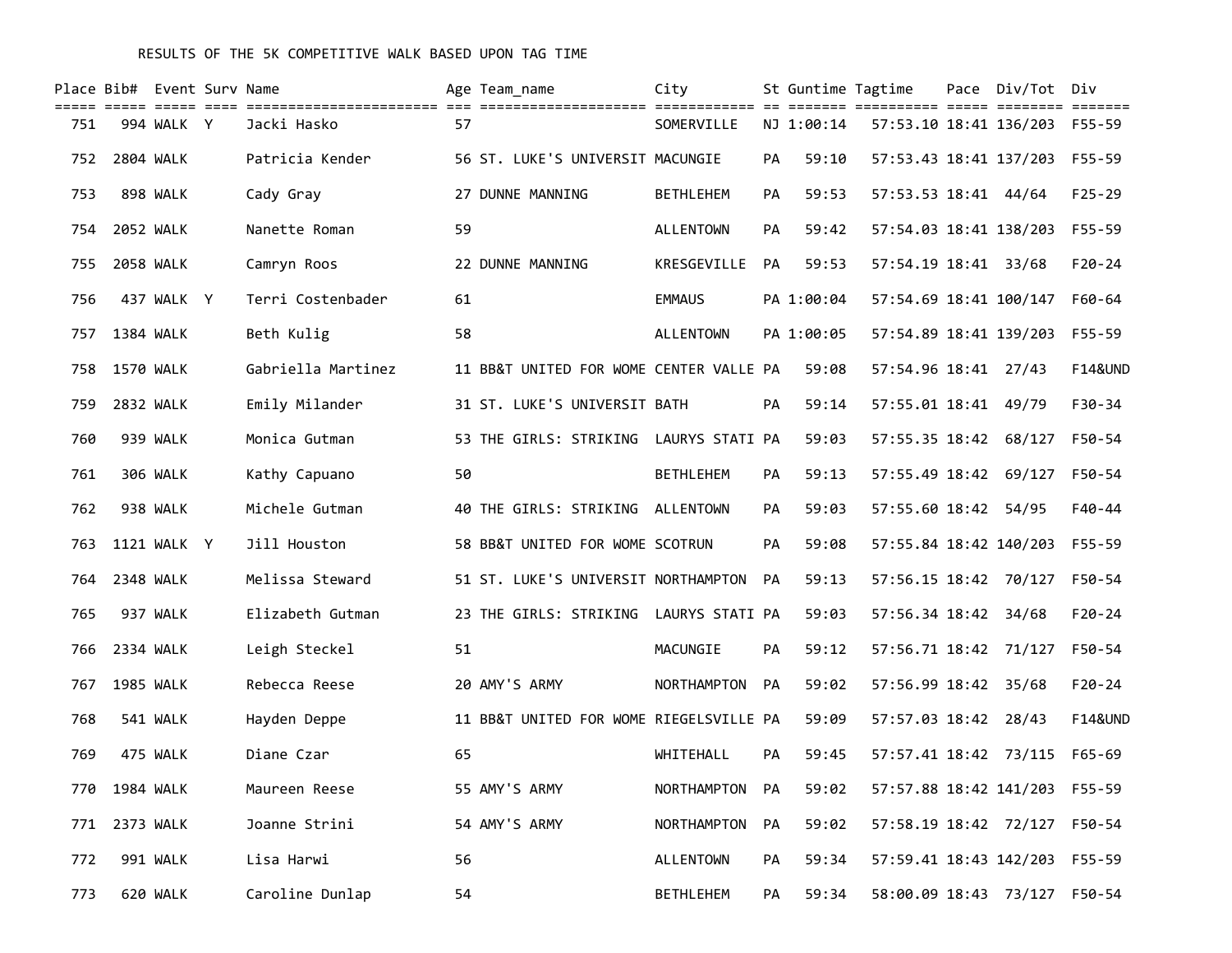| 774 1365 WALK | Beth Krick  | 59 | ALLENTOWN |          | PA 59:35 58:00.38 18:43 143/203 F55-59 |  |
|---------------|-------------|----|-----------|----------|----------------------------------------|--|
| 775 2599 WALK | Lori Wiener | 62 | ALLENTOWN | PA 59:57 | 58:01.74 18:44 101/147 F60-64          |  |

|     |                  | Place Bib# Event Surv Name |                                        |    | Age Team name                                   | City                             |           | St Guntime Tagtime |                        | Pace Div/Tot                 | Div        |
|-----|------------------|----------------------------|----------------------------------------|----|-------------------------------------------------|----------------------------------|-----------|--------------------|------------------------|------------------------------|------------|
| 776 | 2878 WALK        |                            | =====================<br>Linda Sheftel | 67 | -------------------                             | seesseessees<br><b>ALLENTOWN</b> | PA        | 59:58              | =====                  | 58:02.48 18:44 74/115 F65-69 |            |
| 777 | 1732 WALK        |                            | Jacqlyn Mondschein                     |    | 31 AMY'S ARMY                                   | <b>WALNUTPORT</b>                | PA        | 59:00              | 58:02.96 18:44         | 50/79                        | $F30-34$   |
| 778 |                  | 767 WALK                   | Melissa Franz                          |    | 32 AMY'S ARMY                                   | <b>NORTHAMPTON</b>               | <b>PA</b> | 59:01              | 58:03.30 18:44         | 51/79                        | $F30-34$   |
| 779 | 1858 WALK        |                            | Mary Orobono                           |    | 27 CAPITAL BLUEBIES                             | <b>NORTHAMPTON</b>               |           | PA 1:00:10         | 58:04.18 18:44 45/64   |                              | $F25 - 29$ |
| 780 | 1190 WALK        |                            | Solmaria Jimenez                       |    | <b>38 CAPITAL BLUEBIES</b>                      | WHITEHALL                        |           | PA 1:00:09         | 58:04.38 18:44 60/92   |                              | $F35 - 39$ |
| 781 |                  | 269 WALK                   | Donna Bucko                            | 59 |                                                 | SCHNECKSVILL PA 1:00:16          |           |                    | 58:04.48 18:45 144/203 |                              | $F55 - 59$ |
| 782 | 2735 WALK        |                            | Shyla Costenbader                      | 30 |                                                 | <b>ASHBURN</b>                   |           | VA 1:00:16         | 58:04.90 18:45         | 52/79                        | $F30-34$   |
| 783 |                  | 5 WALK                     | Jessica Abraham                        |    | 24 CAPITAL BLUEBIES                             | <b>ALLENTOWN</b>                 |           | PA 1:00:09         | 58:05.10 18:45         | 36/68                        | $F20 - 24$ |
| 784 | <b>1518 WALK</b> |                            | Donna MacK                             |    | 66 LAURA'S LADIES                               | <b>NORTHAMPTON</b>               | PA        | 59:44              | 58:11.65 18:47 75/115  |                              | F65-69     |
| 785 |                  | 132 WALK                   | Leah Beckstead                         |    | 35 LAURA'S LADIES                               | MACUNGIE                         | PA        | 59:44              | 58:11.89 18:47         | 61/92                        | $F35 - 39$ |
| 786 |                  | 110 WALK                   | Lori Barz                              |    | 52 BEAUTIFUL YOU- ALLEN WALNUTPORT              |                                  |           | PA 1:00:35         | 58:12.14 18:47 74/127  |                              | F50-54     |
| 787 |                  | 111 WALK                   | Olivia Barz                            |    | 22 BEAUTIFUL YOU- ALLEN WALNUTPORT              |                                  |           | PA 1:00:36         | 58:12.42 18:47 37/68   |                              | $F20-24$   |
| 788 |                  | 224 WALK Y                 | Susan Brady                            |    | 57 BESTIES FOR BREASTIE DANIELSVILLE PA 1:00:10 |                                  |           |                    | 58:13.88 18:48 145/203 |                              | F55-59     |
| 789 |                  | 1 WALK Y                   | Evelyn Aakers                          | 73 |                                                 | <b>RENSSELAER</b>                | <b>NY</b> | 58:34              | 58:13.91 18:48 27/44   |                              | F70-74     |
| 790 |                  | 223 WALK                   | Lori Brady                             |    | 53 BESTIES FOR BREASTIE MICKLETON               |                                  |           | NJ 1:00:11         | 58:13.97 18:48         | 75/127                       | F50-54     |
| 791 |                  | 663 WALK                   | Mandi Erney                            | 35 |                                                 | ALLENTOWN                        |           | PA 1:00:00         | 58:14.63 18:48         | 62/92                        | $F35 - 39$ |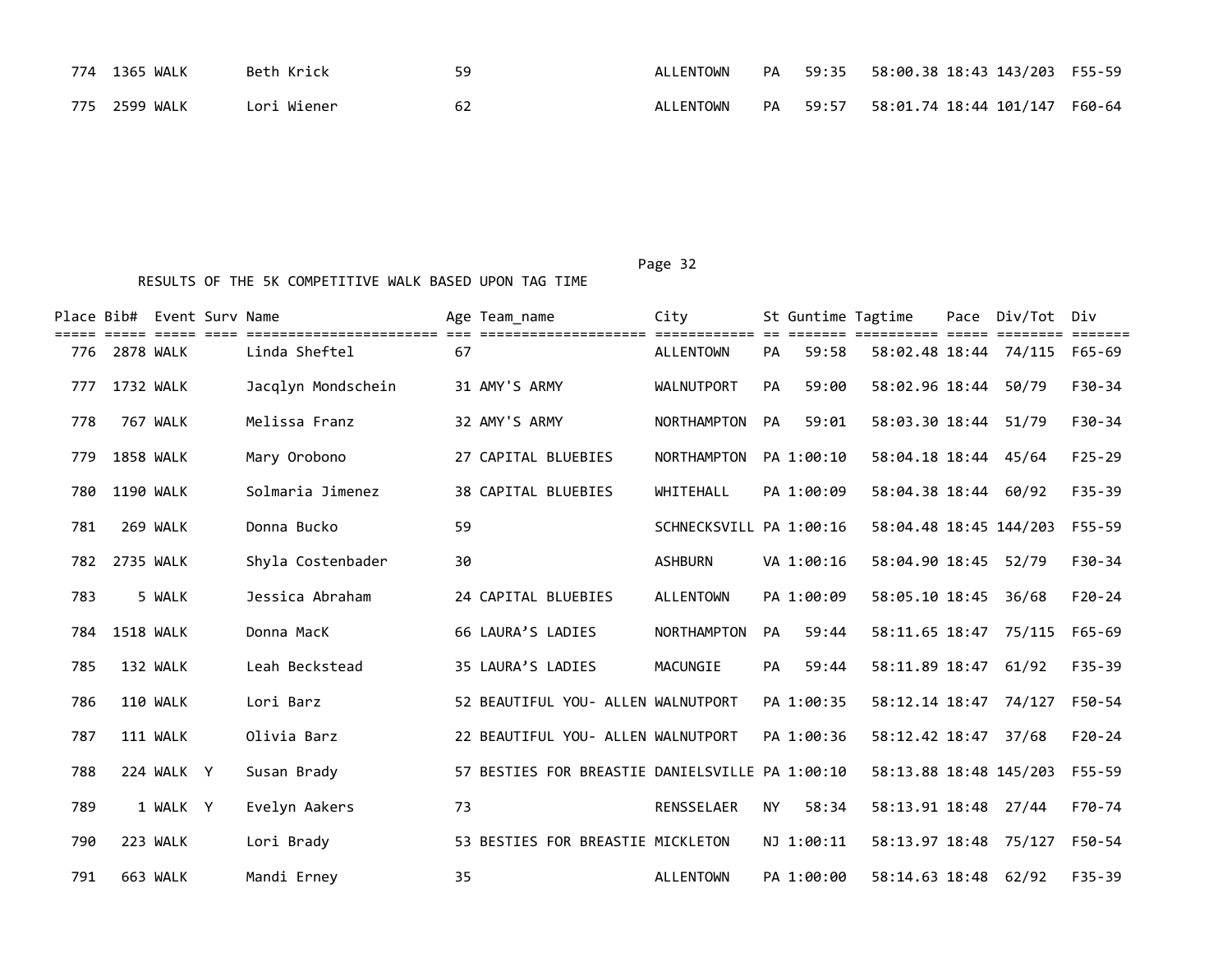| 792 | 488 WALK         | Debbie Danner    | 45 BEAUTIFUL YOU- ALLEN NORTHAMPTON |                    | PA 1:00:37         | 58:14.75 18:48         | 62/97 | $F45 - 49$ |
|-----|------------------|------------------|-------------------------------------|--------------------|--------------------|------------------------|-------|------------|
| 793 | <b>1375 WALK</b> | Gloria Krupa     | 49                                  | <b>TREXLERTOWN</b> | PA 1:00:29         | 58:18.07 18:49         | 63/97 | F45-49     |
| 794 | 162 WALK Y       | Laura Bielecki   | 41 LAURA'S LADIES                   | NORTHAMPTON        | 59:47<br>PA        | 58:18.96 18:49         | 55/95 | F40-44     |
| 795 | 1987 WALK        | Kim Reichard     | 37 LAURA'S LADIES                   | <b>NORTHAMPTON</b> | 59:47<br><b>PA</b> | 58:19.18 18:49         | 63/92 | $F35 - 39$ |
| 796 | 1333 WALK        | Wanda Kolipinski | 63 THE PINKETTES                    | ALLENTOWN          | PA 1:00:30         | 58:19.22 18:49 102/147 |       | F60-64     |
| 797 | 910 WALK         | Hillary Grimaldo | <b>35 THE PINKETTES</b>             | ALLENTOWN          | PA 1:00:30         | 58:19.24 18:49         | 64/92 | $F35 - 39$ |
| 798 | 1335 WALK        | Jennifer Koltnow | 43 LAURA'S LADIES                   | SLATINGTON         | 59:46<br>PA        | 58:19.29 18:49         | 56/95 | F40-44     |
| 799 | 2580 WALK        | Jean Wertman     | 84 CHAOS                            | <b>BETHLEHEM</b>   | 59:39<br>PA        | 58:20.12 18:50         | 4/4   | F80+       |
| 800 | 2969 WALK        | Kathy Johnson    | 45                                  | ALLENTOWN          | PA 1:00:28         | 58:20.13 18:50         | 64/97 | $F45 - 49$ |

|     |           | Place Bib# Event Surv Name |                  |    | Age Team_name                    | City                    |           | St Guntime Tagtime |                        | Pace Div/Tot Div |            |
|-----|-----------|----------------------------|------------------|----|----------------------------------|-------------------------|-----------|--------------------|------------------------|------------------|------------|
|     |           |                            |                  |    |                                  |                         |           |                    |                        |                  |            |
| 801 |           | 1941 WALK Y                | Lisa Prass       |    | 56 CHAOS                         | <b>BETHLEHEM</b>        | PA        | 59:37              | 58:20.87 18:50 146/203 |                  | F55-59     |
| 802 | 2301 WALK |                            | Lisa Sobolewski  |    | 36 SWEET MAMMORIES               | MACUNGIE                |           | PA 1:00:16         | 58:20.92 18:50 65/92   |                  | $F35 - 39$ |
| 803 |           | 832 WALK                   | Kathleen Genoe   | 56 |                                  | MACUNGIE                | PA        | 59:38              | 58:21.93 18:50 147/203 |                  | F55-59     |
| 804 |           | 830 WALK                   | Cristina Genna   |    | 41 SWEET MAMMORIES               | BREINIGSVILL PA 1:00:18 |           |                    | 58:23.22 18:51         | 57/95            | F40-44     |
| 805 |           | 161 WALK Y                 | Anita Bielecki   |    | 64 LAURA'S LADIES                | CENTER VALLE PA         |           | 59:57              | 58:23.60 18:51 103/147 |                  | F60-64     |
| 806 |           | 680 WALK                   | Kimberly Everett |    | 38 BB&T UNITED FOR WOME FURLONG  |                         | <b>PA</b> | 59:36              | 58:25.18 18:51 66/92   |                  | F35-39     |
| 807 | 1460 WALK |                            | Kristin Lerch    |    | 33 THE TREXLER GIRLS             | MAURERTOWN              |           | VA 1:01:30         | 58:26.19 18:52         | 53/79            | F30-34     |
| 808 | 2065 WALK |                            | Lisa Rosenberg   | 65 |                                  | ALLENTOWN               |           | PA 1:00:21         | 58:26.24 18:52 76/115  |                  | F65-69     |
| 809 | 2823 WALK |                            | Andrea Mariani   |    | 38 BB&T UNITED FOR WOME MACUNGIE |                         | PA        | 59:36              | 58:26.32 18:52 67/92   |                  | $F35 - 39$ |
| 810 | 2449 WALK |                            | Kathy Trexler    |    | 61 THE TREXLER GIRLS             | NAZARETH                |           | PA 1:01:30         | 58:26.64 18:52 104/147 |                  | F60-64     |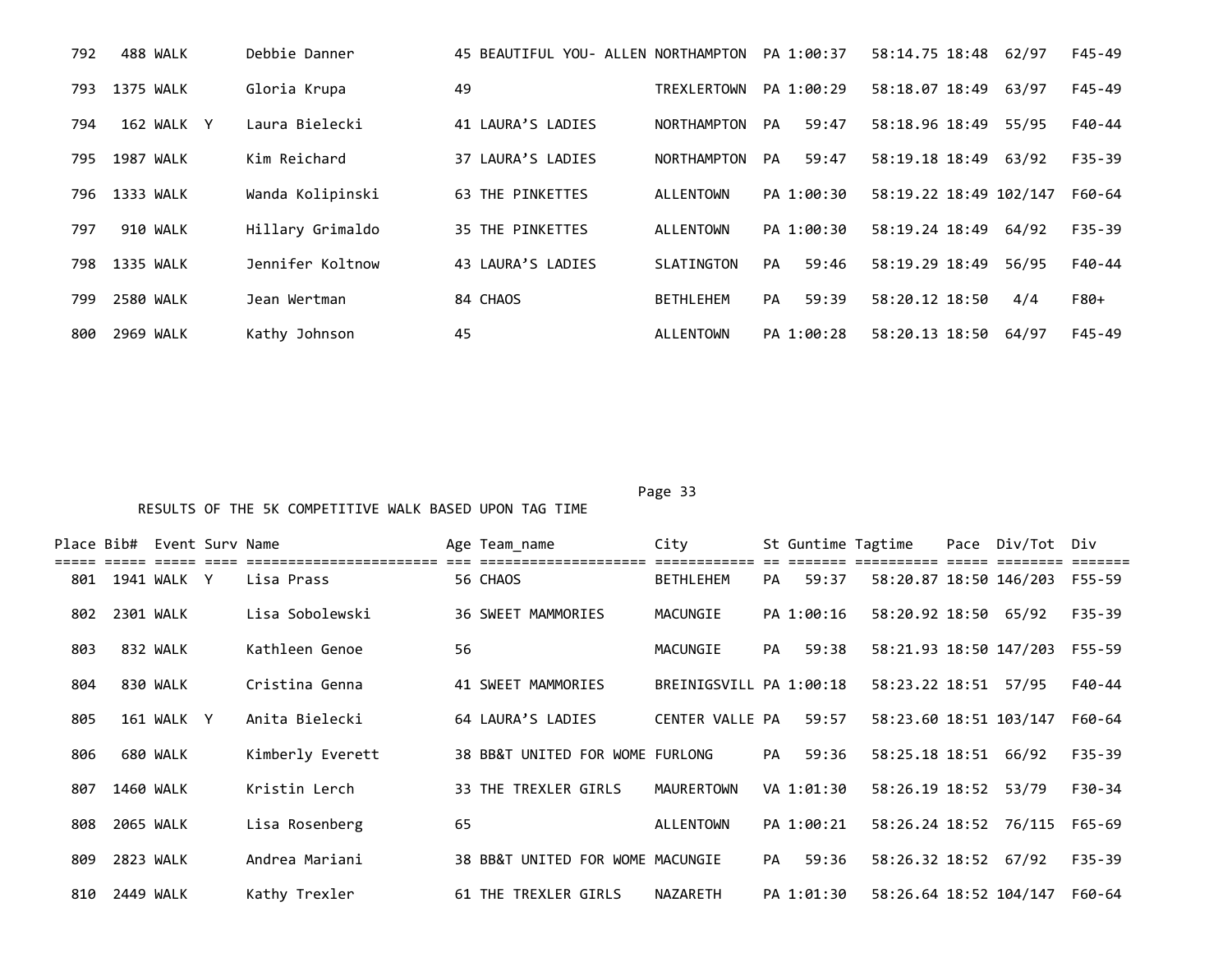| 811 | 2827 WALK        | Elizabeth McMahon  | 31 BB&T UNITED FOR WOME POTTSTOWN  |                    | 59:37<br><b>PA</b> | 58:27.48 18:52 54/79   |       | $F30-34$           |
|-----|------------------|--------------------|------------------------------------|--------------------|--------------------|------------------------|-------|--------------------|
| 812 | 744 WALK         | Yeugenya Fogelman  | 60                                 | ALLENTOWN          | PA 1:00:21         | 58:27.76 18:52 105/147 |       | F60-64             |
| 813 | 2450 WALK        | Kimmie Trexler     | 32 THE TREXLER GIRLS               | NAZARETH           | PA 1:01:32         | 58:28.35 18:52 55/79   |       | F30-34             |
| 814 | <b>2835 WALK</b> | Ava Moffatt        | 7 BB&T UNITED FOR WOME MACUNGIE    |                    | 59:38<br><b>PA</b> | 58:29.44 18:53         | 29/43 | <b>F14&amp;UND</b> |
| 815 | 370 WALK         | Lindy Cibischino   | 55 THE BOOBIE BUNCH                | <b>STROUDSBURG</b> | PA 1:01:07         | 58:36.71 18:55 148/203 |       | F55-59             |
| 816 | 2007 WALK        | Kristin Renaldo    | 37 THE BOOBIE BUNCH                | <b>STROUDSBURG</b> | PA 1:01:06         | 58:37.59 18:55         | 68/92 | F35-39             |
| 817 | 53 WALK          | Andrea Argeson     | 50 THE BOOBIE BUNCH                | <b>STROUDSBURG</b> | PA 1:01:07         | 58:37.62 18:55 76/127  |       | F50-54             |
| 818 | 1847 WALK        | Randi Olsen        | 79 ALVIN H. BUTZ                   | <b>VERONA</b>      | NJ 1:00:23         | 58:40.94 18:56 15/19   |       | F75-79             |
| 819 | 1708 WALK        | Michele Miller     | 44                                 | <b>ALLENTOWN</b>   | 59:02<br>PA        | 58:43.71 18:57         | 58/95 | F40-44             |
| 820 | 1701 WALK        | Jennifer Miller    | 47                                 | <b>ALLENTOWN</b>   | <b>PA</b><br>59:05 | 58:46.95 18:58 65/97   |       | F45-49             |
| 821 | <b>568 WALK</b>  | Rachel Dilcher     | 30 BB&T UNITED FOR WOME CATASAUQUA |                    | PA 1:00:50         | 58:53.37 19:00         | 56/79 | $F30-34$           |
| 822 | 849 WALK         | Brandy Gerstenberg | 41                                 | LANCASTER          | PA 1:00:32         | 58:53.61 19:00         | 59/95 | F40-44             |
| 823 | 1767 WALK        | Jodie Murphy       | 49                                 | <b>NORTHAMPTON</b> | PA 1:00:33         | 58:54.60 19:01 66/97   |       | $F45 - 49$         |
| 824 | 847 WALK         | Alyssa Gerstenberg | 18                                 | <b>NORTHAMPTON</b> | PA 1:00:35         | 58:55.22 19:01         | 12/23 | $F15-19$           |
| 825 | 1765 WALK        | Lacey Murante      | 31 BB&T UNITED FOR WOME EMMAUS     |                    | PA 1:00:50         | 58:55.83 19:01         | 57/79 | F30-34             |

|     |               | Place Bib# Event Surv Name |               |     | Age Team name                  | City                                           |            | St Guntime Tagtime Pace Div/Tot Div |  |        |
|-----|---------------|----------------------------|---------------|-----|--------------------------------|------------------------------------------------|------------|-------------------------------------|--|--------|
|     |               |                            |               |     |                                |                                                |            |                                     |  |        |
|     | 826 2747 WALK |                            | Morgan Eberly | -23 |                                | NORTHAMPTON PA 1:00:36  58:57.65  19:02  38/68 |            |                                     |  | F20-24 |
| 827 |               | 1088 WALK Y                | Nancv Hofmann | 70  |                                |                                                |            |                                     |  |        |
| 828 |               | 567 WALK                   | Molly Dilcher |     | 20 BB&T UNITED FOR WOME EMMAUS |                                                | PA 1:00:54 | 58:59.13 19:02 39/68                |  | F20-24 |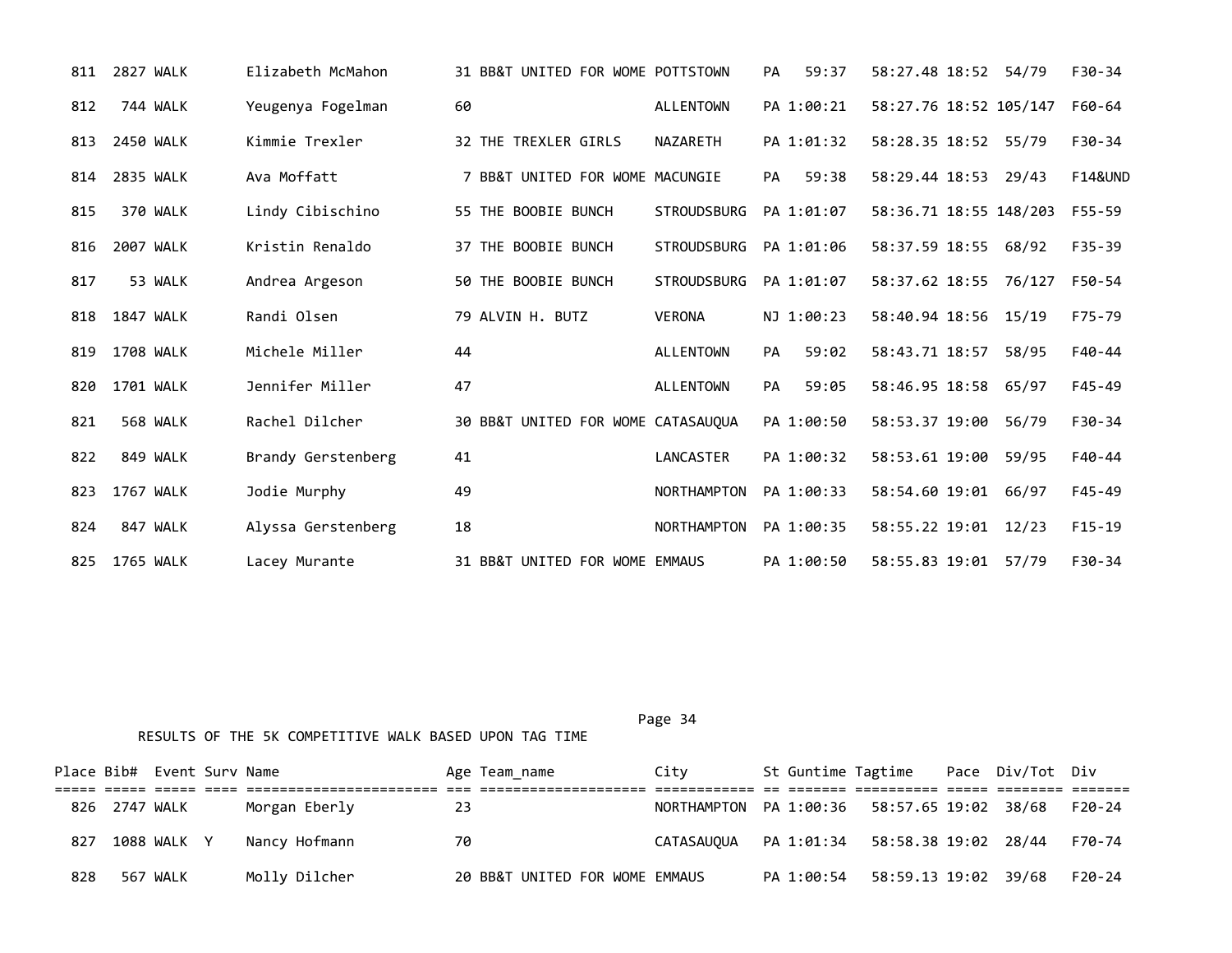| 829 | 2396 WALK        | Joan Suzadail           | 64                                              | NESQUEHONING PA 1:00:20 |            | 58:59.28 19:02 106/147 |       | F60-64     |
|-----|------------------|-------------------------|-------------------------------------------------|-------------------------|------------|------------------------|-------|------------|
| 830 | <b>566 WALK</b>  | Donna Dilcher           | 53 BB&T UNITED FOR WOME ALLENTOWN               |                         | PA 1:00:54 | 59:00.66 19:03 77/127  |       | F50-54     |
| 831 | 1087 WALK        | Gwen Hofmann            | 41                                              | <b>BETHLEHEM</b>        | PA 1:01:37 | 59:00.93 19:03         | 60/95 | $F40 - 44$ |
| 832 | 2457 WALK        | Maureen Tucker          | 72                                              | <b>ALLENTOWN</b>        | PA 1:01:40 | 59:01.53 19:03 29/44   |       | F70-74     |
| 833 | 118 WALK         | Emily Bauer             | 18                                              | COPLAY                  | PA 1:01:13 | 59:02.17 19:03 13/23   |       | $F15 - 19$ |
| 834 | 801 WALK         | Sara Gareca             | 28                                              | <b>ALLENTOWN</b>        | PA 1:01:40 | 59:02.66 19:03         | 46/64 | $F25 - 29$ |
| 835 | 1927 WALK        | Leighanne Poirier       | 50 BB&T UNITED FOR WOME EMMAUS                  |                         | PA 1:00:53 | 59:03.72 19:04 78/127  |       | F50-54     |
| 836 | 1741 WALK Y      | Joan Morgan             | 69                                              | BATH                    | PA 1:00:28 | 59:12.79 19:07 77/115  |       | F65-69     |
| 837 | 13 WALK Y        | Karen Adams             | 56                                              | <b>ALLENTOWN</b>        | PA 1:00:28 | 59:12.96 19:07 149/203 |       | F55-59     |
| 838 | 2691 WALK        | Hannah Adams            | 19                                              | <b>ALLENTOWN</b>        | PA 1:00:28 | 59:14.79 19:07 14/23   |       | $F15 - 19$ |
| 839 | 2673 WALK        | Alicia Zahn             | 52                                              | <b>ALLENTOWN</b>        | PA 1:01:07 | 59:18.60 19:08 79/127  |       | F50-54     |
| 840 | 2520 WALK        | Joanne Walker           | 72 DANI'S BEACH BABES                           | <b>ALLENTOWN</b>        | PA 1:01:05 | 59:21.10 19:09 30/44   |       | F70-74     |
| 841 | 126 WALK         | Alexis Beauchamp        | 17 DANI'S BEACH BABES                           | ROYERSFORD              | PA 1:01:07 | 59:22.09 19:10         | 15/23 | $F15 - 19$ |
| 842 | 127 WALK         | Amanda Beauchamp        | 17 DANI'S BEACH BABES                           | ROYERSFORD              | PA 1:01:07 | 59:22.18 19:10         | 16/23 | $F15 - 19$ |
| 843 | 208 WALK         | Carol Bowers            | 58                                              | <b>EMMAUS</b>           | PA 1:02:14 | 59:34.48 19:14 150/203 |       | F55-59     |
| 844 | 1376 WALK        | Joanna Krupp            | 54 BB&T UNITED FOR WOME BOYERTOWN               |                         | PA 1:01:28 | 59:39.33 19:15 80/127  |       | F50-54     |
| 845 | 654 WALK         | Colleen Ellwood-Surdova | 39 BB&T UNITED FOR WOME CONSHOHOCKEN PA 1:01:27 |                         |            | 59:40.33 19:15         | 69/92 | $F35 - 39$ |
| 846 | <b>1171 WALK</b> | Jessica Jabbour         | 27 BB&T UNITED FOR WOME CONSHOHOCKEN PA 1:01:28 |                         |            | 59:41.50 19:16 47/64   |       | $F25 - 29$ |
| 847 | 202 WALK         | Nina Boodhansingh       | 32                                              | <b>ALLENTOWN</b>        | PA 1:02:08 | 59:41.83 19:16 58/79   |       | F30-34     |
| 848 | 430 WALK         | Deana Correll           | 51                                              | COPLAY                  | PA 1:01:20 | 59:41.91 19:16 81/127  |       | F50-54     |
| 849 | 1403 WALK        | Stephanie Lakits        | 36 LAURA'S LADIES                               | BREINIGSVILL PA         | 59:43      | 59:42.01 19:16 70/92   |       | $F35 - 39$ |
| 850 | <b>2198 WALK</b> | Karen Selig             | 54                                              | GERMANSVILLE PA 1:01:21 |            | 59:42.81 19:16 82/127  |       | F50-54     |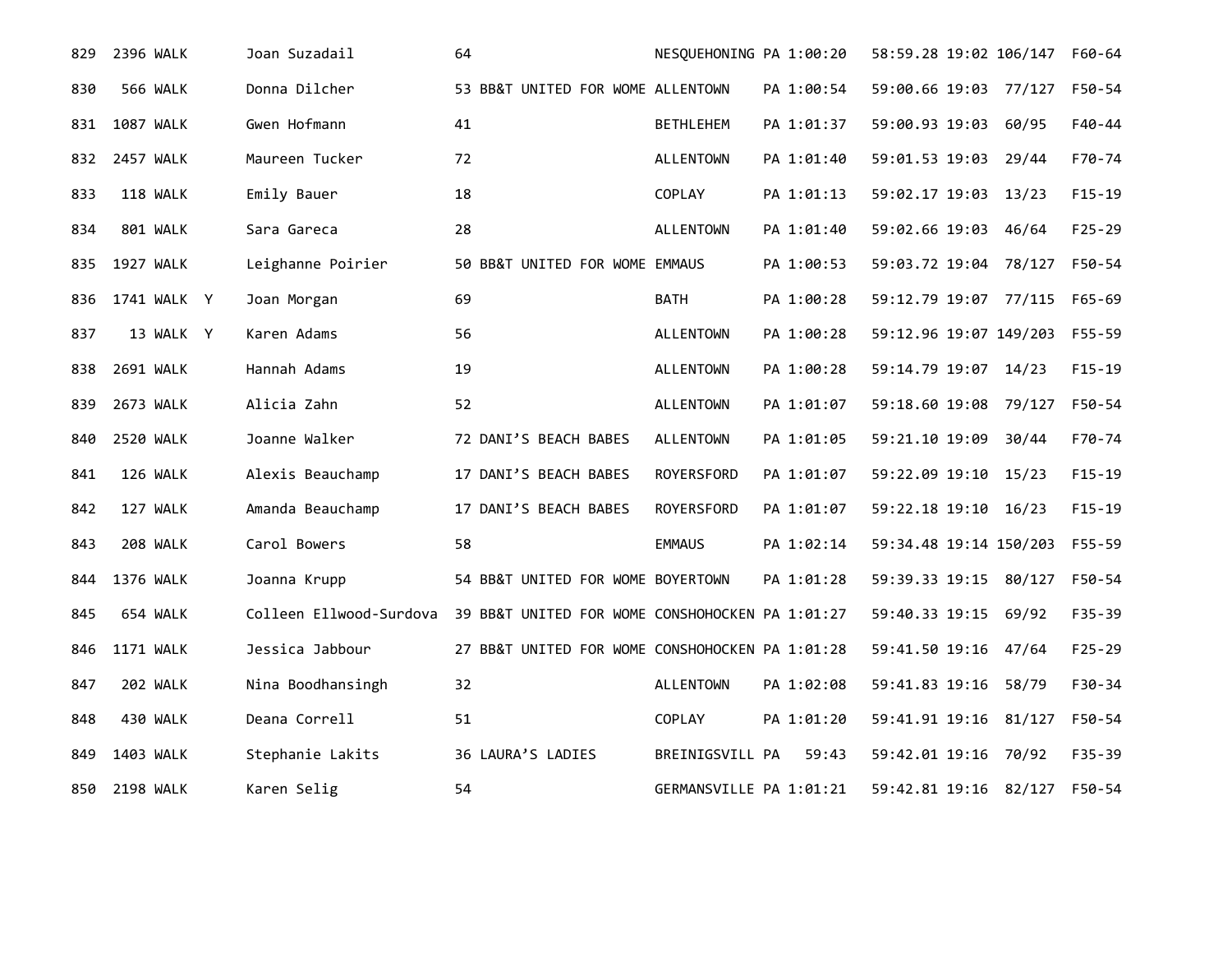|     | Place Bib# Event Surv Name |             |                                                                                                                               |    | Age Team name                                                           | City                                             |           |            | St Guntime Tagtime                         | Pace Div/Tot Div             |                    |
|-----|----------------------------|-------------|-------------------------------------------------------------------------------------------------------------------------------|----|-------------------------------------------------------------------------|--------------------------------------------------|-----------|------------|--------------------------------------------|------------------------------|--------------------|
|     | 851 2077 WALK              |             | title eine die sichtischeidentische die einentischeidentische dielentische er einem antitier dien schaufe diel<br>Andrea Ruff | 53 |                                                                         | MERTZTOWN                                        |           | PA 1:01:47 |                                            | 59:43.27 19:16 83/127 F50-54 |                    |
|     | 852 1688 WALK              |             | Heather Miletics                                                                                                              |    | 44 LAURA'S LADIES                                                       | NORTHAMPTON                                      | PA.       | 59:45      | 59:44.38 19:17 61/95                       |                              | F40-44             |
|     | 853 2879 WALK              |             | Tammy Sicher                                                                                                                  |    | 58 AMY'S ARMY                                                           | WHITEHALL                                        |           | PA 1:00:36 | 59:46.21 19:17 151/203                     |                              | F55-59             |
| 854 | 2821 WALK                  |             | Alexa Makoul                                                                                                                  | 14 |                                                                         | ZIONSVILLE                                       |           | PA 1:01:32 | 59:47.53 19:18 30/43                       |                              | <b>F14&amp;UND</b> |
|     | 855 2822 WALK              |             | Jen Makoul                                                                                                                    | 43 |                                                                         | ZIONSVILLE                                       |           | PA 1:01:32 | 59:48.26 19:18 62/95                       |                              | F40-44             |
|     | 856 2970 WALK              |             | MacAela Stout                                                                                                                 | 21 |                                                                         | ALLENTOWN                                        |           | PA 1:01:52 | 59:49.04 19:18 40/68                       |                              | $F20 - 24$         |
|     | 857 2867 WALK              |             | Michelle Sanborn                                                                                                              |    | 38 5KIM                                                                 | LANSDALE                                         |           | PA 1:01:23 | 59:54.38 19:20 71/92                       |                              | $F35 - 39$         |
| 858 |                            | 163 WALK    | Taryn Bielecki                                                                                                                |    | 34 LAURA'S LADIES                                                       | <b>OUAKERTOWN</b>                                | <b>PA</b> | 59:56      | 59:55.55 19:20 59/79                       |                              | F30-34             |
| 859 | <b>2889 WALK</b>           |             | Kelly Sweeney                                                                                                                 |    | 35 5KIM                                                                 | WEST CHESTER PA 1:01:24                          |           |            | 59:56.83 19:21 72/92                       |                              | $F35 - 39$         |
| 860 | <b>2178 WALK</b>           |             | Keri Scott                                                                                                                    |    | 33 5KIM                                                                 | WEST CHESTER PA 1:01:24                          |           |            | 59:57.84 19:21 60/79                       |                              | F30-34             |
|     | 861 1791 WALK              |             | Laura Needles                                                                                                                 |    | 63 5KIM                                                                 | <b>HAVERTOWN</b>                                 |           | PA 1:01:24 | 59:58.10 19:21 107/147                     |                              | $F60 - 64$         |
|     | 862 1153 WALK              |             | Mary Michelle Hunt                                                                                                            |    | 53 TEAM GARRITY                                                         | MEDIA                                            |           | PA 1:03:08 | 59:59.58 19:22 84/127                      |                              | F50-54             |
| 863 |                            | 396 WALK    | Sharon Colaiezzi                                                                                                              |    | 55 TEAM GARRITY                                                         | <b>EMMAUS</b>                                    |           | PA 1:03:08 | 59:59.87 19:22 152/203                     |                              | $F55 - 59$         |
|     | 864 2939 WALK              |             | Martha Hernandez                                                                                                              | 59 |                                                                         | NORTHAMPTON                                      |           |            | PA 1:01:39 1:00:01.81 19:22 153/203        |                              | F55-59             |
| 865 | 1206 WALK                  |             | Kristina Juliano                                                                                                              |    | 41 BB&T UNITED FOR WOME PHILADELPHIA PA 1:01:51 1:00:01.84 19:22 63/95  |                                                  |           |            |                                            |                              | F40-44             |
| 866 | 1576 WALK                  |             | Becky Marx                                                                                                                    |    | 61 OLYMPUS CORPORATION MACUNGIE                                         |                                                  |           |            | PA 1:00:22 1:00:02.47 19:23 108/147        |                              | $F60 - 64$         |
| 867 |                            | 559 WALK    | Teresa Diehl                                                                                                                  |    | 55 CALYPSO CANCER CRUSA EASTON                                          |                                                  |           |            | PA 1:01:39 1:00:03.59 19:23 154/203        |                              | $F55 - 59$         |
| 868 |                            | 765 WALK Y  | Josie Frans                                                                                                                   |    | 55 TEAM GARRITY                                                         | WIND GAP                                         |           |            | PA 1:03:09 1:00:03.59 19:23 155/203 F55-59 |                              |                    |
| 869 |                            | 1207 WALK Y | Rose Juliano                                                                                                                  |    | 68 BB&T UNITED FOR WOME PHILADELPHIA PA 1:01:52 1:00:03.81 19:23 78/115 |                                                  |           |            |                                            |                              | $F65 - 69$         |
| 870 |                            | 492 WALK    | Kelly Danyi                                                                                                                   |    | 48 CALYPSO CANCER CRUSA BETHLEHEM                                       |                                                  |           |            | PA 1:01:39 1:00:03.92 19:23 67/97          |                              | $F45 - 49$         |
|     | 871 1290 WALK              |             | Diane Kiewel                                                                                                                  |    | 62 TEAM GARRITY                                                         | WEST CHESTER PA 1:03:10 1:00:05.01 19:23 109/147 |           |            |                                            |                              | F60-64             |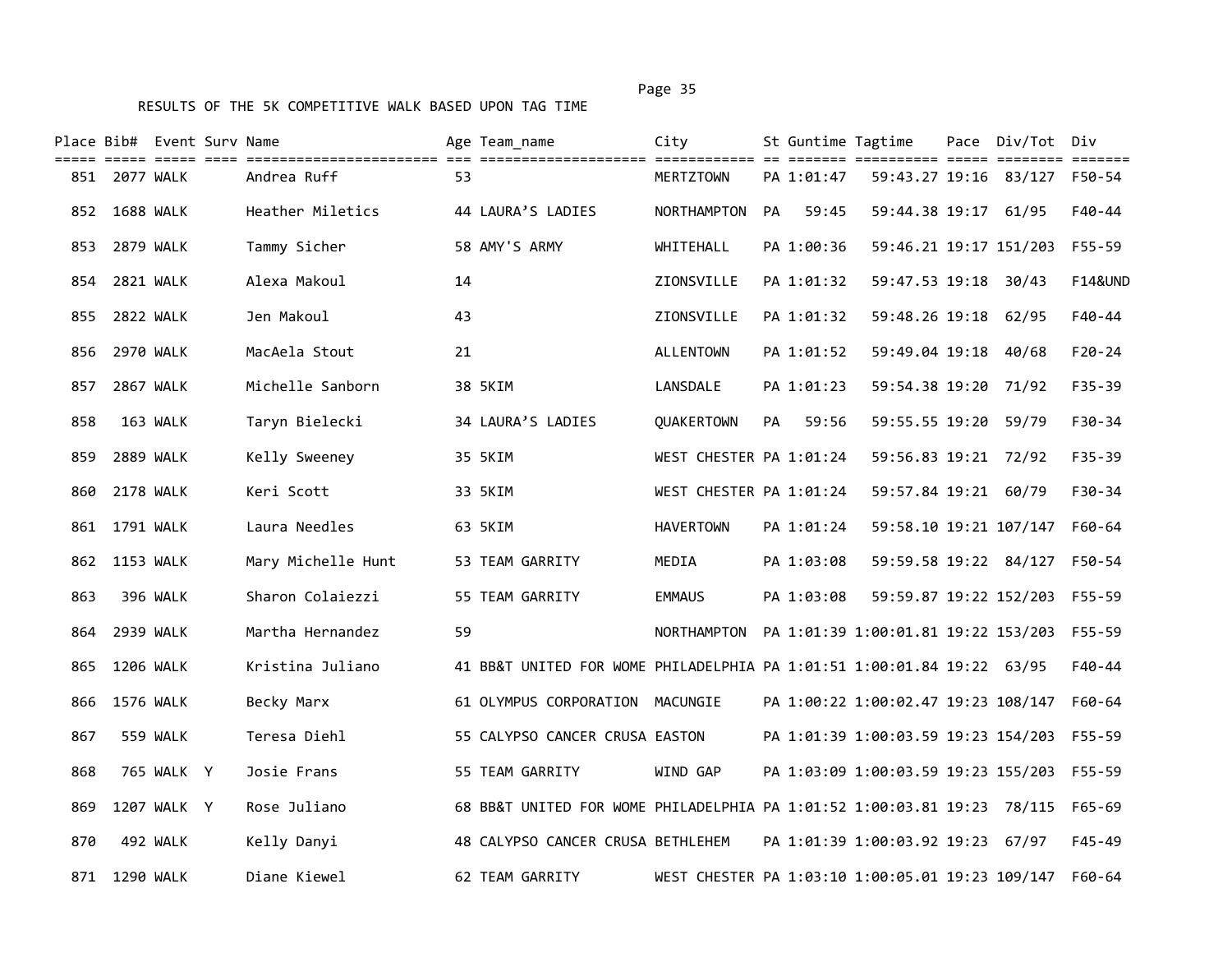| 872 | 2667 WALK     | Lori Yonak        | 60        | WHITEHALL | PA 1:02:32 1:00:07.75 19:24 110/147<br>F60-64 |
|-----|---------------|-------------------|-----------|-----------|-----------------------------------------------|
|     | 873 2657 WALK | Tana Yellak       | 66        | ALLENTOWN | PA 1:01:48 1:00:09.13 19:25 79/115 F65-69     |
| 874 | 2882 WALK     | Kathleen Sinatore | 58 LESLIE | ALLENTOWN | PA 1:02:33 1:00:09.33 19:25 156/203 F55-59    |
| 875 | 984 WALK      | Joanne Hartranft  | 65        | OREFIELD  | PA 1:01:48 1:00:09.75 19:25 80/115 F65-69     |

|     |                  | Place Bib# Event Sury Name |                    |    | Age Team name                    | City             | St Guntime Tagtime |                                     | Pace Div/Tot | Div                |
|-----|------------------|----------------------------|--------------------|----|----------------------------------|------------------|--------------------|-------------------------------------|--------------|--------------------|
| 876 | 1163 WALK        |                            | Christine Hyrowich |    | 50 BASKET BABES FOR BRE EMMAUS   |                  |                    | PA 1:01:45 1:00:11.15 19:25 85/127  |              | F50-54             |
| 877 |                  | 867 WALK                   | Missy Ginder       |    | 37 BASKET BABES FOR BRE OREFIELD |                  |                    | PA 1:01:47 1:00:11.33 19:25 73/92   |              | $F35 - 39$         |
| 878 | 2708 WALK        |                            | Margarita Bernhard |    | 43 I PINK I CAN                  | <b>COPLAY</b>    |                    | PA 1:02:42 1:00:11.71 19:26         | 64/95        | $F40 - 44$         |
| 879 | 2707 WALK        |                            | Carissa Bernhard   |    | 10 I PINK I CAN                  | COPLAY           |                    | PA 1:02:44 1:00:12.58 19:26         | 31/43        | <b>F14&amp;UND</b> |
| 880 | 1075 WALK        |                            | Karen Hoagland     |    | 56 TEAM BETTY                    | <b>BANGOR</b>    |                    | PA 1:02:44 1:00:25.62 19:30 157/203 |              | F55-59             |
| 881 |                  | 1280 WALK Y                | Donna R. Keyser    |    | 67 TEAM BETTY                    | <b>BETHLEHEM</b> |                    | PA 1:02:45 1:00:25.69 19:30 81/115  |              | F65-69             |
| 882 | 2798 WALK        |                            | Shirley Jaggers    |    | 66 TEAM BETTY                    | SAYLORSBURG      |                    | PA 1:02:44 1:00:25.72 19:30         | 82/115       | F65-69             |
| 883 | 1910 WALK        |                            | Brenda Pevorus     |    | 58 TEAM BETTY                    | <b>BETHLEHEM</b> |                    | PA 1:02:45 1:00:25.75 19:30 158/203 |              | F55-59             |
| 884 | 2664 WALK        |                            | Carole Yezefski    |    | <b>67 TUTUS FOR TATAS</b>        | <b>ALLENTOWN</b> |                    | PA 1:03:02 1:00:28.18 19:31 83/115  |              | $F65 - 69$         |
| 885 | 2783 WALK        |                            | Kaylee Harinsky    | 11 |                                  | MACUNGIE         |                    | PA 1:03:03 1:00:30.42 19:32 32/43   |              | <b>F14&amp;UND</b> |
| 886 |                  | 564 WALK                   | Trell Dikeman      | 48 |                                  | <b>EMMAUS</b>    |                    | PA 1:02:03 1:00:30.82 19:32         | 68/97        | $F45 - 49$         |
| 887 |                  | 507 WALK                   | Sherry Deal        |    | 57 TUTUS FOR TATAS               | <b>EMMAUS</b>    |                    | PA 1:03:03 1:00:31.80 19:32 159/203 |              | $F55 - 59$         |
| 888 |                  | 320 WALK                   | Ava Carrizo        | 9  |                                  | <b>ALLENTOWN</b> |                    | PA 1:02:02 1:00:31.84 19:32         | 33/43        | <b>F14&amp;UND</b> |
| 889 | <b>1267 WALK</b> |                            | Michele Kenney     |    | <b>38 TUTUS FOR TATAS</b>        | MACUNGIE         |                    | PA 1:03:03 1:00:31.90 19:32 74/92   |              | $F35 - 39$         |
| 890 |                  | 319 WALK Y                 | Allyson Carrizo    | 49 |                                  | <b>ALLENTOWN</b> |                    | PA 1:02:03 1:00:32.55 19:32         | 69/97        | $F45 - 49$         |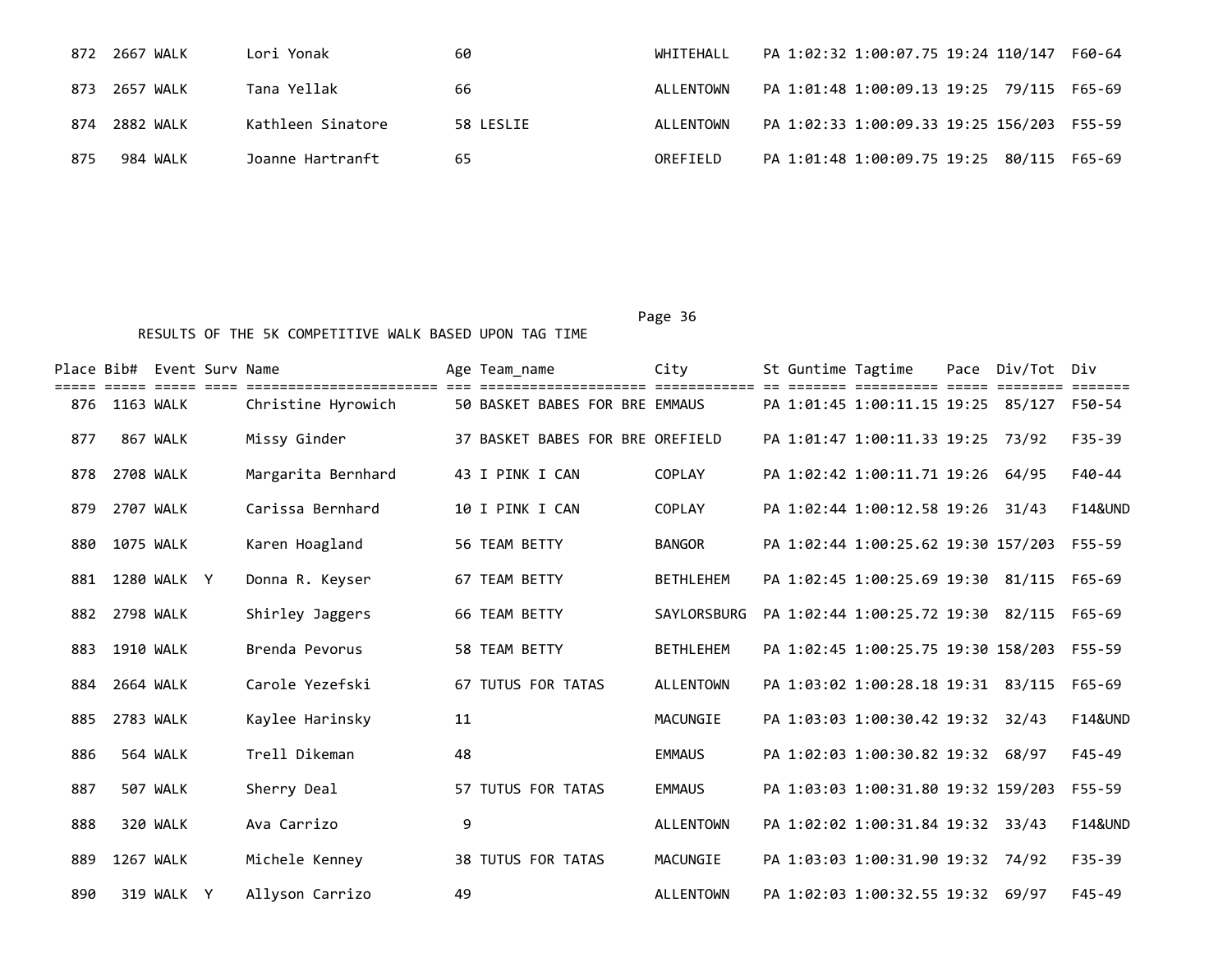| 891 | 58 WALK   | Judy Arnold        | <b>56 TUTUS FOR TATAS</b> | NORTH WALES        | PA 1:03:05 1:00:32.56 19:32 160/203<br>F55-59      |  |
|-----|-----------|--------------------|---------------------------|--------------------|----------------------------------------------------|--|
| 892 | 686 WALK  | Erin Fadako        | 35 TEAM LEESA             | CHELTENHAM         | $F35 - 39$<br>PA 1:03:08 1:00:33.01 19:32 75/92    |  |
| 893 | 56 WALK   | Alex Arnold        | 21 TUTUS FOR TATAS        | NORTH WALES        | $F20-24$<br>PA 1:03:05 1:00:33.03 19:32<br>41/68   |  |
| 894 | 2909 WALK | Stephanie Wimmer   | 32 TEAM LEESA             | PERKASIE           | PA 1:03:07 1:00:33.30 19:33<br>$F30-34$<br>61/79   |  |
| 895 | 1517 WALK | Amanda MacK        | <b>32 TUTUS FOR TATAS</b> | MACUNGIE           | PA 1:03:04 1:00:33.43 19:33<br>F30-34<br>62/79     |  |
| 896 | 2248 WALK | Nancy Silver       | 65 D&B: CV TEAM PINK!     | MACUNGIE           | PA 1:02:31 1:00:33.91 19:33<br>84/115<br>F65-69    |  |
| 897 | 2815 WALK | Louise Lear        | 61 TEAM LEESA             | <b>TELFORD</b>     | PA 1:03:07 1:00:34.09 19:33 111/147<br>F60-64      |  |
| 898 | 2209 WALK | Meghan Shankweiler | <b>36 TUTUS FOR TATAS</b> | MACUNGIE           | PA 1:03:04 1:00:34.49 19:33<br>$F35 - 39$<br>76/92 |  |
| 899 | 304 WALK  | Jan Capehart       | 60 TEAM LEESA             | MACUNGIE           | PA 1:03:08 1:00:37.70 19:34 112/147<br>F60-64      |  |
| 900 | 848 WALK  | Beth Gerstenberg   | 63                        | <b>NORTHAMPTON</b> | PA 1:02:20 1:00:38.93 19:34 113/147<br>F60-64      |  |

|     |           | Place Bib# Event Surv Name |                                               |    | Age Team name                      | City               |  | St Guntime Tagtime                  | Pace Div/Tot Div |          |
|-----|-----------|----------------------------|-----------------------------------------------|----|------------------------------------|--------------------|--|-------------------------------------|------------------|----------|
| 901 | 1986 WALK |                            | _________________________<br>Bonnie Rehatchek | 71 |                                    | CATASAUQUA         |  | PA 1:02:21 1:00:41.24 19:35 31/44   |                  | F70-74   |
| 902 | 2881 WALK |                            | Alexa Sinatore                                |    | 23 LESLIE                          | ALLENTOWN          |  | PA 1:03:07 1:00:42.02 19:35 42/68   |                  | $F20-24$ |
| 903 | 2912 WALK |                            | Mary Zacher                                   |    | 23 LESLIE                          | ALLENTOWN          |  | PA 1:03:06 1:00:42.34 19:35 43/68   |                  | $F20-24$ |
| 904 | 2853 WALK |                            | Mary Or Pritchard                             |    | 68 LEHIGH VALLEY CANCER BLOOMSBURG |                    |  | PA 1:00:44 1:00:43.36 19:36 85/115  |                  | F65-69   |
| 905 |           | 839 WALK                   | Lauren Gerber                                 |    | 19 TEAM YAYA                       | ALLENTOWN          |  | PA 1:02:24 1:00:44.14 19:36 17/23   |                  | $F15-19$ |
| 906 | 1427 WALK |                            | Patricia Lawrence                             | 60 |                                    | ALLENTOWN          |  | PA 1:03:02 1:00:44.29 19:36 114/147 |                  | F60-64   |
| 907 | 2907 WALK |                            | Ouinn Wexler                                  |    | 23 LESLIE                          | ALLENTOWN          |  | PA 1:03:06 1:00:44.85 19:36 44/68   |                  | $F20-24$ |
| 908 | 1412 WALK |                            | Linda Lane                                    |    | 53 LEHIGH VALLEY                   | CANCER PONTE VEDRA |  | FL 1:00:46 1:00:45.39 19:36 86/127  |                  | F50-54   |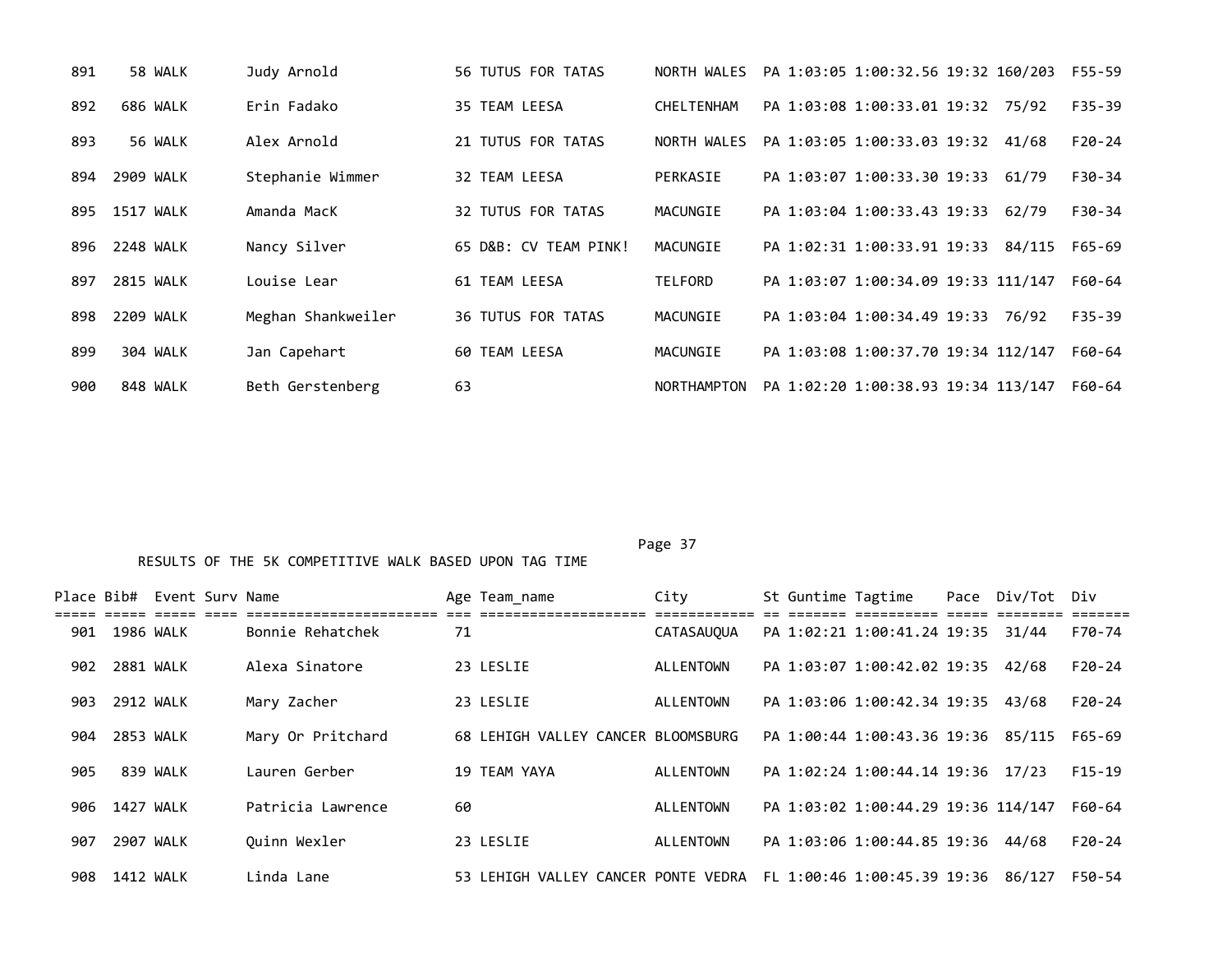| 909 | <b>2265 WALK</b> | Rita Sipics             | 65                                 | WHITEHALL          | PA 1:03:12 1:00:47.95 19:37 86/115  | F65-69     |
|-----|------------------|-------------------------|------------------------------------|--------------------|-------------------------------------|------------|
| 910 | 2468 WALK Y      | Beverly Uhl             | 74                                 | <b>ALLENTOWN</b>   | PA 1:03:05 1:00:48.00 19:37 32/44   | F70-74     |
| 911 | 2055 WALK        | Shauna Romeo            | 32 BB&T UNITED FOR WOME NORRISTOWN |                    | PA 1:02:46 1:00:48.34 19:37 63/79   | $F30-34$   |
| 912 | <b>2569 WALK</b> | Laura Weldon            | 32 BB&T UNITED FOR WOME NORRISTOWN |                    | PA 1:02:46 1:00:48.56 19:37 64/79   | $F30-34$   |
|     | 913 1528 WALK Y  | Julie Makovsky          | 62                                 | WHITEHALL          | PA 1:03:13 1:00:49.30 19:38 115/147 | F60-64     |
|     | 914 1511 WALK    | Anna MacDonald          | 40 OAA PINK PAWS PACK              | <b>NORTHAMPTON</b> | PA 1:02:51 1:00:52.53 19:39 65/95   | $F40-44$   |
| 915 | 683 WALK Y       | Veronica Fabian         | 48 OAA PINK PAWS PACK              | <b>NORTHAMPTON</b> | PA 1:02:54 1:00:57.09 19:40 70/97   | $F45 - 49$ |
| 916 | 1056 WALK        | Bonnie Herzog           | 70 OAA PINK PAWS PACK              | <b>NORTHAMPTON</b> | PA 1:02:56 1:00:58.37 19:41 33/44   | F70-74     |
| 917 | 1923 WALK        | Michelle Poehler        | 44                                 | <b>BETHLEHEM</b>   | PA 1:02:59 1:01:01.23 19:42 66/95   | $F40-44$   |
| 918 | 1924 WALK        | Paige Poehler           | 15                                 | <b>BETHLEHEM</b>   | PA 1:02:59 1:01:01.46 19:42 18/23   | $F15-19$   |
| 919 | 2274 WALK        | Roseanne Slapinsky      | 35                                 | <b>BETHLEHEM</b>   | PA 1:03:00 1:01:03.87 19:42 77/92   | $F35 - 39$ |
| 920 | 1296 WALK        | Missy Dougherty Kirchne | 53 CHANGIN' FATE WITH F ZIONSVILLE |                    | PA 1:03:25 1:01:08.93 19:44 87/127  | F50-54     |
| 921 | 638 WALK         | Nancy Edmiston          | 54                                 | ZIONSVILLE         | PA 1:03:26 1:01:09.70 19:44 88/127  | F50-54     |
| 922 | 1247 WALK Y      | Kristine Keller         | 53                                 | COPLAY             | PA 1:01:16 1:01:15.13 19:46 89/127  | F50-54     |
| 923 | 105 WALK         | Lisa Barrow             | 50                                 | <b>ALLENTOWN</b>   | PA 1:03:25 1:01:15.93 19:46 90/127  | F50-54     |
| 924 | <b>2011 WALK</b> | Pamela Reppert          | 56                                 | <b>ALLENTOWN</b>   | PA 1:03:26 1:01:17.52 19:47 161/203 | F55-59     |
| 925 | 1170 WALK        | Donna Isapa             | 55                                 | WHITEHALL          | PA 1:02:19 1:01:21.67 19:48 162/203 | F55-59     |

|     | Place Bib# Event Surv Name |                |     | Age Team name | City      |  | St Guntime Tagtime Pace Div/Tot Div        |  |        |
|-----|----------------------------|----------------|-----|---------------|-----------|--|--------------------------------------------|--|--------|
|     |                            |                |     |               |           |  |                                            |  |        |
| 926 | 503 WALK                   | Ruth Davis     | 72  |               | ALLENTOWN |  | PA 1:03:38 1:01:22.30 19:48 34/44          |  | F70-74 |
| 927 | 969 WALK                   | Sandra Harding | -63 |               | MACUNGIE  |  | PA 1:03:38 1:01:22.40 19:48 116/147 F60-64 |  |        |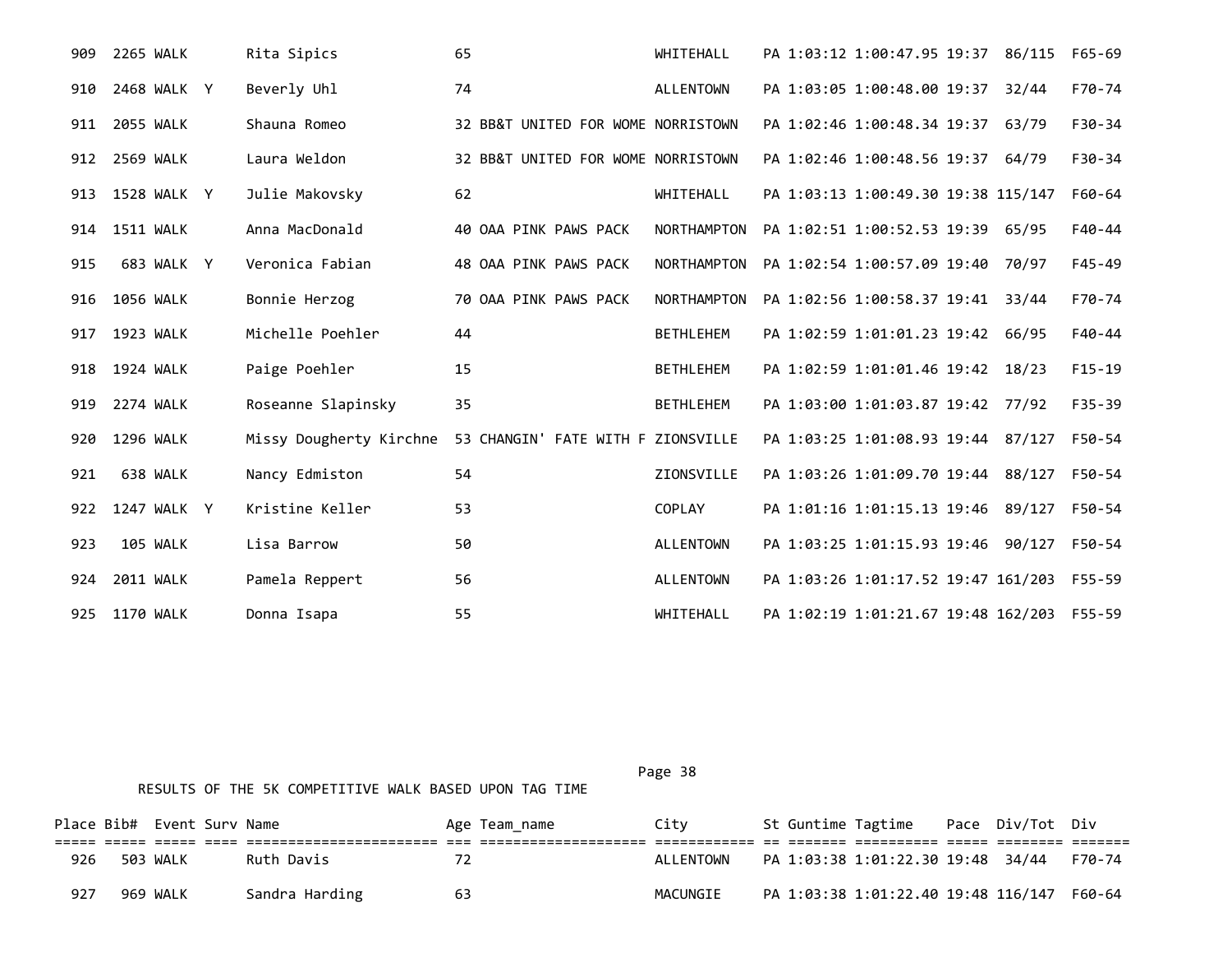| 928 | 2010 WALK Y   | Philomena Reph      | 75                               | <b>ALLENTOWN</b> | PA 1:02:21 1:01:22.56 19:48<br>16/19             | F75-79             |
|-----|---------------|---------------------|----------------------------------|------------------|--------------------------------------------------|--------------------|
| 929 | 1048 WALK     | Betsy Herb          | 45 AMY'S ARMY                    | WHITEHALL        | PA 1:04:05 1:01:27.76 19:50 71/97                | F45-49             |
| 930 | 2383 WALK     | Toni Stuetz         | 50 TEAM JUDI                     |                  | GILBERTSVILL PA 1:04:06 1:01:28.75 19:50 91/127  | F50-54             |
| 931 | 1995 WALK     | Delaney Reilly      | 11 TEAM REILLY                   | MACUNGIE         | PA 1:04:10 1:01:29.80 19:51 34/43                | <b>F14&amp;UND</b> |
|     | 932 1729 WALK | Victoria Moll       | 36 TEAM JUDI                     | <b>FLEETWOOD</b> | PA 1:04:06 1:01:29.93 19:51 78/92                | F35-39             |
| 933 | 1992 WALK     | Aileen Reilly       | 45 TEAM REILLY                   | MACUNGIE         | PA 1:04:14 1:01:31.76 19:51 72/97                | F45-49             |
| 934 | 1994 WALK     | Cindy Reilly        | 46 TEAM REILLY                   | MACUNGIE         | PA 1:04:14 1:01:31.86 19:51 73/97                | F45-49             |
| 935 | 2767 WALK Y   | Lauren Giguere      | 62                               |                  | SCHNECKSVILL PA 1:03:48 1:01:34.53 19:52 117/147 | F60-64             |
| 936 | 940 WALK Y    | Tricia Gutman       | 47 THE GIRLS: STRIKING ALLENTOWN |                  | PA 1:02:45 1:01:38.30 19:53 74/97                | F45-49             |
| 937 | 554 WALK      | Nevajean Devore     | 64 THE BOOBIE BUNCH              | STROUDSBURG      | PA 1:04:15 1:01:38.43 19:54 118/147              | F60-64             |
| 938 | 914 WALK      | Suzanne Gromadin    | 47 THE BOOBIE BUNCH              | FOREST CITY      | PA 1:04:15 1:01:39.79 19:54 75/97                | F45-49             |
| 939 | 185 WALK      | Ella Bloszinsky     | 10 THE GIRLS: STRIKING ALLENTOWN |                  | PA 1:02:46 1:01:44.99 19:56 35/43                | <b>F14&amp;UND</b> |
| 940 | 1677 WALK     | Isla Middleton      | 9 THE GIRLS: STRIKING ALLENTOWN  |                  | PA 1:02:47 1:01:47.01 19:56 36/43                | <b>F14&amp;UND</b> |
| 941 | 1221 WALK Y   | Barbara Karabin     | 65                               | <b>BETHLEHEM</b> | PA 1:02:27 1:01:47.03 19:56 87/115               | $F65 - 69$         |
|     | 942 1529 WALK | Jennifer Makowe     | 42 PATTI'S PEEPS                 | WHITEHALL        | PA 1:04:31 1:01:47.86 19:57 67/95                | F40-44             |
| 943 | 1891 WALK     | Jaclyn Pentecharksy | 34                               |                  | SHOEMAKERSVI PA 1:02:27 1:01:47.88 19:57 65/79   | F30-34             |
| 944 | 1583 WALK     | Tracey Mathews      | 47 PATTI'S PEEPS                 | <b>ALLENTOWN</b> | PA 1:04:30 1:01:48.03 19:57 76/97                | $F45 - 49$         |
| 945 | 312 WALK      | Holly Carney        | 13                               | <b>BETHLEHEM</b> | PA 1:02:27 1:01:48.43 19:57 37/43                | <b>F14&amp;UND</b> |
| 946 | 2656 WALK     | Rebecca Yellak      | 44 PATTI'S PEEPS                 | <b>COPLAY</b>    | PA 1:04:30 1:01:48.54 19:57<br>68/95             | F40-44             |
| 947 | 354 WALK      | Maria Chaya         | 42 PATTI'S PEEPS                 | <b>ALLENTOWN</b> | PA 1:04:31 1:01:50.96 19:58<br>69/95             | F40-44             |
| 948 | 2430 WALK     | Jennifer Todora     | 49                               | <b>ALLENTOWN</b> | PA 1:04:33 1:01:52.46 19:58 77/97                | $F45 - 49$         |
| 949 | 1150 WALK Y   | Roseann Humphrey    | 48 CAPITAL BLUEBIES              | NORTHAMPTON      | PA 1:04:05 1:01:55.66 19:59<br>78/97             | $F45 - 49$         |
| 950 | 4 WALK Y      | Heidi Abraham       | 54 CAPITAL BLUEBIES              | WHITEHALL        | PA 1:04:08 1:01:58.40 20:00<br>92/127            | F50-54             |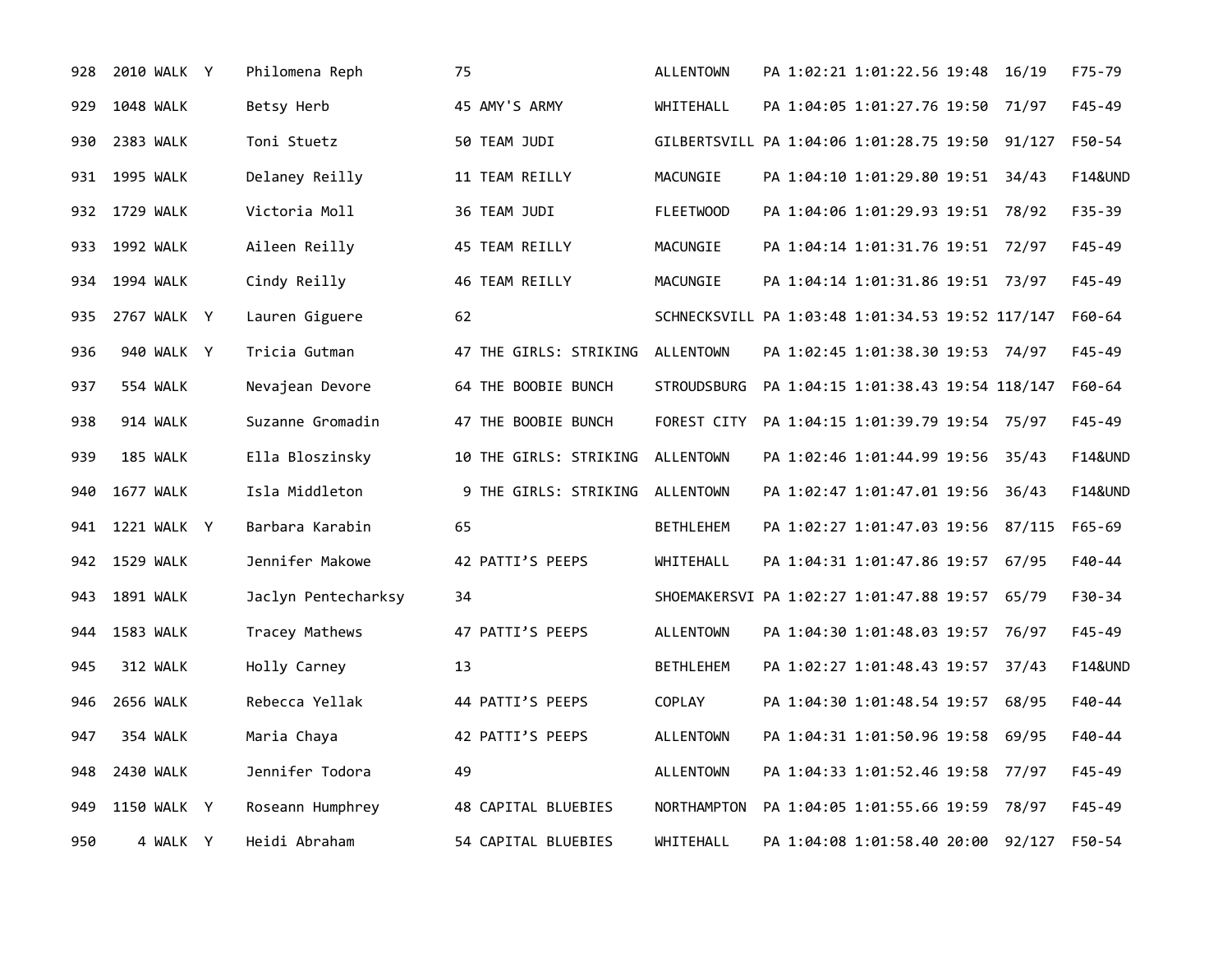|      | Place Bib# Event Surv Name |             |                   |    | Age Team_name       | City                                           | St Guntime Tagtime |                                            | Pace Div/Tot Div |            |
|------|----------------------------|-------------|-------------------|----|---------------------|------------------------------------------------|--------------------|--------------------------------------------|------------------|------------|
| 951  |                            | 502 WALK    | June Davis        | 51 |                     | <b>BETHLEHEM</b>                               |                    | PA 1:03:51 1:02:01.57 20:01 93/127 F50-54  |                  |            |
|      | 952 2487 WALK              |             | Jessica Vanhorn   |    | 40 CAPITAL BLUEBIES | <b>ALLENTOWN</b>                               |                    | PA 1:04:06 1:02:01.67 20:01 70/95          |                  | F40-44     |
| 953  |                            | 600 WALK Y  | Anne Dordal       | 58 |                     | <b>EMMAUS</b>                                  |                    | PA 1:03:57 1:02:02.48 20:01 163/203        |                  | F55-59     |
|      | 954 1031 WALK Y            |             | Linda Helffrich   | 72 |                     | <b>ALLENTOWN</b>                               |                    | PA 1:03:52 1:02:02.85 20:01 35/44          |                  | F70-74     |
|      | 955 2362 WALK              |             | Jennifer Stolfi   | 33 |                     | BREINIGSVILL PA 1:03:53 1:02:02.99 20:01 66/79 |                    |                                            |                  | F30-34     |
| 956  |                            | 1077 WALK Y | Karen Hobson      | 58 |                     | <b>EMMAUS</b>                                  |                    | PA 1:03:55 1:02:03.17 20:02 164/203        |                  | $F55 - 59$ |
| 957  | <b>2147 WALK</b>           |             | Samantha Schmoyer | 30 |                     | MACUNGIE                                       |                    | PA 1:04:03 1:02:04.71 20:02 67/79          |                  | $F30-34$   |
| 958  | <b>2145 WALK</b>           |             | Casey Schmoyer    | 28 |                     | WALNUTPORT                                     |                    | PA 1:04:04 1:02:05.11 20:02 48/64          |                  | $F25 - 29$ |
| 959  | 2146 WALK                  |             | Lisa Schmoyer     | 53 |                     | WALNUTPORT                                     |                    | PA 1:04:03 1:02:06.30 20:03 94/127         |                  | F50-54     |
|      | 960 2514 WALK              |             | Julie Wagner      | 56 |                     | MAITLAND                                       |                    | FL 1:04:36 1:02:08.79 20:03 165/203 F55-59 |                  |            |
| 961  | 2839 WALK                  |             | Susan Natiello    | 53 |                     | MACUNGIE                                       |                    | PA 1:05:04 1:02:09.19 20:03 95/127         |                  | F50-54     |
| 962  |                            | 594 WALK    | Lisa Donchez      | 62 |                     | <b>BETHLEHEM</b>                               |                    | PA 1:04:36 1:02:09.68 20:04 119/147        |                  | F60-64     |
| 963  |                            | 1900 WALK Y | Joanne Peters     | 60 |                     | <b>ALLENTOWN</b>                               |                    | PA 1:04:11 1:02:10.89 20:04 120/147        |                  | F60-64     |
| 964  |                            | 429 WALK    | Maria Correia     | 69 |                     | <b>EASTON</b>                                  |                    | PA 1:04:14 1:02:11.04 20:04 88/115         |                  | F65-69     |
|      | 965 2870 WALK Y            |             | Lynn Schaeffer    | 60 |                     | MACUNGIE                                       |                    | PA 1:05:05 1:02:14.08 20:05 121/147        |                  | F60-64     |
|      | 966 1438 WALK              |             | Denise Lechmanik  | 53 |                     | <b>EMMAUS</b>                                  |                    | PA 1:02:17 1:02:16.21 20:06 96/127         |                  | F50-54     |
| 967  |                            | 1210 WALK Y | Becca Kahle       |    | 56 SYNERGIS         | <b>EMMAUS</b>                                  |                    | PA 1:04:02 1:02:16.24 20:06 166/203        |                  | F55-59     |
|      | 968 2332 WALK              |             | Sherri Stauffer   | 53 |                     | <b>EMMAUS</b>                                  |                    | PA 1:02:17 1:02:16.45 20:06 97/127         |                  | F50-54     |
| 969. |                            | 1090 WALK Y | Nadine Hohe       | 57 |                     | MACUNGIE                                       |                    | PA 1:02:18 1:02:17.33 20:06 167/203        |                  | F55-59     |
| 970  | 2596 WALK                  |             | Andrea Wicks      | 32 |                     | ROYERSFORD                                     |                    | PA 1:02:18 1:02:17.41 20:06 68/79          |                  | F30-34     |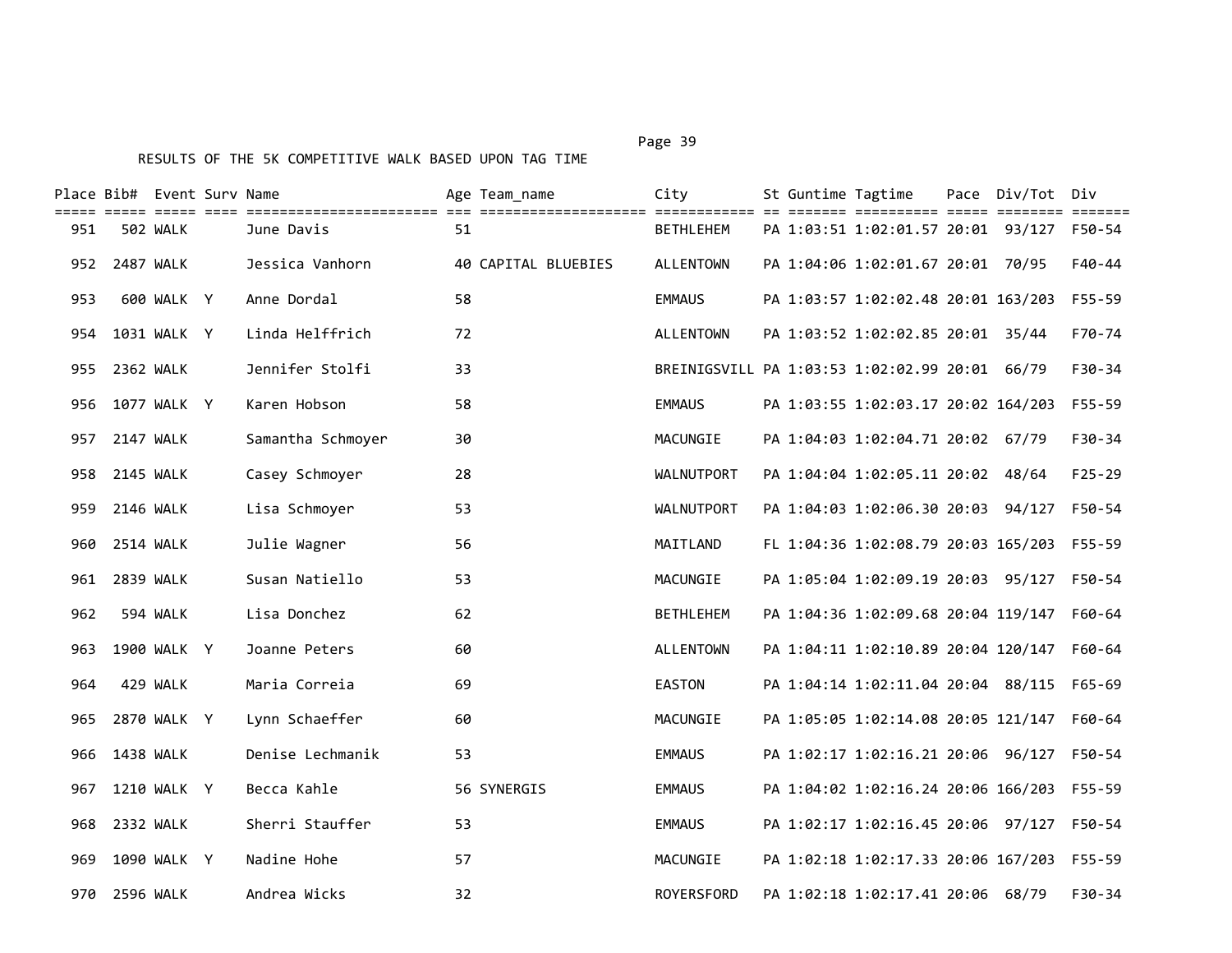| 971 | 85 WALK         | Naomi Baker      | 59                                | MACUNGIE  | PA 1:04:12 1:02:18.51 20:06 168/203 F55-59     |  |
|-----|-----------------|------------------|-----------------------------------|-----------|------------------------------------------------|--|
|     | 972 1922 WALK Y | Barbara Plunkett | 70                                | EMMAUS    | PA 1:04:13 1:02:19.66 20:07<br>36/44<br>F70-74 |  |
|     | 973 2412 WALK   | Jeannine Tease   | 59 OAA PINK PAWS PACK             | EMMAUS    | PA 1:04:43 1:02:21.48 20:07 169/203<br>F55-59  |  |
| 974 | 266 WALK Y      | Theresa Bryk     | 64 BEAUTIFUL YOU- ALLEN ALLENTOWN |           | PA 1:04:20 1:02:21.59 20:07 122/147<br>F60-64  |  |
| 975 | 681 WALK        | Erica Eynon      | 45                                | BETHLEHEM | PA 1:04:27 1:02:22.42 20:08 79/97<br>F45-49    |  |

|     |                  | Place Bib# Event Surv Name |                   |    | Age Team_name         | City                                     |  | St Guntime Tagtime                  | Pace Div/Tot Div |            |
|-----|------------------|----------------------------|-------------------|----|-----------------------|------------------------------------------|--|-------------------------------------|------------------|------------|
|     | 976 1899 WALK    |                            | Chris Peters      | 68 |                       | <b>TATAMY</b>                            |  | PA 1:04:11 1:02:23.15 20:08 89/115  |                  | F65-69     |
| 977 | <b>1318 WALK</b> |                            | Kim Kneller       | 58 |                       | WHITEHALL                                |  | PA 1:04:29 1:02:23.29 20:08 170/203 |                  | F55-59     |
| 978 | 2094 WALK        |                            | Grace Sabatino    | 67 |                       | <b>BANGOR</b>                            |  | PA 1:04:25 1:02:23.71 20:08         | 90/115           | F65-69     |
| 979 | 1800 WALK        |                            | Kelly Nemet       | 51 |                       | SCHNECKSVILL PA 1:04:09 1:02:24.10 20:08 |  |                                     | 98/127           | F50-54     |
| 980 |                  | 326 WALK Y                 | Kris Carvalho     | 47 |                       | <b>BETHLEHEM</b>                         |  | PA 1:04:10 1:02:24.67 20:08 80/97   |                  | $F45 - 49$ |
| 981 | <b>1655 WALK</b> |                            | Leslie Mercado    |    | 38 OAA PINK PAWS PACK | <b>EMMAUS</b>                            |  | PA 1:04:44 1:02:24.72 20:08         | 79/92            | $F35 - 39$ |
| 982 | 1440 WALK        |                            | Sarah Lederman    |    | 36 OAA PINK PAWS PACK | BREINIGSVILL PA 1:04:45 1:02:25.22 20:09 |  |                                     | 80/92            | $F35 - 39$ |
| 983 | <b>1826 WALK</b> |                            | Lori Novak        | 51 |                       | <b>ALLENTOWN</b>                         |  | PA 1:04:24 1:02:25.90 20:09         | 99/127           | F50-54     |
| 984 | 1663 WALK        |                            | Antonetta Messana | 67 |                       | <b>BETHLEHEM</b>                         |  | PA 1:04:26 1:02:26.79 20:09 91/115  |                  | F65-69     |
| 985 | 1639 WALK        |                            | Suzanne McNally   |    | 43 OAA PINK PAWS PACK | ALLENTOWN                                |  | PA 1:04:45 1:02:27.47 20:09         | 71/95            | $F40-44$   |
| 986 |                  | 530 WALK                   | Claudia Delong    |    | 72 JOSH EARLY         | <b>ALLENTOWN</b>                         |  | PA 1:03:55 1:02:32.72 20:11 37/44   |                  | F70-74     |
| 987 | <b>1849 WALK</b> |                            | Kirsten Omeara    | 28 |                       | <b>NORTHAMPTON</b>                       |  | PA 1:04:39 1:02:33.01 20:11         | 49/64            | $F25 - 29$ |
| 988 |                  | 79 WALK Y                  | Raju Bains        | 67 |                       | <b>ALLENTOWN</b>                         |  | PA 1:04:40 1:02:34.50 20:12 92/115  |                  | F65-69     |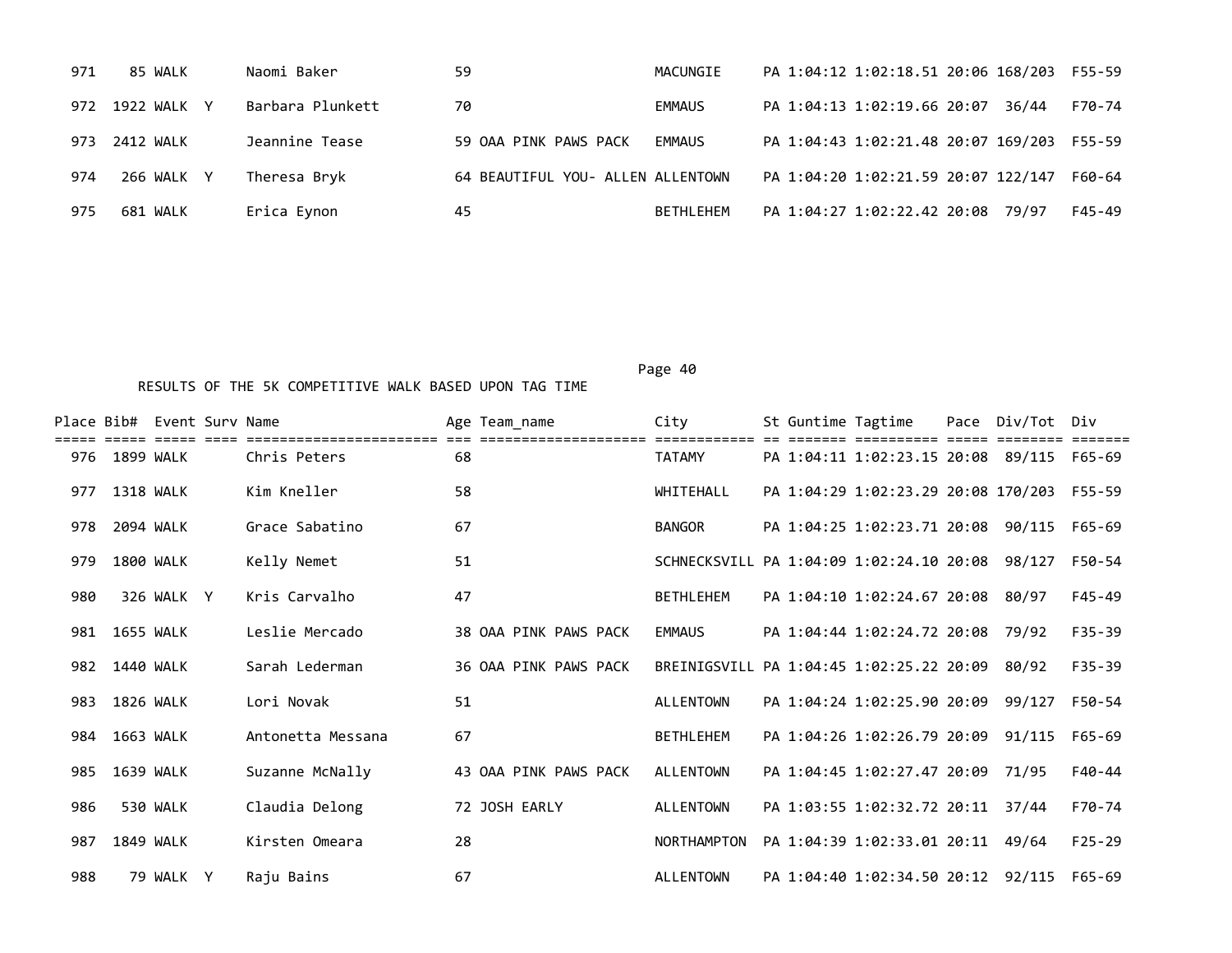| 989  | 950 WALK Y  | Lucy Hahn         | 61 JOSH EARLY       | <b>ALLENTOWN</b> | PA 1:03:58 1:02:34.87 20:12 123/147              |       | F60-64     |
|------|-------------|-------------------|---------------------|------------------|--------------------------------------------------|-------|------------|
| 990  | 1712 WALK Y | Sharon Miller     | 79                  | <b>EASTON</b>    | PA 1:04:28 1:02:35.24 20:12 17/19                |       | F75-79     |
| 991  | 268 WALK    | Betty Buckley     | 76                  | <b>EASTON</b>    | PA 1:04:28 1:02:35.85 20:12 18/19                |       | F75-79     |
| 992  | 1586 WALK   | Deborah Matthews  | 67                  | ALLENTOWN        | PA 1:04:41 1:02:39.20 20:13 93/115               |       | F65-69     |
| 993  | 1568 WALK   | Sharon Martin     | 58                  | ALLENTOWN        | PA 1:04:41 1:02:39.28 20:13 171/203              |       | F55-59     |
| 994  | 2538 WALK   | Bonnie Waring     | 65 TEAM BETTY       | WIND GAP         | PA 1:02:44 1:02:43.97 20:15 94/115               |       | F65-69     |
| 995  | 1522 WALK   | Ginny Magee       | 60 THE BOOBIE BUNCH |                  | EAST STROUDS PA 1:05:15 1:02:46.92 20:16 124/147 |       | F60-64     |
| 996  | 2643 WALK   | Diana Wyckoff     | 41 THE BOOBIE BUNCH |                  | EAST STROUDS PA 1:05:15 1:02:48.05 20:16 72/95   |       | F40-44     |
| 997  | 536 WALK    | Lisa Marie Dennis | 55 THE BOOBIE BUNCH | SAYLORSBURG      | PA 1:05:34 1:03:00.21 20:20 172/203              |       | F55-59     |
| 998  | 351 WALK    | Alaina Chaszar    | 26 THE BOOBIE BUNCH | SAYLORSBURG      | PA 1:05:32 1:03:01.83 20:20                      | 50/64 | $F25 - 29$ |
| 999  | 1126 WALK Y | Marilyn Hower     | 53                  | OUAKERTOWN       | PA 1:05:55 1:03:02.19 20:21 100/127              |       | F50-54     |
| 1000 | 1127 WALK   | Sarah Hower       | 27                  | OUAKERTOWN       | PA 1:05:55 1:03:02.36 20:21                      | 51/64 | $F25 - 29$ |

|      |                | Place Bib# Event Sury Name |                   | Age Team_name                       | City                                     |  | St Guntime Tagtime                  | Pace Div/Tot Div |                    |
|------|----------------|----------------------------|-------------------|-------------------------------------|------------------------------------------|--|-------------------------------------|------------------|--------------------|
|      |                |                            |                   |                                     |                                          |  |                                     |                  |                    |
|      | 1001 2112 WALK |                            | Carole Sattur     | 59 THE BOOBIE BUNCH                 | <b>TATAMY</b>                            |  | PA 1:05:33 1:03:02.96 20:21 173/203 |                  | F55-59             |
|      | 1002 1315 WALK |                            | Debra Knauss      | 61 BREAST FRIENDS                   | NORTHAMPTON                              |  | PA 1:04:24 1:03:05.98 20:22 125/147 |                  | F60-64             |
|      |                |                            |                   |                                     |                                          |  |                                     |                  |                    |
| 1003 | 1692 WALK      |                            | Barbara Miller    | 55 BREAST FRIENDS                   | WHITEHALL                                |  | PA 1:04:24 1:03:06.74 20:22 174/203 |                  | F55-59             |
| 1004 |                | 980 WALK Y                 | Susan Hartkorn    | 59 BREAST FRIENDS                   | NORTHAMPTON                              |  | PA 1:04:24 1:03:06.79 20:22 175/203 |                  | F55-59             |
|      |                |                            |                   |                                     |                                          |  |                                     |                  |                    |
| 1005 | 2739 WALK      |                            | Avery Defranco    | 26 I PINK I CAN                     | WILKES BARRE PA 1:05:52 1:03:08.97 20:23 |  |                                     | 52/64            | $F25-29$           |
| 1006 |                | 160 WALK                   | Jennifer Bickford | 52 TEAM BROWN-DAUB                  | <b>BANGOR</b>                            |  | PA 1:05:53 1:03:09.86 20:23 101/127 |                  | F50-54             |
|      |                |                            |                   |                                     |                                          |  |                                     |                  |                    |
| 1007 | 1938 WALK      |                            | Deishia Powell    | 10 BB&T UNITED FOR WOME DOWNINGTOWN |                                          |  | PA 1:06:06 1:03:10.10 20:23         | 38/43            | <b>F14&amp;UND</b> |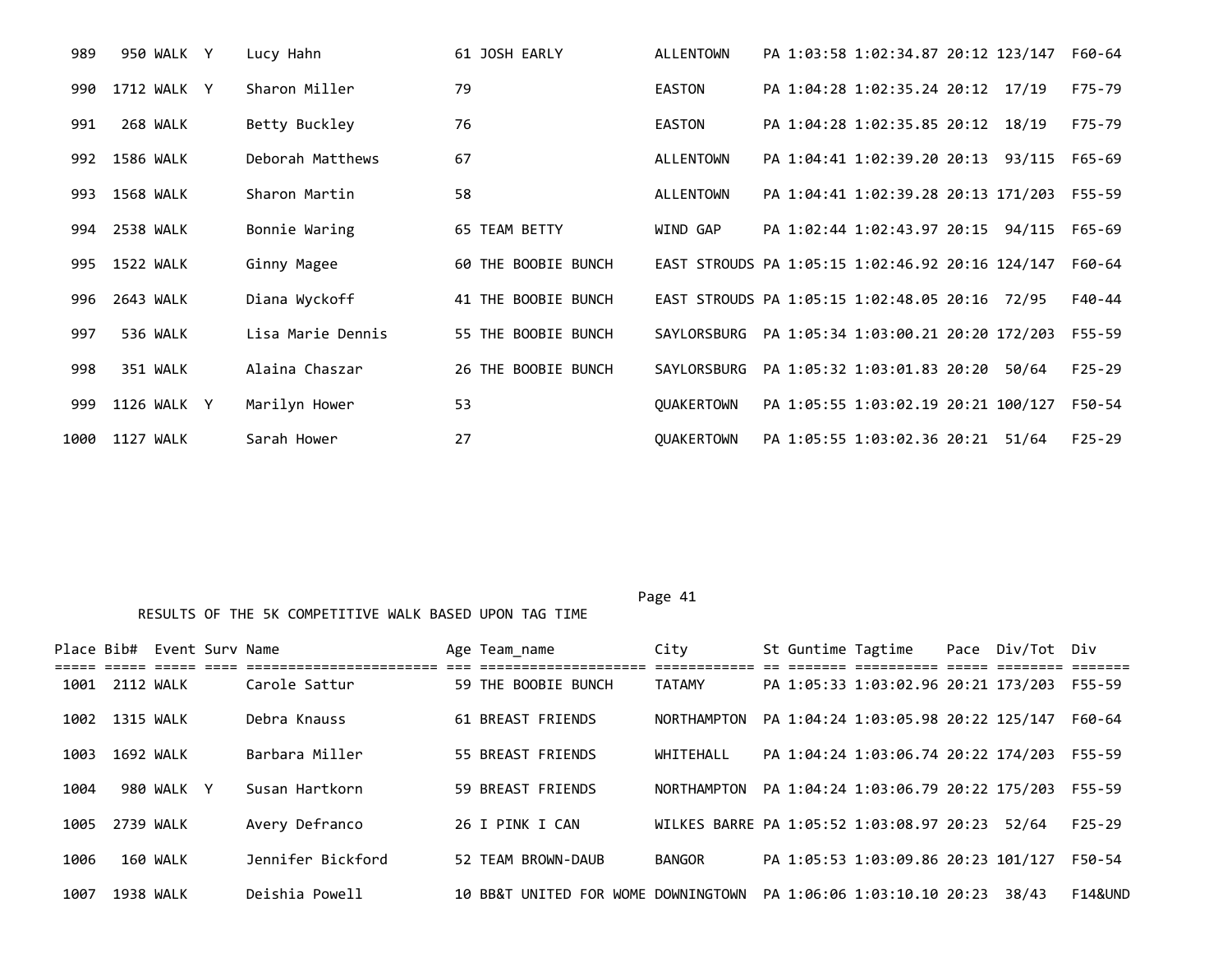| 1008 | 853 WALK         | Ellen Getz        | 48 TEAM BROWN-DAUB                  | <b>BANGOR</b>      | PA 1:05:52 1:03:10.27 20:23 81/97<br>$F45 - 49$         |  |
|------|------------------|-------------------|-------------------------------------|--------------------|---------------------------------------------------------|--|
| 1009 | <b>2712 WALK</b> | Aniyah Blaylock   | 19 BB&T UNITED FOR WOME DOWNINGTOWN |                    | PA 1:06:06 1:03:10.34 20:23 19/23<br>$F15-19$           |  |
| 1010 | 258 WALK         | Shamerah Brown    | 13 BB&T UNITED FOR WOME DOWNINGTOWN |                    | <b>F14&amp;UND</b><br>PA 1:06:07 1:03:11.22 20:23 39/43 |  |
| 1011 | <b>1465 WALK</b> | Gretchen Leslie   | 49 TEAM BROWN-DAUB                  | <b>EASTON</b>      | PA 1:05:53 1:03:11.36 20:24 82/97<br>F45-49             |  |
| 1012 | 974 WALK         | Andrea Harmer     | 64 RAINY'S REBELS                   | <b>TREXLERTOWN</b> | PA 1:04:23 1:03:11.64 20:24 126/147<br>F60-64           |  |
| 1013 | 915 WALK         | Amy Gross         | 42 TEAM BROWN-DAUB                  | NAZARETH           | PA 1:05:54 1:03:11.76 20:24 73/95<br>$F40 - 44$         |  |
| 1014 | 259 WALK         | Shanice Brown     | 27 BB&T UNITED FOR WOME DOWNINGTOWN |                    | PA 1:06:06 1:03:12.02 20:24<br>$F25 - 29$<br>53/64      |  |
| 1015 | 1502 WALK Y      | Pat Luftman       | 65 BEAUTIFUL YOU- ALLEN EMMAUS      |                    | PA 1:05:04 1:03:12.48 20:24 95/115<br>F65-69            |  |
| 1016 | 1943 WALK        | Laura Pressler    | 25 RAINY'S REBELS                   | TREXLERTOWN        | PA 1:04:23 1:03:12.77 20:24<br>$F25 - 29$<br>54/64      |  |
| 1017 | 494 WALK         | Carolyn Daub      | 74 TEAM BROWN-DAUB                  | <b>EASTON</b>      | PA 1:05:56 1:03:12.79 20:24<br>F70-74<br>38/44          |  |
| 1018 | 281 WALK         | Sally Bush        | 74 TEAM BROWN-DAUB                  | <b>ROCHESTER</b>   | NY 1:05:56 1:03:13.10 20:24<br>F70-74<br>39/44          |  |
| 1019 | 1464 WALK        | Bailey Leslie     | 22 TEAM BROWN-DAUB                  | <b>EASTON</b>      | PA 1:05:54 1:03:13.28 20:24 45/68<br>$F20 - 24$         |  |
| 1020 | 901 WALK         | Kristen Grayewski | 36 RAINY'S REBELS                   | <b>BETHLEHEM</b>   | PA 1:04:25 1:03:14.14 20:24 81/92<br>$F35 - 39$         |  |
| 1021 | <b>2887 WALK</b> | Molly Strohl      | 15                                  | <b>COOPERSBURG</b> | PA 1:05:41 1:03:14.89 20:25<br>$F15-19$<br>20/23        |  |
| 1022 | 1304 WALK Y      | Tammy Kita        | 55                                  | <b>EMMAUS</b>      | PA 1:05:08 1:03:16.10 20:25 176/203<br>$F55 - 59$       |  |
| 1023 | 1083 WALK Y      | Margaret Hoffert  | 63                                  | <b>COOPERSBURG</b> | PA 1:05:09 1:03:16.13 20:25 127/147<br>F60-64           |  |
| 1024 | 1079 WALK        | Cheryl Hodany     | 43 I PINK I CAN                     | MATAMORAS          | PA 1:05:51 1:03:16.72 20:25 74/95<br>F40-44             |  |
|      | 1025 2790 WALK   | Diane Holzman     | 63 TEAM TONYA                       | SLATINGTON         | PA 1:05:52 1:03:16.80 20:25 128/147<br>F60-64           |  |

Page 42

===== ===== ===== ==== ======================= === ==================== ============ == ======= ========== ===== ======== =======

Place Bib# Event Surv Name  $\overline{A}$  Age Team\_name  $\overline{C}$  City St Guntime Tagtime Pace Div/Tot Div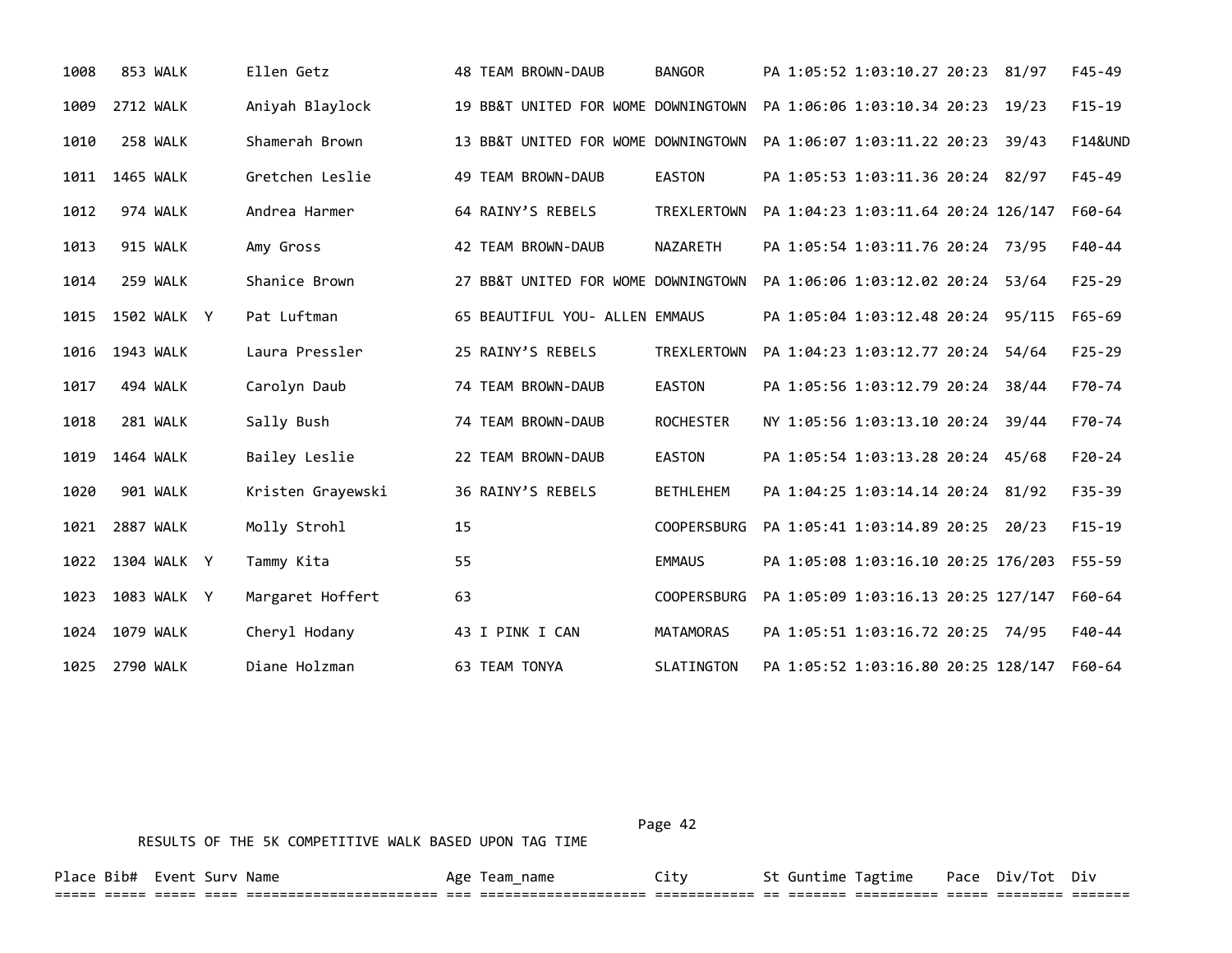| 1026 | 1750 WALK        | Sarah Moser        | 68 RAINY'S REBELS                  | <b>BETHLEHEM</b> | PA 1:04:24 1:03:16.86 20:25 96/115                                       | F65-69             |
|------|------------------|--------------------|------------------------------------|------------------|--------------------------------------------------------------------------|--------------------|
| 1027 | 900 WALK         | Jennifer Grayewski | 42 RAINY'S REBELS                  | <b>BETHLEHEM</b> | PA 1:04:23 1:03:17.05 20:25 75/95                                        | F40-44             |
| 1028 | 2380 WALK Y      | Kelly Stubits      | 54 TEAM TONYA                      | SLATINGTON       | PA 1:05:58 1:03:17.43 20:25 102/127                                      | F50-54             |
| 1029 | 2830 WALK        | Tina Mellenberg    | 58 TEAM TONYA                      | <b>EMMAUS</b>    | PA 1:05:52 1:03:18.22 20:26 177/203                                      | F55-59             |
| 1030 | 2382 WALK Y      | Tonya Stubits      | 30 TEAM TONYA                      | SLATINGTON       | PA 1:05:57 1:03:18.42 20:26 69/79                                        | $F30-34$           |
| 1031 | 2381 WALK        | Tamara Stubits     | 26 TEAM TONYA                      | SLATINGTON       | PA 1:05:58 1:03:18.55 20:26 55/64                                        | $F25 - 29$         |
| 1032 | 1909 WALK Y      | Deborah Petrole    | 63 DEBBIE'S DEFENDERS              | <b>ANDREAS</b>   | PA 1:05:37 1:03:19.06 20:26 129/147                                      | F60-64             |
|      | 1033 1273 WALK   | Jacqueline Kerlin  | 34                                 |                  | NEW RINGGOLD PA 1:05:37 1:03:19.17 20:26 70/79                           | F30-34             |
| 1034 | 2840 WALK        | MacI Negron        | 38 DEBBIE'S DEFENDERS              |                  | WILKES BARRE PA 1:05:38 1:03:20.11 20:26 82/92                           | F35-39             |
| 1035 | 2749 WALK        | Michele Engle      | 59                                 |                  | COOPERSBURG PA 1:05:47 1:03:20.66 20:27 178/203                          | F55-59             |
| 1036 | <b>2260 WALK</b> | Sabrina Sinclair   | 25 CROSS AMERICA PARTNE ALLENTOWN  |                  | PA 1:06:27 1:03:21.25 20:27 56/64                                        | $F25 - 29$         |
| 1037 | 1413 WALK        | Audrey Lang        | 6 I PINK I CAN                     |                  | BREINIGSVILL PA 1:05:50 1:03:21.50 20:27<br>40/43                        | <b>F14&amp;UND</b> |
| 1038 | <b>2896 WALK</b> | Johanna Ulicny     | 42                                 | <b>TAMAQUA</b>   | PA 1:05:38 1:03:21.62 20:27 76/95                                        | $F40 - 44$         |
| 1039 | 2354 WALK        | Dana Stillarty     | 45 I PINK I CAN                    | <b>ALLENTOWN</b> | PA 1:05:52 1:03:21.95 20:27 83/97                                        | $F45 - 49$         |
| 1040 | 2474 WALK        | Cheryl Upanavage   | 47 DEBBIE'S DEFENDERS              | <b>TAMAQUA</b>   | PA 1:05:38 1:03:21.97 20:27 84/97                                        | $F45 - 49$         |
|      | 1041 1582 WALK   | Cassandra Mathews  | 32 CROSS AMERICA PARTNE SUSSEX     |                  | NJ 1:06:29 1:03:22.22 20:27 71/79                                        | F30-34             |
| 1042 | 2626 WALK        | Katelyn Wittman    | 20 I PINK I CAN                    | <b>ALLENTOWN</b> | PA 1:05:52 1:03:22.25 20:27 46/68                                        | $F20-24$           |
| 1043 | <b>1852 WALK</b> | Molly O'Neill      | 39 I PINK I CAN                    | <b>ALLENTOWN</b> | PA 1:05:51 1:03:22.44 20:27 83/92                                        | F35-39             |
| 1044 | 97 WALK          | Susan Barlow       | 54                                 | QUAKERTOWN       | PA 1:06:23 1:03:22.89 20:27 103/127                                      | F50-54             |
| 1045 | 2713 WALK        | Liza Boodhansingh  | 26                                 | <b>ALLENTOWN</b> | PA 1:05:50 1:03:22.96 20:27 57/64                                        | $F25 - 29$         |
| 1046 | 1386 WALK Y      | Denise Kuntz       | 60 RICHMOND SISTER SURV SLATINGTON |                  | PA 1:06:04 1:03:23.05 20:27 130/147                                      | F60-64             |
| 1047 | 1420 WALK        | Melissa Larusso    | 41 I PINK I CAN                    |                  | BREINIGSVILL PA 1:05:51 1:03:23.17 20:27 77/95                           | F40-44             |
| 1048 | 1313 WALK        | Debbie Knapp       | 60 CROSS AMERICA PARTNE EASTON     |                  | PA 1:06:29 1:03:23.24 20:27 131/147                                      | F60-64             |
| 1049 | 1000 WALK Y      | Debbie Hausman     |                                    |                  | 62 RICHMOND SISTER SURV DANIELSVILLE PA 1:06:04 1:03:23.29 20:27 132/147 | F60-64             |
| 1050 | 2911 WALK        | Sydney Yonak       | 28                                 |                  | LONG ISLAND NY 1:05:52 1:03:23.50 20:27 58/64                            | $F25 - 29$         |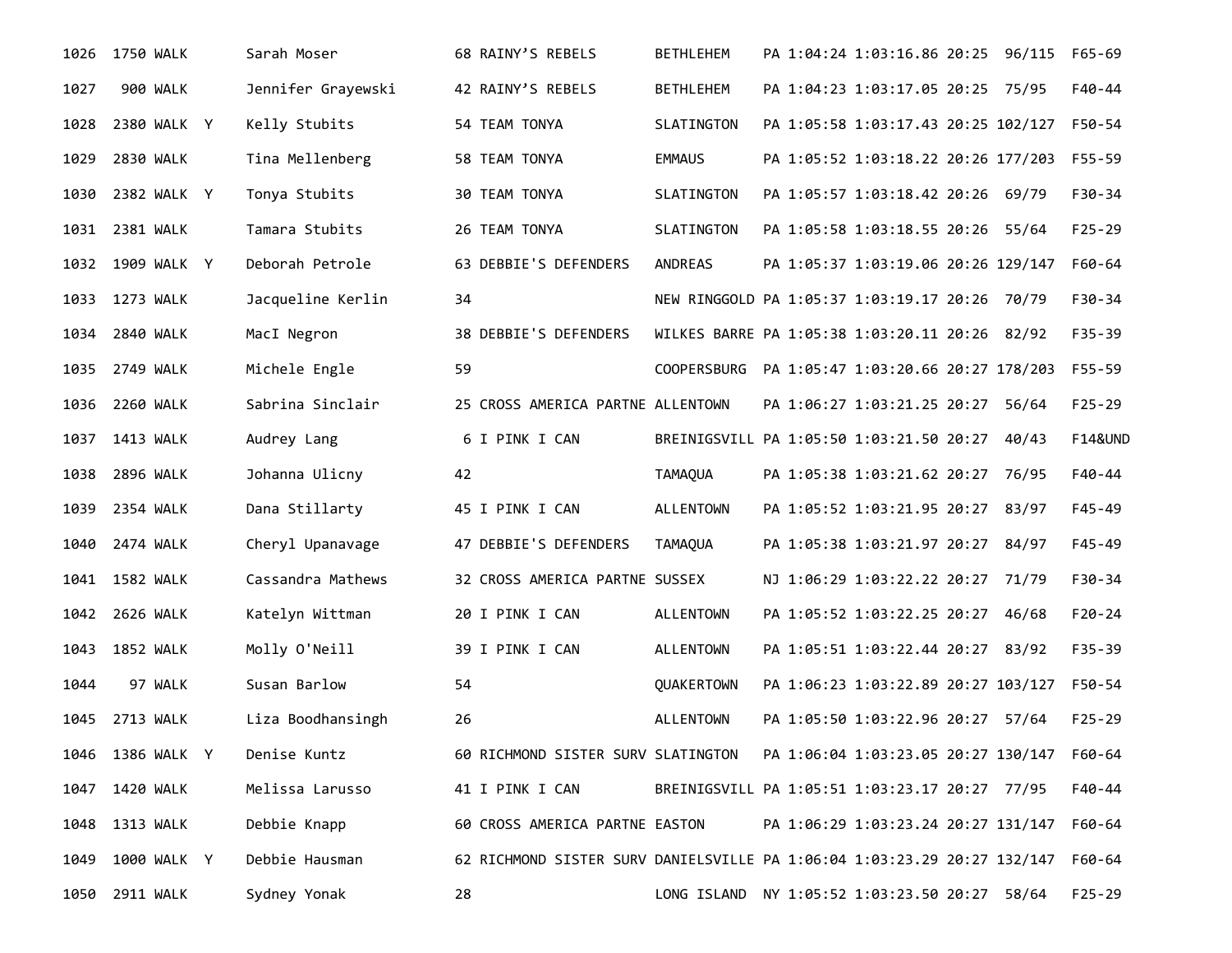Place Bib# Event Surv Name Age Team\_name City St Guntime Tagtime Pace Div/Tot Div ===== ===== ===== ==== ======================= === ==================== ============ == ======= ========== ===== ======== ======= 1051 2550 WALK Lexi Weaver 17 ALLENTOWN PA 1:06:22 1:03:23.50 20:27 21/23 F15-19 1052 2533 WALK Amber Wanamaker 30 NEW TRIPOLI PA 1:06:03 1:03:23.56 20:27 72/79 F30-34 1053 2289 WALK Samantha Smith 27 NEW YORK NY 1:05:52 1:03:23.58 20:27 59/64 F25-29 1054 1980 WALK Mary Ann Reed 62 WHITEHALL PA 1:04:57 1:03:23.90 20:28 133/147 F60-64 1055 2552 WALK Meg Weaver 43 BETHLEHEM PA 1:06:23 1:03:23.99 20:28 78/95 F40-44 1056 2791 WALK Karlie Holzman 30 TEAM TONYA SLATINGTON PA 1:05:59 1:03:24.23 20:28 73/79 F30-34 1057 2625 WALK Christina Wittman 46 I PINK I CAN ALLENTOWN PA 1:05:51 1:03:24.31 20:28 85/97 F45-49 1058 2595 WALK Theressa Whiting 22 CROSS AMERICA PARTNE BETHLEHEM PA 1:06:27 1:03:24.42 20:28 47/68 F20-24 1059 517 WALK Nicole Defenbaugh 43 DEBBIE'S DEFENDERS BETHLEHEM PA 1:05:37 1:03:24.98 20:28 79/95 F40-44 1060 715 WALK Y Linda Fetzer 55 PERKASIE PA 1:06:27 1:03:24.98 20:28 179/203 F55-59 1061 1421 WALK Kathy Lasoski 46 I PINK I CAN ALLENTOWN PA 1:05:57 1:03:25.00 20:28 86/97 F45-49 1062 1776 WALK Amy Jo Mushrush 49 DEBBIE'S DEFENDERS ALLENTOWN PA 1:05:37 1:03:25.22 20:28 87/97 F45-49 1063 2403 WALK Susan Swope 54 QUAKERTOWN PA 1:06:25 1:03:25.52 20:28 104/127 F50-54 1064 1400 WALK Michele Lacomy 45 I PINK I CAN ALLENTOWN PA 1:05:58 1:03:25.66 20:28 88/97 F45-49 1065 2627 WALK Rachel Wittman 20 I PINK I CAN ALLENTOWN PA 1:05:56 1:03:26.27 20:28 48/68 F20-24 1066 1913 WALK Bridgette Philips 53 THE BOOBIE BUNCH STROUDSBURG PA 1:06:00 1:03:27.09 20:29 105/127 F50-54 1067 377 WALK Y Jennifer Clark 47 THE BOOBIE BUNCH STROUDSBURG PA 1:06:02 1:03:30.35 20:30 89/97 F45-49

1068 1381 WALK Y Kathleen Kucheruck 66 EASTON PA 1:04:00 1:03:33.11 20:31 97/115 F65-69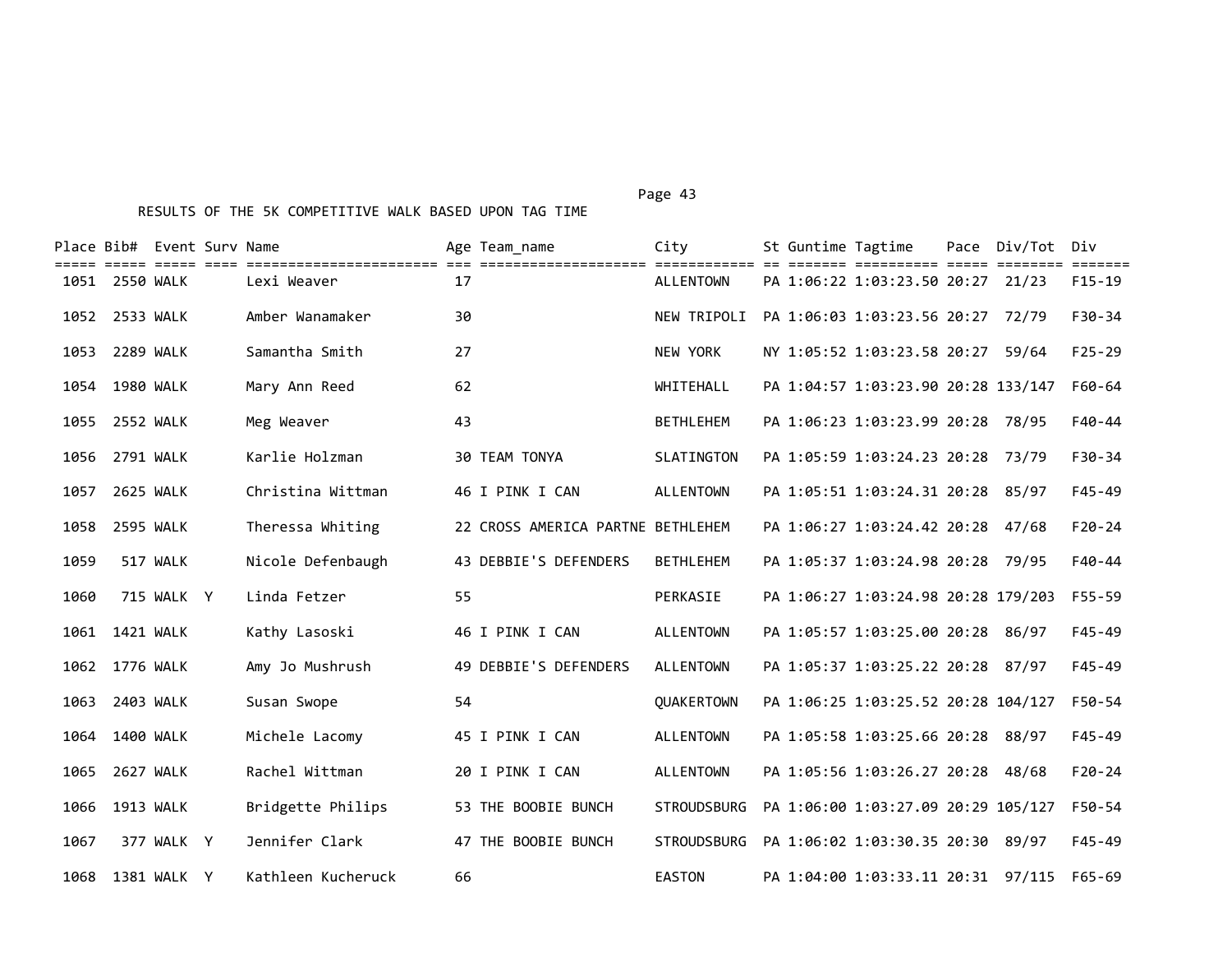| 1069 | 260 WALK     | Jennifer Brozyna | 46 THE BOOBIE BUNCH   |             | EAST STROUDS PA 1:06:01 1:03:33.72 20:31<br>F45-49<br>90/97 |  |
|------|--------------|------------------|-----------------------|-------------|-------------------------------------------------------------|--|
| 1070 | 1203 WALK    | Maureen Jordan   | 56                    | FOGELSVILLE | PA 1:06:42 1:03:34.48 20:31 180/203<br>F55-59               |  |
| 1071 | 1176 WALK    | Nancy Jacoby     | 59                    | EASTON      | PA 1:06:42 1:03:34.99 20:31 181/203<br>F55-59               |  |
| 1072 | 833 WALK     | Jill Gentilotti  | 56                    | ALLENTOWN   | PA 1:06:42 1:03:35.62 20:31 182/203<br>F55-59               |  |
| 1073 | 2740 WALK Y  | Eileen Depaul    | 69                    | EASTON      | PA 1:04:04 1:03:37.93 20:32<br>98/115<br>F65-69             |  |
| 1074 | 2886 WALK    | Cindy Strauss    | 60 TIGHE ORTHODONTICS | ALLENTOWN   | F60-64<br>PA 1:05:42 1:03:40.32 20:33 134/147               |  |
| 1075 | 2729<br>WALK | Susan Clark      | 57 TIGHE ORTHODONTICS | ALLENTOWN   | PA 1:05:44 1:03:44.11 20:34 183/203<br>F55-59               |  |

Page 44

Place Bib# Event Surv Name Age Team\_name City St Guntime Tagtime Pace Div/Tot Div ===== ===== ===== ==== ======================= === ==================== ============ == ======= ========== ===== ======== ======= 1076 1254 WALK Tricia Kelly 49 PATTI'S PEEPS ALLENTOWN PA 1:06:34 1:03:54.24 20:37 91/97 F45-49 1077 2223 WALK Jaidee Shelly 52 PATTI'S PEEPS BETHLEHEM PA 1:06:34 1:03:54.65 20:37 106/127 F50-54 1078 187 WALK Amy Blythe 54 EASTON PA 1:06:10 1:03:55.68 20:38 107/127 F50-54 1079 2820 WALK Gillian Logan 45 PATTI'S PEEPS BETHLEHEM PA 1:06:34 1:03:55.91 20:38 92/97 F45-49 1080 1786 WALK Y Patti Nappi 47 PATTI'S PEEPS ALLENTOWN PA 1:06:37 1:03:55.94 20:38 93/97 F45-49 1081 1349 WALK Diane Kowalski 61 ALLENTOWN PA 1:06:10 1:03:56.71 20:38 135/147 F60-64 1082 2208 WALK Cathy Shankweiler 63 ALLENTOWN PA 1:06:11 1:03:58.80 20:39 136/147 F60-64 1083 2817 WALK Rachael Levy 39 CROSS AMERICA PARTNE EASTON PA 1:07:15 1:04:10.15 20:42 84/92 F35-39 1084 1865 WALK Rosemarie Ott 62 CROSS AMERICA PARTNE EASTON PA 1:07:15 1:04:10.47 20:43 137/147 F60-64 1085 2703 WALK Alison Beilman 57 MACUNGIE PA 1:07:14 1:04:13.44 20:44 184/203 F55-59 1086 2988 WALK Amber Fagan 21 METRO BEAUTY ACADEMY BETHLEHEM PA 1:07:18 1:04:13.78 20:44 49/68 F20-24 1087 2704 WALK Katherine Beilman 21 METRO BEAUTY ACADEMY MACUNGIE PA 1:07:16 1:04:13.86 20:44 50/68 F20-24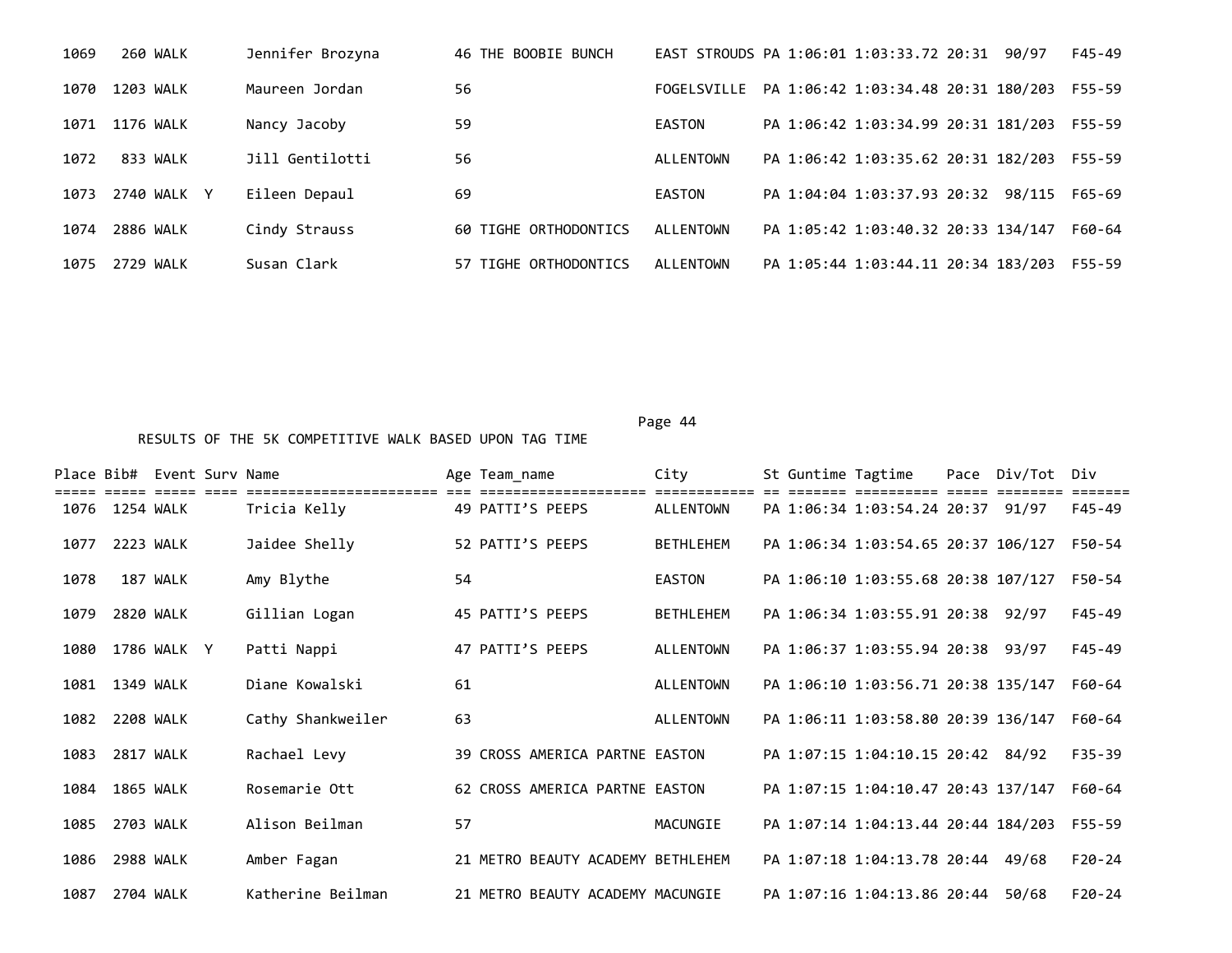| 1088 | 236 WALK         | Kaitlynn Breth    | 26                                 |            | EAST GREENVI PA 1:07:19 1:04:17.23 20:45 60/64 |                                                  | $F25-29$   |
|------|------------------|-------------------|------------------------------------|------------|------------------------------------------------|--------------------------------------------------|------------|
| 1089 | 2689 WALK        | Kayleigh Ackerman | 20                                 |            | FOUNTAIN HIL PA 1:07:08 1:04:20.58 20:46 51/68 |                                                  | $F20-24$   |
| 1090 | 2841 WALK        | Mary Newbegin     | 53                                 | MACUNGIE   | PA 1:06:42 1:04:21.68 20:46 108/127            |                                                  | F50-54     |
|      | 1091 2690 WALK   | Rosemary Ackerman | 56                                 |            |                                                | FOUNTAIN HIL PA 1:07:08 1:04:21.72 20:46 185/203 | F55-59     |
|      | 1092 1745 WALK   | Vera Morsillo     | 70                                 | HOWELL     | NJ 1:06:38 1:04:23.29 20:47 40/44              |                                                  | F70-74     |
|      | 1093 1578 WALK Y | Sandy Massetti    | 65 BRADBURY-SULLIVAN LG HELLERTOWN |            | PA 1:07:26 1:04:25.32 20:47 99/115             |                                                  | F65-69     |
| 1094 | 2031 WALK        | Sandra Rivera     | 56 BRADBURY-SULLIVAN LG HELLERTOWN |            | PA 1:07:26 1:04:26.38 20:48 186/203            |                                                  | F55-59     |
| 1095 | 2459 WALK Y      | Donna Turner      | 63                                 | ZIONSVILLE | PA 1:07:18 1:04:27.07 20:48 138/147            |                                                  | F60-64     |
|      | 1096 2789 WALK   | Rebecca Holderman | 38 CRAYOLA RAZZLE DAZZL BETHLEHEM  |            | PA 1:07:20 1:04:28.10 20:48 85/92              |                                                  | $F35 - 39$ |
| 1097 | 643 WALK         | Nancy Ehle        | 60 JUDY'S JEMS                     | OREFIELD   | PA 1:07:45 1:04:28.38 20:48 139/147            |                                                  | F60-64     |
| 1098 | 1169 WALK        | Vicki Irwin       | 38 CRAYOLA RAZZLE DAZZL WHITEHALL  |            | PA 1:07:20 1:04:30.13 20:49 86/92              |                                                  | $F35 - 39$ |
| 1099 | 2461 WALK        | Leah Turner       | 30                                 | ZIONSVILLE | PA 1:07:23 1:04:30.98 20:49 74/79              |                                                  | F30-34     |
| 1100 | 32 WALK          | Terry Alpha       | 64                                 | WHITEHALL  |                                                | PA 1:07:33 1:04:38.89 20:52 140/147              | F60-64     |

|      | Place Bib# Event Sury Name |             |               |    | Age Team name | City                                             |  | St Guntime Tagtime                  | Pace Div/Tot Div |        |
|------|----------------------------|-------------|---------------|----|---------------|--------------------------------------------------|--|-------------------------------------|------------------|--------|
| 1101 |                            | 327 WALK Y  | Susan Carver  | 57 |               | SPRINGTOWN                                       |  | PA 1:07:33 1:04:39.13 20:52 187/203 |                  | F55-59 |
| 1102 |                            | 1886 WALK Y | Linda Pearson | 65 |               | WHITEHALL                                        |  | PA 1:07:33 1:04:39.87 20:52 100/115 |                  | F65-69 |
| 1103 |                            | 1672 WALK Y | Lori Michael  | 55 |               | CENTER VALLE PA 1:07:36 1:04:42.89 20:53 188/203 |  |                                     |                  | F55-59 |
| 1104 |                            | 219 WALK    | Debbie Brader | 54 |               | ZTONSVTLLF                                       |  | PA 1:07:36 1:04:43.12 20:53 109/127 |                  | F50-54 |
| 1105 |                            | 509 WALK    | Pam Deangelo  | 65 |               | ALLENTOWN                                        |  | PA 1:07:22 1:04:50.28 20:55 101/115 |                  | F65-69 |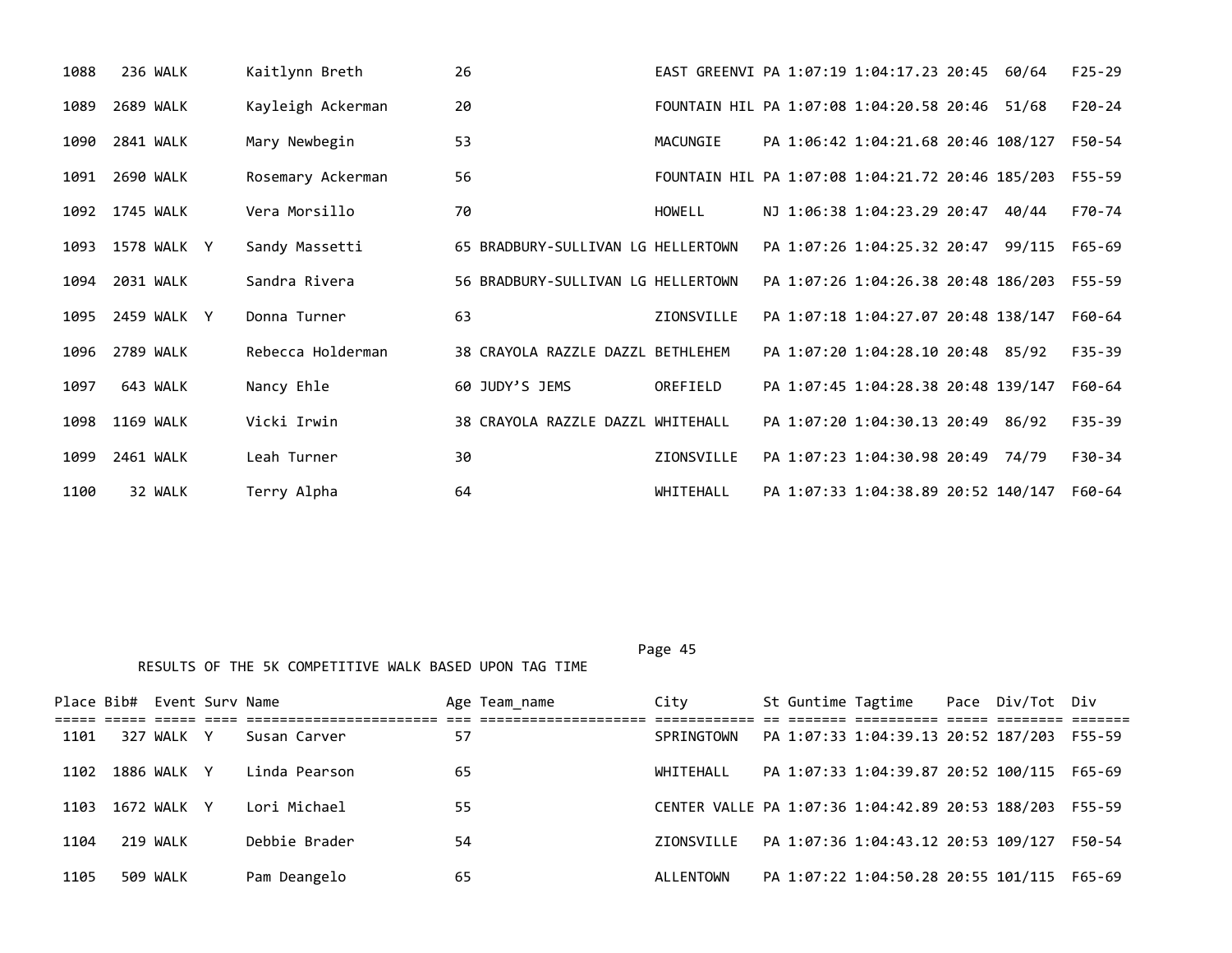| 1106 | 968 WALK         | Denise Harakal     | 68               | <b>ALLENTOWN</b>                               | PA 1:07:23 1:04:50.59 20:56 102/115 |       | $F65 - 69$ |
|------|------------------|--------------------|------------------|------------------------------------------------|-------------------------------------|-------|------------|
| 1107 | 2510 WALK Y      | Sandra Wagaman     | 73               | MACUNGIE                                       | PA 1:07:24 1:04:50.94 20:56 41/44   |       | F70-74     |
| 1108 | 2197 WALK        | Diane Selig        | 72               | GERMANSVILLE PA 1:06:32 1:04:51.40 20:56 42/44 |                                     |       | F70-74     |
| 1109 | <b>1911 WALK</b> | Madelyn Philbin    | 15               | NEW TRIPOLI                                    | PA 1:06:31 1:04:51.45 20:56 22/23   |       | $F15-19$   |
| 1110 | 2199 WALK        | Tara Selig         | 26               | NEW TRIPOLI                                    | PA 1:06:34 1:04:53.39 20:56 61/64   |       | $F25 - 29$ |
| 1111 | <b>2088 WALK</b> | Abby Rutman        | 37 JUDY'S JEMS   | COLLINGSWOOD NJ 1:08:27 1:05:07.86 21:01 87/92 |                                     |       | $F35 - 39$ |
| 1112 | 2448 WALK        | Jamie Trexler      | 40 JUDY'S JEMS   | BREINIGSVILL PA 1:08:31 1:05:07.95 21:01 80/95 |                                     |       | F40-44     |
| 1113 | 2321 WALK        | Beth Stack         | 40 JUDY'S JEMS   | <b>ALLENTOWN</b>                               | PA 1:08:31 1:05:11.87 21:02 81/95   |       | F40-44     |
| 1114 | <b>1915 WALK</b> | Thandar Phyu       | 50 AIR PRODUCTS  | <b>EASTON</b>                                  | PA 1:06:58 1:05:12.17 21:02 110/127 |       | F50-54     |
| 1115 | 1282 WALK        | Sandy Khine        | 51 AIR PRODUCTS  | EASTON                                         | PA 1:06:58 1:05:12.44 21:03 111/127 |       | F50-54     |
| 1116 | 63 WALK          | Thinzar Aung       | 53 AIR PRODUCTS  | EASTON                                         | PA 1:06:59 1:05:13.92 21:03 112/127 |       | F50-54     |
| 1117 | 717 WALK         | Christina Figueroa | 33               | NEW TRIPOLI                                    | PA 1:06:27 1:05:23.50 21:06 75/79   |       | F30-34     |
| 1118 | 718 WALK         | Tina Figueroa      | 53               | NEW TRIPOLI                                    | PA 1:06:26 1:05:24.32 21:06 113/127 |       | F50-54     |
| 1119 | 2241 WALK        | Skylar Shook       | 15               | NEW TRIPOLI                                    | PA 1:06:28 1:05:26.71 21:07 23/23   |       | $F15 - 19$ |
| 1120 | <b>1327 WALK</b> | Vicki Kocher       | 60 DUNNE MANNING | <b>NESCOPECK</b>                               | PA 1:06:13 1:05:28.17 21:08 141/147 |       | F60-64     |
| 1121 | 1647 WALK        | Melissa Mecouch    | 39 TEAM GARRITY  | MACUNGIE                                       | PA 1:08:50 1:05:33.64 21:09 88/92   |       | $F35 - 39$ |
| 1122 | 481 WALK         | Nicole D'Amico     | 23 FLB WALK      | CENTER VALLE PA 1:08:54 1:05:35.45 21:10       |                                     | 52/68 | $F20-24$   |
| 1123 | 870 WALK         | Debra Gober        | 63 TEAM GARRITY  | <b>ALLENTOWN</b>                               | PA 1:08:50 1:05:35.52 21:10 142/147 |       | F60-64     |
| 1124 | 2573 WALK        | Cassandra Wentz    | 22 TEAM GARRITY  | PITTSBURGH                                     | PA 1:08:51 1:05:36.76 21:10 53/68   |       | $F20-24$   |
| 1125 | 813 WALK Y       | Denise Garrity     | 61 TEAM GARRITY  | <b>ALLENTOWN</b>                               | PA 1:08:49 1:05:36.93 21:10 143/147 |       | F60-64     |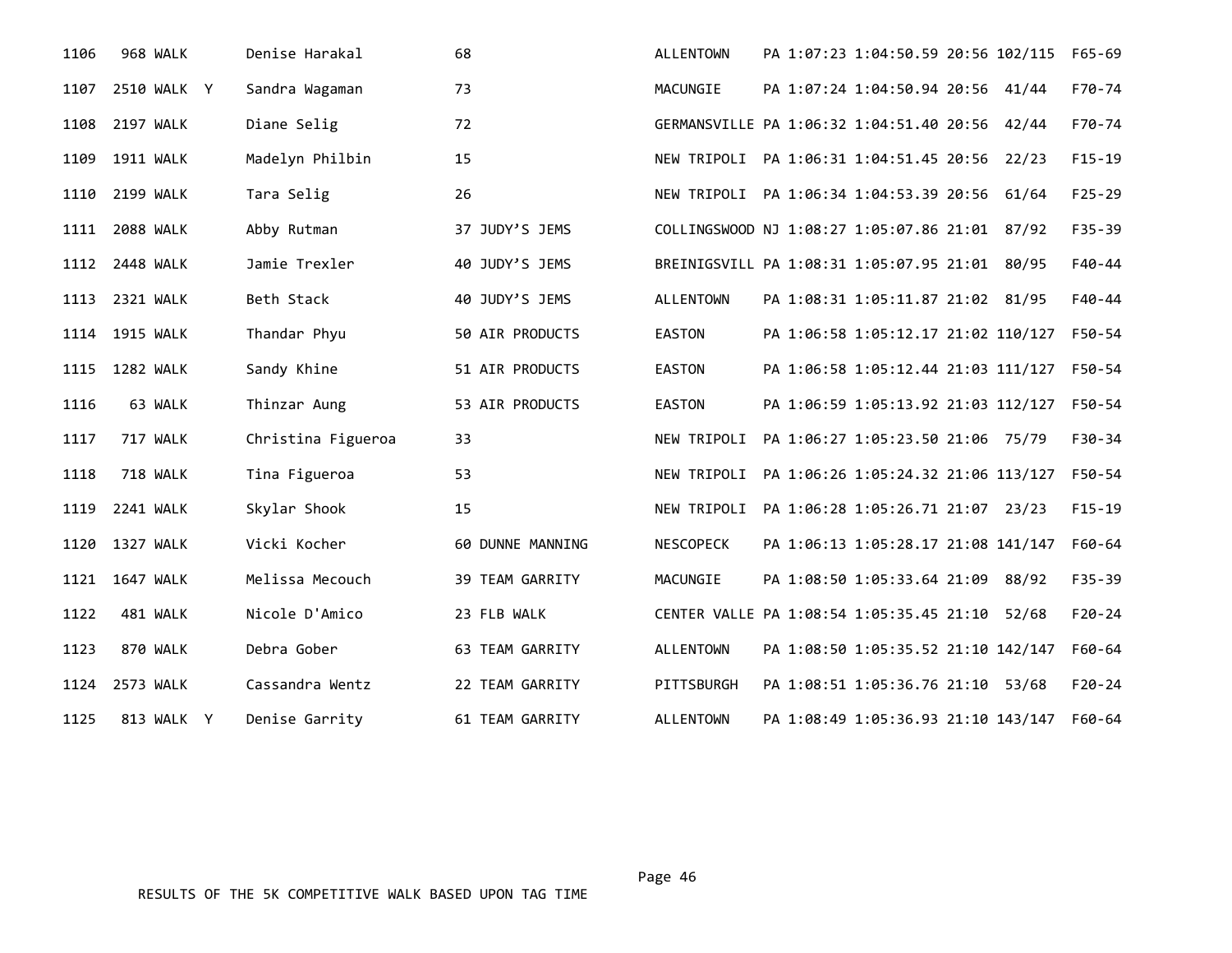|      |                  | Place Bib# Event Surv Name | coll coll coll the continuities (in continuities) and the college continues of the college college college co |    | Age Team name |                                     | City                                           |  | St Guntime Tagtime                  | Pace Div/Tot Div |                    |
|------|------------------|----------------------------|---------------------------------------------------------------------------------------------------------------|----|---------------|-------------------------------------|------------------------------------------------|--|-------------------------------------|------------------|--------------------|
| 1126 |                  | 380 WALK                   | Rebecca Clark                                                                                                 |    |               | 65 TEAM GARRITY                     | <b>ALLENTOWN</b>                               |  | PA 1:08:51 1:05:36.99 21:10 103/115 |                  | F65-69             |
| 1127 | 2317 WALK        |                            | Avery Spence                                                                                                  |    |               | 8 TEAM GARRITY                      | <b>ALLENTOWN</b>                               |  | PA 1:08:49 1:05:37.53 21:11 41/43   |                  | <b>F14&amp;UND</b> |
| 1128 | <b>2659 WALK</b> |                            | Mary Yenkowski                                                                                                |    |               | 38 TEAM GARRITY                     | <b>ALLENTOWN</b>                               |  | PA 1:08:52 1:05:37.55 21:11 89/92   |                  | $F35 - 39$         |
| 1129 |                  | 346 WALK                   | Siena Cerra                                                                                                   |    |               | 22 TEAM GARRITY                     | LEVITTOWN                                      |  | PA 1:08:52 1:05:38.02 21:11 54/68   |                  | $F20 - 24$         |
| 1130 |                  | 812 WALK                   | Catherine Garrity                                                                                             |    |               | 23 TEAM GARRITY                     | <b>ALLENTOWN</b>                               |  | PA 1:08:50 1:05:38.20 21:11 55/68   |                  | $F20 - 24$         |
| 1131 | 1802 WALK        |                            | Lindsay Nemeth                                                                                                |    |               | 23 TEAM GARRITY                     | <b>DRUMS</b>                                   |  | PA 1:08:52 1:05:38.31 21:11 56/68   |                  | $F20 - 24$         |
| 1132 |                  | 294 WALK                   | Michele Calogero                                                                                              |    |               | 24 TEAM GARRITY                     | <b>ALLENTOWN</b>                               |  | PA 1:08:53 1:05:39.42 21:11 57/68   |                  | $F20 - 24$         |
| 1133 | 2098 WALK        |                            | Monica Salas                                                                                                  |    |               | 23 TEAM GARRITY                     | <b>BOSTON</b>                                  |  | MA 1:08:54 1:05:41.36 21:12 58/68   |                  | $F20-24$           |
| 1134 |                  | 1548 WALK Y                | Michelle March                                                                                                |    |               | 52 BEAUTIFUL YOU- ALLEN COOPERSBURG |                                                |  | PA 1:08:44 1:05:41.37 21:12 114/127 |                  | F50-54             |
| 1135 | <b>2865 WALK</b> |                            | Carolina Salas                                                                                                |    |               | 57 TEAM GARRITY                     | MACUNGIE                                       |  | PA 1:08:54 1:05:42.03 21:12 189/203 |                  | $F55 - 59$         |
|      |                  | 1136 1249 WALK Y           | Denise Kelly                                                                                                  |    |               | 58 TEAM GARRITY                     | FAIR LAWN                                      |  | NJ 1:08:49 1:05:43.31 21:13 190/203 |                  | $F55 - 59$         |
| 1137 |                  | 1835 WALK Y                | Charlene O'Brien                                                                                              | 62 |               |                                     | <b>COOPERSBURG</b>                             |  | PA 1:08:46 1:05:43.77 21:13 144/147 |                  | F60-64             |
| 1138 | 1448 WALK        |                            | Ann Leidheiser                                                                                                |    |               | 56 TEAM GARRITY                     | <b>ALLENTOWN</b>                               |  | PA 1:08:54 1:05:44.06 21:13 191/203 |                  | $F55 - 59$         |
| 1139 | 1674 WALK        |                            | Laura Michaelis                                                                                               |    |               | 56 TEAM GARRITY                     | MACUNGIE                                       |  | PA 1:08:55 1:05:44.50 21:13 192/203 |                  | F55-59             |
| 1140 |                  | 43 WALK                    | Cathy Anderson                                                                                                | 63 |               |                                     | <b>ALLENTOWN</b>                               |  | PA 1:08:27 1:05:45.18 21:13 145/147 |                  | F60-64             |
| 1141 | 1803 WALK        |                            | Mary Nemeth                                                                                                   | 29 |               |                                     | ALBURTIS                                       |  | PA 1:08:29 1:05:46.04 21:13 62/64   |                  | $F25 - 29$         |
|      | 1142 1449 WALK   |                            | Brooke Leidheiser                                                                                             |    |               | 29 TEAM GARRITY                     | <b>BETHLEHEM</b>                               |  | PA 1:08:55 1:05:46.06 21:13 63/64   |                  | $F25 - 29$         |
| 1143 | <b>1616 WALK</b> |                            | Anna McElroy                                                                                                  |    |               | 24 TEAM GARRITY                     | PHILADELPHIA PA 1:08:59 1:05:46.86 21:14 59/68 |  |                                     |                  | $F20 - 24$         |
| 1144 | 2786 WALK        |                            | Joanna Herren                                                                                                 |    |               | 59 HOPE BRIGADE                     | <b>BETHLEHEM</b>                               |  | PA 1:08:07 1:05:47.21 21:14 193/203 |                  | F55-59             |
| 1145 |                  | 331 WALK                   | Bridget Casey                                                                                                 |    |               | 23 TEAM GARRITY                     | PERKASIE                                       |  | PA 1:08:59 1:05:47.82 21:14 60/68   |                  | $F20 - 24$         |
| 1146 | 2951 WALK        |                            | Vanessa Shubert                                                                                               | 25 |               |                                     | ALLENTOWN                                      |  | PA 1:09:00 1:05:48.64 21:14 64/64   |                  | $F25 - 29$         |
| 1147 |                  | 516 WALK Y                 | Joanne Deeney                                                                                                 |    |               | 57 HOPE BRIGADE                     | NEW TRIPOLI                                    |  | PA 1:08:07 1:05:48.65 21:14 194/203 |                  | F55-59             |
| 1148 |                  | 334 WALK                   | Susannah Casey                                                                                                |    |               | 51 TEAM GARRITY                     | PERKASIE                                       |  | PA 1:08:59 1:05:50.86 21:15 115/127 |                  | F50-54             |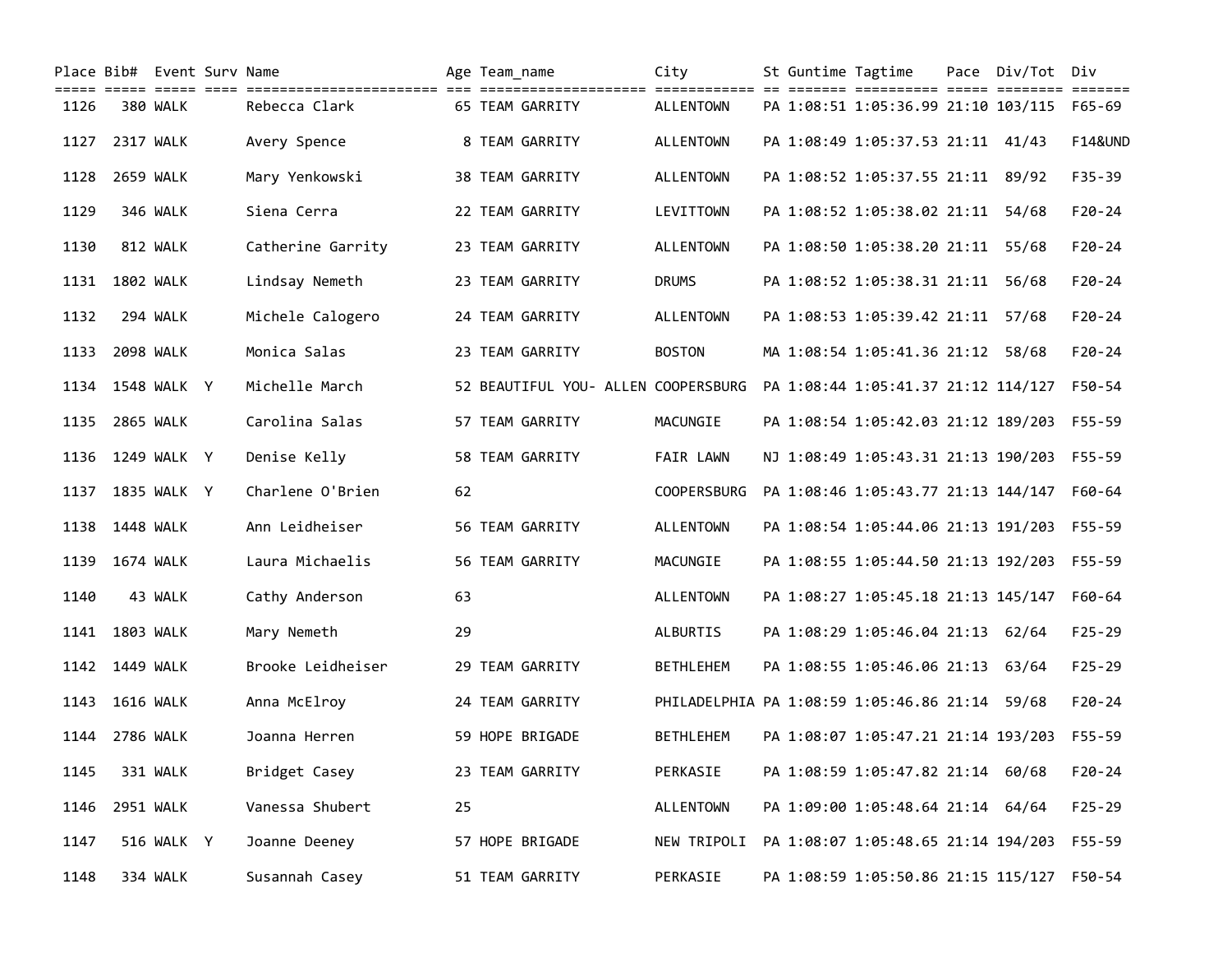| 1149 | 754 WALK       | Katie Fornataro | 24 TEAM GARRITY | <b>DRUMS</b>  | PA 1:09:00 1:05:51.06 21:15 61/68          | F20-24 |
|------|----------------|-----------------|-----------------|---------------|--------------------------------------------|--------|
|      | 1150 1251 WALK | June Kelly      | 60              | <b>EMMAUS</b> | PA 1:08:17 1:05:52.89 21:16 146/147 F60-64 |        |

|      |                  | Place Bib# Event Sury Name<br>————————— |                                          |    | Age Team name                           | City                     |  | St Guntime Tagtime<br>===== ========== | Pace Div/Tot Div |                   |
|------|------------------|-----------------------------------------|------------------------------------------|----|-----------------------------------------|--------------------------|--|----------------------------------------|------------------|-------------------|
| 1151 | 2067 WALK        |                                         | ===========================<br>Lisa Ross |    | ====================<br>51 TEAM GARRITY | ============<br>MACUNGIE |  | PA 1:08:56 1:05:53.10 21:16 116/127    |                  | =======<br>F50-54 |
| 1152 | 1931 WALK        |                                         | Audrey Polce                             |    | 57 TEAM GARRITY                         | MACUNGIE                 |  | PA 1:08:56 1:05:53.14 21:16 195/203    |                  | F55-59            |
| 1153 |                  | 957 WALK                                | Ruthann Hallman                          | 72 |                                         | <b>ALLENTOWN</b>         |  | PA 1:08:13 1:05:56.67 21:17 43/44      |                  | F70-74            |
| 1154 | 2847 WALK        |                                         | Jill Parrish                             |    | 59 BRADBURY-SULLIVAN LG GREENTOWN       |                          |  | PA 1:09:12 1:06:08.88 21:21 196/203    |                  | $F55 - 59$        |
| 1155 | <b>2845 WALK</b> |                                         | Susan Oswald                             |    | 65 BRADBURY-SULLIVAN LG GREENTOWN       |                          |  | PA 1:09:12 1:06:09.09 21:21 104/115    |                  | $F65 - 69$        |
| 1156 | 2204 WALK        |                                         | Summer Server                            |    | 21 CC AND FRIENDS                       | <b>EASTON</b>            |  | PA 1:08:22 1:06:09.48 21:21 62/68      |                  | $F20-24$          |
| 1157 |                  | 618 WALK                                | Madison Duffy                            |    | 20 CC AND FRIENDS                       | <b>EASTON</b>            |  | PA 1:08:23 1:06:11.25 21:22 63/68      |                  | $F20 - 24$        |
|      | 1158 1990 WALK   |                                         | Joanne Reid                              | 68 |                                         | <b>EMMAUS</b>            |  | PA 1:09:25 1:06:25.95 21:26 105/115    |                  | F65-69            |
| 1159 |                  | 405 WALK Y                              | Cheryl Conard                            | 56 |                                         | <b>JENKINTOWN</b>        |  | PA 1:09:25 1:06:25.97 21:26 197/203    |                  | $F55 - 59$        |
| 1160 | 1795 WALK        |                                         | Chris Nelson                             |    | 66 JUDY'S JEMS                          | <b>ALLENTOWN</b>         |  | PA 1:09:55 1:06:31.03 21:28 106/115    |                  | $F65 - 69$        |
| 1161 | <b>1219 WALK</b> |                                         | Eleftheria Kapsalis                      |    | 38 THE RACK PACK                        | <b>BETHLEHEM</b>         |  | PA 1:09:32 1:06:33.34 21:29            | 90/92            | $F35 - 39$        |
| 1162 |                  | 287 WALK                                | Heidi Butler                             |    | 68 JUDY'S JEMS                          | <b>EASTON</b>            |  | PA 1:09:53 1:06:33.45 21:29 107/115    |                  | $F65 - 69$        |
| 1163 | 1409 WALK        |                                         | Jessica Lamparella                       |    | 38 THE RACK PACK                        | MACUNGIE                 |  | PA 1:09:29 1:06:34.02 21:29            | 91/92            | $F35 - 39$        |
| 1164 |                  | 583 WALK                                | Summer Doll-Myers                        |    | 40 THE RACK PACK                        | MACUNGIE                 |  | PA 1:09:31 1:06:34.13 21:29            | 82/95            | $F40 - 44$        |
| 1165 |                  | 855 WALK                                | Penny Giannaris                          |    | 44 THE RACK PACK                        | MACUNGIE                 |  | PA 1:09:34 1:06:35.10 21:29            | 83/95            | $F40 - 44$        |
| 1166 |                  | 692 WALK Y                              | Stephanie Fand                           |    | 43 THE RACK PACK                        | MACUNGIE                 |  | PA 1:09:29 1:06:35.21 21:29            | 84/95            | F40-44            |
| 1167 |                  | 749 WALK                                | Carrie Fontaine                          |    | 44 THE RACK PACK                        | MACUNGIE                 |  | PA 1:09:31 1:06:35.25 21:29            | 85/95            | $F40 - 44$        |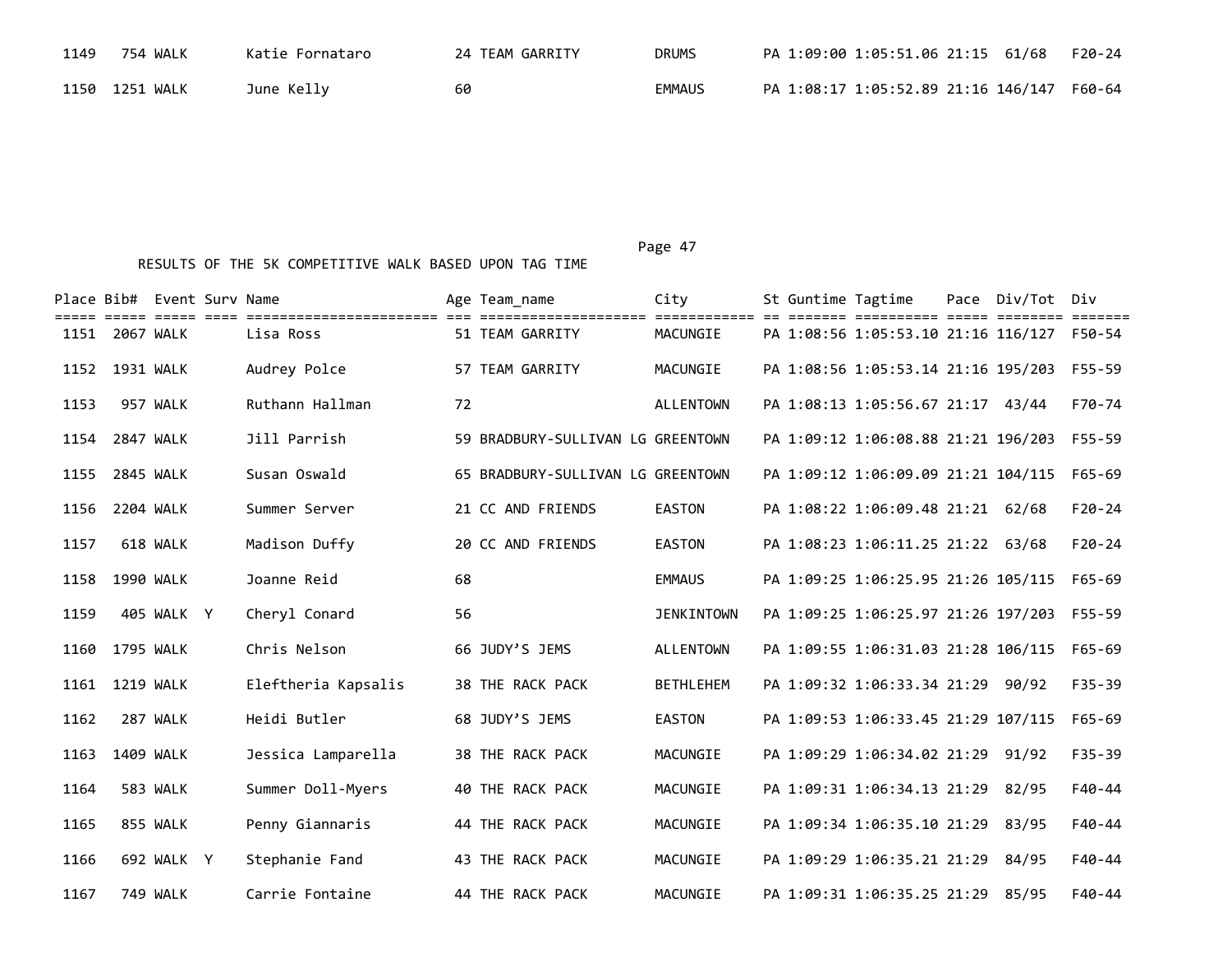| 1168 | 2477 WALK   | Katerina Valavanis  | 40 THE RACK PACK | MACUNGIE      | PA 1:09:35 1:06:36.11 21:30 | F40-44<br>86/95     |
|------|-------------|---------------------|------------------|---------------|-----------------------------|---------------------|
| 1169 | 108 WALK    | Michelle Bartolomei | 48 THE RACK PACK | MACUNGIE      | PA 1:09:30 1:06:38.10 21:30 | F45-49<br>94/97     |
| 1170 | 836 WALK Y  | Diane Georges       | 42 THE RACK PACK | MACUNGIE      | PA 1:09:33 1:06:38.88 21:30 | F40-44<br>87/95     |
| 1171 | 596 WALK    | Dana Donkar         | 41 THE RACK PACK | MACUNGIE      | PA 1:09:32 1:06:38.89 21:30 | F40-44<br>88/95     |
| 1172 | 1970 WALK Y | Kerri Ranck         | 35 THE RACK PACK | <b>EMMAUS</b> | PA 1:09:32 1:06:40.40 21:31 | $F35 - 39$<br>92/92 |
| 1173 | 465 WALK    | Erin Cummings       | 41 THE RACK PACK | MACUNGIE      | PA 1:09:32 1:06:41.96 21:31 | F40-44<br>89/95     |
| 1174 | 1675 WALK   | Madison Michak      | 20 I PINK I CAN  | KINGSTON      | PA 1:09:39 1:06:48.98 21:34 | $F20-24$<br>64/68   |
| 1175 | 1954 WALK   | Sabrina Prynn       | 20 I PINK I CAN  | KINGSTON      | PA 1:09:39 1:06:51.03 21:34 | $F20-24$<br>65/68   |

|      | Place Bib# Event Surv Name |  |                    |    | Age Team_name                  | City                                             | St Guntime Tagtime |                                     | Pace Div/Tot Div |          |
|------|----------------------------|--|--------------------|----|--------------------------------|--------------------------------------------------|--------------------|-------------------------------------|------------------|----------|
| 1176 | 2901 WALK                  |  | Jessica Venturi    |    | 24 I PINK I CAN                | MOUNTAIN TOP PA 1:09:38 1:06:53.37 21:35 66/68   |                    |                                     |                  | $F20-24$ |
| 1177 | 753 WALK                   |  | Jennifer Forker    |    | 40 ST.LUKE'S ALLENTOWN         | SLATINGTON                                       |                    | PA 1:09:49 1:07:14.57 21:42         | 90/95            | F40-44   |
| 1178 | 752 WALK                   |  | Jenna Forker       |    | 23 ST.LUKE'S ALLENTOWN         | SLATINGTON                                       |                    | PA 1:09:51 1:07:16.04 21:42         | 67/68            | $F20-24$ |
| 1179 | 1983 WALK                  |  | Kathleen Reese     |    | 60 PETERS ELEMENTARY           | SLATINGTON                                       |                    | PA 1:08:47 1:07:24.18 21:45 147/147 |                  | F60-64   |
| 1180 | 2357 WALK Y                |  | Stephanie Stilwell |    | 51 PETERS ELEMENTARY           | LEHIGHTON                                        |                    | PA 1:08:48 1:07:24.45 21:45 117/127 |                  | F50-54   |
| 1181 | 447 WALK                   |  | Susan Cox          |    | 68 JUDY'S JEMS                 | ALLENTOWN                                        |                    | PA 1:11:05 1:07:43.20 21:51 108/115 |                  | F65-69   |
| 1182 | 2361 WALK                  |  | Jeanne Stock       |    | 67 JUDY'S JEMS                 | <b>KEMPTON</b>                                   |                    | PA 1:11:06 1:07:44.84 21:52 109/115 |                  | F65-69   |
| 1183 | 2104 WALK                  |  | Andrea Sanchez     |    | 44 JUDY'S JEMS                 | PHILADELPHIA PA 1:11:09 1:07:49.33 21:53         |                    |                                     | 91/95            | F40-44   |
| 1184 | 975 WALK                   |  | Paula Harmony      | 69 |                                | BREINIGSVILL PA 1:11:02 1:07:58.42 21:56 110/115 |                    |                                     |                  | F65-69   |
| 1185 | 1833 WALK                  |  | Dona Obal          |    | 69 BEAUTIFUL YOU- ALLEN TOPTON |                                                  |                    | PA 1:11:09 1:08:02.16 21:57 111/115 |                  | F65-69   |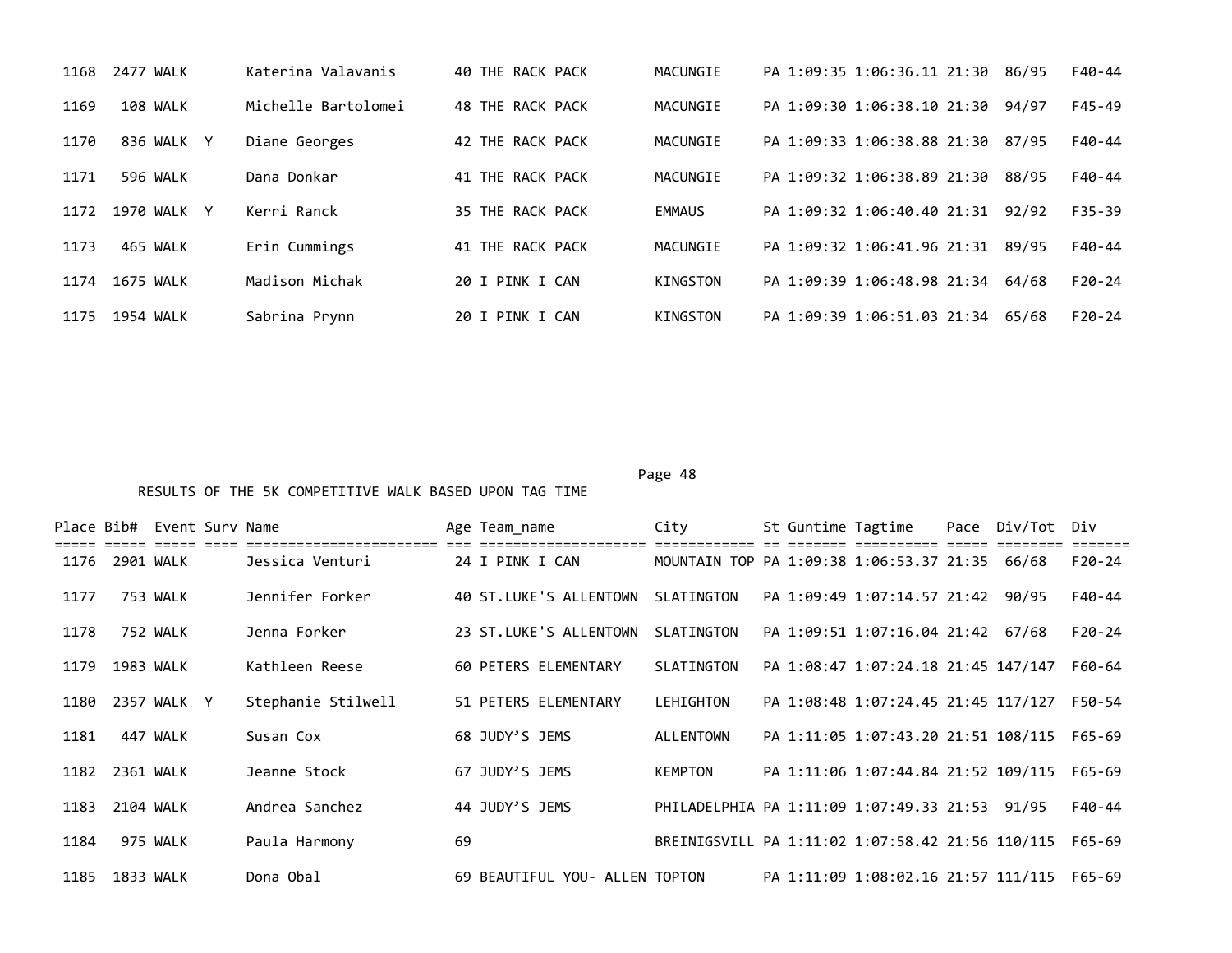| 1186 | <b>1066 WALK</b> | Donna Hill        | 56                                | <b>EMMAUS</b>     | PA 1:08:17 1:08:16.67 22:02 198/203 F55-59                 |  |
|------|------------------|-------------------|-----------------------------------|-------------------|------------------------------------------------------------|--|
| 1187 | 2270 WALK Y      | Justine Skinner   | 43 JUDY'S JEMS                    | <b>ALLENTOWN</b>  | PA 1:08:27 1:08:26.24 22:05 92/95<br>F40-44                |  |
| 1188 | 814 WALK Y       | Judy Gary         | 53 BACK DOOR BAKESHOP             | PARLIN            | NJ 1:10:06 1:08:48.77 22:12 118/127<br>F50-54              |  |
| 1189 | 816 WALK         | Theresa Gary      | 21 BACK DOOR BAKESHOP             | PARLIN            | NJ 1:10:05 1:08:50.93 22:13 68/68<br>$F20-24$              |  |
| 1190 | 150 WALK         | Susan Berger      | 41 THE RACK PACK                  | MACUNGIE          | PA 1:09:29 1:09:28.69 22:25 93/95<br>F40-44                |  |
| 1191 | 2323 WALK Y      | Mary Ann Stank    | 67 BEAUTIFUL YOU- ALLEN ALLENTOWN |                   | PA 1:11:33 1:09:42.15 22:30 112/115<br>F65-69              |  |
|      | 1192 2717 WALK Y | Diane Brodsky     | 65 BEAUTIFUL YOU- ALLEN EASTON    |                   | PA 1:11:35 1:09:44.50 22:30 113/115<br>F65-69              |  |
| 1193 | 1004 WALK Y      | Trish Hayes       | 58 BACK DOOR BAKESHOP             | OLD BRIDGE        | NJ 1:12:18 1:10:58.71 22:54 199/203<br>F55-59              |  |
| 1194 | 2677 WALK        | Cristina Zampella | 44 BACK DOOR BAKESHOP             | PARLIN            | NJ 1:12:17 1:10:58.77 22:54 94/95<br>F40-44                |  |
| 1195 | 1444 WALK        | Gail Lehman       | 51 BACK DOOR BAKESHOP             | <b>BETHLEHEM</b>  | PA 1:12:18 1:11:01.43 22:55 119/127 F50-54                 |  |
| 1196 | 954 WALK Y       | Dina Hall         | 55 BACK DOOR BAKESHOP             | <b>BETHLEHEM</b>  | PA 1:12:17 1:11:01.77 22:55 200/203 F55-59                 |  |
| 1197 | 486 WALK         | Kim Danish        | 50 LAWRENCE ROTH SALON            | ALLENTOWN         | PA 1:11:55 1:11:21.21 23:02 120/127 F50-54                 |  |
| 1198 | 177 WALK         | Mirna Black       | 51 LAWRENCE ROTH SALON            | ALLENTOWN         | PA 1:11:57 1:11:23.32 23:02 121/127<br>F50-54              |  |
| 1199 | 2081 WALK        | Addison Runquist  | 8 I PINK I CAN                    | <b>SHAVERTOWN</b> | PA 1:14:29 1:11:44.06 23:09<br><b>F14&amp;UND</b><br>42/43 |  |
| 1200 | 2082 WALK        | Jennifer Runquist | 46 I PINK I CAN                   | <b>SHAVERTOWN</b> | PA 1:14:28 1:11:44.76 23:09<br>F45-49<br>95/97             |  |

|      |           | Place Bib# Event Surv Name |                   | Age Team_name     | City                                           |  | St Guntime Tagtime Pace Div/Tot Div        |  |            |  |
|------|-----------|----------------------------|-------------------|-------------------|------------------------------------------------|--|--------------------------------------------|--|------------|--|
|      |           |                            |                   |                   |                                                |  |                                            |  |            |  |
| 1201 |           | 520 WALK                   | Margaret Defranco | 48 I PINK I CAN   | SWEET VALLEY PA 1:14:31 1:11:46.71 23:10 96/97 |  |                                            |  | $F45 - 49$ |  |
| 1202 |           | 992 WALK                   | Bonnie Hasiak     | 71 I PINK I CAN   | KINGSTON                                       |  | PA 1:15:43 1:12:55.51 23:32 44/44          |  | F70-74     |  |
| 1203 | 1945 WALK |                            | Margie Price      | 65 I PINK I CAN   | KINGSTON                                       |  | PA 1:15:44 1:12:57.67 23:33 114/115 F65-69 |  |            |  |
| 1204 |           | 947 WALK Y                 | Stephanie Hager   | 51 CC AND FRIENDS | NAZARETH                                       |  | PA 1:16:23 1:14:06.17 23:55 122/127        |  | F50-54     |  |